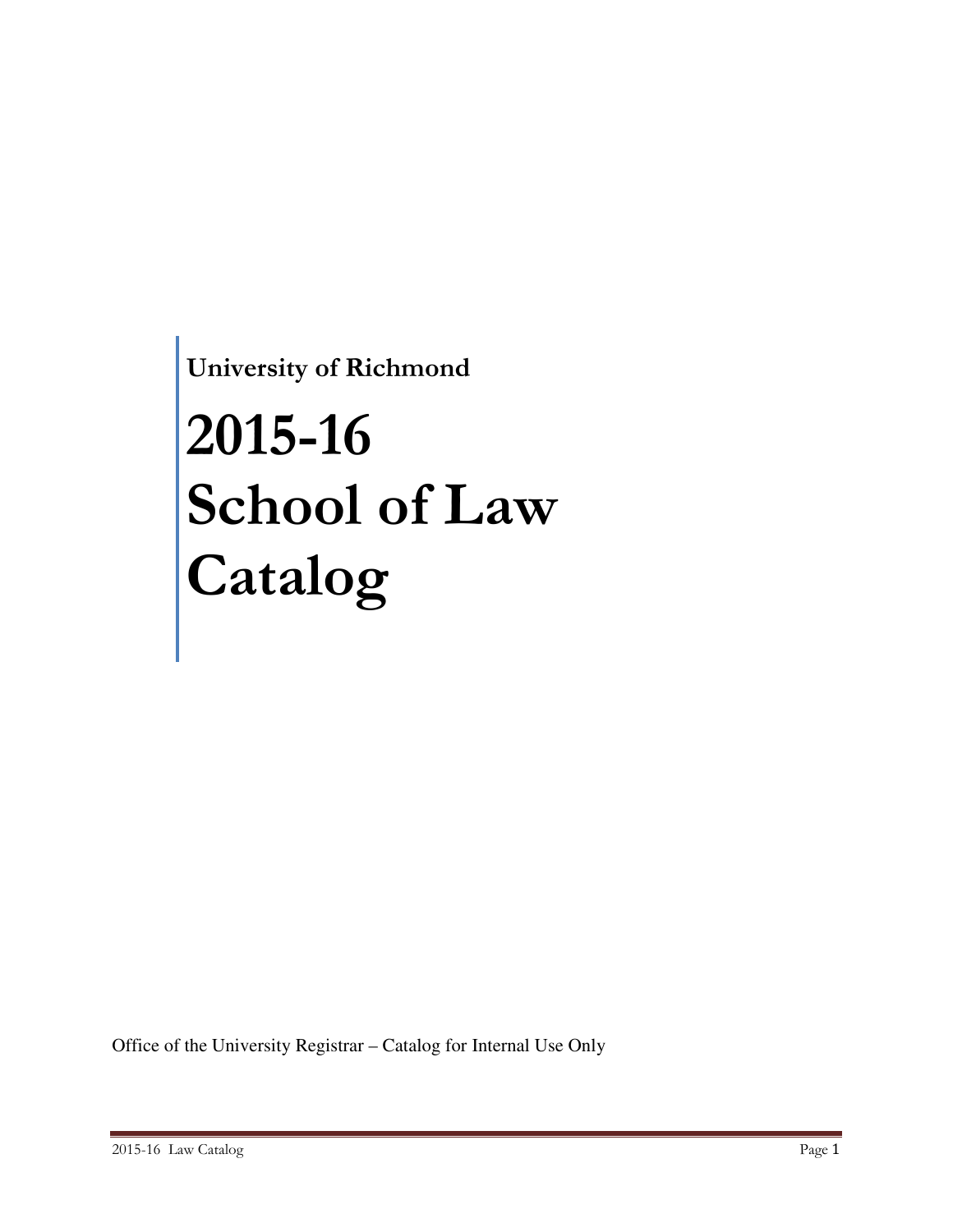#### Disclaimer

This course catalog provides listings for the School of Law. The requirements in this catalog apply to students entering the University of Richmond School of Law in the 2016-17 academic year. To obtain catalogs from previous years and other schools at the University, contact the Office of the University Registrar.

*The contents of this catalog represent the most current information available at the time of publication. However, during the period of time covered by this catalog, it is reasonable to expect changes to be made with respect to this information without prior notice. The course offerings and requirements of the University of Richmond are under continual examination and revision. Thus, the provisions of this catalog are not to be regarded as an irrevocable contract between the University and the student.*

#### Non-Discrimination Policy

The University of Richmond prohibits discrimination and harassment against applicants, students, faculty or staff on the basis of race, religion, national or ethnic origin, age, sex, sexual orientation, gender identity, gender expression, disability, status as a veteran or any classification protected by local, state or federal law. Copies of the complete "Harassment and Discrimination Policy (including Sexual Harassment)" are included in student handbooks, faculty handbooks and in the published guidelines for University of Richmond support staff. Copies are also available at the dean's office of each college and school and the Department of Human Resource Services. For further information, students should contact the dean of their school or residential college; staff should contact the director of Human Resource Services; and faculty should contact the dean of their school. Any inquiries regarding the University's policies in these areas should be directed to the Office of the Vice President for Student Development, University of Richmond, Virginia 23173. Telephone: (804) 289-8032.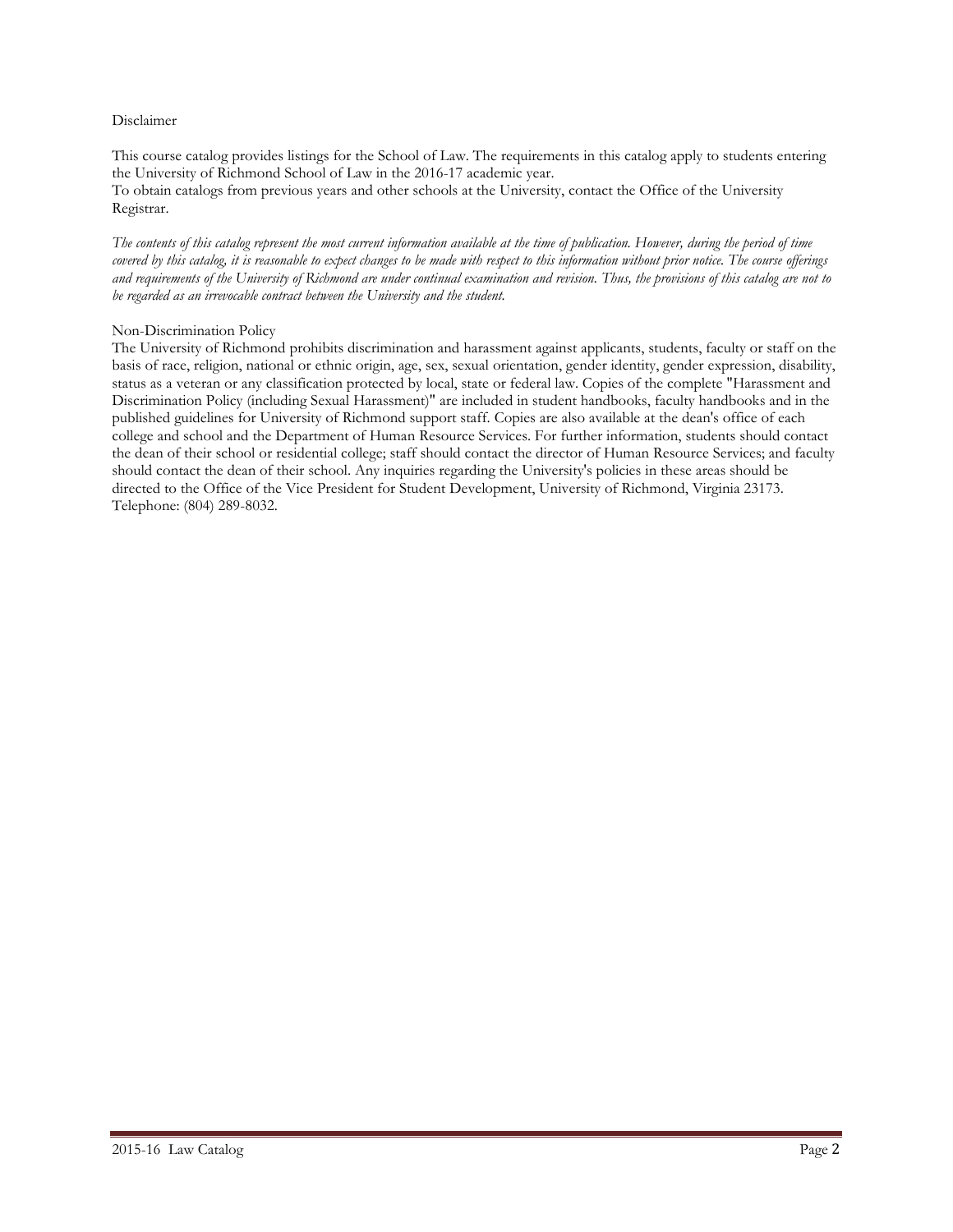#### **Table of Contents**

| $\overline{4}$ |
|----------------|
| 6              |
| 6              |
| 8              |
| 8              |
| 14             |
| 28             |
| 30             |
| 40             |
| 42             |
| 47             |
| 51             |
| 53             |
| 55             |
| 56             |
| 90             |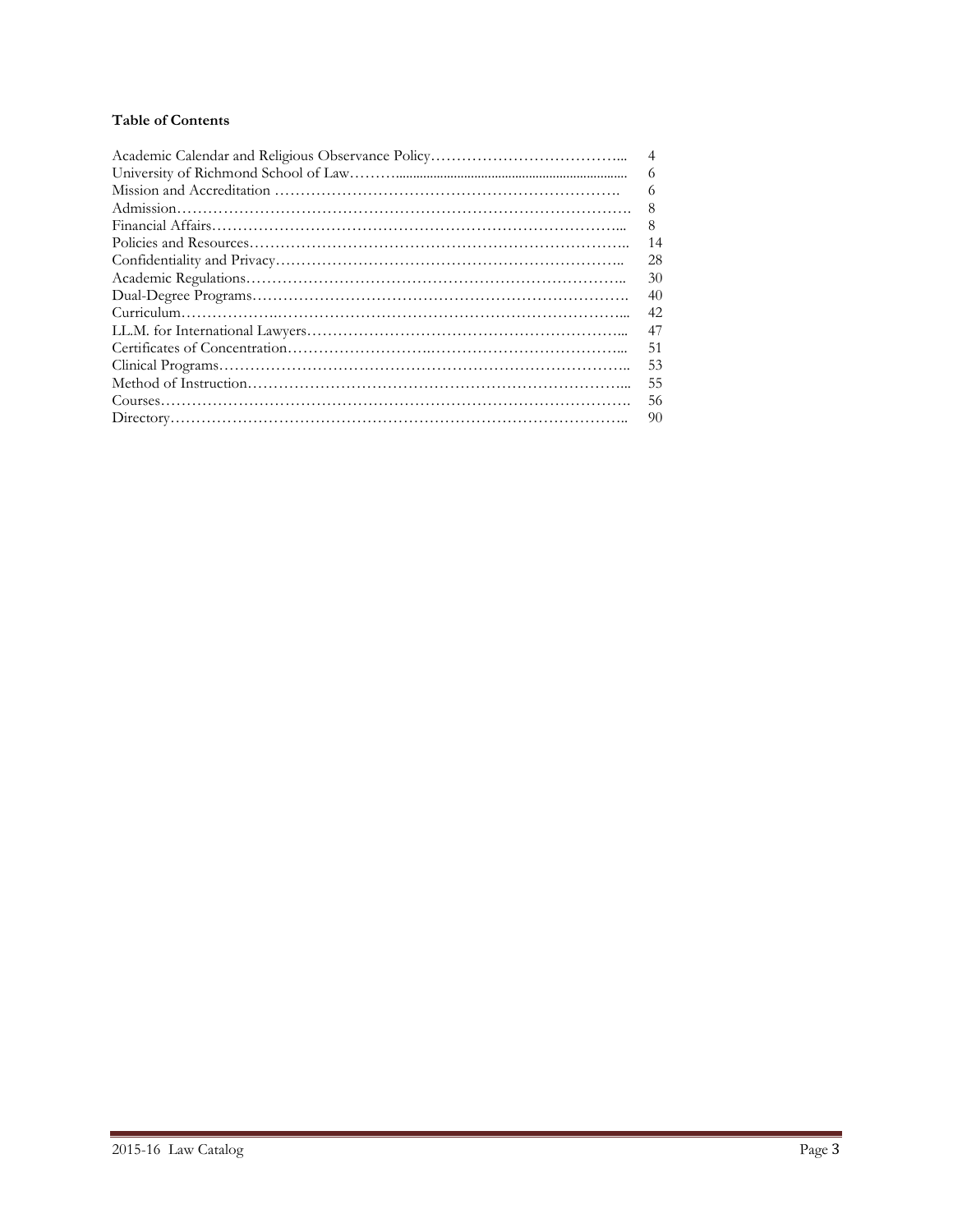#### **Academic Calendar 2015-16**

| <b>Fall Semester 2015</b>                      |                                                      |
|------------------------------------------------|------------------------------------------------------|
| Classes begin                                  | Monday, August 24, 2015                              |
| Labor Day (classes meet)                       | Monday, September 7, 2015                            |
| Last day to file for May/August graduation     | Friday, September 18, 2015                           |
| Fall break begins after last class (1L and 3L) | Friday, October 9, 2015                              |
| Lawyering Skills Workshop (2L)                 | Friday, October 9, 2015 – Tuesday, October 13, 2015  |
| Classes resume                                 | Wednesday, October 14, 2015                          |
| Thanksgiving break begins after classes        | Tuesday, November 24, 2015                           |
| Classes resume                                 | Monday, November 30, 2015                            |
| Fall term examination period                   | Monday, December 7, 2015 - Friday, December 18, 2015 |
| Fall term ends                                 | Friday, December 18, 2015                            |
| Fall diploma date                              | Wednesday, January 13, 2016                          |
| <b>Spring Semester 2016</b>                    |                                                      |
| Registration                                   | Thursday, April 14, 2015 – Sunday, January 10, 2016  |
| Classes begin                                  | Monday, January 11, 2016                             |
| Last day to file for December graduation       | Friday, February 5, 2016                             |
| Spring break begins after classes              | Friday, March 4, 2016                                |
| Classes resume                                 | Wednesday, March 17, 2016                            |
| Spring term examination period                 | Monday, April 25, 2016 - Friday, May 6, 2015         |
| Spring term ends                               | Friday, May 6, 2015                                  |

#### **University of Richmond Religious Observance Calendar**

Spring Commencement Saturday, May 7, 2016 Baccalaureate Service Sunday, May 8, 2016

The University is a secular institution that values a diversity of religious expression. The University is also an active community with a wide range of personal commitments and academic and extracurricular activities.

Planning for academic and extracurricular activities should be done with sensitivity to the diverse religious commitments of the community and an awareness of religious holidays. Scheduling large-scale, one-time academic or extra-curricular events on a religious holiday should be avoided whenever possible.

Any student may be excused from class or other assignments because of religious observance. A student who will miss an academic obligation because of religious observance is responsible for contacting his or her professor within the first two weeks of the semester. The student is responsible for completing missed work in a timely manner.

Faculty are expected to be mindful of potential conflicts with religious observances and should make reasonable accommodations when students' religious practices conflict with their academic responsibilities.

The religious observance calendar is meant to serve as a scheduling guide. It lists significant holidays from the five largest global faith traditions. However, it is not comprehensive and students may choose to observe a holiday not included on the calendar.

The holidays listed are those which occur during the academic year when the University is open.

#### **Buddhist 2015-16**

Buddha's Enlightenment Day - Tuesday, December 8, 2015 Buddha's Birthday - Friday, April 8, 2016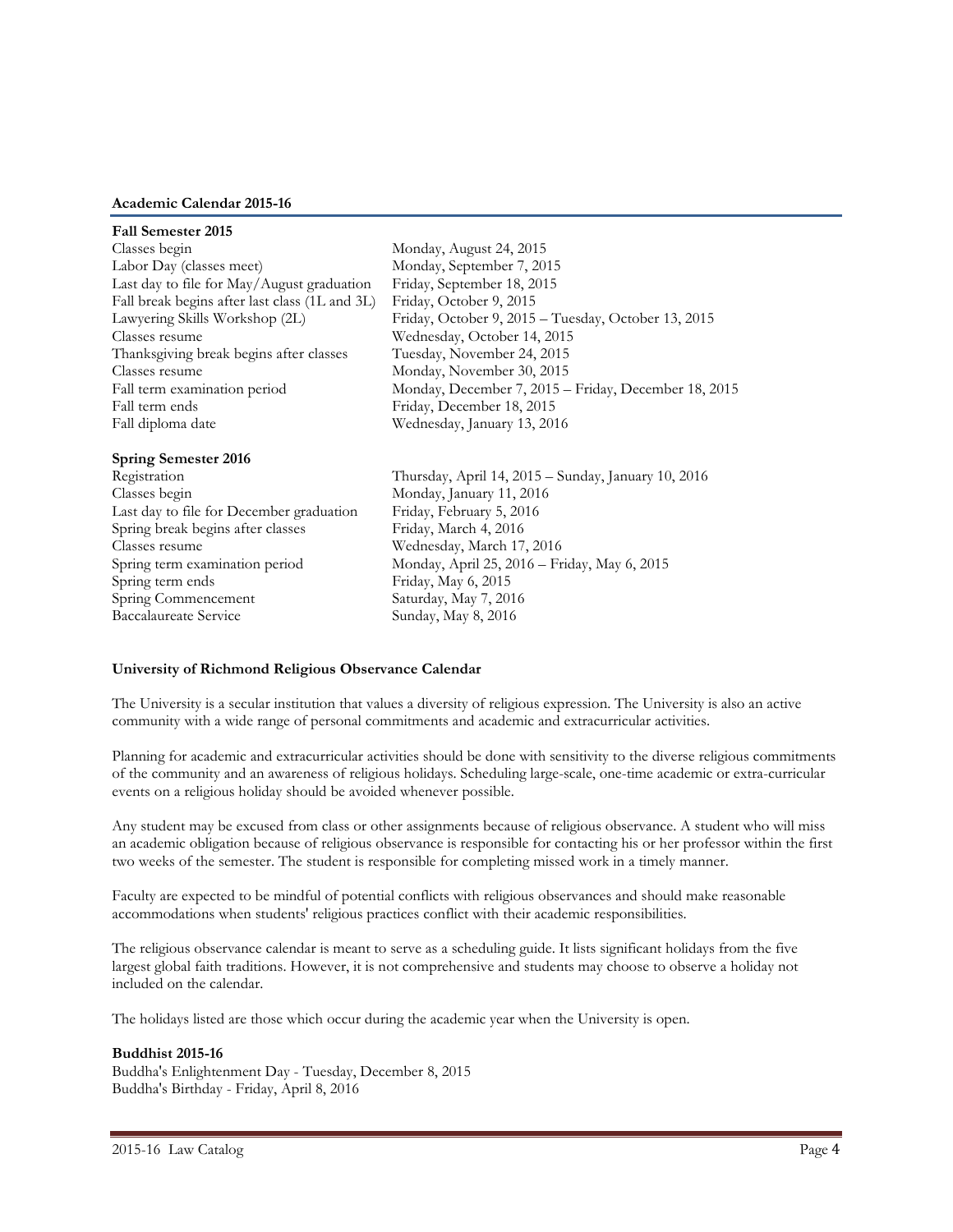#### **Christian 2015-16**

Ash Wednesday - Wednesday, February 10, 2016 Good Friday - Friday, March 25, 2016 Easter - Sunday, March 27, 2016

#### **Eastern Orthodox 2015-16**

Christmas - Thursday, January 7, 2016 Good Friday - Friday, April 29, 2016 Easter - Sunday, May 1, 2016

#### **Jewish - 2015-16**

Rosh Hashanah - Monday, September 14, 2015 Yom Kippur - Wednesday, September 23, 2015 First day of Sukkot - Monday, September 28, 2015 First day of Passover - Saturday, April 23, 2016

#### **Muslim - 2015-16**

Eid al-Fitr - Saturday, July 18, 2015 Eid al-Adha - Wednesday, September 23, 2015 Ashura - Saturday, October 24, 2015

#### **Hindu 2015-16**

Diwali - Wednesday, November 11, 2015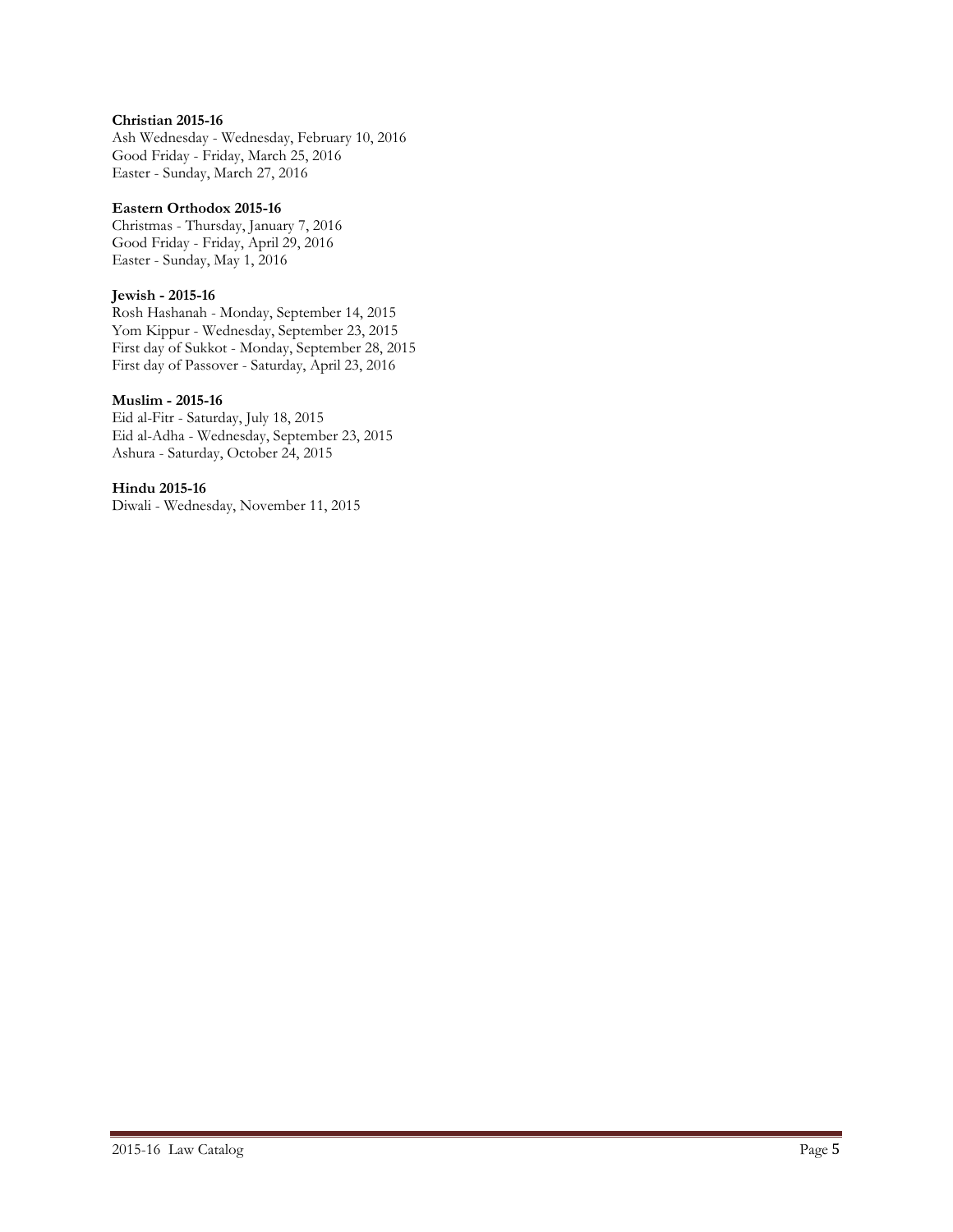# **University of Richmond School of Law**

The University of Richmond School of Law is committed to excellence in teaching, scholarship, and service. It educates lawyers to think critically, act ethically, advocate zealously, serve compassionately, and advance the broader social good of their communities. It produces knowledge that expands the understanding of law and contributes to the improvement of legal systems. And it cultivates and models a genuinely collegial community marked by inclusivity, civility, engagement, and concern for others and the greater good.

# **Mission and Accreditation**

#### **University of Richmond Mission Statement**

The mission of the University of Richmond is to sustain a collaborative learning and research community that supports the personal development of its members and the creation of new knowledge. A Richmond education prepares students to live lives of purpose, thoughtful inquiry, and responsible leadership in a global and pluralistic society.

#### **Organization and Accreditation**

Five academic schools and two coordinate colleges form the University of Richmond, with authority and responsibility vested legally in the Board of Trustees and the president of the University. The several colleges and schools award no degrees individually, but all degrees for work done in any one of them are conferred by the University of Richmond.

The University enrolls approximately 2,900 full-time undergraduates, 92 percent of whom live on campus; 600 full-time law and graduate students; and 1,300 part-time students, largely from Richmond and the surrounding community.

#### **SACSCOC Accreditation**

The University of Richmond is accredited by the Commission on Colleges of the Southern Association of Colleges and Schools to award associate, baccalaureate, masters, and juris doctor degrees. Contact SACSCOC at 1866 Southern Lane, Decatur, Georgia 30033-4097 or call 404-679-4500 for questions about the accreditation of the University of Richmond.

To request a copy of our letter of accreditation, contact: Office of Institutional Effectiveness, 28 Westhampton Way, University of Richmond, VA 23173; Phone: (804) 484-1595; FAX (804) 484-1596.

#### **AACSB Accreditation**

The Robins School of Business is fully accredited at the undergraduate and graduate levels in Business and Accounting by the Association for the Advancement of Collegiate Schools of Business International (AACSB).

#### **ABA Accreditation**

The T.C. Williams School of Law is fully accredited by the recognized standardizing agencies in the United States. It is a member of the Association of American Law Schools; it is on the approved lists of the American Bar Association and the Virginia State Board of Bar Examiners; and its Juris Doctor degree is fully accredited by the Regents of the University of the State of New York. Although each state has its own requirements for admission to the bar, a law degree from the School of Law qualifies the holder to seek admission to the bar in any state in the nation and in the District of Columbia. Additional information about accreditation may be found at abanet.org/legaled/resources/contactus.html.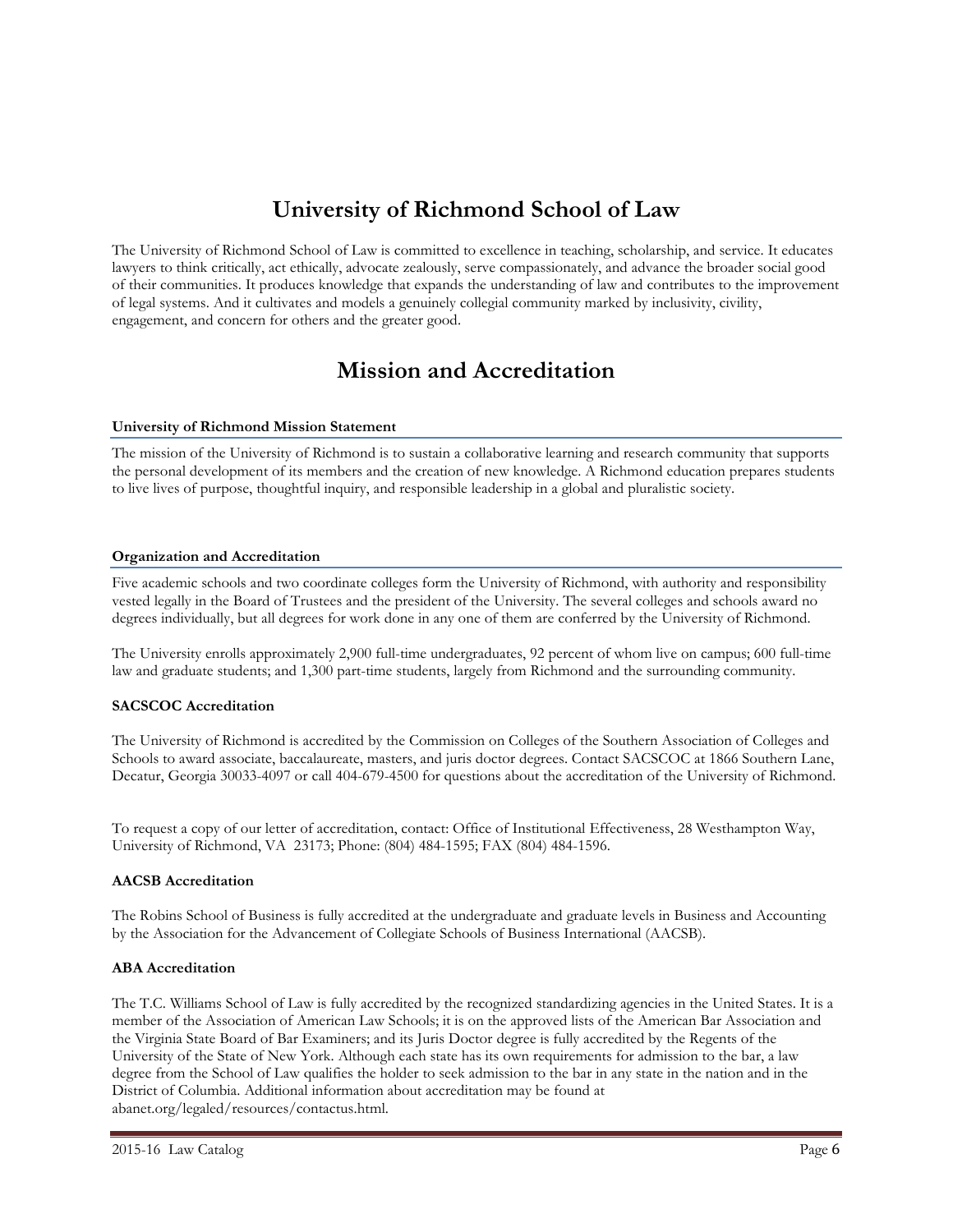#### **Virginia State Board of Education Certification**

The University also is approved by the Virginia State Board of Education to offer teacher licensure programs.

#### **Teacher Education Accreditation Council Accreditation**

The University of Richmond's undergraduate teacher preparation programs and the graduate certificate in teacher licensure program are accredited by the Teacher Education Accreditation Council. American Chemical Society Accreditation

The University of Richmond's chemistry program is accredited by the American Chemical

#### **Society.Environment and History**

The University of Richmond campus consists of about 50 major buildings of Collegiate Gothic architectural style set amid 350 acres of lawns, lake, and woodlands. The beautiful and harmonious setting has been recognized nationally by college guides. Richmond's history began almost two centuries ago with Richmond College, founded in 1830 by Virginia Baptists as a college of liberal arts and sciences for men. Around this nucleus were established the School of Law (1870); Westhampton College, a college of liberal arts and sciences for women (1914); the Graduate School of Arts and Sciences, for advanced study in the liberal arts and sciences (1921); the E. Claiborne Robins School of Business, for undergraduate and graduate study in business (1949); University College, now known as the School of Professional and Continuing Studies, for evening, summer, and continuing education (1962); and the Jepson School of Leadership Studies, the first school of leadership studies in the United States (1992). In 1992, the academic missions of Richmond College and Westhampton College were combined in a separate school, the School of Arts and Sciences. Richmond College and Westhampton College are the coordinate colleges for men and women respectively, providing special programming and leadership opportunities in student life.

The law school was established within the college in 1870. In 1890 the family of the late T.C. Williams, who had been a devoted and valued trustee, donated \$25,000 as the nucleus of an endowment for the law school. In recognition of this gift, the school was named the T.C. Williams School of Law. At various times the school has received further generous gifts from members of Mr. Williams' family. A substantial gift came through a bequest from T.C. Williams Jr. who, like his father, was long a trustee of Richmond College, and for 20 years was the chairman of the Executive Committee of the Board of Trustees. The largest gift was received in 1952 by bequest from A.D. Williams, another son of T.C. Williams. In 1976, George E. Allen Jr., Ashby B. Allen, and Wilbur C. Allen provided the initial endowment for the school's first chair, the George E. Allen Chair. For a number of years, this endowment brought to the law school outstanding scholars, lawyers, and judges in a variety of fields, as visiting professors teaching in the annual Allen Chair Seminar. As a result of recent additions to the endowment by members of the Allen family, the Allen Chair became a full-time position on the law school faculty in 1998. Former Dean Rodney A. Smolla was the first full-time holder of the Allen Chair. Through a \$2 million pledge from Russell C. Williams, L '84, the law school has established its second chair, the Williams Chair. Williams, who practiced law in Richmond in the 1980s and 1990s, and who worked in the Virginia attorney general's office, is vice president of Hanover Shoe Farms in Hanover, Pa., which breeds horses for harness racing. The Williams Professor focuses on fundamental subjects such as torts, contracts, and civil procedure. Carl Tobias is the first full-time holder of the Williams Chair.

The University of Richmond School of Law is an integral part of the University of Richmond. The University Senate, on which sit representatives of all the faculties, provides for intercollegiate cooperation. The degrees in law are conferred by the corporation of the University of Richmond. While possessing a proud tradition, the law school continues to keep pace with the changing methods of legal education in order to prepare its graduates for the practice of law in today's society.

#### **Location**

The University of Richmond campus consists of 350 acres located about six miles west of the center of the city of Richmond, Va. The law school building, of Collegiate Gothic architecture, was originally opened in 1954 and enlarged in 1972 and 1981. In 1991, the building was significantly expanded, renovated, and refurbished. The law school building provides modern and technically equipped classrooms, seminar rooms, a law library, a courtroom, faculty study and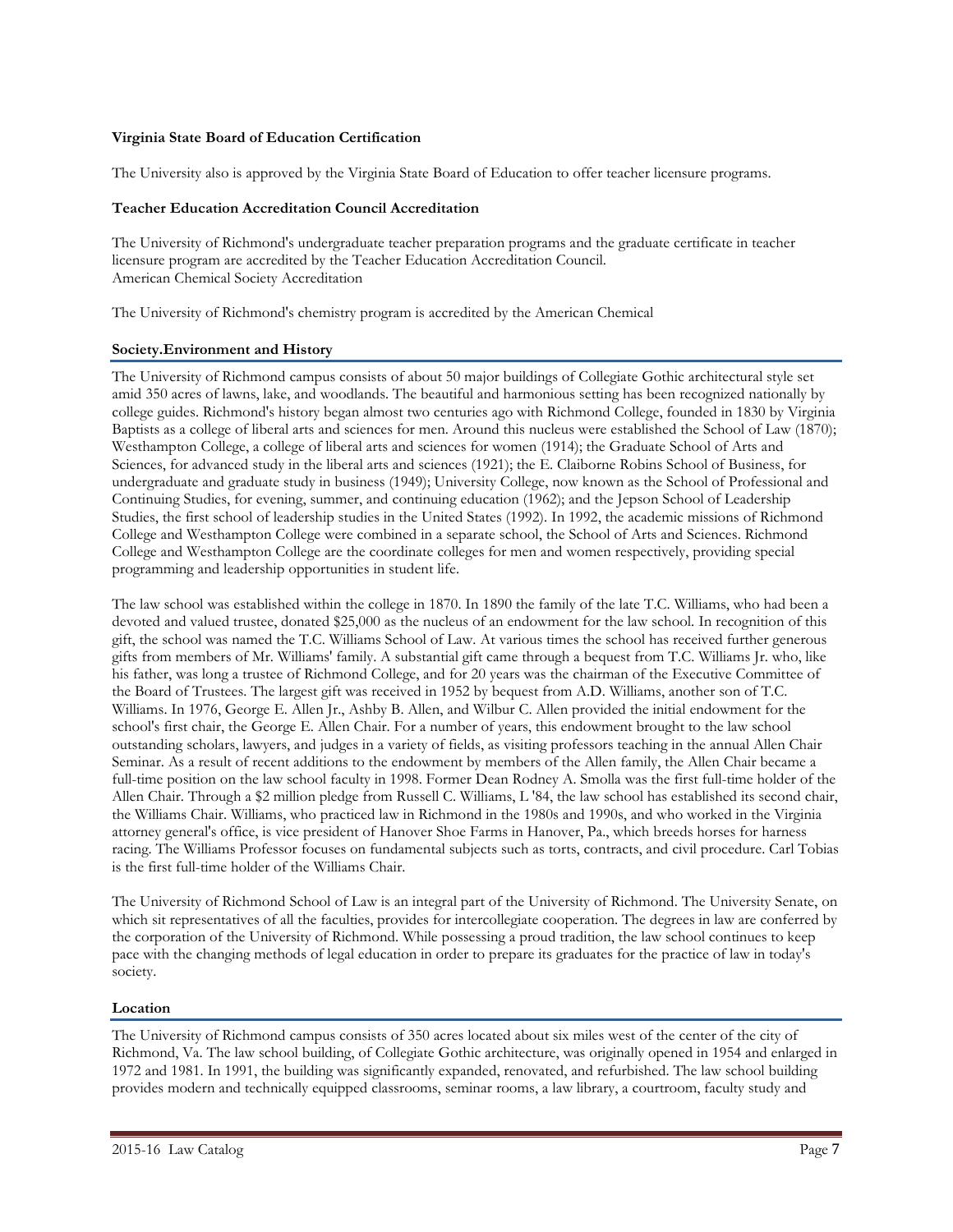offices, administrative offices, student lounges, and offices for the Law Review, three other journals, and numerous other student organizations.

Richmond, the capital of the Commonwealth of Virginia, is where the Virginia General Assembly holds its annual sessions and the Supreme Court of Virginia sits. The Federal District Court for the Eastern District of Virginia and the United States Court of Appeals for the Fourth Circuit also hold regular terms here. In addition, the State Corporation Commission, the Workers' Compensation Commission, and many federal administrative agencies hold hearings in the city. Washington, D.C., where the United States Supreme Court sits, is only about a two-hour drive away. Thus, students find, in addition to the formal law school program, unsurpassed opportunities for observation of the legal process at work in various legislative, judicial, and administrative departments of the local, state, and federal governments.

## **Admission**

View admission information at law.richmond.edu/admissions/index.html.

# **Financial Affairs**

#### **Tuition, Room and Board**

#### **Fee Schedule**

| Tuition, Room and Board                                                                                                                                                                                                                         |          |             |
|-------------------------------------------------------------------------------------------------------------------------------------------------------------------------------------------------------------------------------------------------|----------|-------------|
| Fees: 2015-16 Schedule                                                                                                                                                                                                                          | Semester | Year        |
| General Fee                                                                                                                                                                                                                                     |          |             |
| 9-19 semester hours inclusive - (summers excluded)                                                                                                                                                                                              | \$19,975 | \$39,950.00 |
| Housing                                                                                                                                                                                                                                         |          |             |
| (in law residence hall)                                                                                                                                                                                                                         | \$2,853  | \$5,670     |
| Basic cable television provided in all residential housing (including 100mb wired connections for each bed and wireless<br>available throughout campus) along with unlimited use of residential laundry machines.                               |          |             |
| Meal Plans                                                                                                                                                                                                                                      |          |             |
| Spider Plus Unlimited (unlimited meal exchanges/wk with 725 dining dollars per<br>semester)                                                                                                                                                     | \$3,300  | \$6,600     |
| Spider Unlimited (unlimited meal exchanges with 975 dining dollars per semester)                                                                                                                                                                | \$3,015  | \$6,030     |
| Spider 40 (40 block meals with 895 dining dollars per semester)                                                                                                                                                                                 | \$1,290  | \$2,580     |
| Spider Red 430 dining dollars per semester (for Law/MBA and SPCS commuter<br>students only)                                                                                                                                                     | \$430    | \$860       |
| All meal plans are based, budgeted, and served within the time frame of the undergraduate calendar schedule. Students in the law residence<br>halls are required to purchase a Spider Unlimited, Spider Plus Unlimited, or Spider 40 meal plan. |          |             |
| Other Fees                                                                                                                                                                                                                                      |          |             |
| Hours over 19 or less than 9 in a semester, per semester hour                                                                                                                                                                                   |          | \$2,220     |
| Campus vehicle permit for the year                                                                                                                                                                                                              |          | \$120       |
| Graduation Fee/Academic Regalia (at time of degree application)                                                                                                                                                                                 |          | \$75        |

• Regardless of the University school in which a course is taken, the student pays the tuition and fees of the school to which he or she has been admitted and which is considered the school of record. Any special fee associated with a particular course, such as a laboratory fee, is charged based on registration in the course.

Late payment fees will be assessed up to:  $$70$ 

The University reserves the right to increase the fees listed herein and the charges for room and board if conditions should make such changes necessary or advisable. The changes will be announced as far in advance as feasible.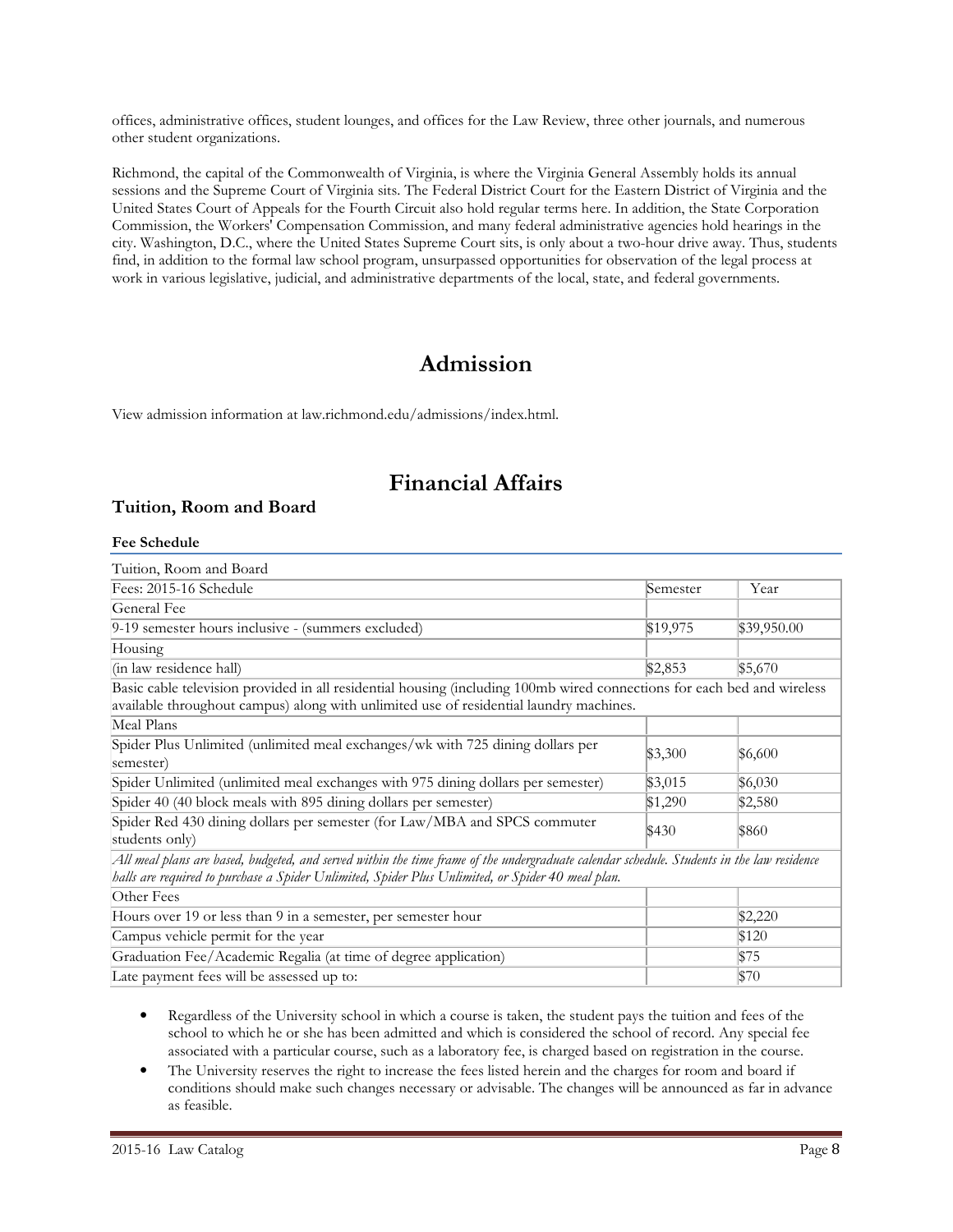- The University is not liable for student's personal property. Students or parents should verify that their homeowner's insurance will cover their personal property on campus.
- Fees and charges will increase for the 2016-17 school year and will be announced as soon as possible.

#### **Payments**

Inquiries concerning payments should be directed to the Office of the Bursar, phone (804) 289-8147 or toll-free (866) 241-8893, or email bursar@richmond.edu.

Fees are invoiced electronically and are to be paid in advance by the semester. The fall semester payment is due by the first Monday in August, and the spring semester payment is due by the first Monday in December. To avoid incurring a late-payment fee and delays in housing, registration, and other areas, please pay by due date. Satisfactory financial arrangements for room and board must be made before occupancy.

No credit is given for a term's work nor a degree conferred until all charges have been satisfactorily settled. Failure to make satisfactory financial arrangements can result in delay of graduation, denial of registration privileges, removal from classes, and/or the withholding of transcripts. If the University deems it necessary to engage the services of a collection agency or attorney to collect or to settle any dispute in connection with an unpaid balance on a student account, the student will be responsible for reimbursing the University of Richmond the fees of any collection agency, which may be based on a percentage at a maximum of 33.3% of the debt, and all costs and expenses including reasonable attorney's fees that are incurred. Accounts referred to a collection agency are reported to a credit bureau(s).

Students receive a monthly email notification to their UR email address with the subject line 'University of Richmond Electronic Invoice/Statement' with a link to QuikPAY. The student's University of Richmond ID number is used for authentication. Students can also access their account through BannerWeb. Upon login, students can view their invoice, set up and store bank account or credit card information, set up authorized payers, pay the invoice electronically, and print paper copies.The student may authorize others to view the invoice as an authorized payer. Each invoice cycle, the student and the authorized payer(s) will receive an email notification that the electronic invoice has been sent with a link to the QuikPAY login page.

e-Check payment is an optional feature. Checking and savings account information from a bank within the United States can be entered at the QuikPAY website and payments will be transferred electronically to the University of Richmond for no fee. You have the option to have the site retain your bank account information or you may enter it each time you make an e-payment.

Authorized payers will only be able to view their own payment and bank information. Each authorized payer is assigned a separate PIN number for added security and privacy.

The University of Richmond accepts MasterCard, VISA, Discover, and American Express via QuikPAY. A vendor fee of 2.75% (of the amount charged) will be charged to your account for this service. Electronic checks also are accepted at this site.

Electronic payment is the preferred invoice payment method, but is optional. Payment may be mailed or made in person at the Cashier's Office in Sarah Brunet Hall. To mail a check or money order to the University, please print a copy of the PDF invoice, detach the bottom portion of the statement and mail with the payment (payable to the University of Richmond with your UR ID number printed clearly on the check) to the Bursar's Office:

University of Richmond Box R University of Richmond, VA 23173

#### **Installment Payments**

University of Richmond law students may set up an installment payment plan through HigherOne. HigherOne offers a payment schedule of ten equal payments for the academic year. The first payment is due in June, with the next four payments paying for the fall semester. The remaining five payments pay for the spring semester.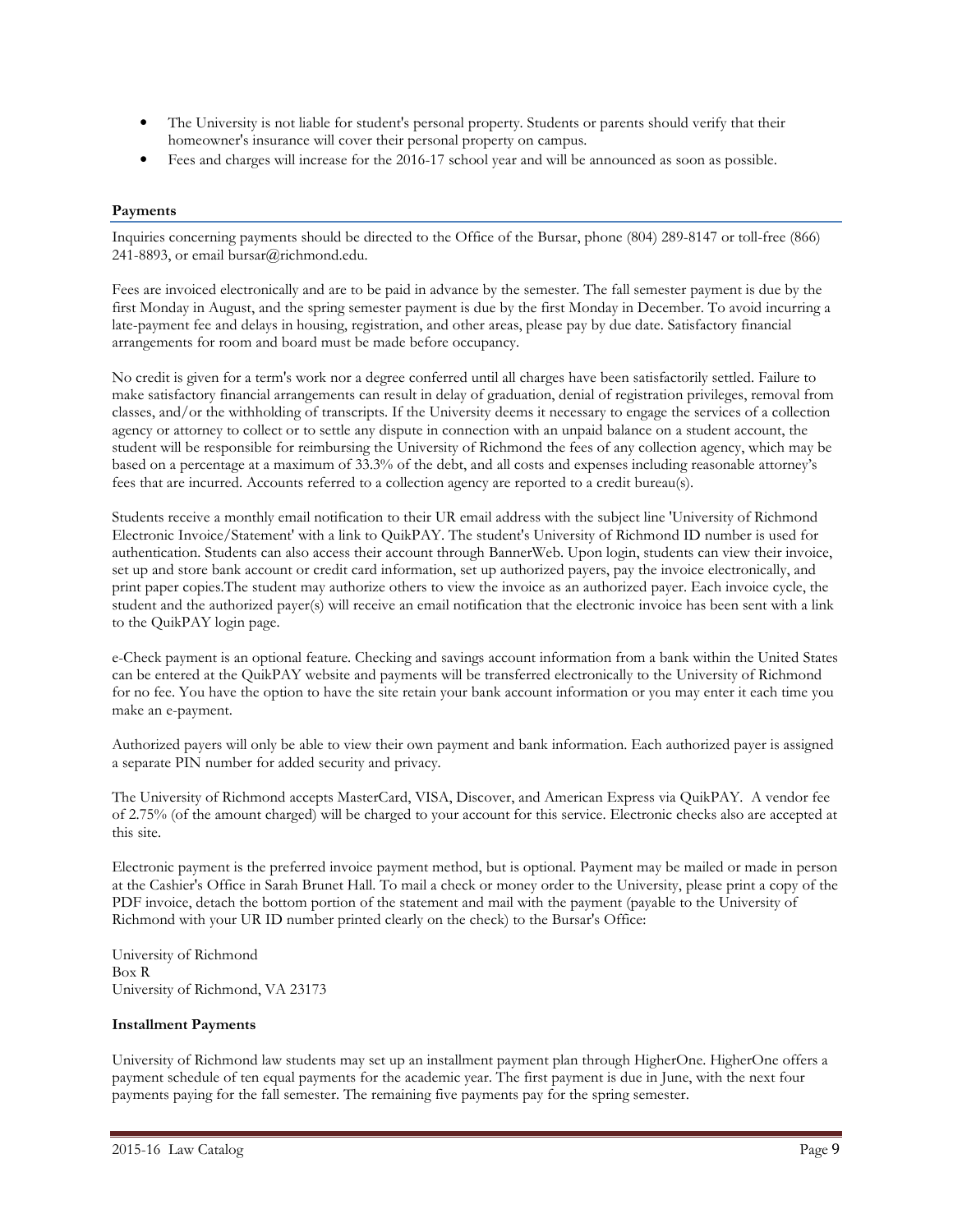Information is mailed to students in May. For more information, call (877) 279-6092, or visit **https://tuitionpay.higherone.com/TuitionPay/Welcome.aspx?richmond**.

Students are urged to complete whatever arrangements they choose early, so that their accounts with the University may be settled in a timely manner.

#### **Deposits**

Upon acceptance for admission to the University of Richmond, and to confirm a student's intention to matriculate, two non- refundable seat deposits of \$300.00 each are required on dates specified by the law school. These advance payments will be credited on the first semester account of the student and is not refundable if the student fails to matriculate.

#### **Late Payment Fee**

A late payment fee will be assessed on any unpaid balance. Students who fail to make satisfactory arrangements for their semester fees by the close of business on the first day of the term will be charged a late payment fee of up to \$70.

#### **Refund Policy**

#### **General Fee, Housing and Meal Refund**

Students are matriculated by semester. If a student withdraws from classes or is dropped from the University for whatever cause, a refund of fees for a fall or spring semester shall be made in accordance with the University's refund policy, based on the schedule below. Failure to attend class does not constitute a withdrawal. This schedule is adapted for summer terms.

#### **Law**

Any special fee associated with a particular course is non-refundable after the first day of class.

#### **Tuition, fees, and room refund**

| Withdrawal on or before the first day of term                            | $100\%$ less deposits |  |
|--------------------------------------------------------------------------|-----------------------|--|
| Withdrawal during the first week of term                                 | 85%                   |  |
| Withdrawal during the second week of term                                | 70%                   |  |
| Withdrawal during the third week of term                                 | 50%                   |  |
| Withdrawal during the fourth week of term                                | 25%                   |  |
| Withdrawal during the fifth week of term                                 | 25%                   |  |
| Withdrawal during the sixth week of term                                 | 25%                   |  |
| Withdrawal after the sixth week of term                                  | None                  |  |
| Board Refund - Prorated on a daily basis through the sixth week of term. |                       |  |

Students who withdraw from the University and who are receiving any financial assistance may be required to return such assistance per Public Law 668.22 and institutional policy. The University of Richmond complies with all federal regulations governing recipients of federal Title IV funds. Information regarding financial aid refund policies is available from the Financial Aid Office.

Meal plan refunds are pro-rated on a daily basis through the sixth week of classes.

#### **Appeals Process**

The University of Richmond has an appeal process for students and parents who believe individual circumstances warrant exceptions from published policy.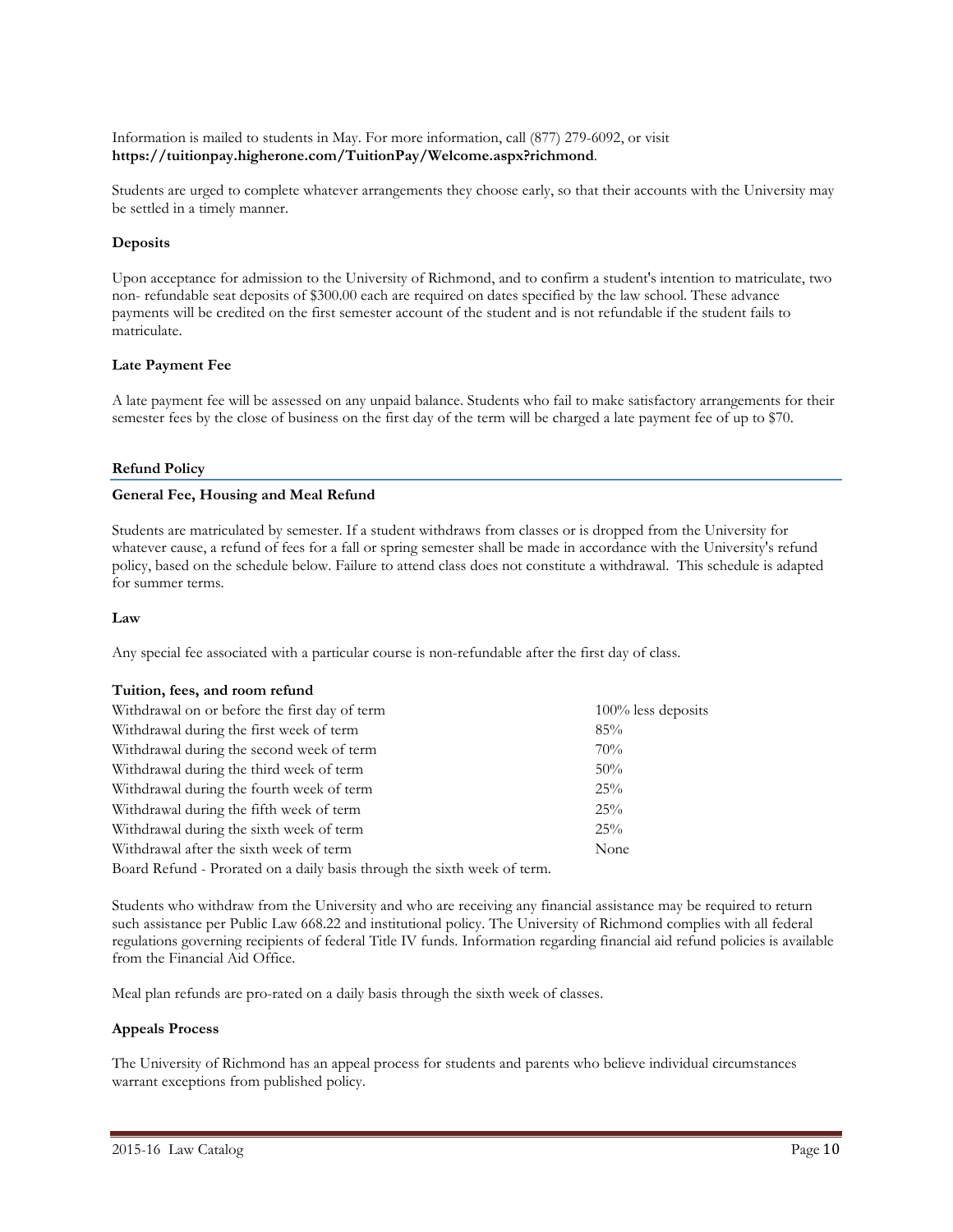A student or parent has six weeks from the time of withdrawal or leave of absence to appeal the University's refund policy.

All appeals must be in writing and directed to: *Annemarie Weitzel, Bursar Box R University of Richmond, Virginia 23173 bursar@richmond.edu* Please contact Student Accounts if you have any questions.

#### **Tuition Refund Plan**

A medical withdrawal insurance plan is available through A.W.G. Dewar Inc., (617) 774-1555, or tuitionrefundplan.com.

#### **Direct Deposit of Refund Checks**

With Direct Deposit, your refund will be automatically deposited to the bank account you specify, eliminating trips to the bank and the risk of your check being lost or stolen. It can take up to two business days for a direct deposit to post to your bank account. To participate, return the completed **Direct Deposit Authorization form** and your voided check to Accounts Payable in Maryland Hall.

#### **Room and Meals**

Rooms in the law residence hall are available to single students upon application to the Dean of Admissions of the Law School, accompanied by check payable to University of Richmond in the amount of \$250. Returning students must apply for a room on or before May 1; new students must apply for a room upon acceptance by the school. Preference is given to entering students not from the area.

The deposit will be a credit toward other fees if written notice releasing the room is received by July 1. If a student occupies the room, the \$250 room deposit will be credited to his or her account. The rooms are furnished. Each student provides his or her own pillow, bed linens, towels, and blankets. The charge for room covers medical care by the University Student Health Center but does not cover the cost of medicines, expenses at a hospital or the services of any additional physician or nurse. Law students living off-campus are not required to participate in a meal plan. However, if you would like to participate in a meal plan, please contact One Card Services, Heilman Center (located next to University Post Office), for assistance. Students living in the law residence halls are required to purchase a Spider Plus Unlimited, Spider Unlimited, or Spider 40 meal plan.

Meals under all meal plans are served during the days and times stated in the calendar for the undergraduate School of Arts and Sciences, the Jepson School of Leadership Studies, and the undergraduate school of the E. Claiborne Robins School of Business. The ID/meal card is nontransferable. For more information see **dining.richmond.edu**.

#### **Financial Aid**

#### **Financial Aid Overview**

The University of Richmond offers law students various forms of financial assistance from federal and institutional sources. Financial aid recipients must be enrolled or unconditionally accepted for enrollment at Richmond on at least a half-time basis in a degree program at the University. Grants and scholarships may be awarded on the basis of need and/or merit to entering full-time students. Students who receive them for their first year will receive them in subsequent years as well as long as they remain enrolled in good academic standing. It is unlikely that students who do not receive grants or scholarships during their first year will receive them for the second or third year.

#### **Need/Merit Scholarships**

Need and merit scholarships are awarded by the law school to students on the basis of character, leadership, scholastic attainment, and capacity for law study. The John Marshall Scholars Program was established in 1998 as a result of a generous bequest by Joseph Dickerson, a member of the Class of 1932. Scholarships of \$10,000 each are awarded to a number of incoming students each year. In addition, other significant scholarship aid is awarded to supplement the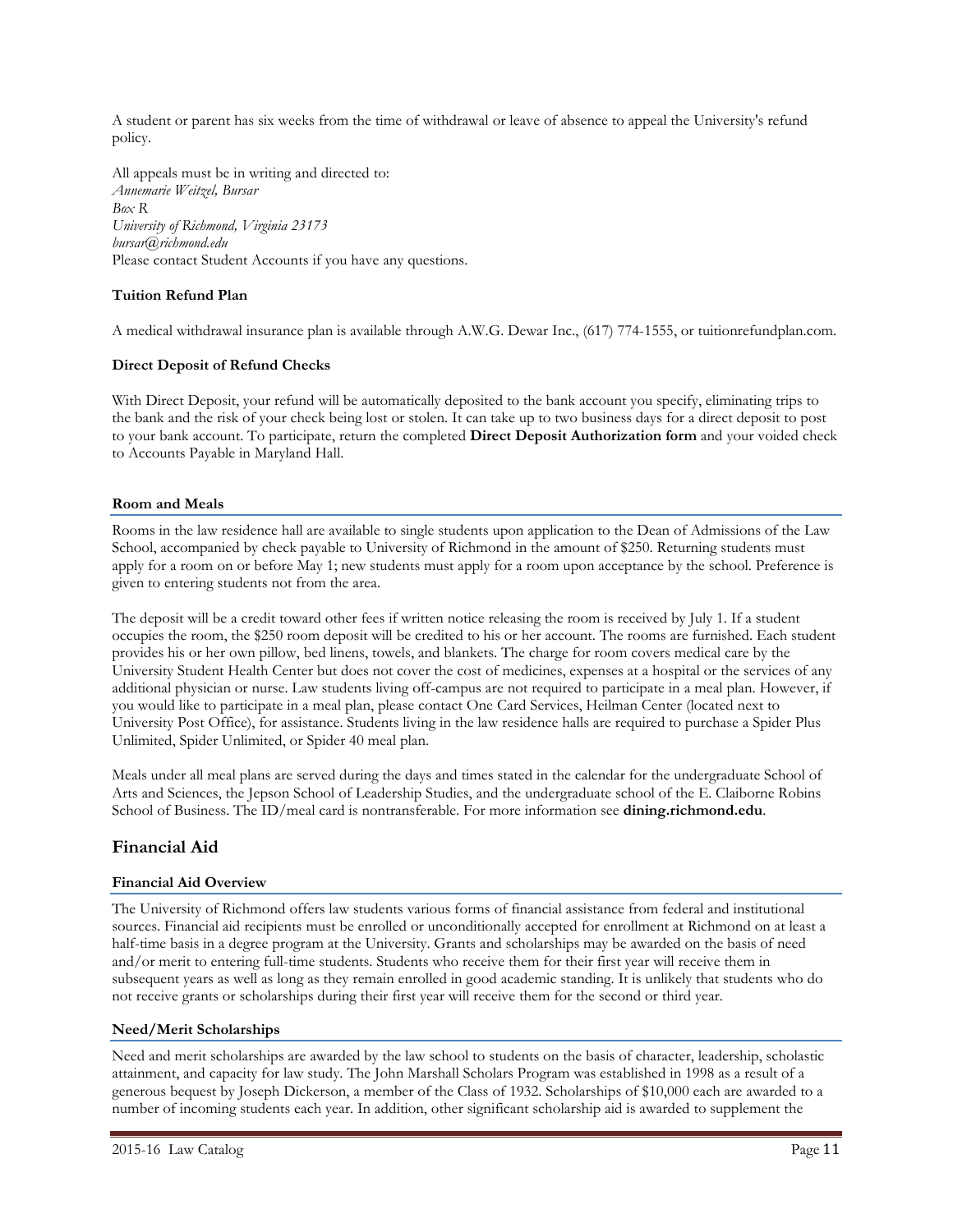Marshall Scholarship. The scholarship is renewed automatically each year provided the recipient ranks in the top third of his or her class. John Marshall Scholars are chosen by a blue-ribbon panel of Virginia Supreme Court justices and prominent alumni and are invited to participate in a specially designed seminar during the course of the academic year. Contact the Law School Admissions Office for more information.

#### **FAFSA**

Students applying for financial aid in the form of grants, loans, and work-study opportunities, must complete the Free Application for Federal Student Aid (FAFSA). Students must be U.S. citizens or permanent residents, enrolled on at least a half-time basis, and making satisfactory academic progress. Students must be enrolled full-time for grant assistance. The deadline is February 25 for prospective students and May 15 for returning students. The FAFSA is available online at fafsa.gov. For more information regarding these programs, visit financialaid.richmond.edu/law or contact the Financial Aid Office at (804) 289-8438 or at finaid@richmond.edu.

#### **Loans**

Loans are available to assist students with meeting their educational expenses. Federal Direct Loans and Direct Grad PLUS Loans are available to students who meet eligibility requirements, and who complete the FAFSA and the appropriate Federal Direct Loan application. There are also private loans available. Visit financialaid.richmond.edu/law/loans.html or contact the Financial Aid Office for more information.

#### **Student Employment**

Student employment opportunities are available on campus. Earnings will depend on the wage rate and the number of hours worked. Typically, first year students are discouraged from working. The American Bar Association prohibits law students from working more than 20 hours per week while attending classes. For more information, contact the Financial Aid Office at (804)289-8438 or visit studentjobs.richmond.edu.

#### **Veterans Benefits**

Students eligible to receive tuition benefits administered by the U.S. Department of Veterans Affairs (VA) must apply for benefits through the VA. Students should forward Certificates of Eligibility to the Veterans Certifying Official, Registrar's Office, University of Richmond, VA 23173 to have enrollment certified. In addition to the tuition benefits offered under the Post 9/11 GI Bill program, the University participates in the Yellow Ribbon program. For details regarding eligibility for the Yellow Ribbon program at Richmond, go to financialaid.richmond.edu/yellowribbon.html.

#### **Satisfactory Academic Progress**

According to federal regulations and University of Richmond (UR) policy, students must maintain Satisfactory Academic Progress (SAP) to receive federal and institutional financial aid. Some private loan programs also require SAP. Evaluation of students' progress for financial aid purposes is made annually at the end of the spring term to determine financial aid eligibility for the following year (summer term, fall term, and spring term).

#### **Institutional Financial Aid**

Receipt of institutional financial aid requires full-time enrollment (9 hours or more) during the fall and spring terms and a minimum UR cumulative grade point average (GPA) on attempted hours as outlined below:

| Hours Earned | UR Grade Point Average |
|--------------|------------------------|
| 1 to 26      | 2.00                   |
| 27 to 54     | 2.10                   |
| 55 to 86     | 2.20                   |

Students must also be meeting the SAP requirements for federal aid (see below). Institutional aid is generally not awarded for summer term. Institutional aid is available to students through their sixth term of enrollment (prorated for transfer students). Some institutional aid programs, such as Marshall Scholarships, have higher academic and/or other requirements which are conveyed to recipients when they are selected for such programs.

Students not meeting the SAP requirements for institutional financial aid at the end of the spring term will not be eligible for any additional institutional financial aid in subsequent terms of enrollment until the standards are met. Denial of aid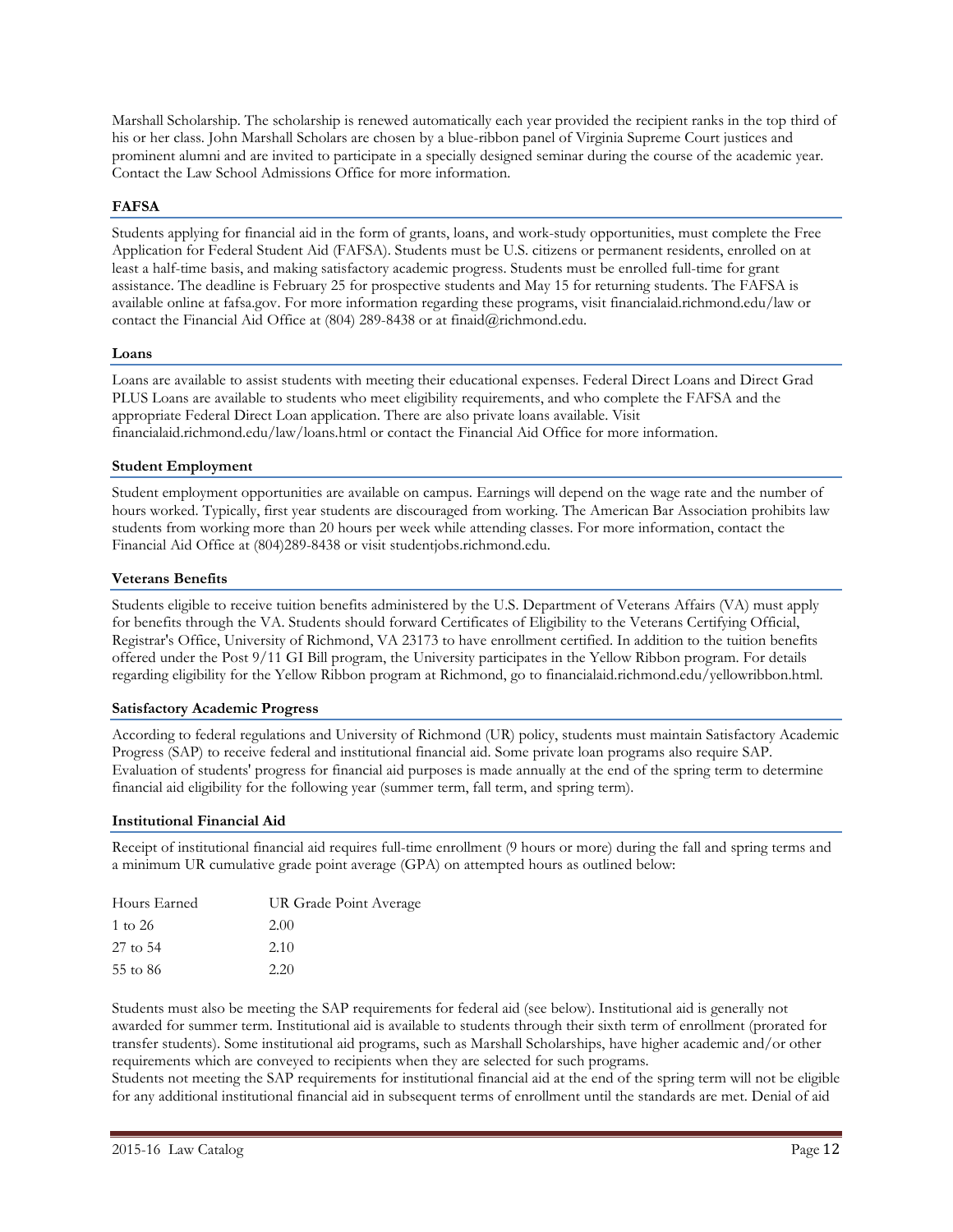under this policy may be appealed by the student, in writing, to the Director of Financial Aid within 30 days of notification that the student is no longer eligible for institutional aid. A student's request must include information regarding why the student is not meeting the SAP requirements for institutional aid and what factors have changed that will allow the student's academic progress to improve by the next evaluation.

#### **Federal Financial Aid**

The Higher Education Act requires that colleges and universities establish minimum standards of Satisfactory Academic Progress (SAP) for students receiving federal aid. When assessing SAP, the University will review all terms of enrollment at UR as well as transfer work accepted toward UR degree requirements, whether or not the student received financial aid during those terms.

The standards of academic progress outlined here are solely for the purpose of evaluating eligibility to continue receiving federal financial aid. They do not replace or modify academic standards required for continued enrollment at the University of Richmond. The effect of incomplete coursework, withdrawals, and course repetitions impacts SAP in the following ways:

- Incomplete coursework is not included in the GPA or in the number of credits earned but is counted as attempted credit.
- Courses from which a student withdraws are not included in the GPA or in the number of credits earned but are counted as attempted credit.
- Repeated courses are counted only one time as earned credits. However, credits for each course taken, including all repeated courses, are counted as attempted credit. Both grades will be calculated in the cumulative GPA.

SAP is checked annually at the end of the spring term. Students must meet both of the following requirements:

- Have completed 67% of all attempted coursework, (including transfer work and pass/fail courses) AND
- Have achieved a cumulative grade point average, depending on the number of units earned, as follows:

| Hours Earned | UR Grade Point Average |
|--------------|------------------------|
| 1 to 26      | 2.00                   |
| 27 to 54     | 2.10                   |
| 55 to 86     | 2.20                   |

In addition, students must complete the requirements for a law degree within the 150% maximum timeframe allowed. That is, as the law degree program requires 86 hours to complete, the maximum number of hours attempted to complete the program cannot exceed 129 hours, including transfer work and pass/fail courses. Successful completion of a class means receiving one of the following grades for the class: A, B, C, D.

Students not meeting the SAP requirements for federal financial aid at the end of the spring term will not be eligible for any additional federal financial aid until the standards are met. Denial of aid under this policy may be appealed by the student, in writing, to the Director of Financial Aid within 30 days of notification that the student is no longer eligible for aid. Appeals will be considered for the following circumstances: the death of a relative of the student; an injury or illness to the student; or other special circumstances. A student's request must include information regarding why the student is not meeting the SAP standards and what factors have changed that will allow the student's academic progress to improve by the next evaluation.

Successful appeals will lead to one of two SAP statuses: Financial Probation or Eligible for Financial Aid. A student may be placed on 'Financial Probation' for the subsequent term if it is determined that he/she can regain eligibility after one term. A student may be found 'Eligible for Financial Aid' based on an academic plan that outlines future academic progress for the student as established by the Director of Financial Aid. The student will be notified of their SAP status based on the merits of the appeal. If the appeal is not granted, the student will be notified of the decision and will be financially responsible for their educational expenses.

#### **Return of Financial Aid when a Student Withdraws**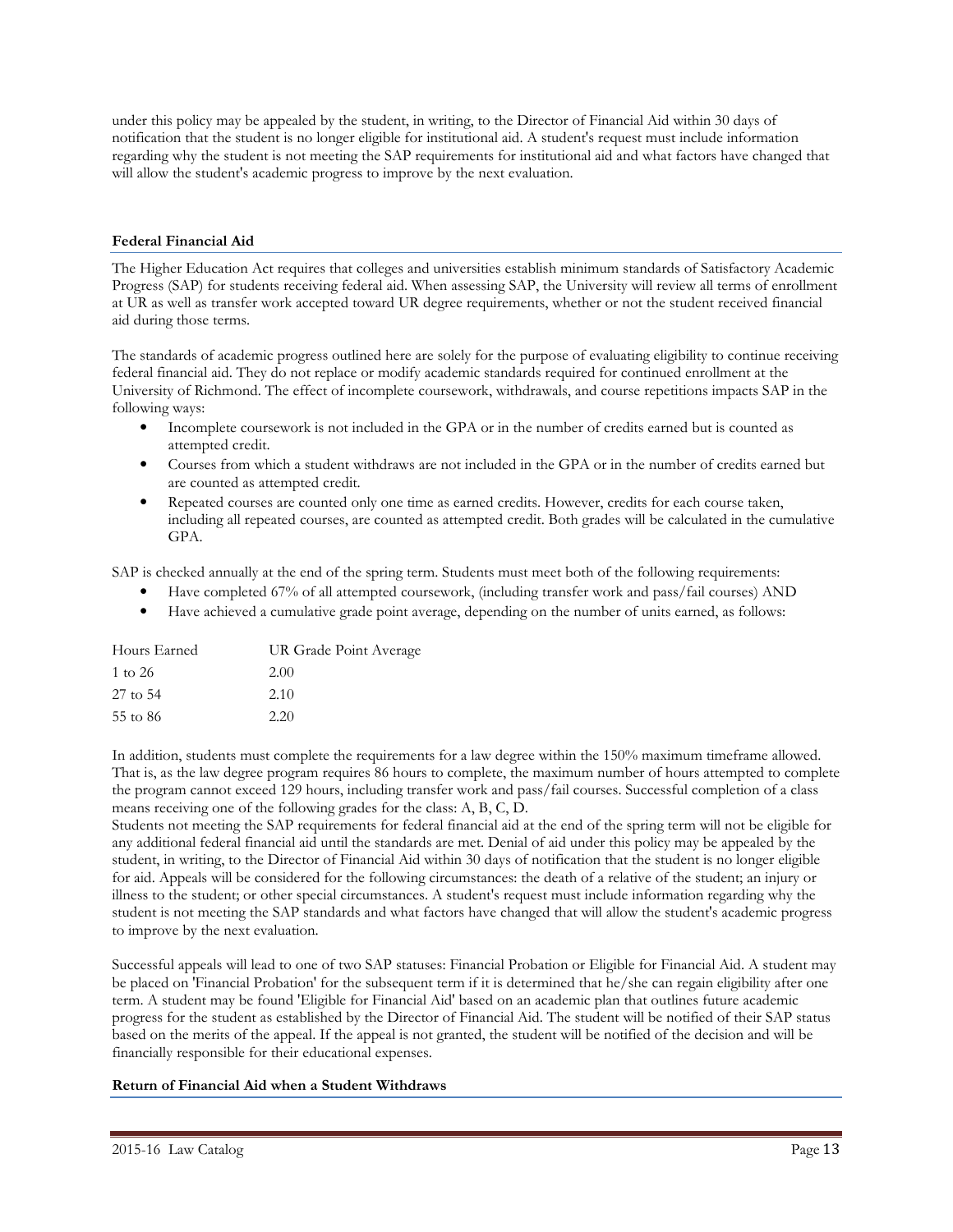A student who withdraws during a semester may be entitled to a refund of certain charges as outlined in the refund policy (see Financial Affairs section of this catalog). Withdrawal may also affect a student's financial aid eligibility for the semester as outlined in the federal Return of Title IV Program Funds Policy and the Return of Non-Title IV Program Funds Policy.

#### **Return of Title IV Program Funds Policy**

The 1998 amendments to the Higher Education Act (HEA) of 1965 and subsequent regulations issued by the Department of Education (43 CFR 668.22) establish a policy for the return of Title IV grant and loan funds for a student who withdraws or takes a leave of absence. Title IV grant and loan funds include the following programs: Federal Direct Loans, Federal Pell Grant, Federal Supplemental Educational Opportunity Grant, Federal Perkins Loan, Federal Work-Study, Federal TEACH Grant, and the Iraq and Afghanistan Service Grant

The amount of Title IV funds the student earns, up to the withdrawal or leave of absence date, is based on a daily proration determined by dividing the total number of calendar days completed by the total number of calendar days in the semester (excluding breaks of five or more consecutive days). This calculation must only be done up to the 60% point in time for the semester. After the 60% point in time, the student is considered to have earned all of the Title IV funds awarded for that semester.

Unearned Title IV funds must be returned to the Title IV programs. If the amount earned is greater than the amount that has been disbursed, the difference is treated as a late disbursement to the student. Unearned funds, up to the amount of total institutional charges (tuition, room, and board) multiplied by the unearned percentage of funds, are returned to the Title IV programs by the University of Richmond. The student must return any portion of unearned funds not returned by the school. Only 50% of unearned grants funds must be returned. Title IV loan funds that must be returned by the student are repaid per the loan terms.

Unearned Title IV funds are returned to the Title IV programs in the following order:, Unsubsidized Direct Stafford Loans, Subsidized Direct Stafford Loans, Perkins Loans, Direct PLUS Loans, Federal Pell Grants for which a return of funds is required, Federal Supplemental Educational Opportunity Grants for which a return of funds is required, TEACH Grant for which a return of funds is required, and Iraq and Afghanistan Service Grant for which a return of funds is required.

#### **Return of Non-Title IV Program Funds Policy**

Non-Title IV financial aid will be adjusted for a law student who is withdrawing or taking a leave of absence based upon the University's Refund Policy. Adjustments will be made through the sixth week of classes. The amount to be returned to the Non-Title IV financial aid program is the same percentage that will be refunded to the student for tuition and room charges. After the sixth week the student is considered to have earned all of the Non-Title IV aid. Non-Title IV financial aid funds are returned in the following order: institutional grants/scholarships, non-federal loans, agency scholarships.

## **Policies and Resources**

#### **General Policies**

#### **Computer Policies**

#### **Law School Computer Program**

The University of Richmond initiated a laptop requirement program in 1994 to provide students with the technological expertise necessary to practice law in today's society. The law school was the first law school in the United States to require all entering students to own a laptop as a condition of enrollment. By choosing the University of Richmond as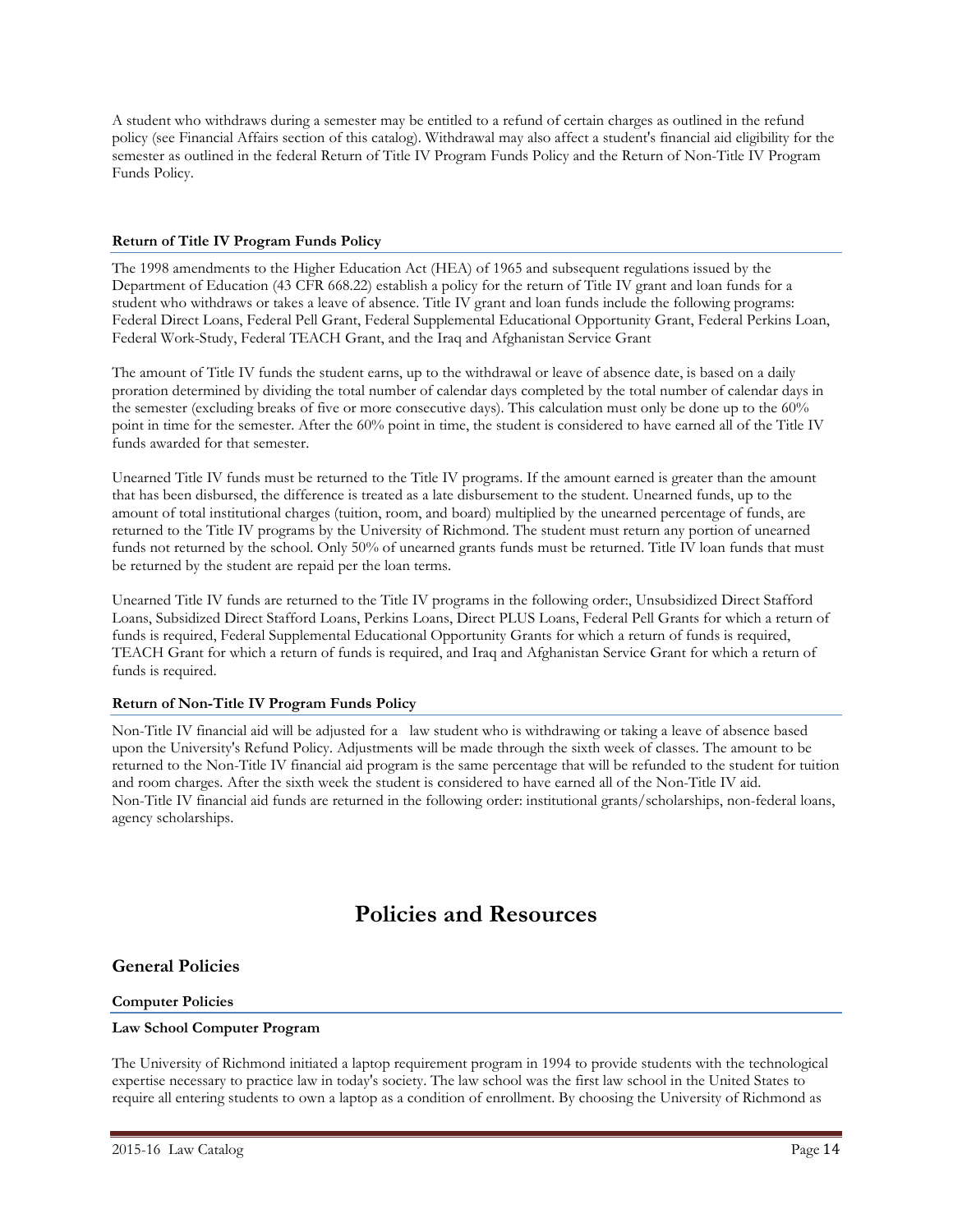the place to study law, students use computers just like they are used by lawyers in the practice of law, as a personal, portable tool to gather, organize, produce, and store the kind of information that is the lifeblood of the modern legal practitioner.

Students entering law school at the University of Richmond must own a laptop, either Windows-based or Mac, with software that fully complies with the technical specifications and requirements necessary to connect effectively with the University network. Students who indicate plans to enter the University of Richmond Law School receive detailed information about satisfying the laptop requirement prior to enrollment.

Students use laptops at the University of Richmond in the classroom and in the in the classroom, in clinics and trials, in the library, and in student informal spaces, such as the DownUnder. Wireless access to the Internet and the University network is available throughout the law school building, including the classrooms and the library, and some classrooms also include wired access. Students use laptop computers for Westlaw, LexisNexis, Bloomberg Law, and Fastcase access, email, discussions with professors and fellow classmates, and searching the Internet, as well as many other uses. Students also can access the law school network from home.

The library staff provides extensive training about connectivity and other computer issues. Computer professionals offer beginning and review sessions about word processing, email, Internet searching, and other topics throughout the year for students and faculty.

#### **Computing Facilities**

The University of Richmond has a strong commitment to prepare students to work in technology- and informationcentered environments. The University provides computers, software, and specialized equipment for student use in labs, public areas, classrooms, and residence hall lounges. All students in the residence halls have their own wired network connections, and the entire campus is blanketed with a high-speed wireless network that provides students, faculty, staff, and guests with secure access to a wealth of resources.

The University maintains a robust network infrastructure. A wireless network supports mobile computing in every building on campus, and provides coverage in most outdoor locations and public gathering spaces. Information Services maintains University-owned systems loaded with up-to-date versions of the latest software tools and anti-virus software. All users must have an active University computer account to log into any lab machine. To help ensure the security of the University systems and network, the University requires all users to change passwords regularly in order to maintain an active account. Policies regarding the use of technology and information resources are posted on the Information Services Policies website.

The ground floor of Jepson Hall houses many computing resources, including a general purpose computer lab; five PC classrooms with full multimedia capabilities; and two computer classrooms running Windows, Linux, and Unix designated for use by the math and computer science department. When classes are not in session, the Jepson Hall computer classrooms are open for student use. Jepson Hall is also the location of the Computer Help Desk, a resource that provides assistance with computing-related issues for the entire campus. A listing of the current hours of operation for all of these resources may be found on the Information Services website.

The Center for Technology Learning Center (CTLC) is a unique resource located on the third floor of Boatwright Memorial Library. It is devoted to servicing the multimedia needs of students, faculty, and staff. This area offers PC and Mac workstations equipped with high-end Web development, multimedia, animation, 3-D modeling, and audio-video recording and editing software. Scanners, high quality printers, large-format plotters, digitizers, and digital video and still cameras also are available. In addition, the CTLC contains a photography studio and a small recording studio. The CTLC also supports media production in the Media Resource Center on the second floor of Boatwright Library. Most importantly, the CTLC is staffed by professionals and well-trained student assistants are available to assist students, faculty and staff. Students not only have access to the hardware and software, but also to experts who can help them effectively use the specialized tools.

Technology training for students, faculty, and staff is available in a variety of formats, including books and CDs available in the CTLC and searchable through the Library catalog; online video tutorials; technology training classes offered throughout the school year; and one-on-one training sessions available through appointments at the CTLC. CTLC hours of operation and current technology training classes may be found on the Information Services website.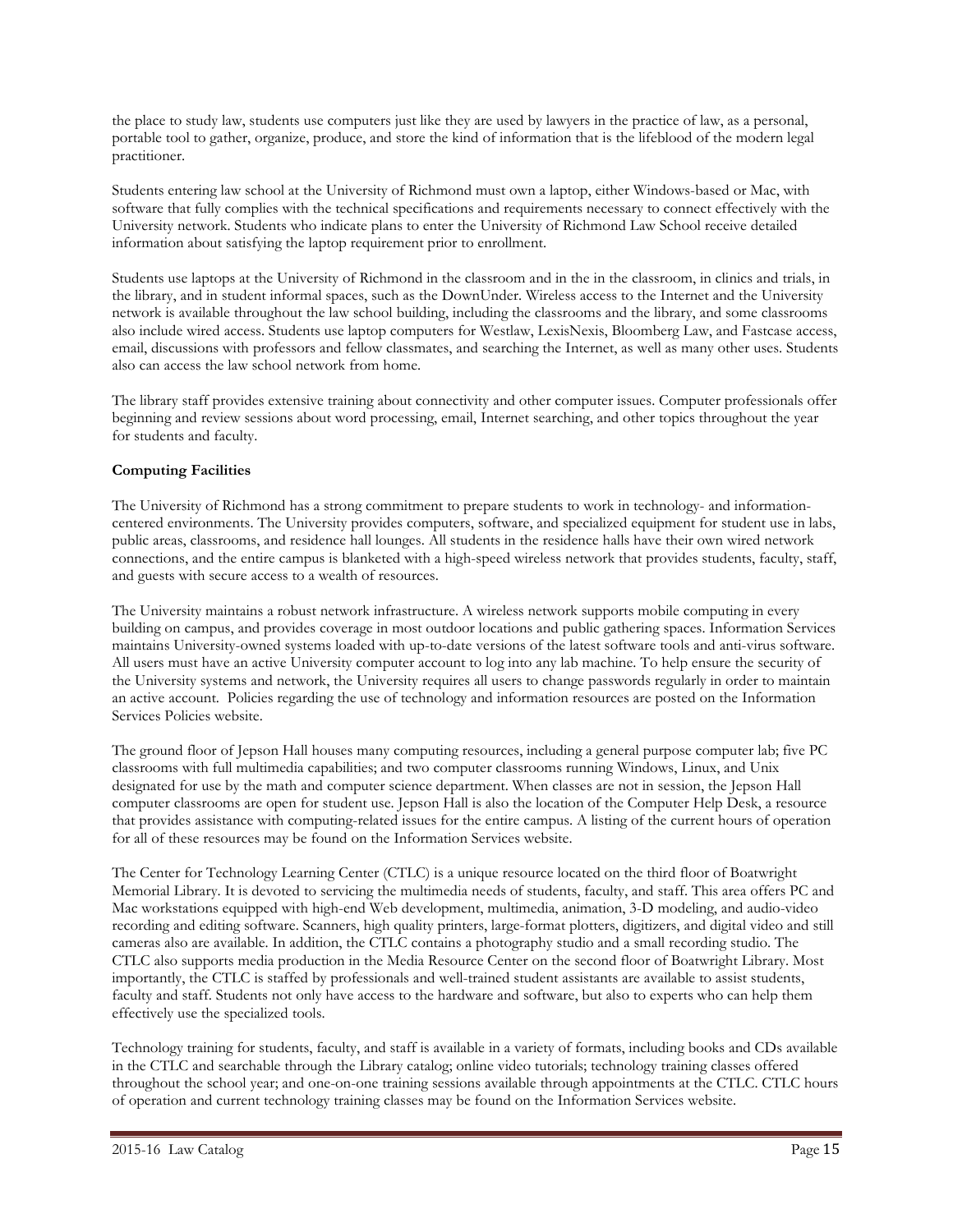#### **Emergency Information**

To report an emergency, call 911 or 289-8911 (cell phone). The non-emergency number is 289-8715 (Download a PDF of the Emergency Procedures)

#### **Getting Information**

During an emergency, UR will distribute information to the campus community via:

- Audio–Tornado siren and PA system
- Web–This website, alert.richmond.edu
- Email–Blast email to '@richmond.edu' accounts
- Text/voice messages–UR Alert text messages and/or voice messages to faculty, staff, and students who register a cell or home phone through BannerWeb
- Campus phones–Telephone messages to campus telephones
- TV–UR TV channel 16 broadcasts
- People–Resident assistants and area coordinators
- Hotline–UR Emergency Hotline: (804) 289-8760 or toll free at (866) 386-0403

#### **Emergency Terms**

Shelter in Place: Choose an interior room or one with as few doors and windows as possible. Remain there until the danger has passed. Examples: Tornado or other severe weather, nuclear alert, or hazardous materials spill.

Seek Secure Shelter: Get into a lockable space, like an office or classroom, and remain there. Lock and barricade doors, turn off lights, and turn cell phones to silent or vibrate mode. Get under a desk or other surface to hide. Wait for further instruction from law enforcement. If the threat is in your building and you can safely flee, then do so. Examples: Active shooter or dangerous person immediately threatening the campus.

Evacuate: Immediately leave the building that you are in, exiting through the nearest and safest exit. If the fire alarm has not been activated, do so. Examples: Fire, smoke.

Avoid Area, Warn Others: In these types of incidents, the emergency is localized on campus. University officials do not want anyone near the area and want you to alert others of the emergency. Examples: Hazardous materials spill, flooded roads, aircraft accident, bomb threat, civil disturbance, fire, gas leak, or power lines down.

## **What to Do**

Tornado

- Listen for the tornado siren. A single siren blast will sound continuously until the danger has passed.
- Seek shelter inside a building until notified by University officials that it is safe to leave.
- Stay away from electrical lines and devices.
- There is no "all-clear." The danger has passed when the siren silences.

Fire

- Activate the nearest fire alarm and call 289-8911 if possible to report the location and cause of the fire.
- Everyone must leave immediately when a fire alarm is activated, even if there are no obvious signs of an emergency.
- Do not use the elevator.
- Remain calm and assist others in safely getting out.
- Confine the fire by closing all doors and windows if possible. Follow directions given by emergency personnel and go to the location designated by your building coordinator to await further instructions.

Earthquake

- Stay inside the building until the shaking stops. Don't run downstairs or rush outside while the building is shaking.
- Stay away from glass, windows, outside doors and walls, and anything that could fall.
- A sturdy table or desk can provide cover.
- Once the building stops shaking, exit the building calmly and check for others in need.
- Do not use elevators.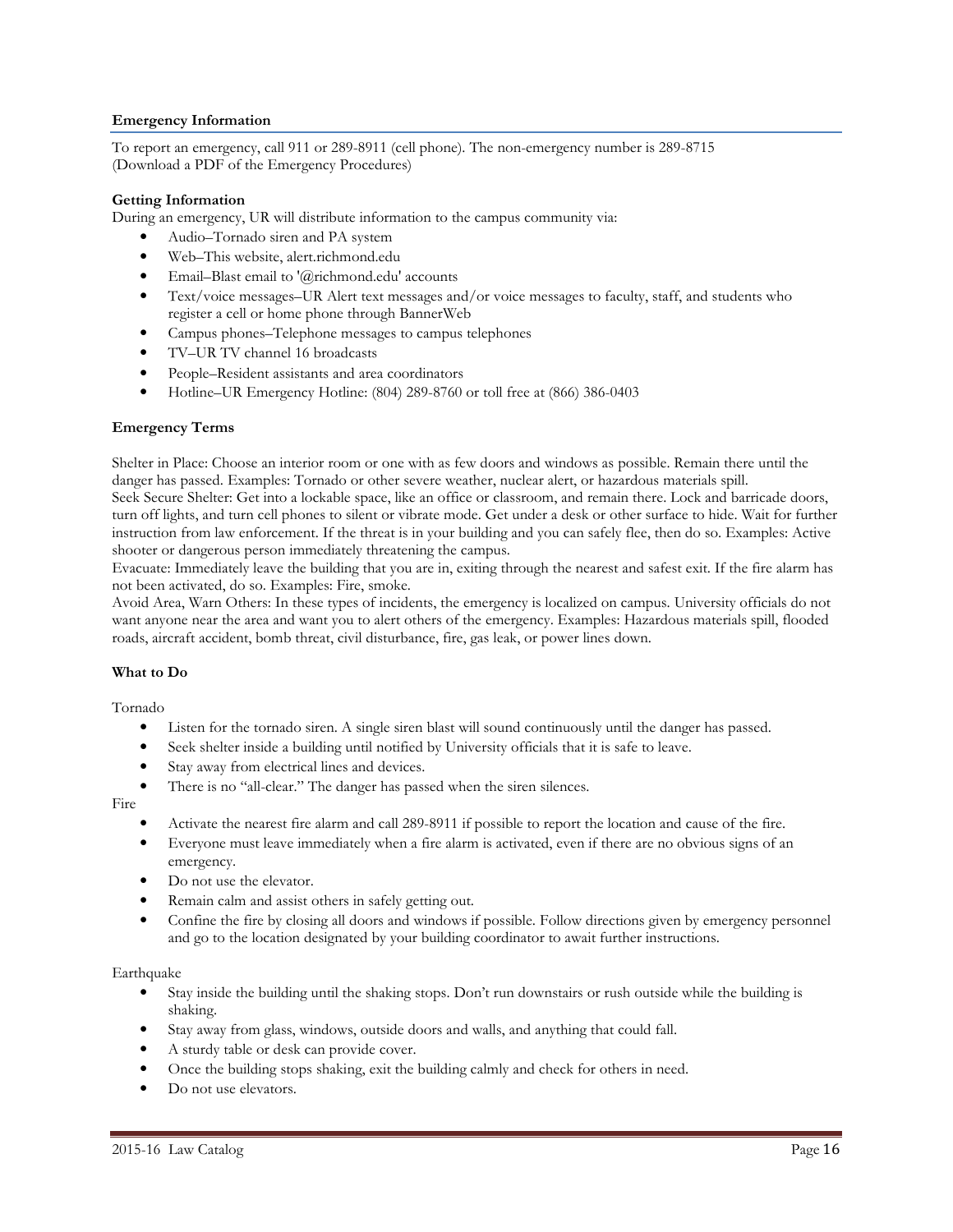• If outdoors, stay in the open until the shaking stops, avoid any falling debris fields such as buildings, power lines, etc.

Active Shooter/Dangerous Person

- Remain calm, do not engage the intruder.
- A quick and quiet escape is suggested, if it can be done safely.
- If attempting to escape, keep your hands elevated with open palms visible, especially if encountering law enforcement officers. Follow all instructions officers may give you.
- If you cannot safely exit the building, seek secure shelter.
- Close and lock windows, lower blinds, remain out of sight, and turn off lights.
- Once secured inside, take cover behind concrete walls, thick desks, and filing cabinets that are away from windows and doors.
- Remain quiet, and turn off cell phone ringers.
- Only one person from the room should call police at 289-8911 and tell them where you are, where the dangerous person is, and the condition of others with you. Follow their instructions. If you cannot speak, leave the line open so the dispatcher can hear what is going on.
- Assist others if they are injured.
- Do not respond to any unfamiliar voice commands until you can be sure they are coming from a police officer.

#### **Grievances and Complaints**

Students who wish to file a complaint or grievance pertaining to University policies, procedures, or conditions may address their complaint in written form to the appropriate department head or official who oversees the area of concern. If in doubt as to whom to direct the complaint, the following officials may be contacted:

#### **Student Life Concerns**

Housing Joan Lachowski, Office of Undergraduate Student Housing Financial policies David Hale, Vice President for Business and Finance All other concerns Steve Bisese, Vice President for Student Development

#### **Academic Concerns**

School of Arts and Sciences Joe Boehman, Dean of Richmond College Kerry Fankhauser, Interim Dean of Westhampton College Robins School of Business Jim Monks, Associate Dean for Undergraduate Business Programs Richard Coughlan, Senior Associate Dean and Director of the Reynolds Graduate School of Business Jepson School of Leadership Studies Sandra Peart, Dean School of Law Kristine Henderson, Associate Dean for Student Services and Administration School of Professional and Continuing Studies Ellen Walk, Associate Dean for Administration

#### **Inclement Weather Policy**

In case of inclement weather, the law school generally follows the lead of the University. University closings will be announced on the University Emergency Hotline, (804) 289-8760, and on following stations:

TV Stations

- WCVE/WCVW (PBS)
- $WRIC (ABC)$
- $\bullet$  WTVR (CBS)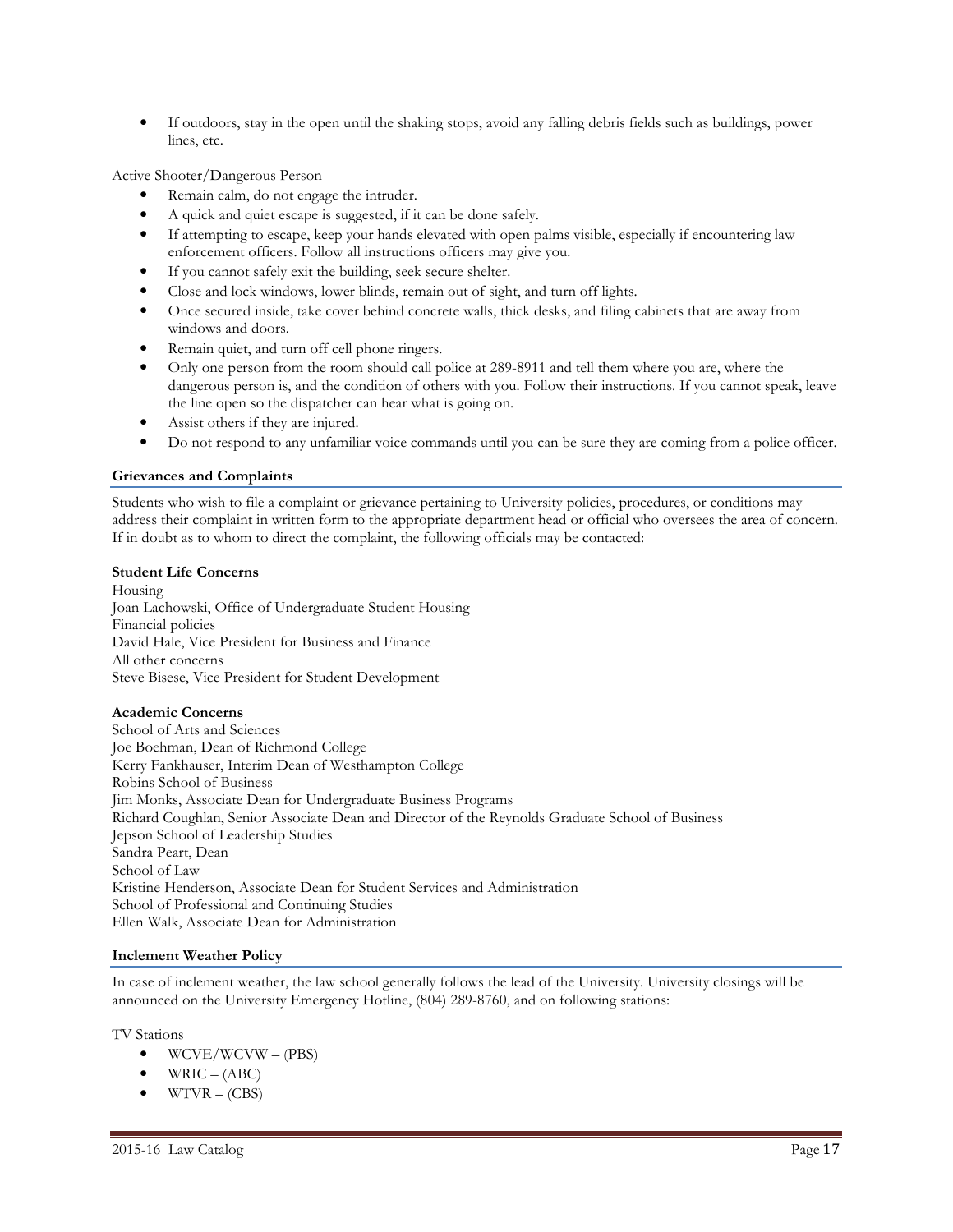$\bullet$  WWBT – (NBC)

Radio Stations

- $\bullet$  WCVE FM 88.9
- WRVA AM 1140
- $\bullet$  WRVQ FM 94.5

If the University is NOT closed in the inclement weather, individual professors may still decide to cancel certain classes if weather conditions make it unsafe or unrealistic for a faculty member to make it to school. In that event, the faculty member will take steps to notify students about the class cancellation.

Students should always exercise their best personal judgment with regard to road conditions and other safety concerns.

#### **Student Complaints (ABA Standard 512)**

#### **Student Complaints**

The faculty and administration of the School of Law are continually searching for ways to improve the delivery of legal education. As such, the faculty and administration are receptive to student suggestions and concerns. In an effort to provide a vehicle for this valuable information, the following procedure has been instituted.

Any student at the School of Law who wishes to bring a complaint to the Administration of the School of Law about a significant program that directly implicates the School's program of legal education and its compliance with the ABA Standards (https://www.americanbar.org/groups/legal\_education/resources/standards.html) should take the following steps:

- 1. The student complaint should be submitted in writing to the Associate Dean for Academic Affairs.
- 2. The writing should describe in detail the behavior, program, or process complained of, and demonstrate how it implicates the School's program of legal education and the School's compliance with a particular identified ABA Standard.
- 3. The writing must provide both the name of the student submitting the complaint, the student's University of Richmond email address and a street address for further communication about the complaint.

#### **Procedures for Addressing Complaints**

- The Associate Dean for Academic Affairs should acknowledge the complaint within three business days of receipt of the written complaint. Acknowledgment may be made by email, U.S. Mail, or by personal delivery.
- Within two weeks of acknowledgment of the complaint, the Associate Dean for Academic Affairs or his designee shall either meet with the complaining student or respond to the substance of the complaint in writing. The student should either receive a substantive response to the complaint or information about what steps are being taken by the School to address the complaint or further investigate the complaint.
- Appeals may be taken to the Dean of the Law School. Any decision made on appeal by the Dean shall be final.
- A copy of the complaint and a summary of the process and resolution of the complaint shall be kept in the Office of the Dean of the School of Law for a period of eight years.

## **Student Conduct Policies**

#### **Alcohol and Drug Policy**

The legal age for the consumption and possession of alcohol is 21 in the Commonwealth of Virginia. Each member of the University community is encouraged to make risk-aware choices regarding the consumption of alcohol or the use of other psychoactive drugs. Members of the campus community who choose to use such drugs are expected to consider the risks of harm to self, others, and the community-at-large. To mitigate the harmful behavior associated with such drugs, the University has established policies to eliminate the use of illicit drugs and to limit the consumption of alcoholic beverages on campus. It is our individual responsibility to understand and abide by the regulations as defined by the University, the Commonwealth of Virginia, and the federal government governing the use and distribution of alcohol and other drugs. These regulations apply to all members of the University community and its guests and visitors. Persons who infringe upon the rights of others, break the law, conduct themselves in a disorderly manner, or damage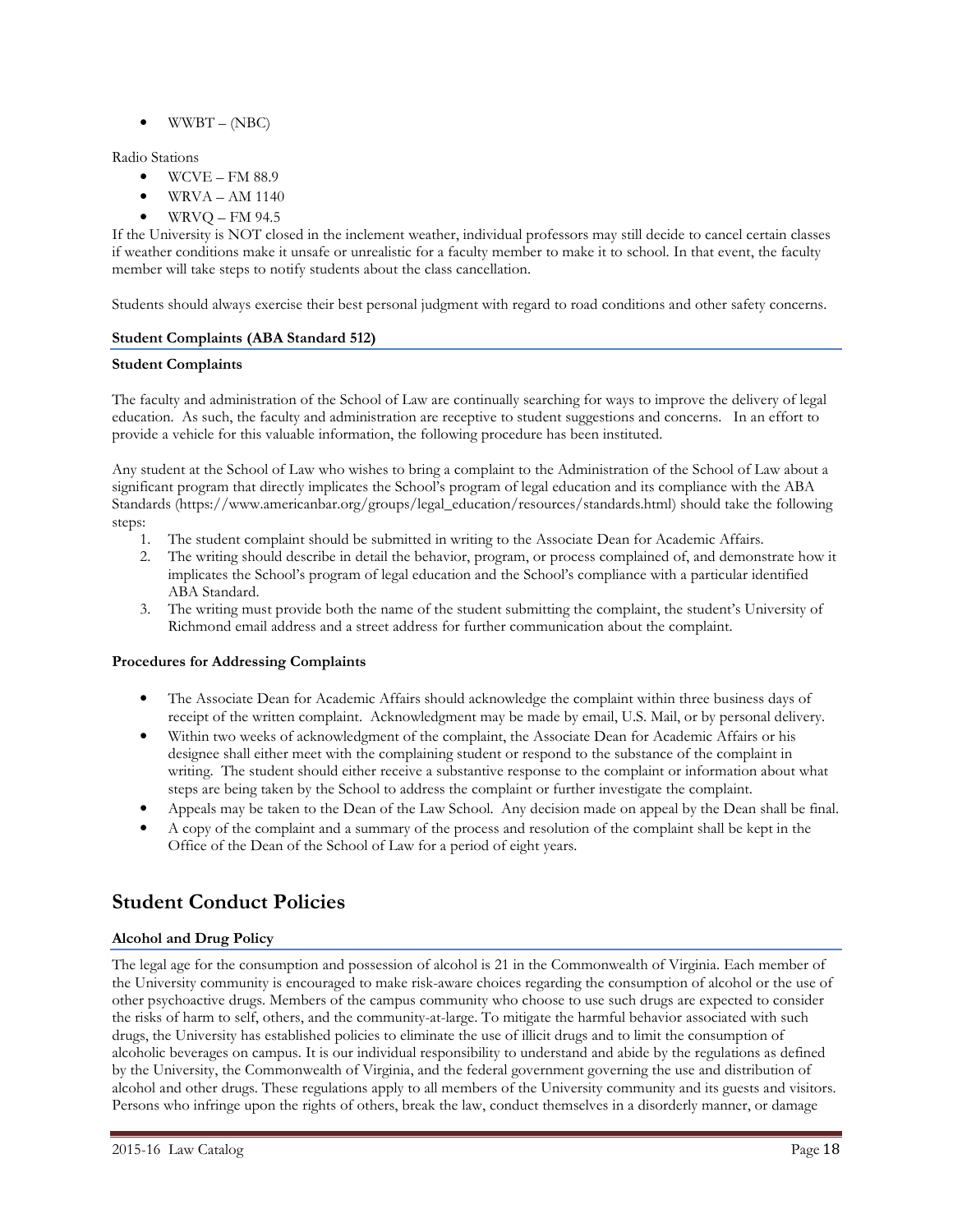University property are accountable for their actions. Such persons are subject to University disciplinary sanctions (up to and including removal from this community) and/or criminal action. Such harmful behavior is absolutely at variance with the mission of the University. Because the University of Richmond strives to achieve a healthy living and learning environment, the unlawful possession, use, or distribution of illicit drugs and alcohol by students and employees on the University's property, or as a part of its activities, is prohibited.

More information about the University's alcohol and drug policy can be found online at wellness.richmond.edu/common/pdfs/factsheets/alcohol-drug-policy.pdf.

#### **Harassment & Discrimination**

Every University employee and student has the right to work and study in an environment free from discrimination and harassment and should be treated with dignity and respect. The University prohibits discrimination and harassment against applicants, students, and employees on the basis of race, religion, national or ethnic origin, age, sex, sexual orientation, gender identity, gender expression, disability, status as a veteran or any classification protected by local, state or federal law.

The University's policy against discrimination and harassment (Policy) incorporates protections afforded by Title IX of the Educational Amendments of 1972, which prohibits discrimination in educational programs and activities based on gender. This Policy also incorporates all other local, state and federal laws, including Title VII of the Civil Rights Act of 1964. Any individual whose conduct violates the Policy will be subject to disciplinary action up to and including termination for employees and expulsion for students.

Harassment is the creation of a hostile or intimidating environment, in which verbal or physical conduct, because of its severity and/or persistence, is likely to interfere significantly with an individual's work or education, or affect adversely an individual's living conditions on campus.

Illegal and improper harassment based on any of the classifications in paragraph 1, may include:

- Any suggestion that sexual favors, race, religion, national or ethnic origin, age, sex, sexual orientation, gender identity, gender expression, disability, status as a veteran or any protected classification would affect one's job, promotion, performance evaluations, grades, working or educational conditions;
- Making unwelcome or offensive comments about a person's clothing, body or personal life;
- Offensive jokes or unwelcome innuendoes;
- Other conduct that creates a work or educational environment that may be considered offensive or hostile, even though some staff or students might not find them objectionable;
- Use of unwelcome or offensive nicknames or terms of endearment.

Sexual harassment, in particular, may consist of unwelcome sexual advances, requests for sexual favors, or other verbal or physical conduct of a sexual nature when one or more of the following occur:

- Submission to or rejection of such conduct is made a term or condition of an individual's employment or academic success;
- Submission to or rejection of such conduct is used as the basis for employment or academic decisions;
- Such conduct has the purpose or effect of interfering with an individual's work or academic performance or creates a hostile, intimidating or offensive work or educational environment.

The University has designated the Associate Vice President for the Department of Human Resource Services (located in Weinstein Hall), as the University's representative to handle issues arising under the Policy, including Title IX. Individuals who need further information or clarification of the Policy should contact the Associate Vice President directly. employees and students who feel they have suffered discrimination or harassment in violation of the Policy should follow the Complaint Resolution Procedure described below.

The Policy also applies to complaints of harassment or discrimination involving applicants for admission or employment, or persons aggrieved by third parties such as contractors or vendors serving the University.

#### **Complaint Resolution Procedure**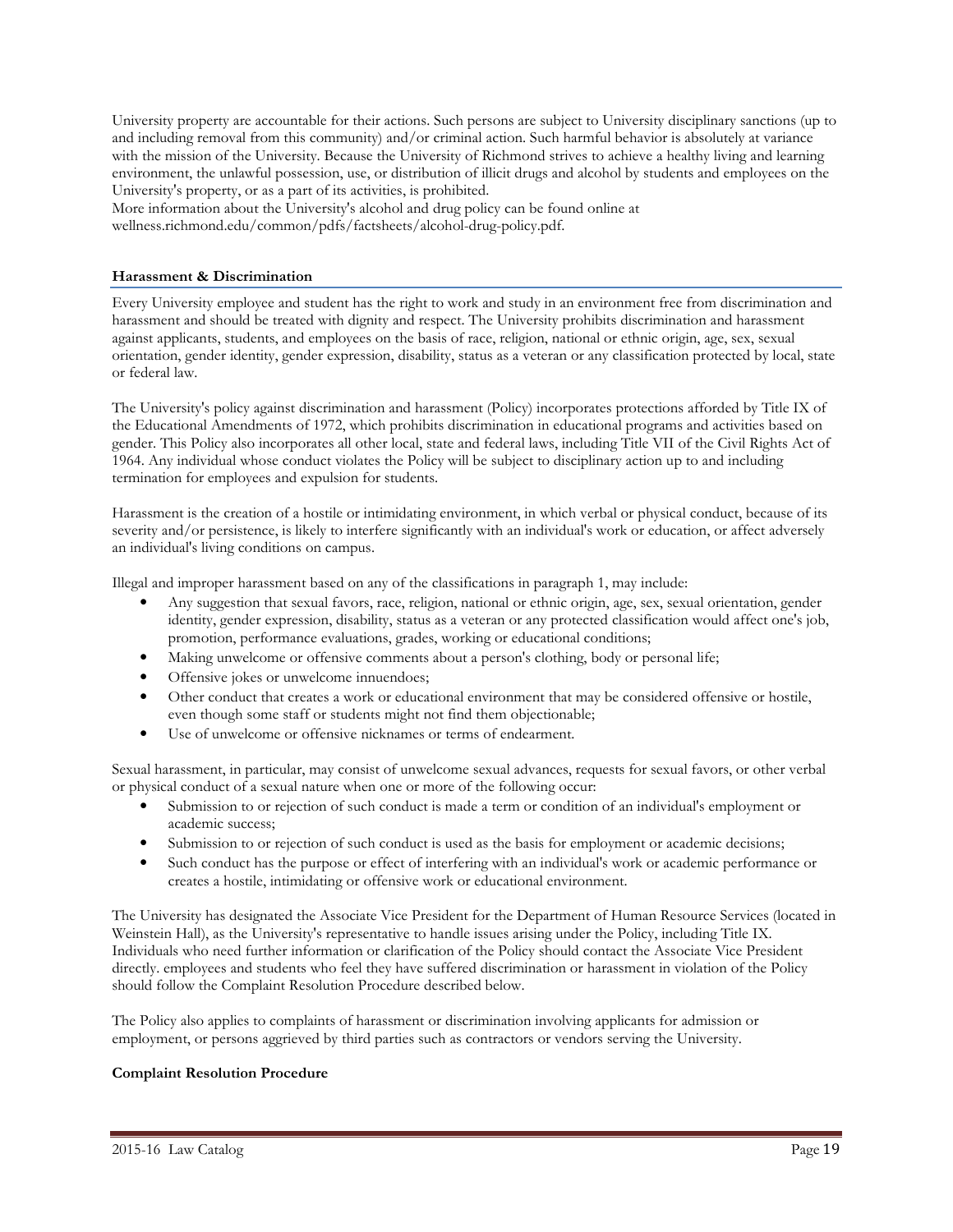For ease in identifying individuals, the person making the complaint is referred to as the Complainant, and the person for whom the complaint is being made is referred to as the Respondent.

The University will endeavor to respond to and resolve all complaints quickly and effectively. Individuals who believe they have been harassed or discriminated against in violation of the Policy are encouraged to take action in any of the ways described in the Complaint Resolution Procedure (Procedure).

Although none of the actions listed under the options for Informal Resolution, below, are required before an individual may file a Formal Complaint, the University favors informal resolution of these claims whenever possible. Except as expressly provided herein, the Procedure is the only grievance practice available to staff, faculty, students or other parties for violations of the Policy. No other grievance practices otherwise available at the University are applicable.

Through the Procedure, the University will take necessary steps to prevent recurrence of any harassment and/or discrimination determined to have occurred, and will take necessary steps to correct the discriminatory effects of the conduct on the Complainant and others, if appropriate. During all stages of the Procedure, every effort will be made to ensure fundamental fairness to all parties involved in the complaint process. The University will make good faith efforts to protect the confidentiality of those involved in the Procedure to the extent permitted by law and to the extent that continued protection does not interfere with the University's ability to investigate allegations or to take corrective action.

The University prohibits retaliation against any individual who files a complaint (informal or formal) in good faith or participates in a harassment or discrimination inquiry. Disciplinary action will be taken against any individual who retaliates against a Complainant or participant in a harassment or discrimination inquiry, or who files a discrimination or harassment complaint in bad faith, or who maliciously or knowingly files false charges.

#### A. Procedures for Informal Resolution

The Informal Resolution process provides an effective means of resolving most disputes. However, the Complainant may terminate the Informal Resolution process at any time and initiate a Formal Complaint without prejudice.

#### 1. Informal Discussion with Respondent

Prior to the involvement of other parties or University officers, the Complainant may choose to discuss the concerns directly with the Respondent. The Respondent may not realize that his or her conduct is offensive or unwelcome. Many disputes can be resolved quickly and effectively with such direct communication. A complaint brought to the attention of the Respondent shortly after the alleged offensive behavior occurs (e.g.: immediately or in a few days) will usually result in more effective resolution.

#### 2. Informal Discussion with University Officials

Understanding that a Complainant may discuss concerns with a friend, confidant, advisor or counselor in the Counseling and Psychological Services office, etc., it is nonetheless the case that to initiate an informal discussion with University officials, a Complainant should contact one of the following individuals in a timely manner, ordinarily within thirty (30) days of the offending conduct:

Students should contact the dean of their school or residential college as follows:

- Arts and Sciences, Business or Leadership Studies undergraduate students should contact the dean of their residential college
- Graduate School of Business: Senior Associate Dean, Richard Coughlan at (804) 289-8553
- Law School: Dean, Wendy Purdue at (804) 289-8183
- Richmond College: Dean, Joseph Boehman at (804) 289-8061
- School of Professional and Continuing Studies: Dean, Jamelle Wilson at (804) 287-6684
- Westhampton College: Interim Dean, Kerry Fankhauser at (804) 287-6646

#### Staff should contact:

- Executive Assistant to the President: Carolyn Martin at (804) 289-8088
- Faculty should contact the dean of their school:
- Arts and Sciences: Dean, Kathleen Skerrett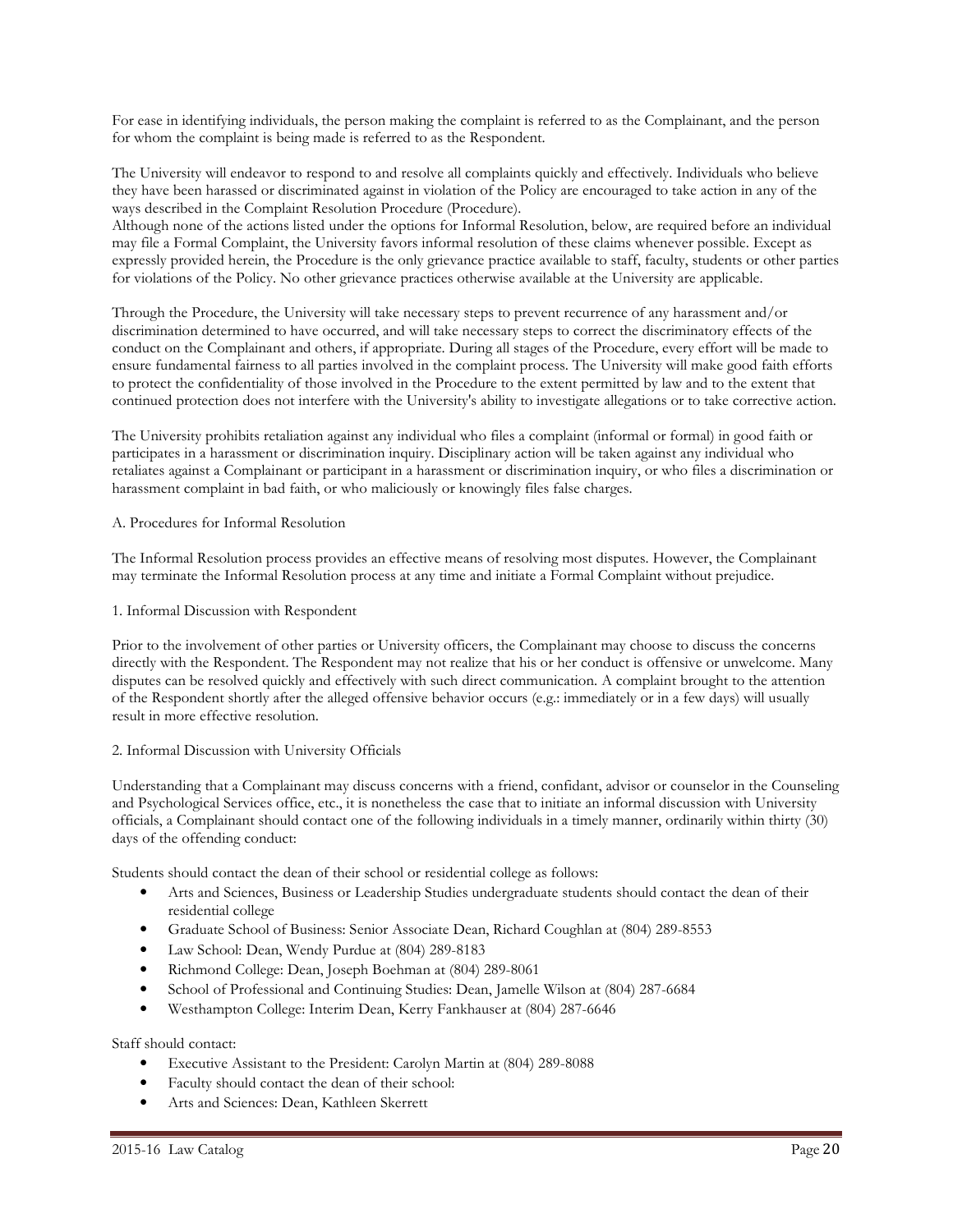- Business: Dean, Nancy Bagranoff
- Professional and Continuing Studies: Dean, Jamelle Wilson
- Law: Dean, Wendy Perdue
- Leadership Studies: Dean, Sandra J Peart

If the complaint is against one of the designated University officials, the Complainant should contact the President of the University, who will designate a representative of the University to handle the matter. If the complaint is against the dean of a student's residential college, then the Complainant should contact the Associate Vice President for the Department of Human Resource Services.

The Informal Discussion can help with any or all of the following options:

- Assisting the Complainant to determine if the behavior violates the Policy, or to learn more about the Policy;
- Conducting an informal investigation with the effect and goal of ending the alleged behavior in an effective and expeditious manner;
- Contacting the supervisor of the alleged offender and requesting assistance to stop the behavior;
- Meeting with the individual whose behavior is alleged to be offensive or unwelcome, and discussing the situation to make it clear that the behavior is offensive or unwelcome and should cease.

Based on the Informal Discussion, the University official will determine what additional action, if any, is necessary. The Informal Discussion process will last as long as the Complainant deems it desirable to continue to meet with University officials, but usually the University will try to resolve the problem at this early stage within ten (10) working days. Most complaints can be resolved at this stage. If not satisfied with the resolution from the Informal Discussion, then the Complainant may proceed to the Formal Complaint process described below.

#### B. Procedures for Formal Resolution

A Complainant may omit the Informal Discussion process entirely and file a Formal Complaint with the Associate Vice President for the Department of Human Resource Services (hereafter the Associate Vice President). Formal Complaints alleging violation of the Policy must be filed in the Associate Vice President's office in a timely manner, ordinarily within thirty (30) days of the offending conduct, or shortly after the conclusion of the Informal Discussion process, usually within ten (10) working days.

The Formal Complaint must be in writing and must set forth:

- 1. A statement that the Complainant intends that this document shall constitute a Formal Complaint;
- 2. Date or approximate date on which the alleged behavior occurred;
- 3. Identity of the person(s) purportedly responsible;
- 4. Specific descriptions of the alleged behavior;
- 5. All witnesses and evidence supporting the complaint, including attaching any tangible evidence or documentation;
- 6. Complainant's name and signature.

The Respondent will have ten (10) working days after receiving the Formal Complaint to file a written Response in the Associate Vice President's office.

The Associate Vice President, or her/his designee, will review the Formal Complaint and Response. An investigation, including relevant interviews, will be conducted. The Associate Vice President, or her/his designee, will prepare a written report of the Formal Complaint Findings (Findings) as expeditiously as possible, usually within forty-five (45) days from the date that the Formal Complaint was filed, and will deliver the Findings to the Complainant and Respondent. The written report will include the Associate Vice President's or her/his designee's conclusions with respect to the Formal Complaint and will make a final determination as to what action, if any, is necessary. Either party may appeal from the Findings within the time period and in the method described below.

All provisions in this Grievance Procedure for notifying all parties of Findings and recommendations will be followed so long as the University determines that there are no violations of state or federal privacy laws, including, but not limited to, the Family Educational Rights and Privacy Act.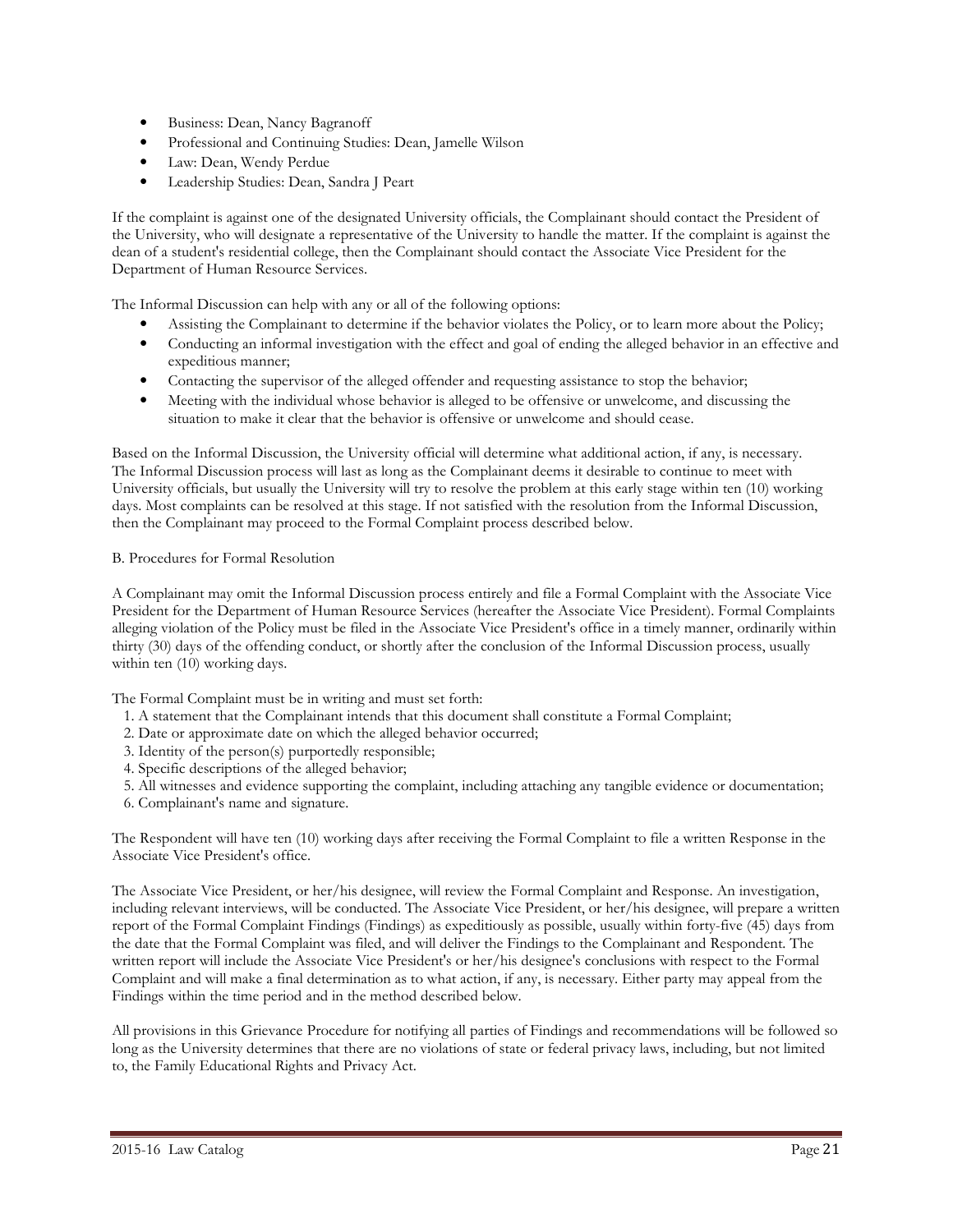If no appeal is filed within the designated time period, then the Findings will be final. The Associate Vice President will then work with other University officials to enforce the Findings. If no appeal is filed, then no party will have a right to pursue any other University grievance procedures.

C. Appeal from Formal Complaint Decision

Either the Complainant or the Respondent may initiate an appeal from the Formal Complaint Findings. The appeal must be filed with the Associate Vice President's office within ten (10) working days from the date of the Findings.

The appeal must be in writing and must set forth:

- 1. Substantive reason(s) for the appeal;
- 2. The identity of all witnesses;
- 3. Any new information.

The responding party must file a written response to the appeal with the Associate Vice President's office within five (5) working days after receiving the appeal, and must set forth:

- 1. A response to the appeal allegations;
- 2. The identity of all witnesses.

Within five working days after receiving the appeal, the Associate Vice President will assemble the Resolution Committee, which will be formed solely for the purpose of resolving disputes alleging violations of the Policy. The Resolution Committee members will be chosen by the President, who will select two students, two staff members and two faculty members from the Judicial Pool.

The Judicial Pool is constituted at the beginning of each year to provide a pool of faculty, staff and students to serve on the Resolution Committee (defined in this document for the purpose of this Policy) and Hearing Boards for matters of Policy violations. The faculty members are elected each year by their respective schools, two each from Arts and Sciences, Business, Leadership Studies, Law and Continuing Studies. Five staff members are designated by the Associate Vice President at the beginning of each year as part of the pool. Student members of the pool are the chairs of the Richmond College Judicial Council, the Westhampton College Judicial Council, and the chairs of the Honor Councils for Richmond and Westhampton Colleges, the Business and Law Schools and the School of Professional and Continuing Studies.

The Resolution Committee will be charged with the responsibility of conducting a fair and unbiased hearing within fifteen (15) working days after being assembled. It will have access to all available information pertaining to the complaint. The Resolution Committee will accept and review written statements submitted by the Complainant and Respondent and other relevant individuals. At its discretion, it may also entertain oral testimony from witnesses. The general outline of the hearing, which will be tape recorded, will be as follows:

- 1. The Resolution Committee will review the Formal Complaint, if applicable, Response, Written Appeal and all other available information;
- 2. The Complainant will have the opportunity to present the complaint and any attending circumstances;
- 3. The Respondent will have the opportunity to present a response and any attending circumstances;
- 4. The Resolution Committee may request specific individuals to appear before it and may also implement additional procedures as it deems necessary for a fair and equitable process;
- 5. Other than witnesses, only the Complainant, Respondent, Associate Vice President (or her/his designee) and members of the Resolution Committee may be present during the hearing; except that the Complainant and/or Respondent may be accompanied by a non-participating support person such as a member of the CAPS staff, but neither may be represented by legal counsel in these procedures;
- 6. The Resolution Committee will deliberate, in private and outside the presence of any other individuals, and render its collective Recommendations in writing within ten (10) working days after the conclusion of the hearing.

The Resolution Committee's Recommendations will be forwarded to the Associate Vice President, who will notify the Complainant and Respondent of the Recommendations, subject to applicable privacy laws. Each party will have five (5) working days to submit to the Associate Vice President written comments on the Recommendations.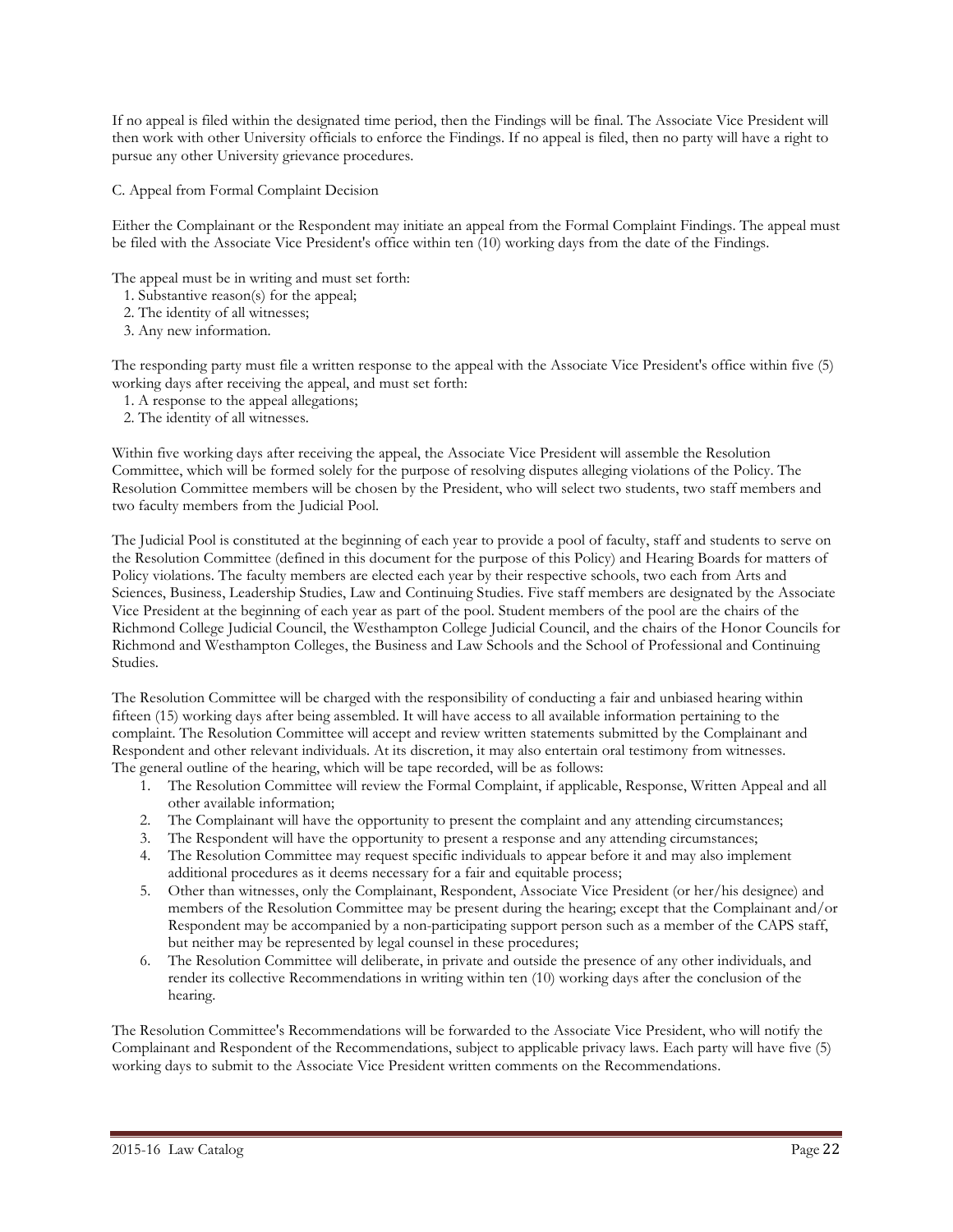The Associate Vice President will then forward the Recommendations, the investigative materials, including the hearing evidence, and the comments by the Complainant and Respondent, if any, to the following (depending on whether the Resolution Committee recommended action against a student, staff member or faculty member):

Students: Vice President of Student Affairs, Dr. Stephen Bisese

Staff: Vice President for Business and Finance, Mr. David Hale

Faculty: President of the University, Dr. Ronald A. Crutcher

Determinations as to the action or inaction based on the Recommendations will be made by these University officers, as applicable. These officers may use their discretion in seeking any additional information or advice before rendering a final decision. The decision will be made within thirty (30) days from the date of the Recommendations. The decision made by each of these individuals is final; provided, however, that if the Resolution Committee recommends termination of a faculty member and the Recommendation is accepted by the President, the normal "termination for cause" procedures defined in the Faculty Handbook will be followed.

#### **Hazing**

#### **Purpose**

The purpose of this policy is to ensure that students at the University of Richmond are not subjected to any type of hazing when joining a fraternity, sorority, athletic team or any other University of Richmond sponsored student group.

#### **Definition of Hazing**

Hazing is defined as any action or situation, created intentionally or unintentionally and with or without the consent of the persons subjected to the action or situation that produces mental or physical harm, embarrassment, harassment, or ridicule.

#### **University of Richmond Policy on Hazing**

No student or any person affiliated with the University of Richmond shall engage in hazing, as defined above.

If, in the determination of the University's Code of Conduct and subsequent to a hearing conducted according to University procedure, any student or person affiliated with the University is found to have committed any act prohibited herein, then such student or person affiliated with the University of Richmond shall be subject to penalties in accordance with this policy and the University of Richmond's Student Code of Conduct.

The penalties set forth below may be imposed for violations of this policy regardless of whether the violation occurred on or off campus, and shall be in addition to any other penalty to which the offending student(s) may be subject for violations of the State of Virginia's criminal law and any other applicable law rule, or regulation.

- 1. Individuals subject to the University of Richmond jurisdiction found guilty of hazing violations may be subject to suspension.
- 2. Organizations subject to the University of Richmond jurisdiction that authorize hazing in disregard of this policy may be penalized by revocation of organization registration, revocation of permission to meet on campus or to use campus facilities, and/or revocation of the right to exist at the University of Richmond.

#### Examples of Hazing

Examples of forbidden hazing activities include, but are not limited to:

- Intimidation, threats and verbal hostility;
- Rough wrestling matches and football games;
- Hitting an individual with paddles, even in so-called fun exchanges, and other types of beatings;
- Sexually degrading activities, including stripping, simulation of sexual acts, improper touching, or sexually explicit chants and songs;
- Pressuring an individual to get a brand or tattoo or to shave his or her head;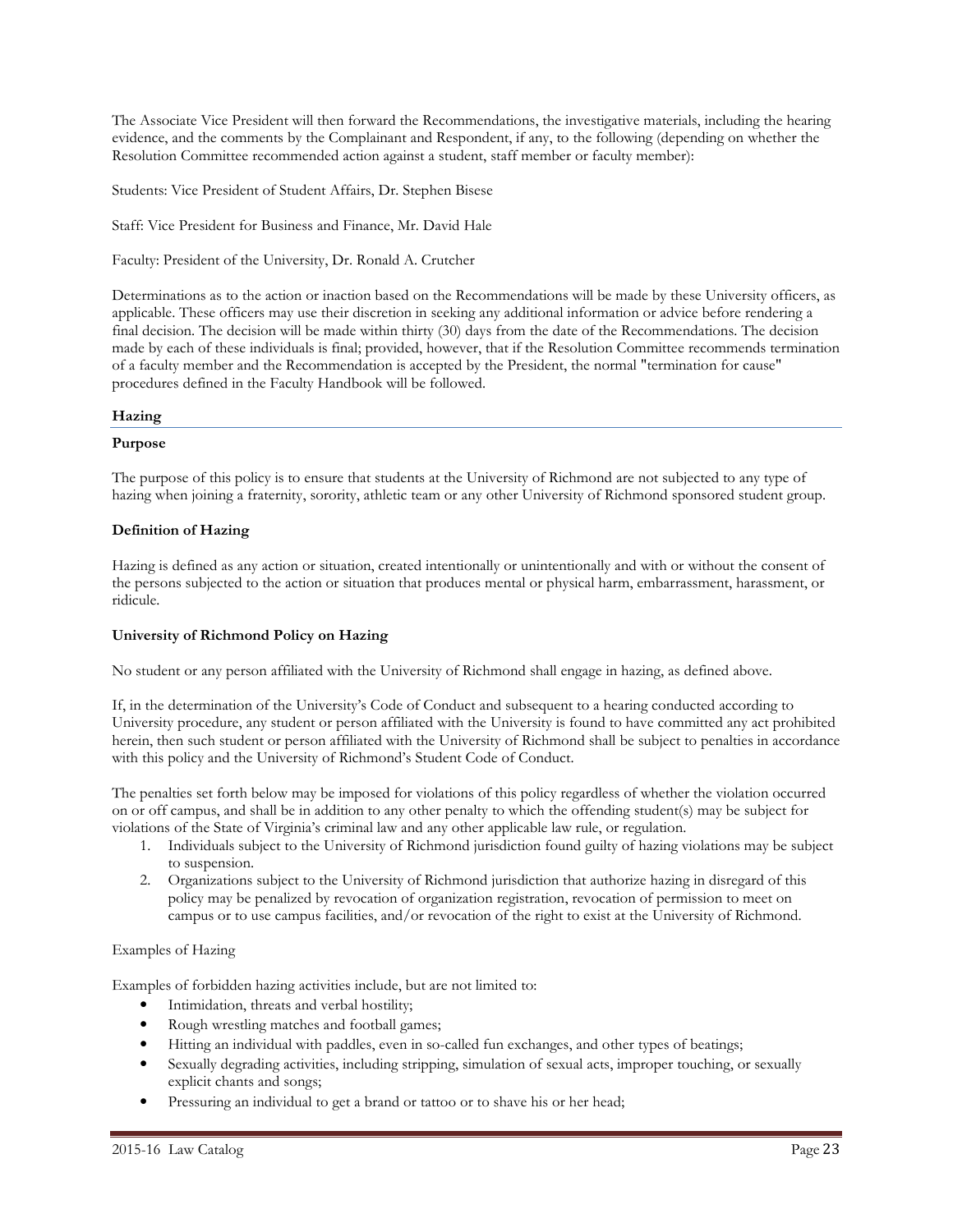- Dousing an individual with dangerous substances;
- Requiring an individual to eat unpleasant-tasting food;
- Requiring an individual to sleep in uncomfortable places or depriving them of sleep;
- Forcing an individual to do physical exercise;
- Forcing an individual to swim, which can result in drowning;
- Forcing an individual to wear unusual clothing;
- The keeping of pledge books and/or forcing an individual to get member's or alumni's signatures;
- Requiring an individual to memorize non-essential information;
- Isolating an individual from other group members; or an activity that intentionally or unintentionally subjects an individual to mental or physical harm, embarrassment, harassment, or ridicule;
- Forcing an individual to do personal errands of any kind.

#### **Honor Code**

View the law school honor code at http://law.richmond.edu/students/honor-code.pdf.

#### **Response to Troubled Students**

If immediate assistance is needed because of a threat to someone's safety, call the police:

On-campus situations: Call UR Police emergency (804-289-8911); or 911 from any campus phone

Off-campus situations: Call 911 to access local police responders

For all other types of mental health or safety concerns, please fill out an Incident Report Form, which will be routed to the appropriate office(s):

- Undergraduate women: Westhampton College Dean's Office (804) 289-8468
- Undergraduate men: Richmond College Dean's Office (804) 289-8061
- Law students: Kris Henderson (804) 289-8186
- MBA students: Richard Coughlan (804) 289-8553
- School of Professional and Continuing Studies students: John Zinn (804) 287-6378
- Counseling and Psychological Services (CAPS): (804) 289-8119.
- AFTER-HOURS: Contact University of Richmond Police: (804) 289-8715 (non-emergency), (804) 289-8911 (emergency).

Be alert to signs of difficulty:

- Deterioration in classroom performance or quality/quantity of work
- Missed assignments
- Repeated absences from class
- Disorganized or erratic performance
- Frequently falls asleep in class
- Comes to class bleary-eyed, hungover, or smelling of alcohol
- Continually seeks special provisions (late papers, extensions, postponed examinations); NOT including accommodations granted by a UR Disability Accommodation Notice
- Essays or creative work which indicate extremes of hopelessness, social isolation, rage, or despair
- Inappropriate or atypical behavior in class (e.g., hostile glances; highly argumentative; leaving class abruptly)

General behavioral indicators:

- Direct statements indicating distress, family problems or other difficulties
- Unprovoked or excessive anger or hostility
- Exaggerated personality traits (e.g., more withdrawn or more animated than usual)
- Excessive dependency
- Tearfulness
- Dramatic mood swings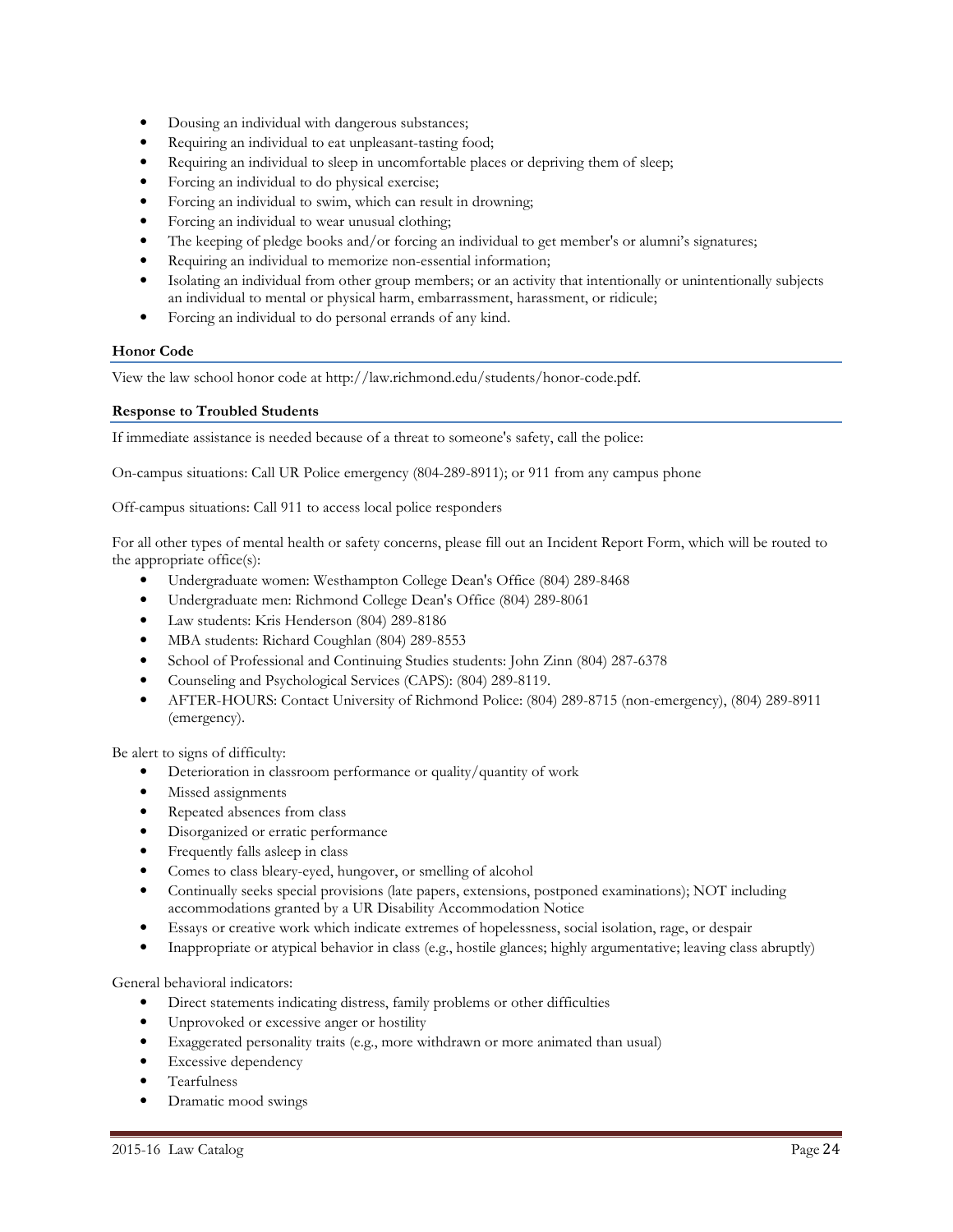- Flat affect (i.e., no display of emotion at all)
- Deterioration in physical appearance, or lack of personal hygiene
- Impaired speech; disjointed thoughts
- Social withdrawal
- Loss of interest in previously enjoyed activities
- Excessive fatigue
- Significant changes in weight
- Marked worries, fears, anxiety
- Marked restlessness, tension, or agitation

#### Safety risk indicators:

- Hints about not being around in the future, or saying goodbye
- Any statement, written or oral, which has a sense of finality or a suicidal tone to it
- Essays or papers which focus on despair, rage, suicide or death
- Gives away prized possessions
- Self-injurious or self-destructive behaviors
- Active substance abuse and/or increase in use of drugs or alcohol
- High degree of agitation, or impulsivity
- Any other behavior which seems out of control
- Has been a victim of bullying by others
- Enjoys hurting animals
- History of previous violent acts
- Frequently starts or participates in fights
- Extreme hostility toward peers or authority figures
- Loses temper and self-control easily
- Becomes easily frustrated and converts frustration into physical violence
- Access to or preoccupation with weapons
- Possesses or creates media depicting graphic images of death or violence
- Statements indicating harmful intentions toward others
- Detailed plans for committing acts of violence

#### Take these signs seriously

Don't disregard what you've observed. At the very least, convey your observations and concerns to the appropriate dean's office. The dean's office usually has the most holistic picture of each student, and is best able to gather information from a variety of sources. The dean's office can call a student in, express concern and make referrals to appropriate sources of help.

#### **Sex Offender**

In accordance with the Jacob Wetterling Crimes Against Children and Sexually Violent Offender Registration Act, the Virginia State Police will advise the University of Richmond Police Department if a registered sex offender is employed, carries a vocation, or is a student at the University of Richmond. This information is also available at the Virginia State Police Sex Offender registry.

#### **Sexual Misconduct**

As an educational institution, the University of Richmond values a learning community in which all members feel secure, physically and intellectually. Behavior that harms others or threatens campus security challenges the institution's key mission to "sustain a collaborative learning and research community that supports the personal development of its members and the creation of new knowledge." Sexual misconduct is such behavior and is prohibited at the University of Richmond. Sexual misconduct is a broad range of behavior that includes but is not limited to non-consensual sexual intercourse, non-consensual sexual contact, sexual exploitation, sexual harassment, and stalking.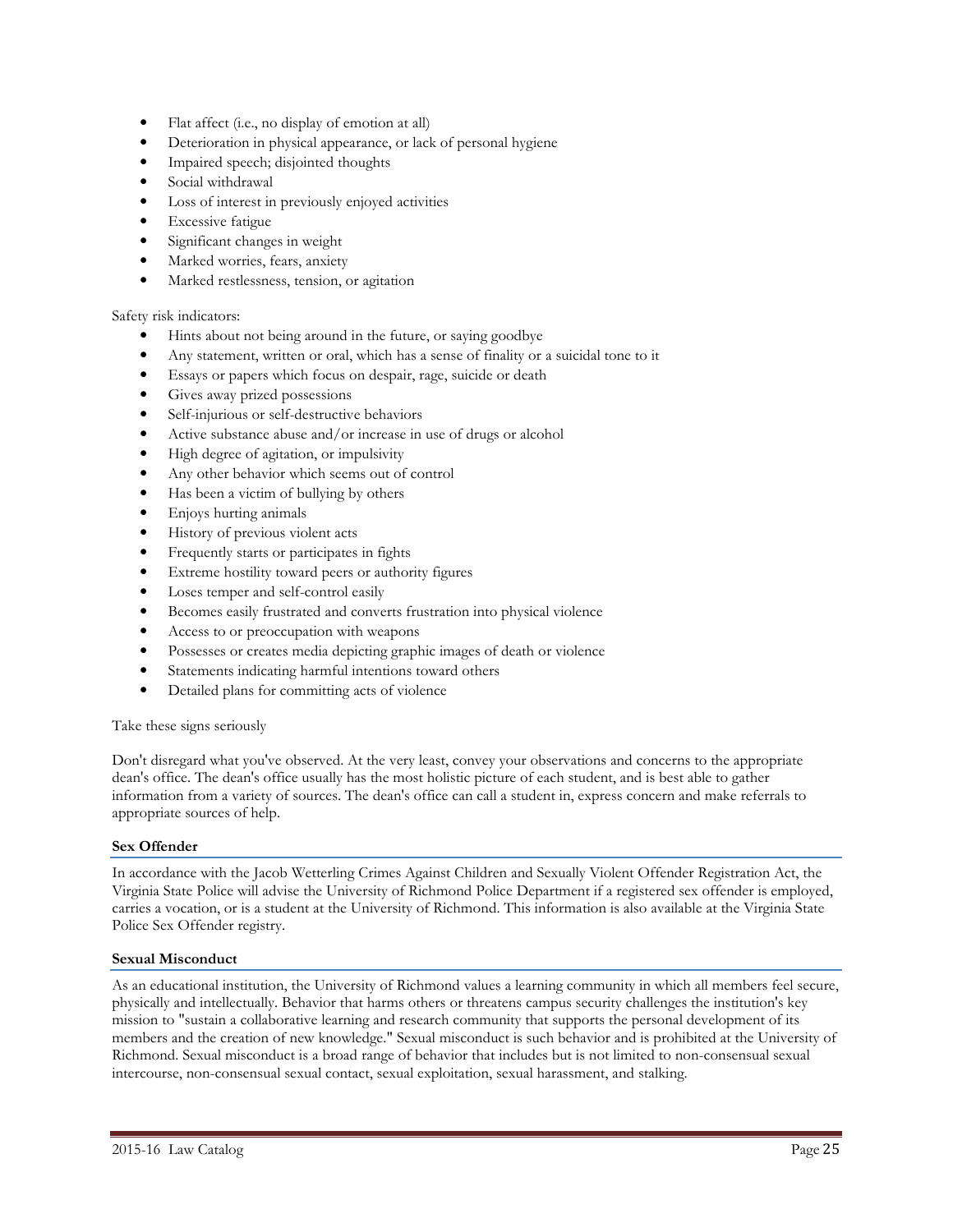As a recipient of federal funds, the University of Richmond complies with Title IX of the Education Amendments of 1972 (Title IX). Title IX provides: "No person in the United States shall, on the basis of sex, be excluded from participation in, be denied benefits of, or be subjected to discrimination under any education program or activity receiving Federal financial assistance."

This sexual misconduct policy ("Policy") also applies to sexual misconduct complaints involving applicants for admission, or students aggrieved by third parties such as contractors or vendors serving the University. For cases involving students, either as the victim or the accused, contact:

Molly Field, Interim Deputy Title IX Coordinator and Associate Dean for Westhampton College at (804) 289-8617 or

Dan Fabian Deputy Title IX Coordinator and Associate Dean for Richmond College at (804) 289-8835.

For cases involving faculty or staff as the victim, contact:

Carl Sorensen Title IX Coordinator and Associate Vice President of Human Resource at (804) 289-8166.

Further information about Title IX and sexual discrimination in education is available from the Office of Civil Rights, 400 Maryland Avenue, SW, Washington, DC, 20202-1100; 800-421-3481; OCR@ed.gov. Additional information is located at studentdevelopment.richmond.edu/student-concerns/sexual-misconduct/index.html.

#### **Standards of Student Conduct**

View the Standards of Student Conduct policy at http://studentdevelopment.richmond.edu/studenthandbook/standards-of-student-conduct.pdf.

## **Campus Resources**

#### **Disability Accommodations**

The University seeks to comply with all applicable federal, state, and local laws regarding the rights of individuals with disabilities. To facilitate such compliance, the vice president for student development serves as the University's disability coordinator. The University does not discriminate on the basis of disability in admission. Therefore, applicants are not required to provide information about their physical condition or disability status prior to admission. Individuals with disabilities are invited to contact the disability coordinator regarding any accommodations they may require in visiting the campus or upon matriculation. The University provides reasonable adjustments or accommodations in its academic programs as necessary for equal opportunity and participation for qualified students with disabilities.

#### **Student Health Center**

The Student Health Center offers a comprehensive program in health education and health maintenance, as well as treatment for illness and injury. The Health Center staff includes board-certified family practice physicians and registered nurses. Services include acute care for illness and injury, general medical care, women's health, men's health, allergy shots, and immunizations. The telephone number is (804) 289-8064 and FAX is (804) 287-6466. Students and parents are encouraged to visit the Health Center's website for general information and timely messages: healthcenter.richmond.edu and the Health Center can be reached by email at healthcenter@richmond.edu.

Rather than walking in without an appointment, students are encouraged to call and speak with a registered nurse about their concerns through the Dial-A-Nurse system (call 804-289-8700 for the Dial-A-Nurse). After evaluating the history and symptoms of the illness, the nurse will advise the most appropriate treatment. If indicated after the Dial-A-Nurse evaluation, an appointment will be made. Appointments may be made for annual gynecological examinations, doctorrequested follow-up visits, allergy shots, immunizations, and PPD tests by calling (804) 289-8064.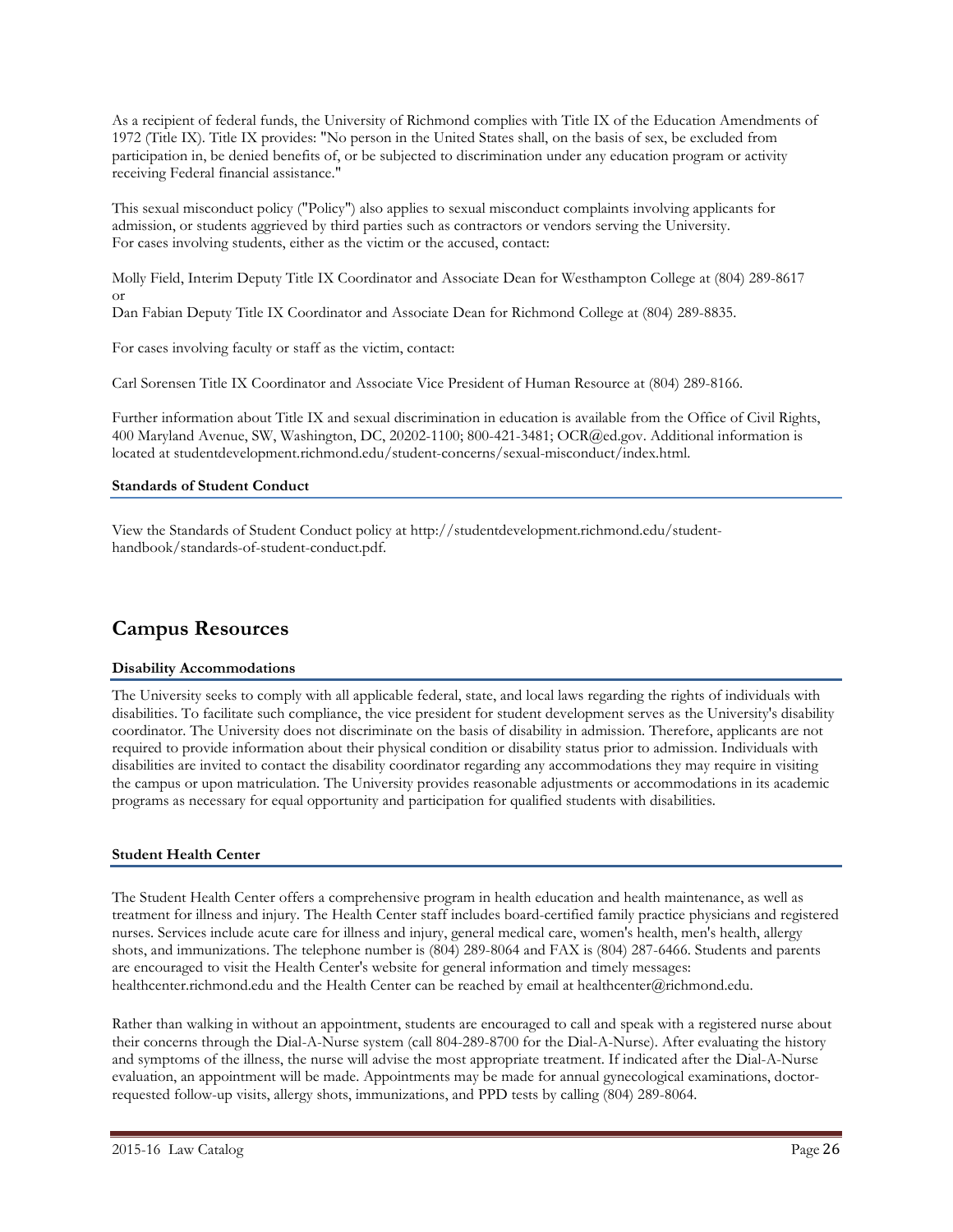All full time students are eligible for the services provided by the Student Health Center. (School of Professional and Continuing Studies students are not eligible.) The cost of prescription drugs, some laboratory tests, hospital emergency room treatment, hospitalization, x-rays, and referral off campus for consultation with medical specialists are not covered by any student fees. These costs will be billed separately by the provider.

The Student Health Center does not accept insurance assignments. This means we will not bill a patient's insurance company. Any charges incurred at the time of visit will be billed through student accounts or may be paid by check, cash, or Spider Card. The patient will be provided with a medical encounter form itemizing all charges and containing all necessary information to submit for insurance reimbursement.

Information regarding hours of operation, descriptions of services, details of allergy shot procedure, billing and insurance questions, medical information, community facilities, medical referrals, and helpful links can be found on the Health Center's website.

Virginia law mandates that each student submit an immunization record and tuberculosis screening status prior to enrollment. In compliance with this requirement, the immunization record is included in the health history form provided to entering students and is to be returned to the Student Health Center.

All communications between student and Health Center staff are strictly confidential. Information will not be released from the Student Health Center without the patient's prior approval except in an emergency or by court order.

#### **University Police**

The University of Richmond Police Department, a nationally accredited police department, is committed to providing a safe and secure environment for our students, faculty, staff, and visitors. The University of Richmond Police Department provides 24-hour uniformed response to calls for service, provides routine and directed patrol activities, performs vehicular crash investigation, and investigates criminal offenses. Additionally, all police officers are Red Cross First Responder/CPR-certified. Uniformed security officers also assist with building security and other calls for service as needed. All crimes that occur on campus should be reported to the University Police in person or by calling 911, (804) 289-8911 or (804) 289-8715. More information about the police department, including crime statistics, can be found online at police.richmond.edu.

#### **Jeanne Clery Disclosure Act**

University of Richmond is committed to assisting all members of the university community in providing for their own safety and security. The annual security and fire safety compliance document is available on the University of Richmond website at police.richmond.edu/reports/index.html

If you would like to receive a copy of the security and fire safety report which contains this information, you can stop by the University Police Department at Special Programs Building, #31 UR Drive, University of Richmond, VA 23173 or you can request a copy be mailed to you be calling (804) 289-8722.

The website and document contain information regarding campus security and personal safety including topics such as: crime prevention, University police law enforcement authority, crime reporting policies, disciplinary procedures and other matters of importance related to security on campus. They also contain information about crime statistics for the three previous calendar years concerning reported crime that occurred on campus, in certain off-campus buildings or property owned or controlled by University of Richmond, and on public property within, or immediately adjacent to and accessible from the campus.

This information is required by law and is provided by the University of Richmond Police Department.

#### **Dining Services**

University of Richmond Dining Services is a multi-operation department consisting of dining locations, snack shops, and retail stores. The E. Bruce Heilman Dining Center is a state-of-the-art facility overlooking Westhampton Lake that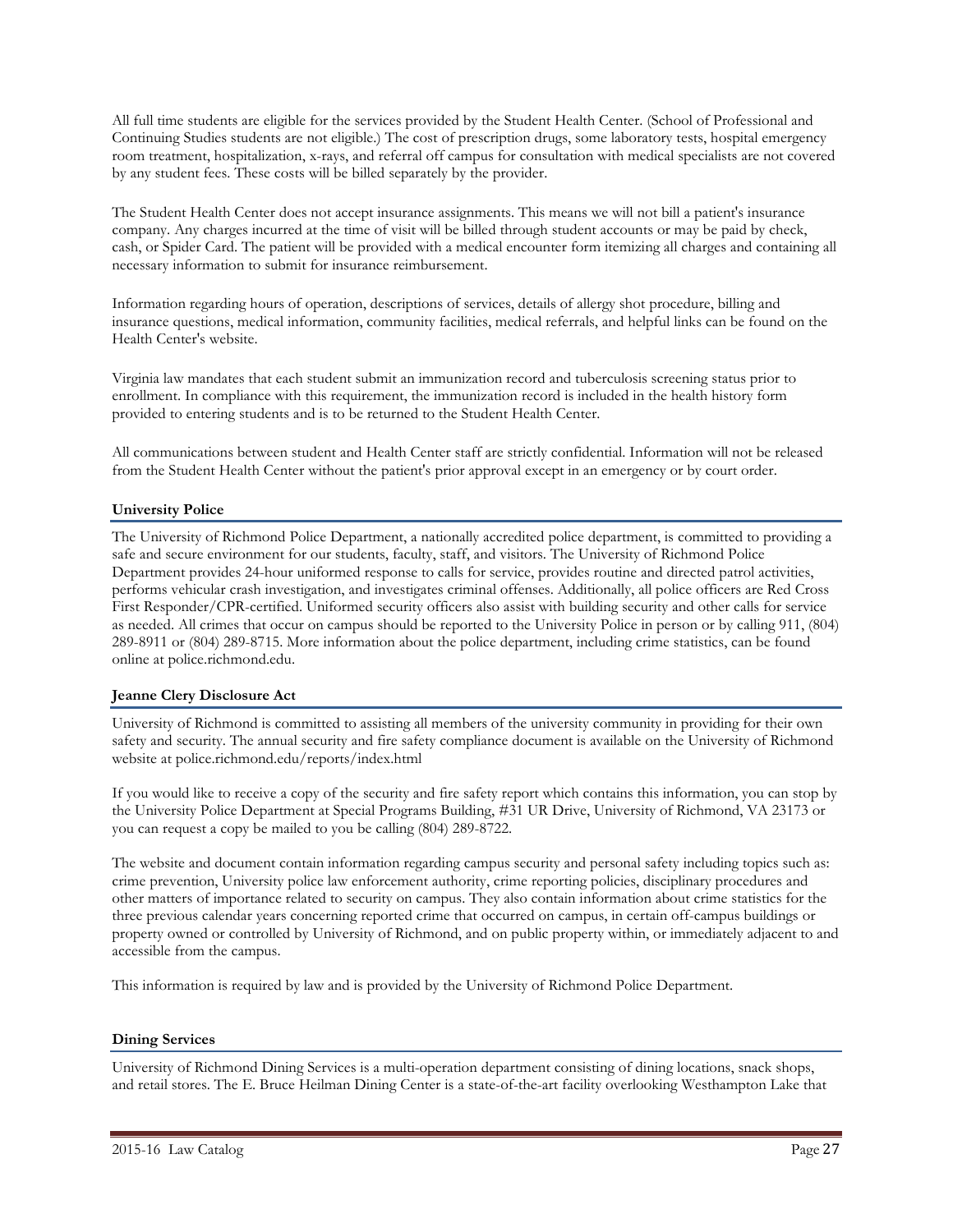serves approximately 3,000 students and guests daily. A retail market is located off the main lobby and the upper level of the facility houses the Department of Food and Auxiliary Services and the campus post office.

The centrally located Tyler Haynes Commons (THC) houses Tyler's Grill, an eat-in or carry-out operation with a dining area that faces Westhampton Lake and gazebo. The campus smoothie bar, Freshens, and the Cellar, a late-night gathering space, are also located in THC. For late-night studying at Boatwright Library, gourmet coffee, hot drinks, and snacks are available at Eight Fifteen at Boatwright. Sodas, snacks, and grocery items also are available at the Dean's Den, located in the Whitehurst building near the Richmond Dean's office.

#### **Meal Plans**

Off campus and commuting students have meal plan options including the Spider Flex and the Spider Blue. Both plans offer on-campus convenience, meal discounts, and flexibility. Meal plan information is available on the Dining Services website at dining.richmond.edu.

#### **Hours of Operation and Other Services**

Students can find something to eat somewhere on campus whenever classes are in session, from 7:15 a.m. to midnight Monday through Thursday, Fridays from 7:15 a.m. until 1:00 a.m. and Saturday and Sunday from 10:30 a.m. until 1:00 a.m. Dining services maintains an up-to-date schedule of menus and operational hours for all campus locations on its Web page. Meal plans follow the undergraduate academic calendar, and service and hours may be limited during academic breaks and holidays.

Catering and a wide variety of additional services, including nutrition counseling and meals-to-go, are also available through University Dining Services. Additional information is available upon request or can be viewed at dining.richmond.edu.

#### **Special Dietary Needs**

With a registered dietician as a member of the University dining services team, every effort is made to support special dietary needs that are medically based. Medical documentation is required, and students with dietary restrictions or special needs are asked to make an appointment to see our nutrition professional. Students will be required to sign an informational release so that their situation can be discussed with their physician or medical professional as needed. In addition, dining services may require that students consult the University's physicians regarding their dietary requests.

The University does not have designated facilities to accommodate religion-based dietary needs on a daily basis. However, we do work closely with the campus ministry to provide kosher meals for Passover selections and carry-out meals during Ramadan. Please contact the associate director of dining services if you have questions regarding available services.

# **Confidentiality/Privacy Rights/Right to Know**

University of Richmond procedures and the Family Educational Rights and Privacy Act (FERPA) prohibit the unauthorized release of confidential information about individual students. However, directory information is not considered to be confidential and may be published or otherwise released. Directory information includes: name; addresses, including permanent, campus, local (off-campus), email, and campus computer network (IP) address; associated telephone numbers; date and place of birth; school or college; major and/or minor fields of study; degree sought; expected date of completion of degree requirements and graduation; degrees conferred; awards and honors (e.g., dean's list); full- or part-time enrollment status; dates of attendance; previous institutions attended; participation in officially recognized activities and sports; weight and height of members of an athletic team; and photograph. A full list of information considered directory information is available on the Office of the University Registrar's web page at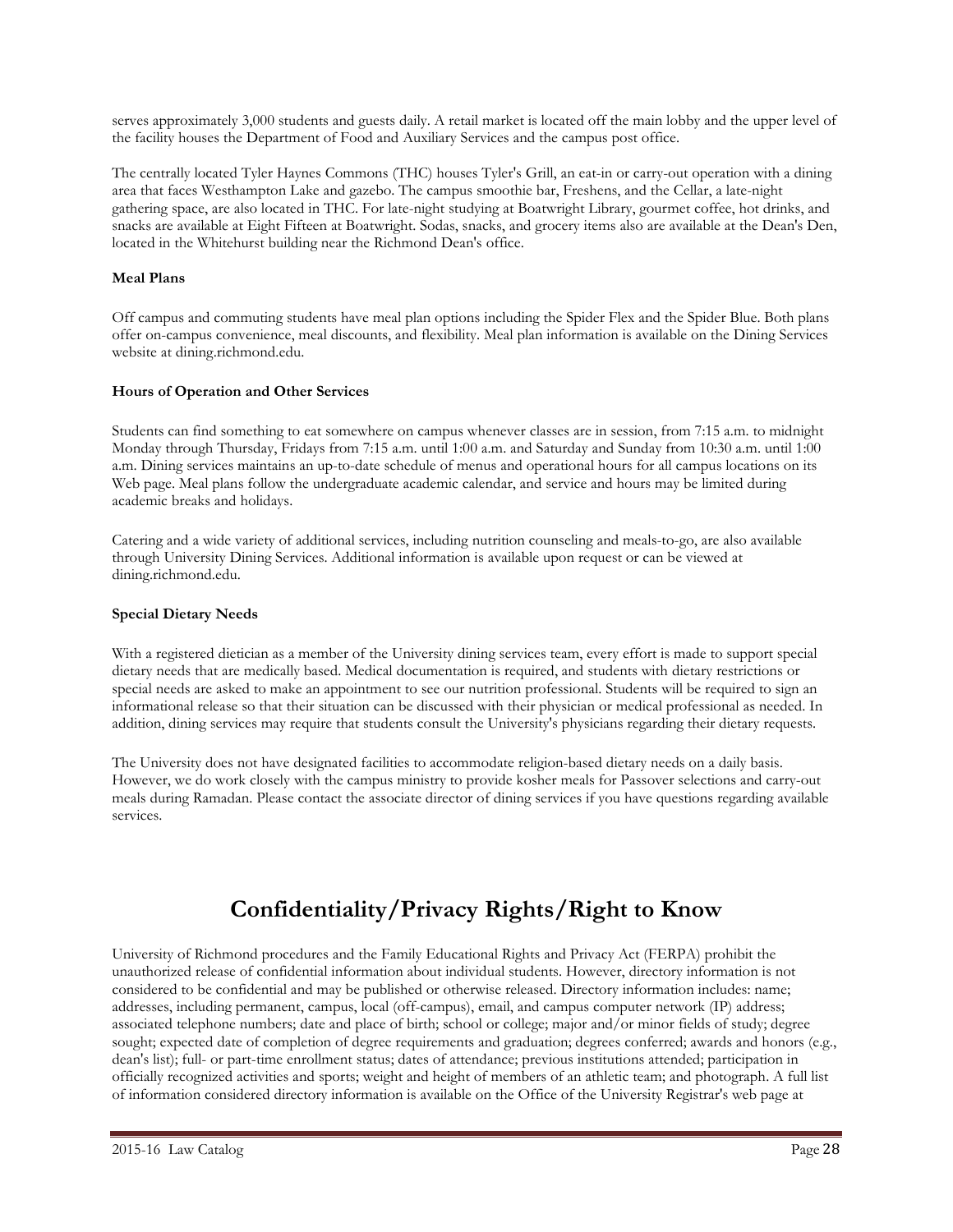registrar.richmond.edu/ferpa/index.html or by contacting the Office of the University Registrar. Students may opt to have their directory information withheld. To exercise this option, the appropriate form must be obtained from the Office of the University Registrar, completed, and returned to that office. Once filed, this form remains in effect until withdrawn by the student in writing to the Office of the University Registrar. For further information, contact the Office of the University Registrar.

#### **Rights with Respect to Education Records**

The Family Educational Rights and Privacy Act (FERPA) affords students certain rights with respect to their education records. These rights include:

1. Access to Education Records: students have the right to inspect and review their education records within 45 days of the day the University receives a written request for access. Students should submit their request to the Office of the University Registrar and specify the record(s) they wish to inspect. Arrangements will be made for access and the student notified of the time and place where the records may be inspected.

2. Request for Amendment of Education Records: students have the right to request amendment of their education records if they believe the records are inaccurate. They should write the University Registrar, clearly identify the part of the record they want changed, and specify why it is inaccurate. If the University decides not to amend the record as requested by the student, the University will notify the student of the decision and advise the student of his or her right to a hearing regarding the request for amendment. Additional information regarding hearing procedures will be provided to the student when notified of the right to a hearing.

3. Disclosure of Education Records: students have the right to consent to disclosures of personally identifiable information contained in education records, except to the extent that FERPA authorizes disclosure without consent.

One exception which permits disclosure without consent is disclosure to school officials with legitimate educational interest. A school official is a person employed by the University in an administrative, supervisory, academic or research, or support staff position (including law enforcement unit personnel and health staff); a person or company with whom the University has contracted (such as an attorney, auditor, or collection agent); a person serving on the Board of Trustees; or a student serving on an official committee, such as a disciplinary or grievance committee, or assisting another school official in performing his or her tasks. A school official has a legitimate educational interest if the official needs to review an education record in order to fulfill his or her professional responsibility.

As of January 3, 2012, the U.S. Department of Education's FERPA regulations expand the circumstances under which your education records and personally identifiable information (PII) contained in such records—including your Social Security Number, grades, or other private information—may be accessed without your consent. First, the U.S. Comptroller General, the U.S. Attorney General, the U.S. Secretary of Education, or state and local education authorities ("Federal and State Authorities") may allow access to your records and PII without your consent to any third party designated by a Federal or State Authority to evaluate a federal- or state-supported education program. The evaluation may relate to any program that is "principally engaged in the provision of education," such as early childhood education and job training, as well as any program that is administered by an education agency or institution. Second, Federal and State Authorities may allow access to your education records and PII without your consent to researchers performing certain types of studies, in certain cases even when we object to or do not request such research. Federal and State Authorities must obtain certain use-restriction and data security promises from the entities that they authorize to receive your PII, but the Authorities need not maintain direct control over such entities. In addition, in connection with Statewide Longitudinal Data Systems, State Authorities may collect, compile, permanently retain, and share without your consent PII from your education records, and they may track your participation in education and other programs by linking such PII to other personal information about you that they obtain from other Federal or State data sources, including workforce development, unemployment insurance, child welfare, juvenile justice, military service, and migrant student records systems.

Upon request, the University discloses records without consent to officials of another school in which a student seeks or intends to enroll.

4. Right to File a Complaint: Students have the right to file a complaint with the U.S. Department of Education concerning alleged failures by the University of Richmond to comply with the requirements of FERPA. The name and address of the office that administers FERPA is: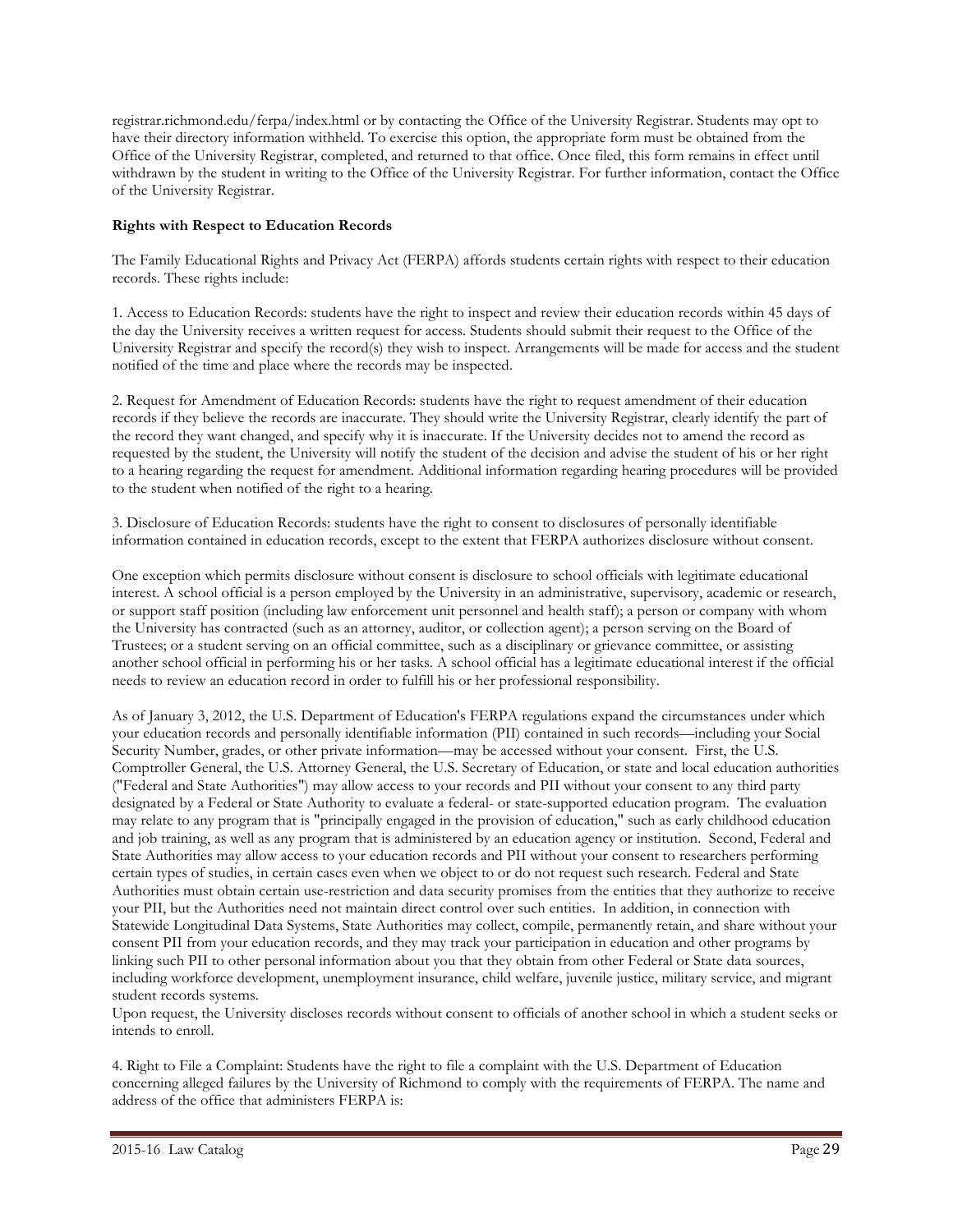Family Policy Compliance Office U.S. Department of Education 400 Maryland Avenue, SW Washington, D.C. 20202-4605

The University's complete policy statement can be found on the University Registrar's website at registrar.richmond.edu/ferpa/statement/index.html.

Note: Because of the access afforded by a University ID, this number is not considered directory information and will not be released without a student's consent except in situations as listed above. Students should treat the University ID as confidential; it should be protected and not carelessly shared with others. It will be used for a student's entire time at the University of Richmond, so it should always be treated in a confidential manner.

#### **Right To Know**

In accordance with the Student Right To Know and Campus Security Act, the University of Richmond makes graduation rates available to all current and incoming students. These figures can be found at ifx.richmond.edu/research/fact-book.html.

# **Academic Regulations**

#### **Academic Progress for J.D. Students**

At the end of the second semester (one year) of law study:

- A student who fails to attain a cumulative grade point average of at least 2.00 shall be required to withdraw from the law school. If the cumulative grade point average is at least 1.85 but less than 2.00 the student may be allowed to return after an absence of one year.
- At the end of the fourth and each subsequent semester of law study, a student who fails to attain a cumulative grade point average of at least 2.10 shall be required to withdraw from the law school.
- A cumulative grade point average of at least 2.20 is required for graduation.

#### **Conditions**

Any student who has failed to attain the requisite cumulative grade point average will be required to withdraw immediately from the law school, even though he or she has enrolled in the next semester's courses (including summer session courses). A student who fails to attain the cumulative grade point average necessary to continue studies in the Law School may petition the Law School Admissions Committee to review the case. The petition must be filed in writing and addressed to the Dean of Admissions not less than sixty days before the beginning of the semester or term in which the student seeks to be readmitted to the Law School.

The point at which a part-time student must attain the requisite grade point average shall be the time at which he or she has completed the substantial equivalent of the second semester of study and the substantial equivalent of the fourth and succeeding semesters of study. Such students will be notified in advance by the associate dean of the times at which the stated cumulative grade point averages must be met.

A student who has been required to withdraw under the 2.00 criterion stated above will not be readmitted to the law school with advanced standing. In the rare event of readmission, it is as an entering first year student with no credit for prior work. Nevertheless, the prior work will continue to be shown on the permanent academic record, but the grade point average will include only the course-work attempted after readmission.

*Note:* A failed first-year course must be retaken in the semester in which the course is next offered.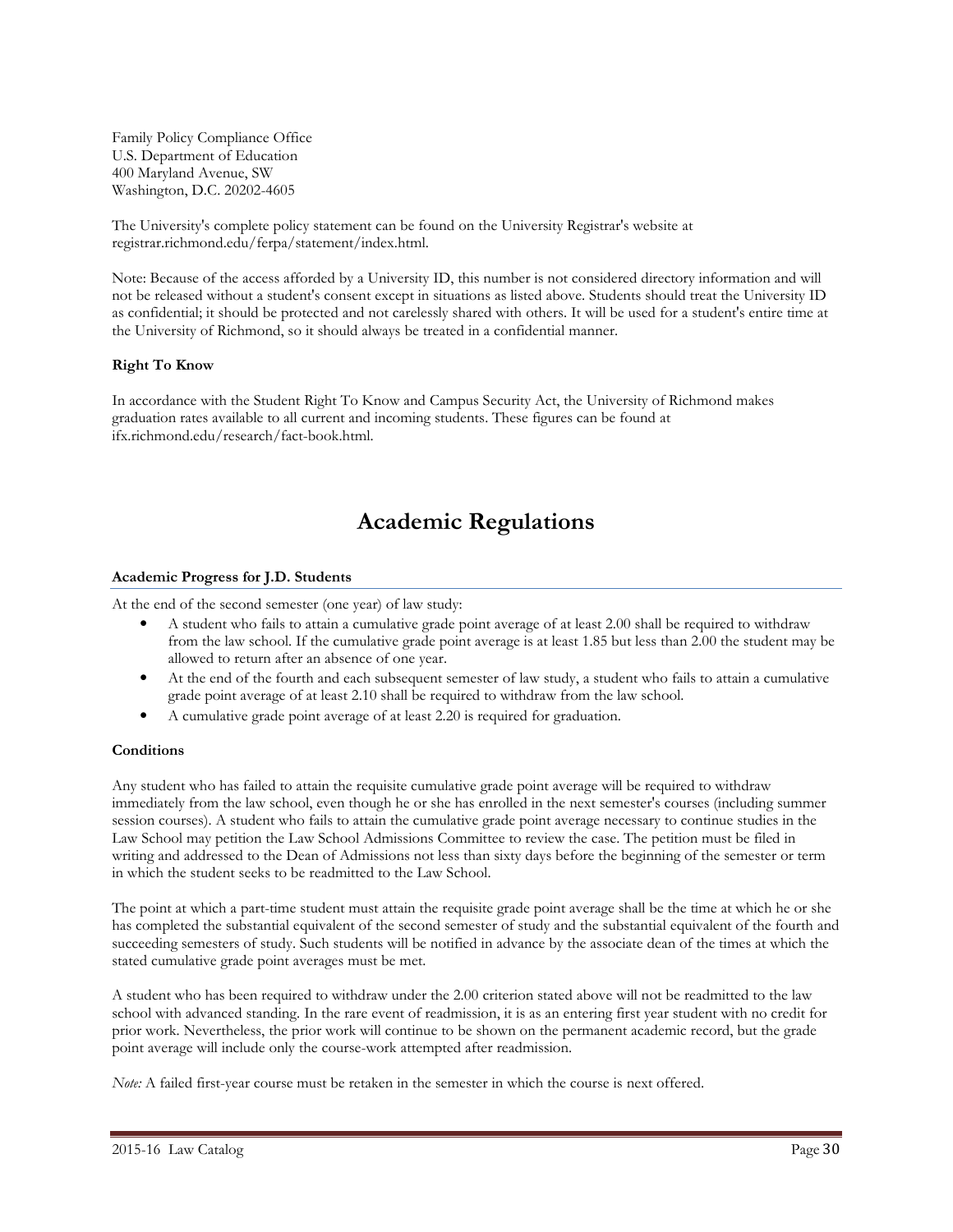#### **Academic Requirements for J.D. Students**

The Juris Doctor degree requires the successful completion of at least 87 academic credits, including all required courses, and a cumulative grade point average of at least 2.20. (Students who matriculated before 2013, are required to complete 86 academic credits.) In addition, students must complete at least six full-time semesters in which they are enrolled in a minimum of at least 10 academic credits and pass at least nine of those. Students are prohibited from enrolling in more than 17 credits in any semester. All academic requirements for the Juris Doctor degree must be completed within five calendar years. For more detailed Academic Requirements related to specific required courses, please click here.

#### **Academic Progress for LL.M. Students**

At the end of each semester of law study, a student who fails to attain a cumulative grade point average of at least 2.00 shall be required to withdraw from the law school. If the cumulative grade point average is at least 1.85 but less than 2.00 the student may be allowed to return after an absence of one year.

#### **Academic Requirements for LL.M. Students**

The LLM degree requires the completion of at least 24 academic credits, including all required courses and a cumulative grade point average of 2.00. In addition, students must complete at least two full-time semesters in which they are enrolled in a minimum of at least 10 academic credits and pass at least nine of those. Students are prohibited from enrolling in more than 17 credits in any one semester.

#### **Auditing Courses**

With the approval of the student's academic advisor, dean, and the instructor of the course, a student may register for a course on an audit basis. The regular rate of tuition is charged, and the audit course is counted as a part of the student's semester load. A permission form must be obtained from and returned with appropriate signatures to the Office of the University Registrar by the end of the 10th day of classes. Once the form is submitted to the University Registrar, the decision may not be reversed. An audited course cannot subsequently be taken for credit unless approved by the appropriate dean.

#### **Changes in Catalog Information**

Caution: The course offerings and requirements of the University of Richmond are under continual examination and revision. This catalog is not a contract; it merely presents the offerings and requirements in effect at the time of publication and in no way guarantees that the offerings and requirements will not change. The University specifically reserves the right to change requirements for any major, minor, and/or program, and to implement them during any particular year.

The student assumes full responsibility for compliance with all academic requirements. Current course offerings may be obtained from the appropriate school or department.

#### **Class Attendance**

#### **General Policy on Class Attendance, Punctuality, and Preparation**

The classroom experience is an indispensable part of a student's legal education, and every student is accordingly required to come to every class fully prepared and on time. The professor shall be responsible for monitoring compliance with this policy, for determining whether a student's failure to comply is excused, and for determining the consequences of an unexcused failure to comply, and shall advise the class of his or her approach to these matters at the beginning of the semester. Students who need an excused absence due to a religious observance should notify the professor in the first two weeks of the semester, consistent with the University's Religious Observance Policy.

#### **Minimum Attendance Requirement**

Any student who fails to attend at least 75 percent of a course's required sessions or their equivalent (as determined by the professor, in consultation with the Associate Dean for Academic Affairs and in conformance with the University's Religious Observance Policy) will not pass the course. This requirement applies regardless of whether the absences are excused and regardless of any individual professor's attendance policy (although an individual professor may impose a more demanding requirement for his or her course). In appropriate circumstances, students unable to satisfy this requirement may be granted a leave of absence and full reinstatement upon their return. Students should keep track of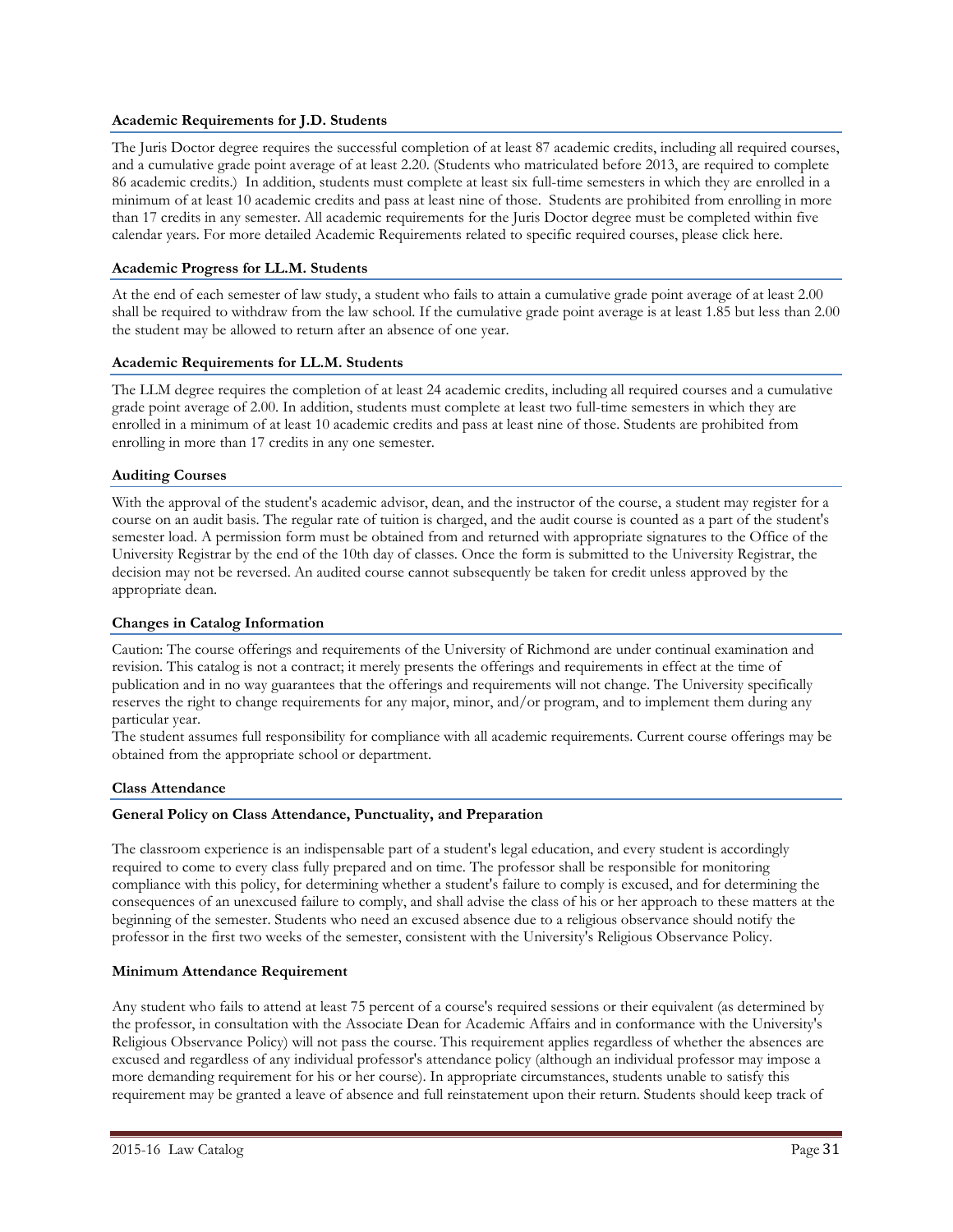their own attendance, and a student who is having difficulty meeting this requirement, or who anticipates such difficulty, should meet immediately with the Associate Dean for Student Services and Administration or the Associate Dean for Academic Affairs to discuss the possibility of a course withdrawal or a leave of absence from the law school.

#### **Employment While Attending the Law School**

Students may reduce their loan requirements by working on-campus. While there are numerous job opportunities available, those with the highest wage rates are in the Law Library and as Law Research Assistants. If you are interested in the Federal Work-Study program, contact the Financial Aid Office. Students are STRONGLY discouraged from working their first year. The Financial Aid Office will not award work study funding to a first year student without special circumstances.

#### **Encumbrances**

The degree will not be conferred unless the student's obligations to the University are satisfactorily resolved. These obligations include financial and administrative matters such as, but not limited to, delinquent payments, parking fines, or overdue library books

#### **Evaluation**

Instructors establish grading criteria for their courses and prepare and submit the final course reports (using the grades defined under Grading Policies) to the University Registrar for recording. In the event of a question about the accuracy of the recorded grade, a student should direct inquiries to the instructor.

It is recognized that each class and each student in a class has unique characteristics that the instructor alone is in the best position to evaluate; consequently, except in unusual circumstances, formal appeals to others concerning the evaluation on which a grade is based are not appropriate.

If that informal inquiry is impossible, or if its results are disputed, the student may next bring the matter to the attention of the department chair and the instructor, jointly, or for courses in Jepson School of Leadership Studies or the Law School, to the Associate Dean for Academic Affairs.

#### **Examinations**

Unless announced otherwise by the instructor, the length of an examination will be one hour for each semester hour of credit carried by the course. A student who finds that he or she will be unavoidably prevented from taking an examination at the time scheduled may receive permission to take the examination at a later date, if such fact is communicated to the dean or associate deans (academic affairs or student affairs) before the time at which the examination is scheduled. Unless excused by the dean or one of the associate deans, a student who fails to take an examination in a course for which he or she has registered will receive a grade of F in that course.

#### **Examination Procedures**

#### **First Year Examinations**

The following procedures govern the taking of first year examinations.

#### **General**

The procedures set forth below should not be varied by individual faculty members. Relief from them in extraordinary cases should be sought from the Associate Dean or the Dean.

No student may deviate from these procedures or the examination schedules without approval in advance from the Associate Dean or the Dean, unless sickness or some other emergency makes it impossible to obtain advance approval. In the event of sickness or other emergency which makes the taking of an examination impossible, the Associate Dean or Dean must be notified as soon as possible. The emergency must be a situation or circumstance beyond the student's control.

Failure to take an examination during the assigned time will result in a grade of "F" for the course, unless relief has been granted by the Associate Dean or Dean, as provided in this section.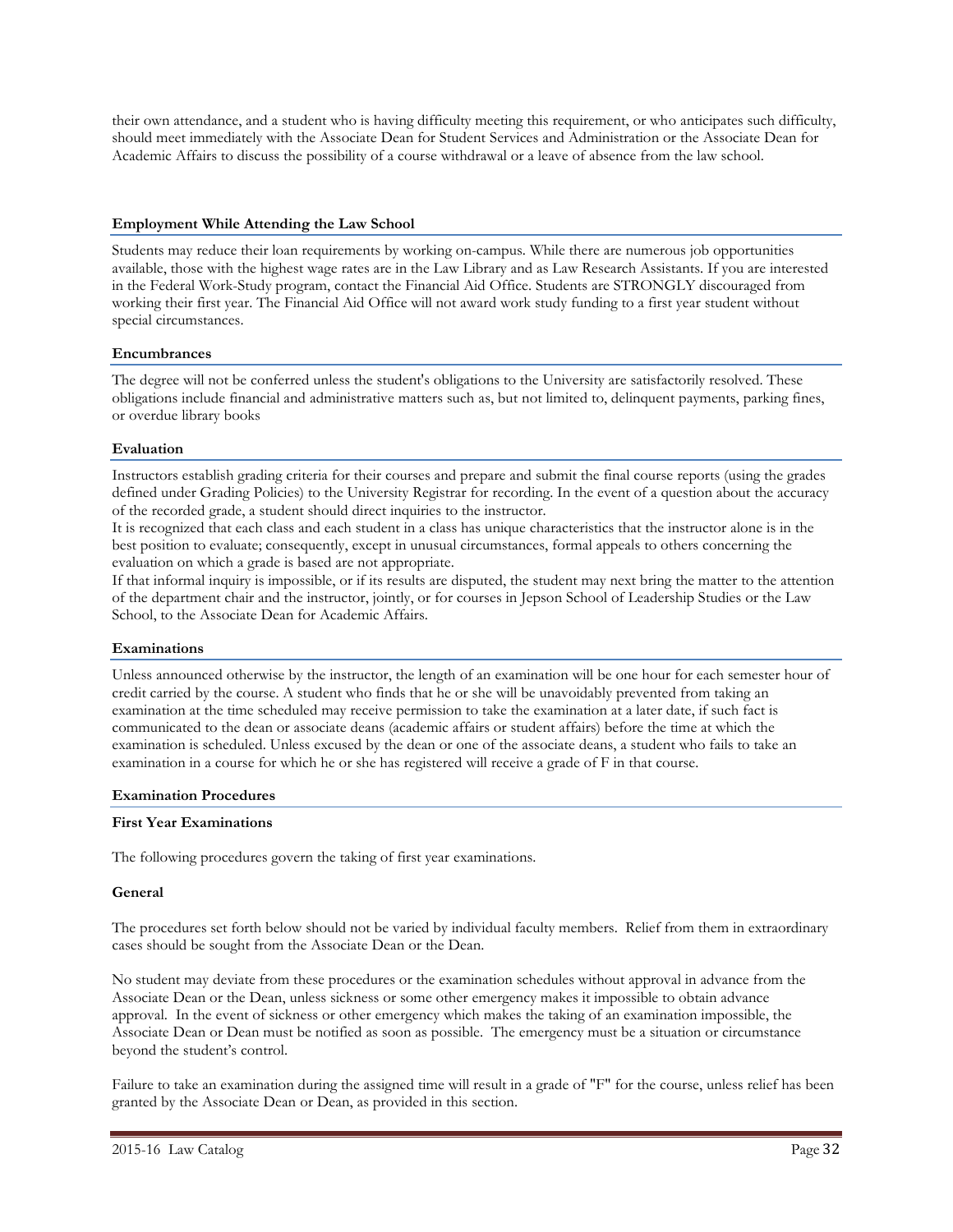Make-up examinations will be administered only in exceptional circumstances. In order for a make-up examination to be authorized, the student requesting it must demonstrate to the Associate Dean or Dean good cause for missing the scheduled exam.

#### **Honor Code**

Students are bound by the Law School's Honor Code by virtue of their matriculation at the Law School. The Honor Code applies to the taking of examinations. Students observing conduct that might involve a violation of the Honor Code must report the incident to the Grievance Committee.

#### **Examination Schedule**

Examination dates, starting times and rooms will be specified on the examination schedule posted by the Dean's Office (the "Examination Schedule").

#### **Place of Examination**

Examinations must be taken in the Law School in the classrooms designated by the professor or indicated on the Examination Schedule, or in Library carrels. Exams may not be taken in library study rooms or organizational offices.

#### **Collection of Completed Examinations**

When the time allowed for completion of an examination has expired, students must immediately stop writing and turn in the examination.

#### **Second and Third Year Examinations**

Examinations in second and third year classes are administered as scheduled examinations, "take-home examinations," or under the Flexible Examination System. The Examination Schedule indicates those examinations administered on a scheduled basis. All other examinations are administered under the Flexible Examination System, unless the professor has indicated that the examination will be a "take-home examination." The procedures for any such examinations will be announced by the professor. The procedures for scheduled examinations are the same as those for first year examinations. The following procedures apply to the Flexible Examination Schedule:

#### **General**

These procedures may not be varied by individual faculty members. Relief from them in extraordinary cases should be sought from the Associate Dean or Dean.

Students may not deviate from these procedures without approval in advance from the Associate Dean or Dean. Approval to modify will be granted only in cases of sickness or emergency beyond the student's control. Relief will not be granted on account of sickness or emergency unless the student will actually have been deprived of a sufficient number of examination blocks to take all of his or her examinations on an every-other-day basis.

Failure of a student to take an examination within the two-week examination period will result in a grade of "F" for the course, unless relief has been granted by the Associate Dean or Dean, as provided in this section.

Make-up examinations will be administered only in exceptional circumstances. In order for a make-up examination to be authorized, the student requesting it must demonstrate to the Associate Dean or Dean a good cause for the request.

#### **Honor Code**

Students are bound by the Law School's Honor Code by virtue of their matriculation at the Law School. The Honor code applies to the taking of examinations. Students observing conduct that might involve a violation of the Honor Code must report the incident to the Grievance Committee.

#### **Place of Examination**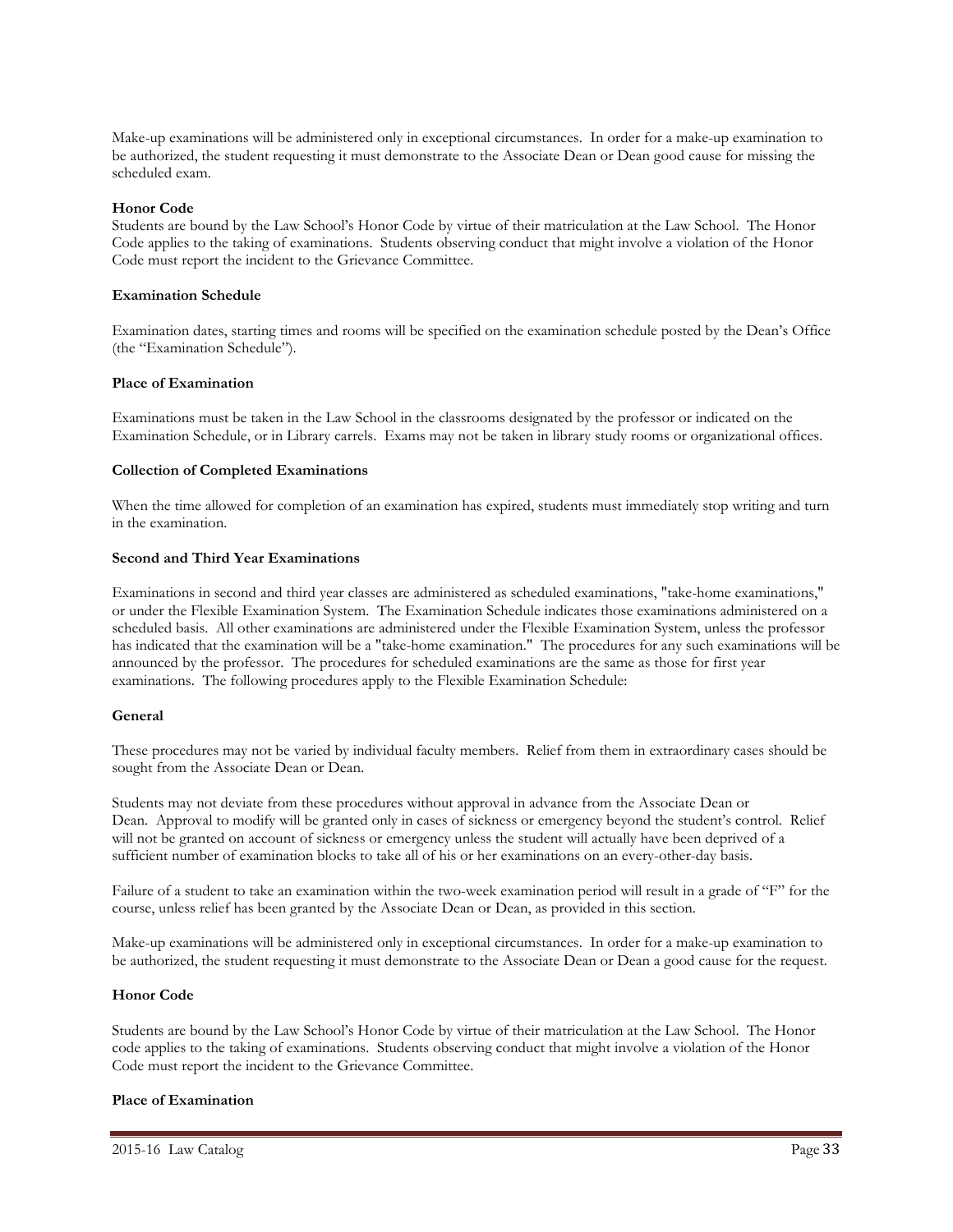Unless otherwise specified by the professor, Flexible Examinations may be taken at the student's library carrel or in a classroom specified for taking Flexible Examinations. Exams may not be taken in library study rooms or organizational offices.

#### **Procedure for Distribution and Collection of Examinations**

Examinations administered under the Flexible Examination System, not including take-home examinations, will be distributed in the Dean's Conference Room (201) by the flex exam room proctors during the following times:

- between 8:30 and 9:00 a.m. for examinations to be taken during a morning flexible examination period;
- and between 1:00 and 1:30 p.m. for examinations to be taken during an afternoon flexible examination period.
- Take-home examinations may be picked up at any time during a Flexible Examination period. Take-home exams may be brought back anytime during the flex periods provided it is within the time frame designated for taking the exam.
- THE TIME PERIOD FOR PICKING UP FLEX EXAMS WILL NOT BE EXTENDED; however, a student returning a flex exam may pick up a take-home exam at the same time. If there is a line of students to pick up examinations at the end of the stated time period, the time period will be extended to allow all students in line to pick up an examination.

Flexible examinations may be taken throughout the two-week examination period only during those time blocks designated on the Examination Schedule as a "Flexible Examination Period."

During any Flexible Examination Period, a student can request any examination to which he or she is entitled. Students may be required to display their currently validated student identification cards when requesting an examination.

Students are responsible for ascertaining the completion time allowed for each examination they are taking. There will be an automatic time/date stamping clock in the Dean's Conference Room (201). Students must stamp the examination taken with the time and date upon leaving the room, and with the time and date of return when they return the examination to the flex exam room proctors in 201. Students are responsible for insuring that both time stamps (pickup and return) are clearly visible. Failure to comply with this requirement may result in a grade penalty.

#### **Late Examinations**

Any examination which is not turned in within the allowed time for completion will be considered a "late examination". If an examination is less than five minutes late beyond the allowed completion time and grace- period, the grade assigned by the professor for the examination will be reduced by one gradation (e.g. an A will be reduced to an A-; and an A- to a B+; and a B+ to a B, etc.). If an examination is five minutes late, but less than ten minutes late, the grade assigned by the professor will be reduced by two gradations (e.g. an A will be reduced to a  $B+$ ; a  $B+$  to a  $B-$ ; a  $B$  to a C+, etc.). If the examination is ten minutes but less than fifteen minutes late, the grade assigned by the professor will be reduced three gradations (e.g. an A will be reduced to a B; a B+ to a C+; a B- to a C-; etc.). If the examination is fifteen minutes or more late, the grade will automatically be reduced to an F. In rare circumstances, an exception to this policy may be made with the consent of the instructor and the Associate Dean for Academic Affairs.

#### **Discussion of Examination**

Students may not discuss any examination during the two-week period, even with other persons who have completed that particular examination.

#### **Use of Computers**

Computers may be used to take examinations. All the classrooms are wired for computer use or have access to a wireless connection. Scheduled exams may be taken at a student's carrel only with permission of the professor.

#### **Printing**

Printing of exam answers must be done on personal printers, rather than on the printers in the Library Computer Lab or elsewhere in the Law School building. Use of another printer is permitted only in an emergency situation with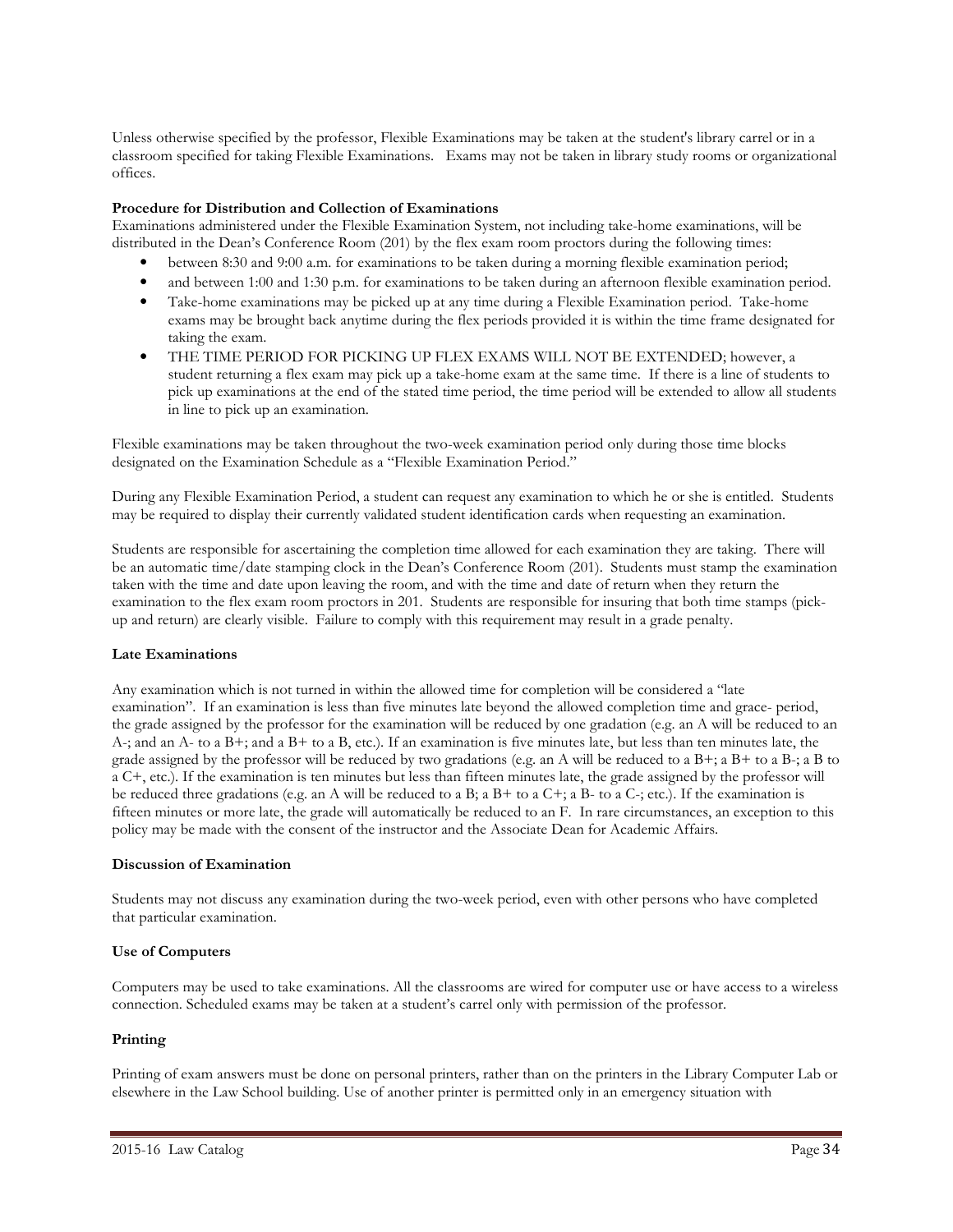permission of an Associate Dean (Academics, Student Services and Administration, or Library and Information Services) or Deputy Director of the Law Library.

#### **Exam4**

For Students required to use Exam4 to take their exam, the exam procedures remain the same. Instead of printing exams on their own personal printer, however, students will submit their exams electronically. Students are expected to take the exam in the mode in which the Professor has specified, and this is entirely the student's responsibility to know how the exam should be taken. The exam must be submitted electronically prior to returning the exam.

#### **Computer or Printer Breakdown**

If a breakdown or other crisis arises in the operation of a computer or printer during the course of an examination, a student is to notify the Dean's Office immediately. In that way, the time and nature of the problem can be noted and appropriate relief or accommodation may be made for the problem at that time.

#### **Student Seeking Accommodation for a Disability**

Students with a disability or a possible disability should contact the Associate Dean for Student Services and Administration. Rev. 8/2013

#### **Grading System and Reports**

The following grades with grade point values are in effect at the University:

|  |  | $ A+ -- B+ 3.3 C+ 2.3 D+ 1.3 $                                                                     |  |
|--|--|----------------------------------------------------------------------------------------------------|--|
|  |  | $\begin{array}{ c c c c c c c c c } \hline \end{array}$ 4.0 <b>B</b> 3.0 <b>C</b> 2.0 <b>D</b> 1.0 |  |
|  |  |                                                                                                    |  |
|  |  | $F$ 0.0 1 0.0 M 0.0 V 0.0                                                                          |  |

Other grades which may be given are P, which shows credit has been earned in a pass/fail course; S and U indicate satisfactory or unsatisfactory performance in a pass/no-credit course; and W, which indicates that the student withdrew from a course without academic penalty. Marks indicating failure, and counted as such in the grade point average, are F, M (withdrew from a course with a failing average), and V (failure because of excessive absences). The X indicates that the grade has not been received from the instructor.

Z shows that the course was audited. A student auditing a course is expected to meet all requirements for the course, except the final examination or papers. No grade or hour credit is earned for audited courses.

I and Y grades mean that coursework has not been completed by the end of the term. The I grade provisionally counts as a failing grade. It is given when the reasons for the incomplete involve student culpability, but the instructor and associate dean determine that an F is not warranted. The work is to be made up by the student's graduation date or at such earlier time as specified by the instructor and associate dean. If the work is not made up during this grace period, the I will be converted to an F. The Y grade, which does not count as a failing grade, is given when the instructor and associate dean determine that the reasons for the incomplete do not warrant an I grade. In the case of an I or Y, once the make-up grade is received, it appears to the right of the incomplete grade on the permanent record. In any case, it is the student's responsibility to complete the coursework for a course in which an I or Y has been assigned.

Performance in the Clinical Placement Program is evaluated on a pass/fail basis. Performance in the In-House Clinics (Disabilities Law Clinic and the Delinquency Clinic) is evaluated using the letter-grade scale above. Grades for courses taken under the various cooperative programs are recorded by the law school as a pass if, based on the above grading scale, a grade of C (2.0) or better is earned; otherwise they will be recorded as a failure. The grade point average is determined by dividing the total number of grade points earned by the total number of academic hours attempted in law school courses that have grades to which grade point values are assigned. Each of these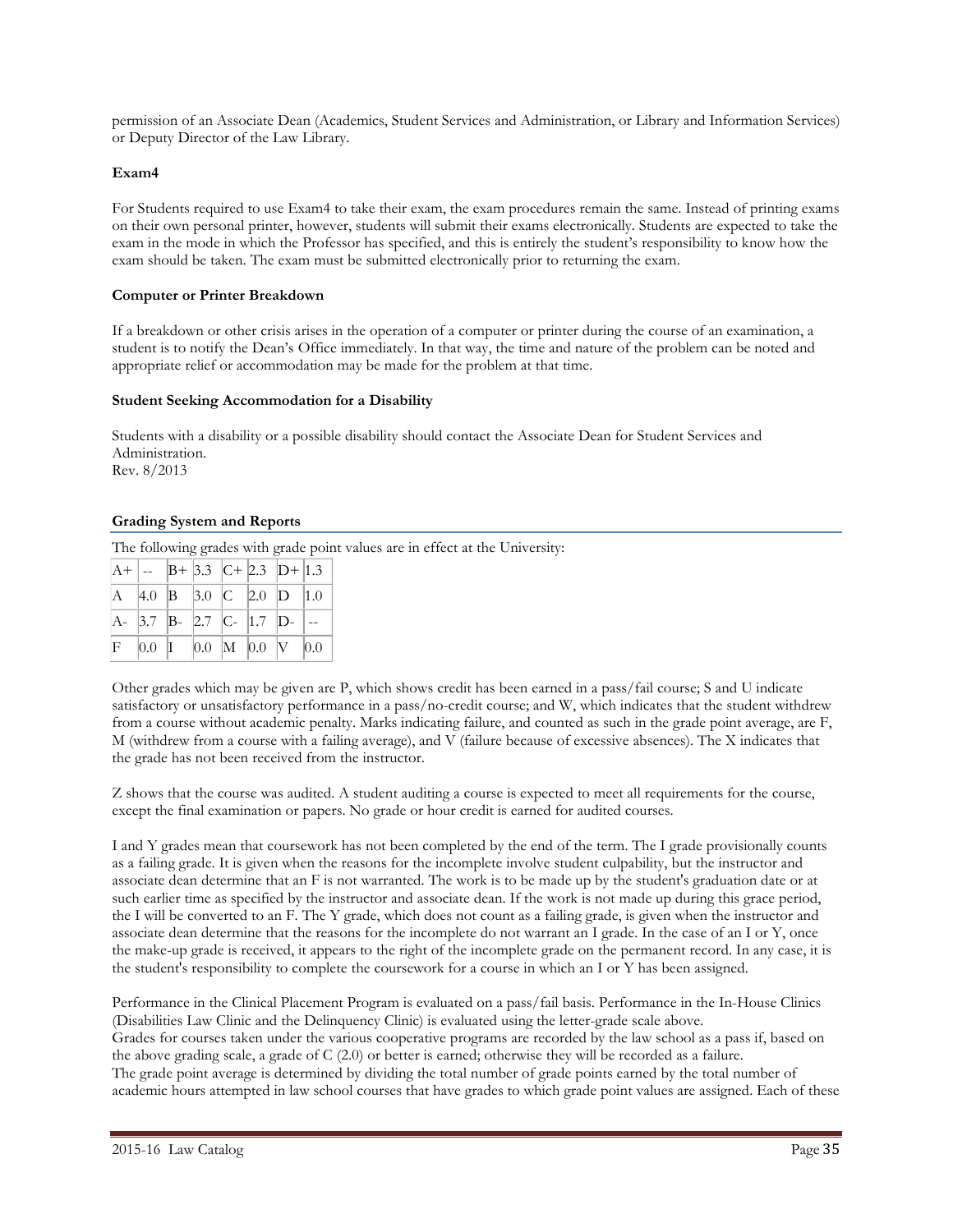totals is accumulated term by term. The grade point average is represented to two significant decimal figures and truncated, not rounded.

If a failed course is repeated, the grade earned in the repeat and the failure are both included in the grade point average. When the final grade for a course in which an I was given is recorded, the occurrence will be shown on the permanent record, and the grade point average will be recomputed to remove the effect of the I and to include the final grade. For purposes of computing grade point averages, the credit hours earned for work recorded on a pass/fail basis are not included in the hours attempted, if a pass is received. The credit hours for any such work recorded as a failure are included in the hours attempted. Consequently the credit hours for work recorded as a pass have no effect on the grade point average, but a failure in such work would adversely affect the grade point average.

*Note:* A cumulative grade point average of at least 2.20 is required for graduation. Students admitted with advanced standing must consult the associate dean to determine the manner by which their cumulative grade point averages will be calculated for class standing purposes. Students may review their status and progress with the associate dean or in the Office of the University Registrar. Grades are available after the close of each term via the Internet by using BannerWeb (https://bannerweb. richmond.edu). Students will need their student ID and PIN.

Grades are deemed correct unless notification to the contrary is received by the University Registrar within three (3) months after the close of the term specified.

Grading Policy

- 1. The mean (average) grade point for each course will be  $3.30 + (-10)$ ;
- 2. The following grade distribution shall apply:
	- 1. 25-35% A or A-
	- 2.  $30-40\% \text{ B}+$
	- 3. 15-25% B
	- 4. 10-20% B- and below
- 3. The above mean and distribution requirements will apply to all classes except:
	- 1. For classes with enrollments of 16 students or less, there is no required distribution, only a mean grade point of  $3.30 + (-1.10)$
	- 2. For clinics, there is no required distribution, and the mean grade point of 3.30 shall be within a range of  $+/- .30$ .
	- 3. For classes of one student (including Independent Research classes and graded Research Assistant credit) there is neither a mean grade point nor a grade distribution requirement.
- 4. The Associate Dean for Academic Affairs will have limited discretion to allow faculty to deviate from the above policy.

#### **Graduation Policies**

#### **Graduation with Honors**

At the end of law school study, students who attain in the range of the following cumulative grade point averages are eligible to graduate with the designated honors: Cum Laude: 3.40-3.59 Magna Cum Laude: 3.60-3.79 Summa Cum Laude: 3.80-4.0

#### **Filing of Application**

To graduate, a student must file a degree application and comply with the graduation attendance policy. Degree applications must be filed in the Office of the University Registrar by the second Friday in September for anticipated completion in the coming May or August or by the second Friday in February for anticipated completion the following January.

#### **Attendance at Graduation**

Students are required to attend the commencement ceremony for the award of the degree in person except by decision of the University not to do so. A student who expects to have a degree awarded at the spring commencement may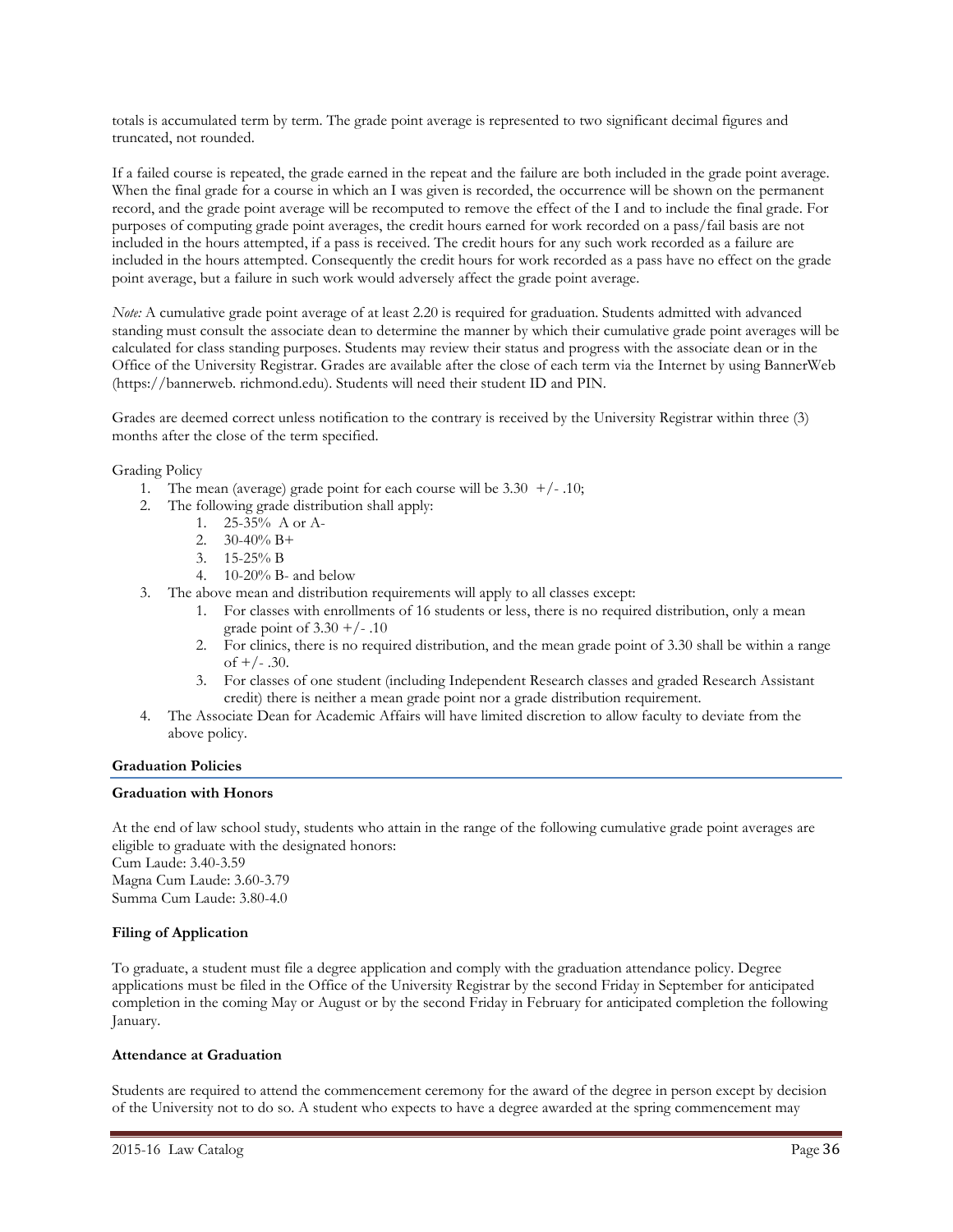request absentia status from the graduation ceremony by explaining in writing the circumstance which prevents participation. Students who have a degree application on file and anticipate summer completion of degree requirements are also expected to participate in the spring graduation ceremony. Students who expect to complete degree requirements in January will participate in the spring commencement following their January completion. If a winter or summer degree candidate does not intend to participate in the ceremony a written statement requesting absentia must be submitted. The request for absentia must be received by the University Registrar no later than eight working days before the ceremony. The registrar will notify the degree candidate of the status granted by the University. Unless approved for absentia status a candidate for graduation who does not participate in the commencement ceremony does not graduate. Such candidate may graduate by again filing a degree application and by following the appropriate graduation attendance policy.

## **Honor Code**

View the law school honor code at http://law.richmond.edu/students/honor-code.pdf.

#### **Leave of Absence**

Students who have completed at least one semester in the School of Law and who are in good standing academically and financially may request a leave of absence. Requests must be in writing and submitted to the Associate Dean for Student Services and Administration, and must state an adequate reason for the request. In determining whether to grant the request, the Dean's Office may require adequate documentation. Leaves are ordinarily granted for one academic semester and rarely granted for longer than two academic semesters.

The grant of a leave of absence does not extend the time limits for completion of the J.D. degree and students requesting leave must demonstrate that they will be able to complete their degree within the allowed period of study. The law school will not accept academic credit for work completed at another school during a leave of absence without the prior written approval of the Associate Dean for Academic Affairs.

Because a leave of absence can impact a student's financial aid for the term in which they take a Leave of Absence as well as eligibility for financial aid when they return, we strongly urge students to consult with the Financial Aid Office before requesting a leave of absence.

Students who have been awarded scholarships who wish to retain their scholarships upon their return must specifically request this in their written leave request. Such requests are ordinarily granted.

Any student who has been absent for longer than an approved leave of absence or who interrupts his or her course of study without an approved leave of absence will be involuntarily withdrawn and must reapply through the regular admissions process.

A student's Leave of Absence will not preclude the initiation or continuation of any School of Law Honor Code or University Standards of Conduct investigation or proceeding.

A law student who takes a leave of absence during a semester may be entitled to a refund of certain charges as outlined in the Refund Policy. A leave of absence may also affect a student's financial aid eligibility for the semester as outlined in the federal Return of Title IV Program Funds Policy and the Return of Non-Title IV Program Funds Policy.

#### **Letters of Good Standing**

You may obtain a letter of good standing from the Law School's Dean's Office. Once you have spoken with the Associate Dean for Academic Affairs, a form requesting a letter of good standing will be provided to you.

#### **Order of the Coif Honors**

The purpose of the Order of the Coif is to encourage excellence in legal education by fostering a spirit of careful study, recognizing those who as law students attained a high grade of scholarship, and honoring those who as lawyers, judges and teachers attained high distinction for their scholarly or professional accomplishments.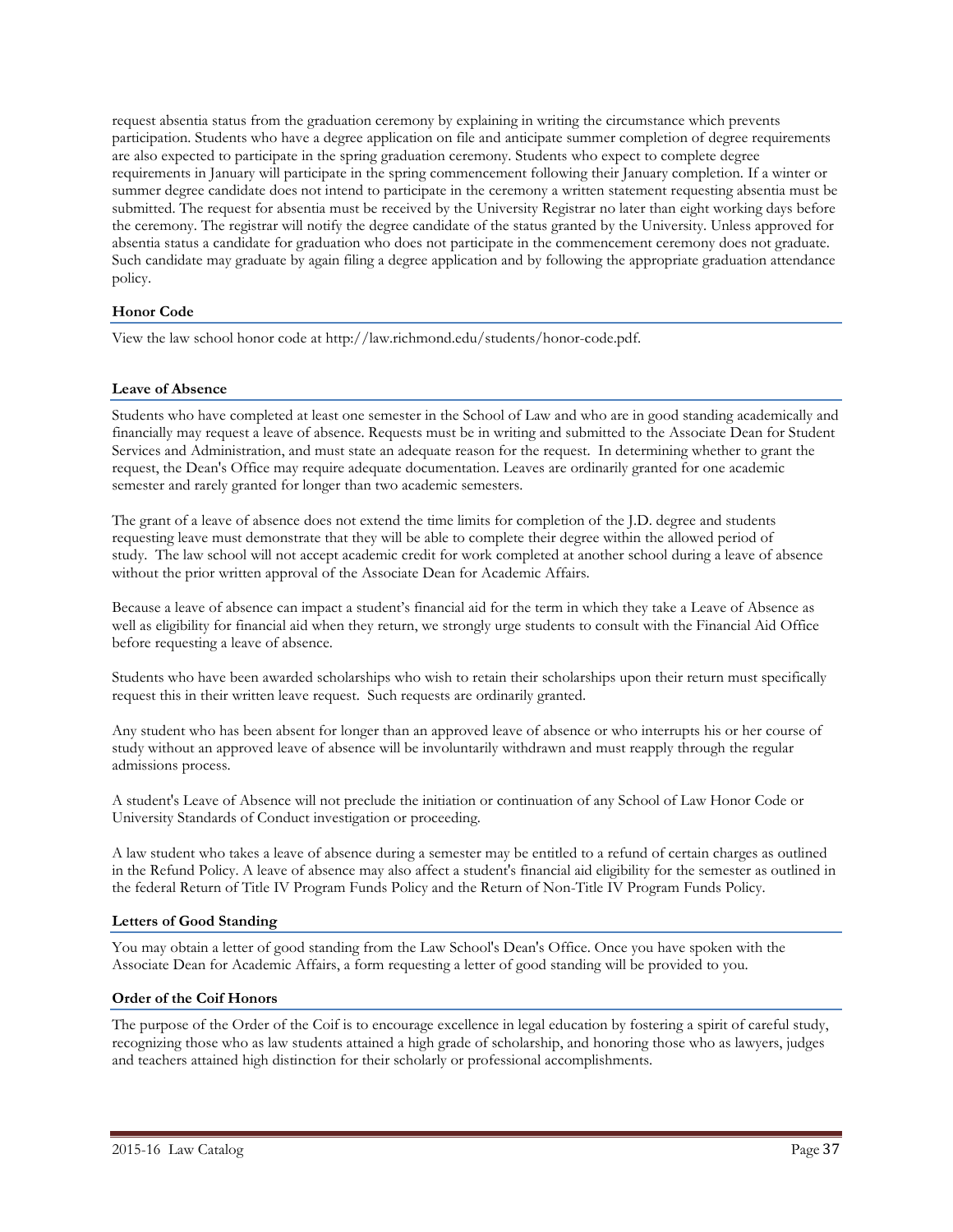Students are eligible for election to the Order of the Coif if (1) they have completed at least 75 percent of their law studies in graded courses at the University of Richmond School of law and (2) their grade record ranks them in the top 10 percent of all graduating students.

## **Registration**

Students shall register according to the instructions that are provided for each term. A student will not be permitted to attend class until his or her name has been entered on the official roster of that class by the University Registrar and arrangements satisfactory to the University have been made for that term's fees.

A student may register late, add courses, or opt for audit status in a course through the 10th class day of the semester provided that the specified approvals are obtained and fees, if any, are paid.

A student may withdraw from courses without academic record through the 10th class day of the semester. Withdrawals after this time will be shown on the academic record, and the student must present an adequate reason, receive the approval of the associate dean, and follow any specified administrative procedures including the payment of fees, if any.

Second- or third-year students may not register for more than 17 semester hours in any semester.

## **Registration Holds**

The following holds will prevent students from registering (students can access BannerWeb to check holds): Admissions Office, Cashier, Dean's Office, Library, Long-Distance (Student Account Hold), Parking Services (Student Account Hold), Student Credit Service, Perkins Loan in Repayment, Registrar's Office, Student Health, and Student Accounts. For further information on these types of holds, contact the office from which the hold originated.

## **Religious Observance Policy**

The University is a secular institution that values a diversity of religious expression. The University is also an active community with a wide range of personal commitments and academic and extracurricular activities.

Planning for academic and extracurricular activities should be done with sensitivity to the diverse religious commitments of the community and an awareness of religious holidays. Scheduling large-scale, one-time academic or extra-curricular events on a religious holiday should be avoided whenever possible.

Any student may be excused from class or other assignments because of religious observance. A student who will miss an academic obligation because of religious observance is responsible for contacting his or her professor within the first two weeks of the semester. The student is responsible for completing missed work in a timely manner.

Faculty are expected to be mindful of potential conflicts with religious observances and should make reasonable accommodations when students' religious practices conflict with their academic responsibilities.

The religious observance calendar is meant to serve as a scheduling guide. It lists significant holidays from the five largest global faith traditions. However, it is not comprehensive and students may choose to observe a holiday not included on the calendar.

The holidays listed are those which occur during the academic year when the University is open.

## **Repeated Courses**

Coursework may not be repeated for credit toward graduation except as sanctioned by the University; however, particular coursework may meet more than one requirement for graduation. An example of a sanctioned repeat-forcredit is the subsequent registration for a course in which the content changes from term to term, such as special topics or independent studies. Also, certain courses in a major or program may have to be repeated if the grade earned the first time does not meet requirements; in such a case, the credit will be counted only once but both grades will be calculated in the cumulative grade point average.

Courses taken on an audit basis cannot be repeated for credit unless approved by the appropriate dean.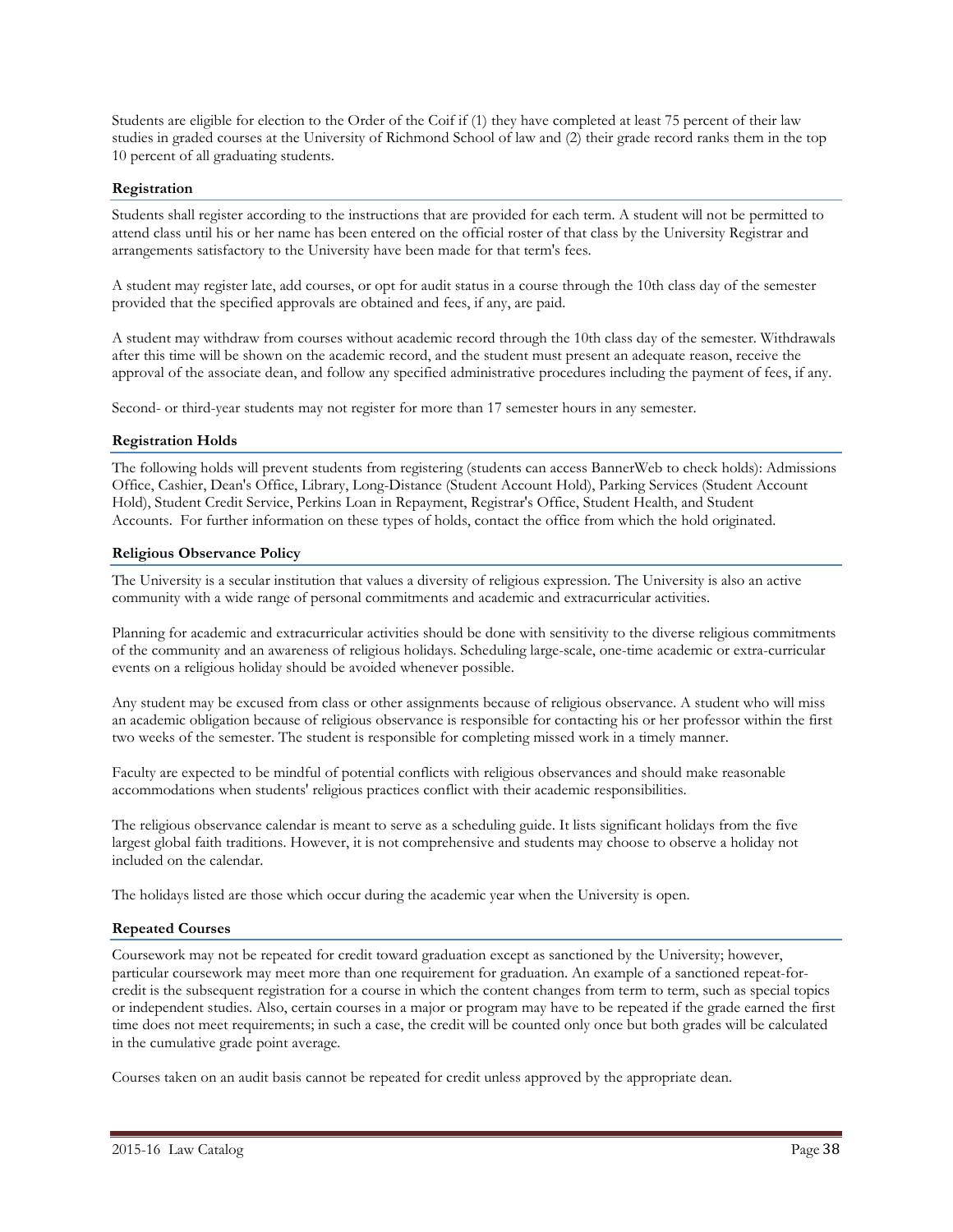Except in clear situations, the Office of the University Registrar should be consulted before registration to learn if a proposed repeat is sanctioned for credit or if sanction is possible.

All courses taken at the University of Richmond become a part of the permanent academic record. The grade for a course repeated at the University of Richmond becomes a part of the grade point average if the grade otherwise would be included in the computation.

## **Transfer Work**

Transfer students or students who academically visit another law school (with permission) may apply no more than 31 hours of coursework done at another law school toward satisfaction of the J.D. degree. (Transferring credits toward the LL.M. degree is not permitted.) In order for work to transfer, courses must be taken at an institution accredited as degree-granting by a recognized regional accrediting body for higher education and accredited by the American Bar Association at the time the coursework is completed. The coursework must be taken for a grade and, in order for the work to be transferred, a student must receive a C (2.0) or better in each course.

Credits earned while a student is enrolled in the LL.M. program may not be transferred to the J.D. degree program and do not count towards a J.D. degree. Students who are enrolled in the LL.M. degree program may apply for admission to the J.D. program and the requirements for admission to the J.D. program are the same for LL.M. students as they are for any applicant. Applications from current LL.M. degree students will ordinarily be considered in the spring semester after fall grades have been released.

Transfer students will not be ranked within their respective classes. Instead, transfer students will receive a number corresponding to their position in the class if they had been ranked.

## **Visiting Another Law School**

Students who wish to earn credit towards the J.D. degree while visiting away at another ABA accredited law school must first receive special permission to do so from the Associate Dean for Academic Affairs. Permission to visit at another law school will not be granted as a routine matter. Requests for such permission must be supported by a demonstration of compelling circumstances. An administrative fee will be charged to the student by the University of Richmond for each semester in which the student visits away at another law school.

Students choosing to visit must also, of course, apply to the law school they wish to visit. Most law schools will require a letter indicating that the student is in good standing and that the University of Richmond will accept transfer of credits. Upon approval of a visit, this letter may be obtained from the Associate Dean (Academic Affairs). Upon acceptance as a visiting student at another school, the Richmond student must immediately inform the Associate Dean (Academic Affairs) of the acceptance so that University and Law School records will indicate the change in status. Failure to notify of acceptance may result in the University of Richmond billing the student for the coming year's tuition.

Any student who visits at another law school must have all courses approved by the Associate Dean (Academic Affairs) prior to enrollment. Students who visit must also provide the Associate Dean (Academic Affairs) with an official transcript following completion of each semester of work.

Visiting students are expected to return to Richmond and attend graduation as required of all students. The Dean's office should be contacted to arrange to pick up the cap and gown. Visiting students should also be aware that if their transcript does not arrive in time to be certified as a May graduate (generally the third week in May), the student's graduation will be delayed until August.

## **Withdrawal**

Students may voluntarily withdraw from the Law School at any time. Students who wish to withdraw voluntarily should notify the Associate Dean for Student Services and Administration in writing of their decision. A student who wishes to return to the Law School after withdrawing must apply for readmission through the regular admission process. A student will not automatically retain any scholarships awarded prior to withdrawal.

Because a withdrawal can impact a student's financial aid for the term in which they withdraw as well as eligibility for financial aid in future terms should they be readmitted, we strongly urge students to consult with the Financial Aid Office before withdrawing from the Law School.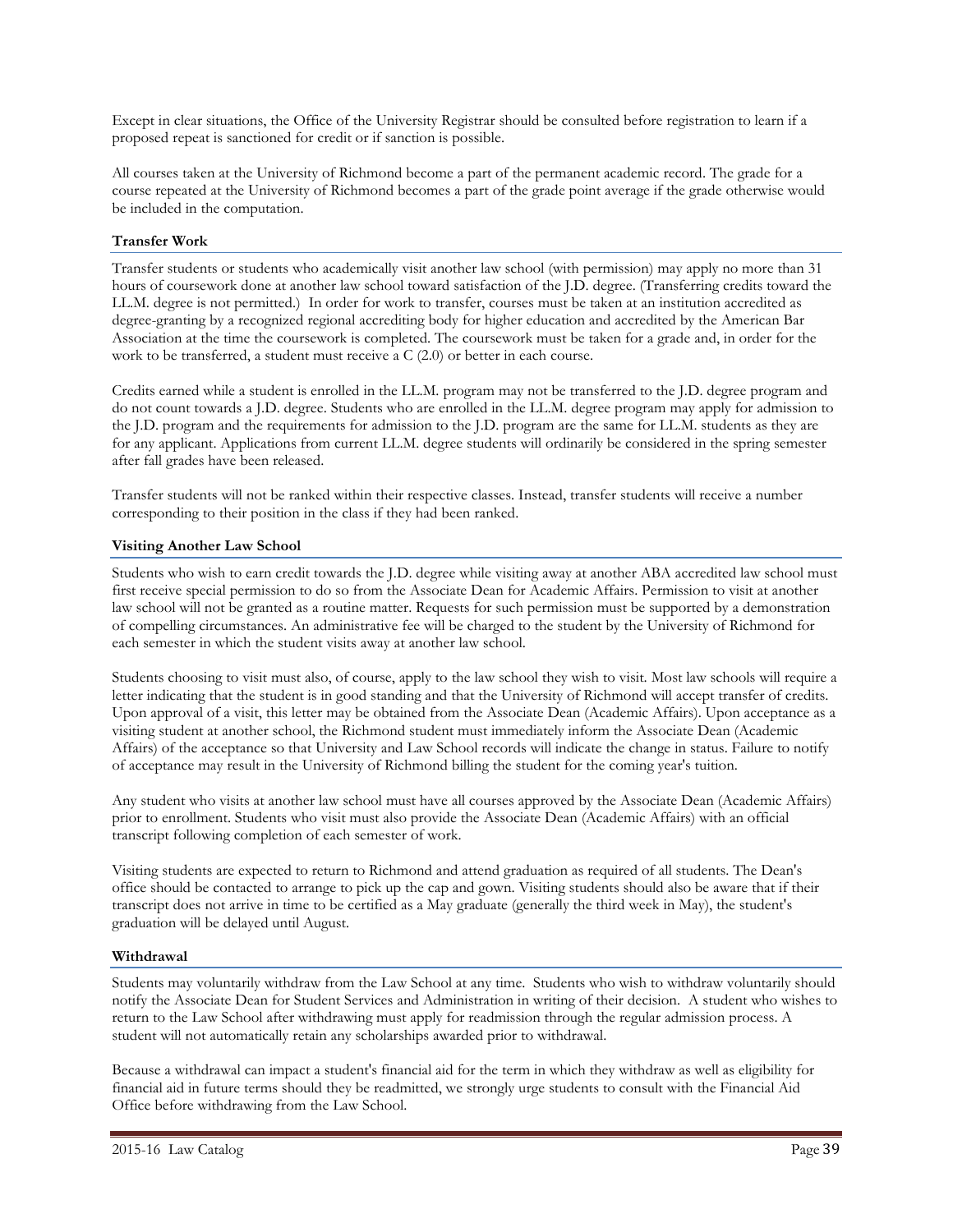A student's withdrawal will not preclude the initiation or continuation of any School of Law Honor Code or University Standards of Conduct investigation or proceeding.

A law student who withdraws during a semester may be entitled to a refund of certain charges as outlined in the Refund Policy set forth below. Withdrawal may also affect a student's financial aid eligibility for the semester as outlined in the federal Return of Title IV Program Funds Policy and the Return of Non-Title IV Program Funds Policy.

## **Dual-Degree Programs**

#### **Law/Business Administration**

The University offers a dual degree program designed to provide its graduates with two degrees - Juris Doctor and Master of Business Administration. This program reflects the interrelationships between law and business management. Its graduates will be better able to function as managers because of their familiarity with the legal framework within which business must operate. Alternatively, as attorneys, they can better serve the needs of business clients because of their appreciation of the business milieu. Students accepted into this program will be permitted to count 12 semester hours of work in the law school toward satisfaction of the degree requirements of the M.B.A. program and 12 semester hours of work in the M.B.A. program toward satisfaction of the degree requirements of the law school. Accordingly, successful participants will be able to complete the requirements for both degrees in four years. Applicants for this program must meet the admission standards of the law school and the graduate business school.

For information on the M.B.A. program, contact:

Director, M.B.A. Program, Richard S. Reynolds Graduate School of Business, E. Claiborne Robins School of Business, University of Richmond, VA 23173.

#### **Law/Health Administration**

The delivery of health care services poses some of the most critical social, economic, and moral issues of our time. Lawyers representing individuals or health care providers confront myriad regulatory systems and issues fairly unique to this area. Health care policy makers and administrators are likewise concerned with the effective operation of entities within these regulatory confines and with the utility of these systems.

The dual degree program leads to the award of the Juris Doctor and Master of Health Administration degrees. The program integrates these two professional curricula. Participants are thus provided with the necessary expertise either to represent clients effectively within the health care industry or to function as policy makers or administrators who appreciate fully the legal environment within which they operate. Applicants for this program are required to meet the admission standards of both the law school and the Department of Health Administration. Typically, one semester's worth of dual degree work will be accepted.

For information regarding admission to the Department of Health Administration, contact:

M.H.A. Program Director Department of Health Administration, Virginia Commonwealth University MCV Campus, P.O. Box 203, Richmond, VA 23298.

When this four-year program is successfully completed, the Master of Health Administration degree is awarded by Virginia Commonwealth University, and the J.D. is awarded by the University of Richmond.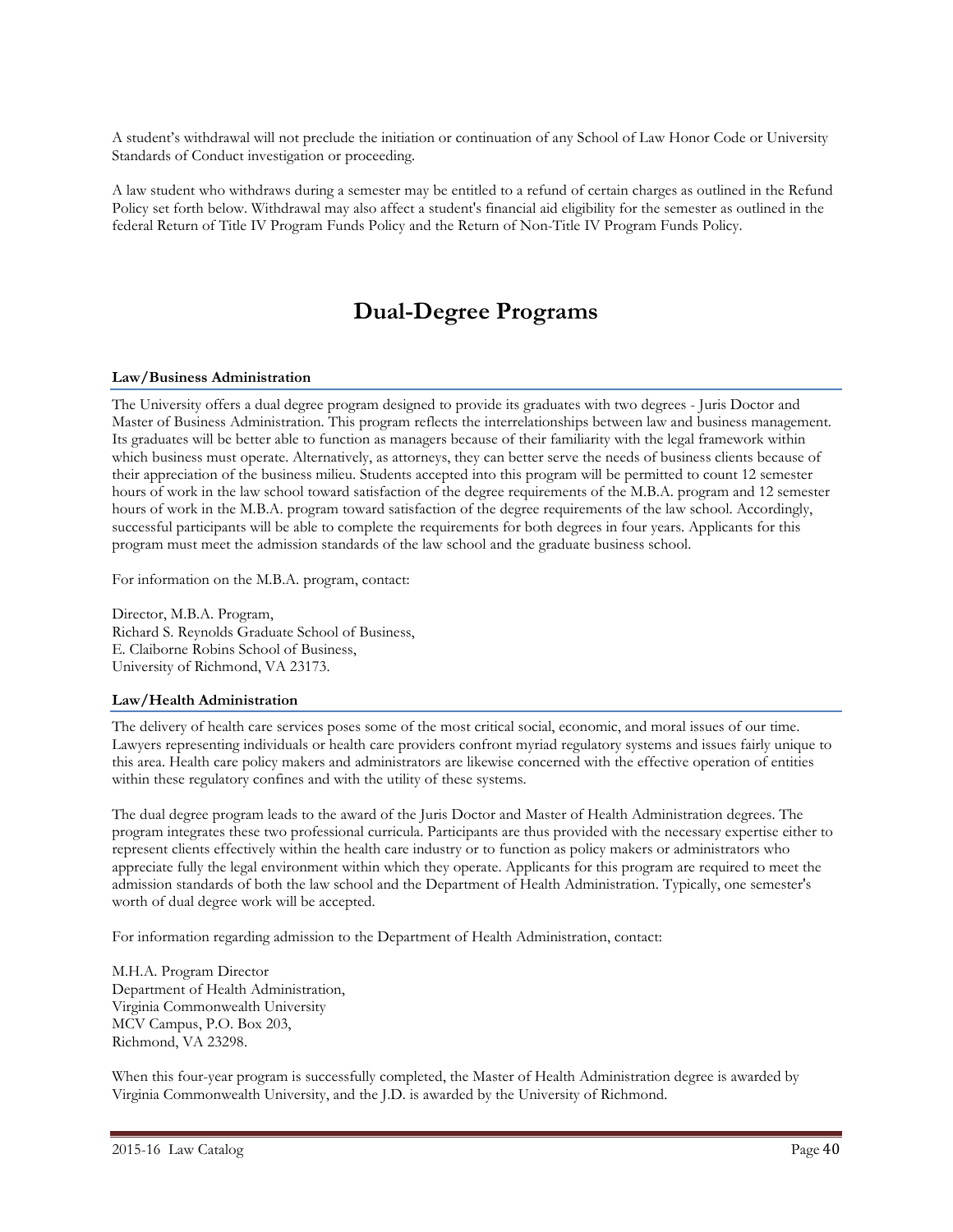## **Law/Social Work**

The dual degree program is designed to provide its graduates with two degrees--the Juris Doctor and the Master of Social Work--attesting to competency in both law and social work. It is expected that this program will bring together persons sensitive to both the legal and human elements in social and personal dysfunctions.

This program is designed to bring together two fields that call for knowledge and skills directed toward resolving human problems. This effort to integrate education in law and social work will draw on the contributions each can make to practice in both fields. A student who is accepted into the dual degree program will be permitted to count one semester's work in the law school toward meeting the graduation requirements in the School of Social Work at VCU, and one semester's work in the VCU School of Social Work toward meeting the graduation requirements of the law school. This will enable participants in the dual degree program to complete the requirements for the J.D. and the M.S.W. in four years. Applicants for this program are required to meet admission standards of both the law school and the VCU School of Social Work.

For information on admission to the School of Social Work, contact:

Director of Admissions, School of Social Work, Virginia Commonwealth University, Richmond, VA 23284.

When this four-year program is successfully completed, the Master of Social Work is awarded by Virginia Commonwealth University, and the Juris Doctor is awarded by the University of Richmond.

## **Law/Public Administration**

The dual degree program is designed to provide its graduates with two degrees--Juris Doctor and Master of Public Administration--attesting to competency in both law and public administration. The program recognizes the role of law in public policy and public affairs, and prepares professionals versed in the values, knowledge, and skills of both fields, to bring an integrated base of competency to the work of government.

A student who is accepted into the dual degree program will be permitted to count one semester's work in the law school toward meeting the master's degree requirements in the Department of Public Administration at VCU and one semester's work in the VCU Department of Public Administration will be counted toward meeting the graduation requirements of the law school. This will enable participants in the dual degree program to complete the requirements for the J.D. and the M.P.A. degrees in four years. Applicants for this program are required to meet admission standards of both the law school and the VCU Department of Public Administration.

For information on admission to the Department of Public Administration, contact:

Director, Department of Public Administration, Virginia Commonwealth University, Suite 301, 923 W. Franklin St., Richmond, VA 23284-2028.

When this four-year program is successfully completed, the Master of Public Administration degree is awarded by Virginia Commonwealth University and the Juris Doctor is awarded by the University of Richmond.

## **Law/Urban Studies and Planning**

The professions of planning and law address the concerns of social and economic equity through the institutions which help shape the direction of urban change. While lawyers often are concerned with the impact of legislation and judicial decisions on groups and individuals, planners concentrate on social, economic, and political impacts of land use with the aid of legal strategies to guide community growth and development. The Master of Urban and Regional Planning and Juris Doctor dual degree program integrates these two professional curricula to provide the necessary expertise to apply legal and planning analysis to the resolution of urban and regional policy issues and problems. Some areas of cooperation include the development and enforcement of land use and growth management controls, environmental protection strategies, housing and community development, and numerous health and welfare programs. The dual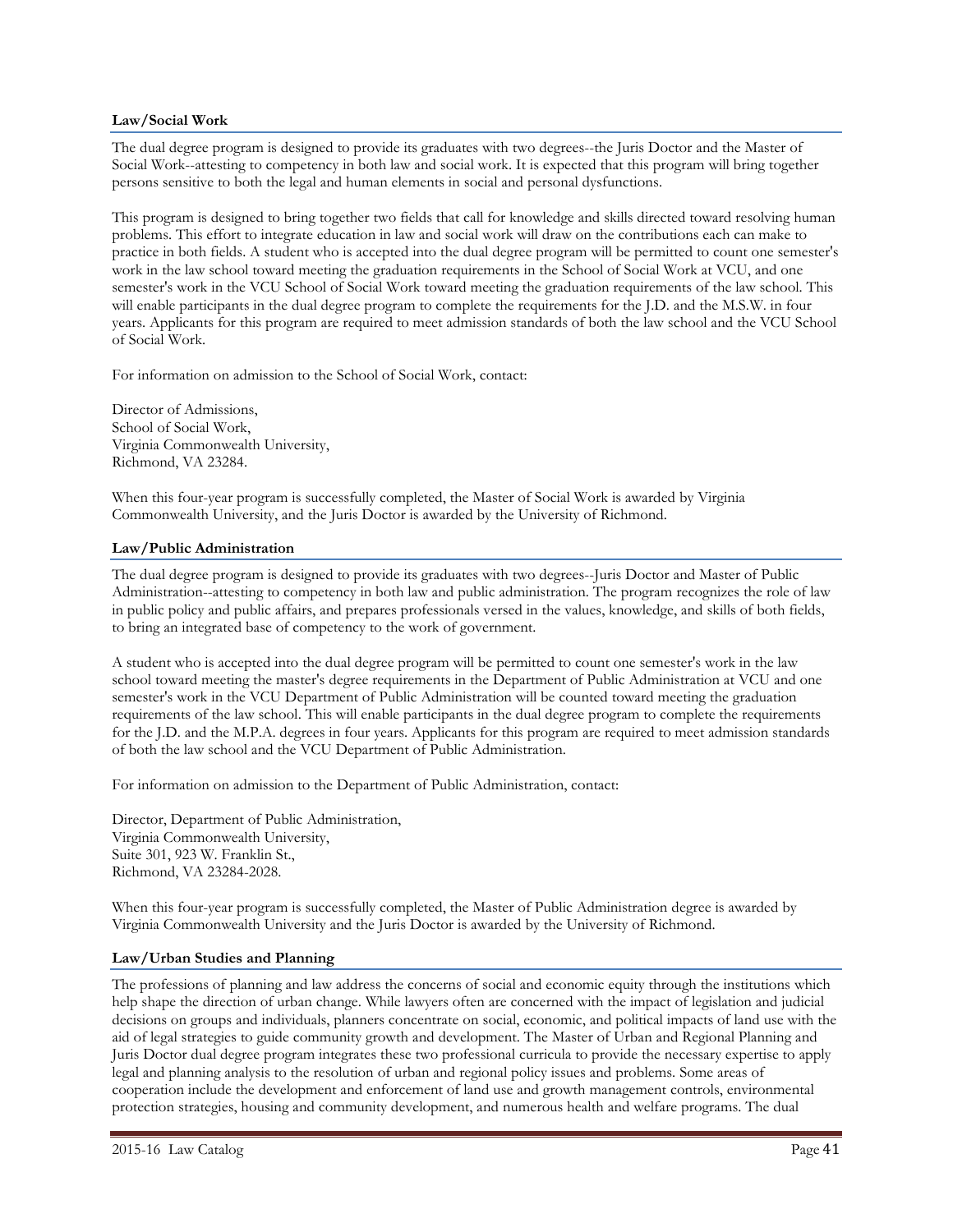degree is a four-year program of study designed to equip graduates for a variety of professional positions including staff or legislative committees, government agencies and commissions, private consulting, neighborhood advocacy, directorships of planning and related agencies, and executive or legal aids to elected officials. Applicants for this program are required to meet the admission standards of both the law school and the Department of Urban Studies and Planning at VCU. Typically, one semester's worth of dual degree work will be accepted toward the J.D. degree.

For information on admission to the Department of Urban Studies and Planning, contact:

Chair, Department of Urban Studies and Planning, Virginia Commonwealth University, 812 West Franklin Street, Richmond, VA 23284.

When the four-year program is successfully completed, the Master of Urban Studies and Regional Planning degree is awarded by Virginia Commonwealth University and the Juris Doctor is awarded by the University of Richmond.

## **Individual Dual Degree Programs**

In addition to the dual degree programs described here, individually tailored programs can be created to meet special needs and interests of particular students. For example, in the past programs have been approved in biology and in history. Interested students should contact the law school dean's office.

## **Advising for Dual Degree Programs**

Upon admission to dual degree programs, every student will be assigned an advisor in both schools to help plan courses of study that will include all requirements, plus elective courses that will best serve individual student interests.

# **Curriculum**

## **Courses & J.D. Requirements**

#### **General Requirements**

The 87 semester hours necessary for graduation must include the successful completion of the following courses and requirements:

- Sixty-four credits from courses that require attendance in regularly schedules classroom sessions or direct faculty instruction; such course will be explicitly identified as "Classroom Courses" by the faculty.
- Six credits from experiential courses, which include simulation courses, clinics, and clinical placements; such courses will be explicitly identified as "Experiential Courses" by the faculty.
- The courses listed below as "Required First-Year Courses".
- The courses listed below as "Required Upper-Level Courses".
- A "Lawyering Skills IV" course.
- The "Upper-Level Writing Requirement" set forth below.

## **Required First-Year Courses**

The following courses totaling 31 semester hours are required.

- LAW R515 Civil Procedure
- LAW R503 Constitutional Law
- LAW R513 Contracts
- LAW R506 Criminal Law
- LAW R517 Lawyering Skills I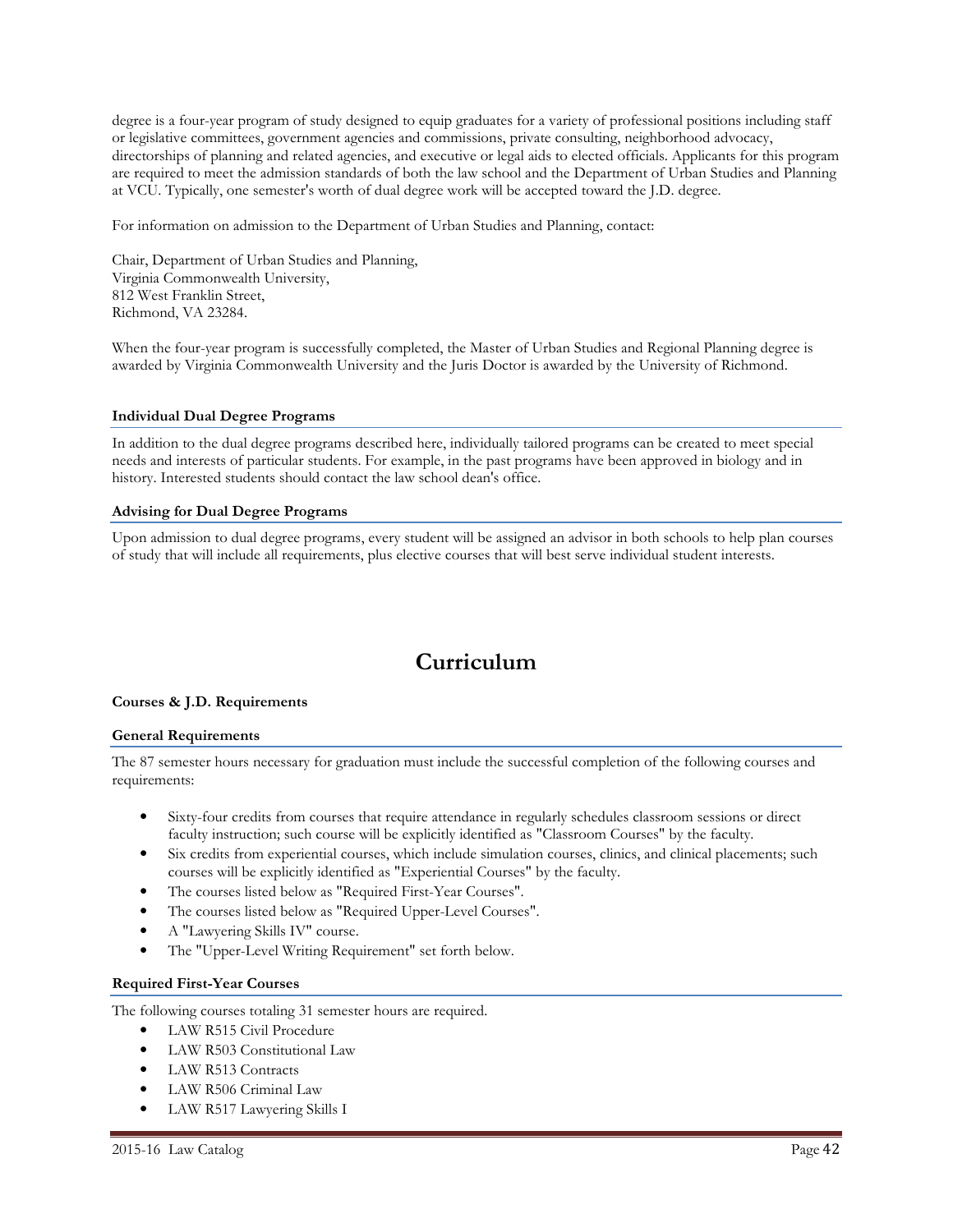- LAW R518 Lawyering Skills II
- LAW R519 Legislation and Regulation
- LAW R516 Property
- LAW R514 Torts

## **Required Upper-Level Courses**

The following upper-level course is required.

LAW R598 Lawyering Skills III

## **Lawyering Skills IV Courses**

One of the following upper-level courses is required:

- LAW E748 Advanced Legal Research
- LAW R599 Appellate Advocacy
- LAW E761 Business Litigation Practicum
- LAW E759 Computer Law
- LAW E679 Contract Drafting
- LAW E660 Environmental Lawyering
- LAW E710 Intellectual Property Drafting
- LAW E699-G Intellectual Property Litigation Practicum
- LAW E756 International Business Practice
- LAW E665 Law of Clean and Renewable Energy
- LAW E601 Pre-Trial Litigation Skills
- LAW E609 Wills Drafting

## **Professional Responsibility Courses**

- LAW E724 Professional Responsibility: Family Law
- LAW R605 Professional Responsibility

## **Upper-Level Writing Requirement (ULWR)**

During either the second or third year of law school (i.e., following successful completion of 31 semester hours), a student must satisfactorily complete a substantial paper that makes an original contribution to legal scholarship. Satisfaction of the requirement will require in-depth research and rigorous analysis of a specific area of law and must evidence a sophisticated knowledge of the law, including knowledge of larger issues of the impact of law on various parts of society and the future directions the law may take.

A paper meeting the requirement will generally be at least 25 pages in length. This requirement may be fulfilled by a 2-3 credit hour independent study research paper meeting these goals or a paper prepared for a seminar course designated as approved for this requirement.

The notation "Meets upper-level writing requirement" appears after the description of some of these courses. In addition, they will be designated with the label ULWR in BannerWeb. Other courses will occasionally be structured in a format so as to meet the requirement. The list of courses offered, published each year by the law school, indicates all the courses offered that year through which this requirement can be satisfied.

#### **Second- or Third-Year Elective Courses**

Note: A course in professional responsibility and the elective course Evidence must be satisfactorily completed by the end of the second year if the student wishes to qualify to appear in a Virginia court as a third-year student under the Third-Year Practice Rule. Students may obtain a Third-year Practice certificate after they have completed 56 credits, plus courses in Civil Procedure, Criminal Law, Evidence, and Professional Responsibility. This certificate allows a student to appear in some courts under the supervision of a licensed attorney.

- LAW E708 ADR in the Workplace
- LAW E607 Administrative Law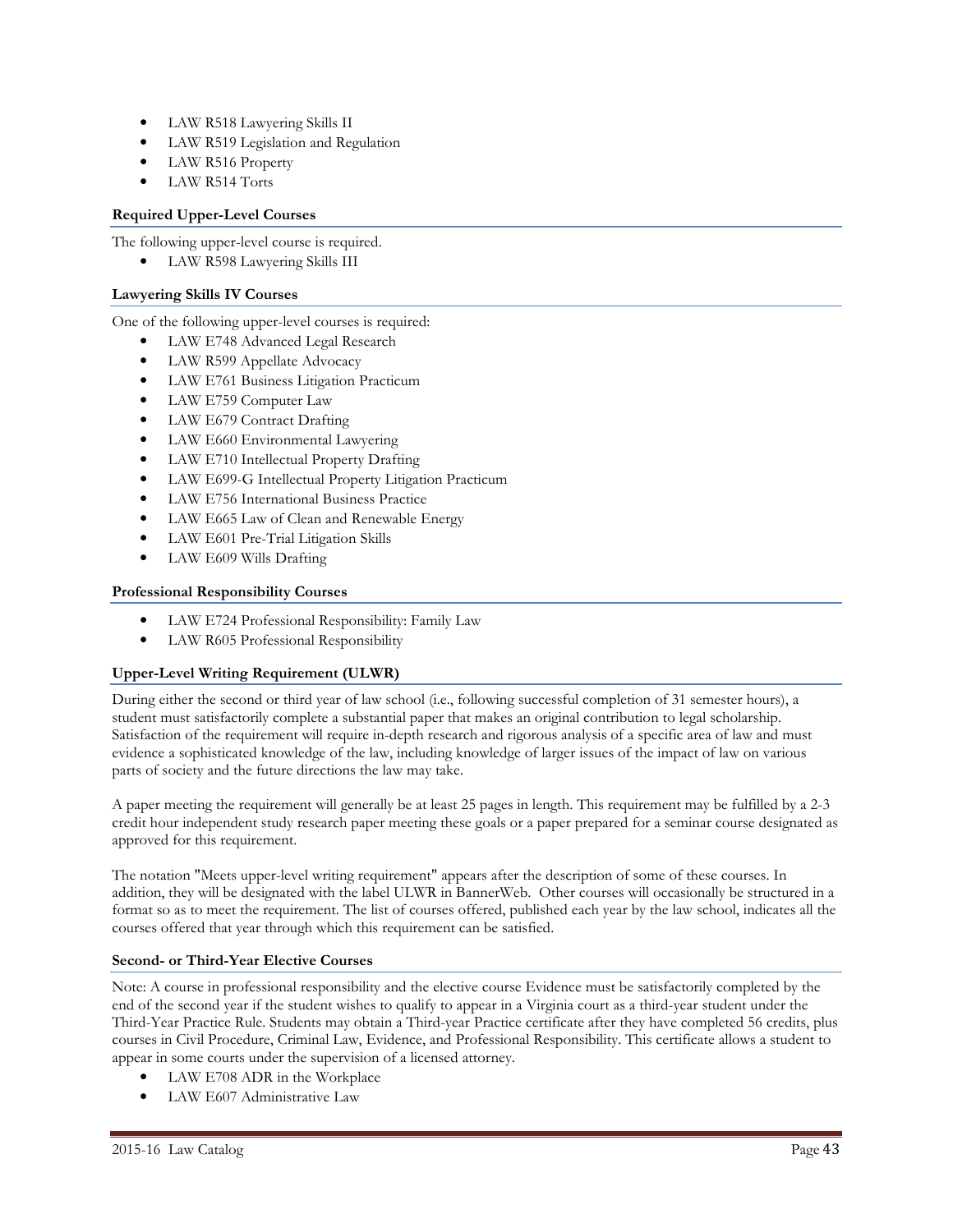- LAW E608 Admiralty Law
- LAW E773 Advanced Children's Law Clinic
- LAW E699-V Advanced Constitutional Law
- LAW E703 Advanced Family Law Seminar
- LAW E748 Advanced Legal Research
- LAW E747 Advanced Legal Research: Foreign and International Law
- LAW E699-P Advanced Partnership Taxation
- LAW E632 Advanced Trial Practice
- LAW E612 Agency and Partnership
- LAW E610 Alternative Dispute Resolution
- LAW E709 Animal Law
- LAW E613 Antitrust
- LAW E699-D Appellate Courts
- LAW E704 Bankruptcy and Creditors' Rights
- LAW E717 Bioethics
- LAW E602 Business Associations
- LAW E761 Business Litigation Practicum
- LAW E668 Business Planning
- LAW E736 Capital Murder Litigation
- LAW E713 Child Support Law
- LAW E616 Children and the Law
- LAW E753 Children's Defense Clinic
- CLAC 606 Chinese: Cultures and Language Across the Curriculum
- LAW E631 Civil Litigation
- LAW E750 Civil Placement Program
- LAW E699-M Civil Procedure II
- LAW E686 Civil Rights Litigation
- LAW E766 Class Actions
- LAW E723 Collaborative Law
- LAW E618 Commercial Paper and Payment Systems
- LAW E699-I Communication and Professional Relationships
- LAW E716 Comparative Business Law
- LAW E630 Comparative Employment Law
- LAW E694 Comparative Public Law of the U.S. and U.K.
- LAW E759 Computer Law
- LAW E621 Conflict of Laws
- LAW E699-F Constitutional History
- LAW E699-L Constitutional Jurisprudence
- LAW E699-W Constitutional Law II: Individual Rights
- LAW E698 Constitutional and Statutory Law of Public Employment
- LAW E617 Construction Law
- LAW E679 Contract Drafting
- LAW E788 Copyright Law
- LAW E619 Core Commercial Law Concepts
- LAW E699-EE Core Legal Concepts
- LAW E699-CC Corporate Compliance
- LAW E689 Corporate Finance
- LAW E721 Corporate Governance
- LAW E623 Corporate Taxation
- LAW E699-U Corruption in International Sports I
- LAW E737 Corruption in International Sports II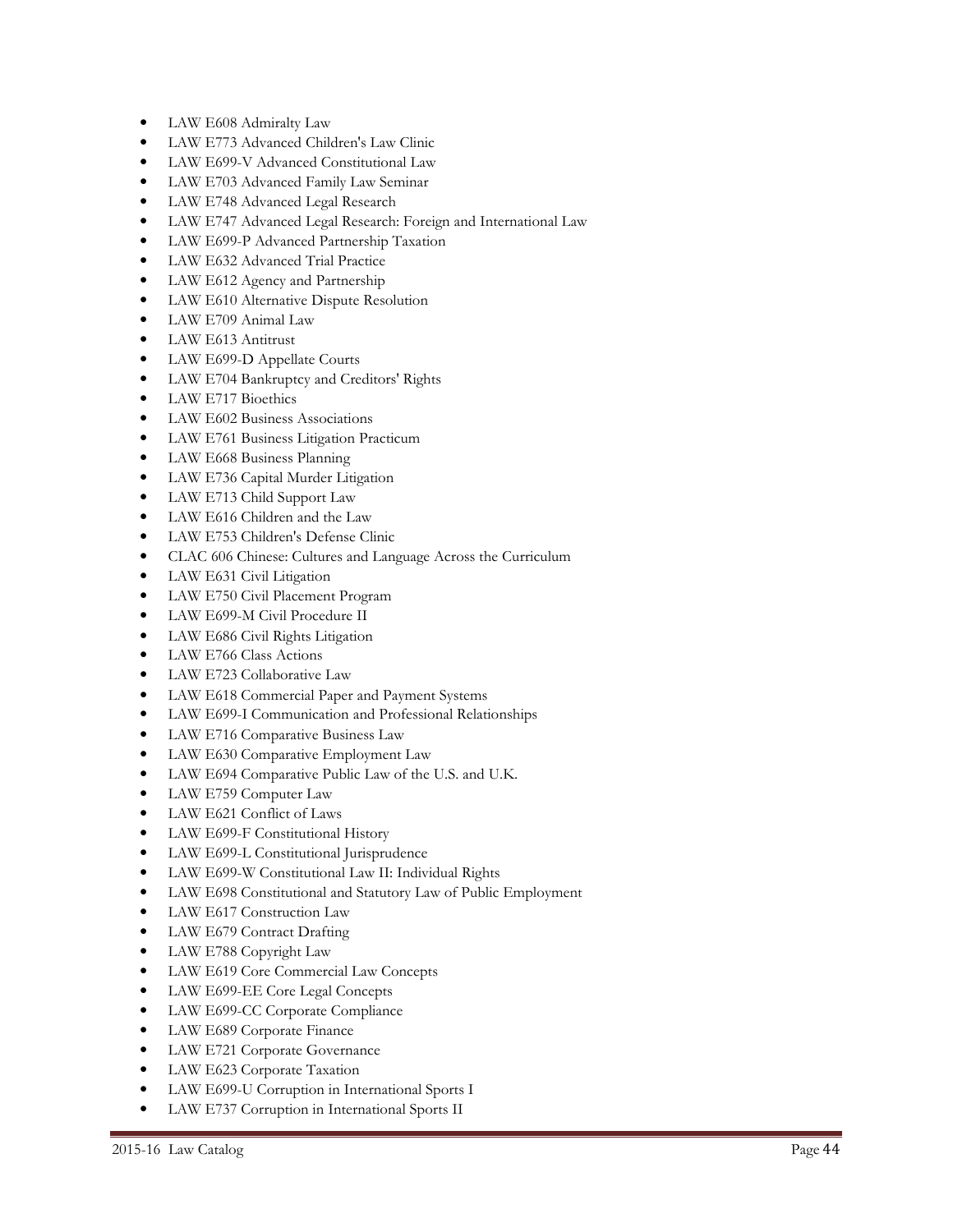- LAW E604 Criminal Client Relationship
- LAW E699-X Criminal Law & Psychiatry
- LAW E751 Criminal Placement Program
- LAW E625 Criminal Procedure: Adjudication
- LAW E603 Criminal Procedure: Investigation
- LAW E745 D.C. Externship
- LAW E699-AA Discovery in the Digital Age
- LAW E785 Domestic Violence Seminar
- LAW E627 Education Law and Policy
- LAW E755 Education Rights Clinic
- LAW E699-H Elder Law
- LAW E626 Election Law
- LAW E628 Employment Discrimination Law
- LAW E629 Employment Law
- LAW E666 Energy Law
- LAW E700 Entertainment Law
- LAW E620 Environmental Law
- LAW E660 Environmental Lawyering
- LAW E634 Estate Planning
- LAW E633 Estate and Gift Taxation
- LAW E734 Ethics and Criminal Litigation
- LAW E599 Evidence
- LAW E778 Family Law Clinic
- LAW E699-BB Family Law Procedure
- LAW E707 Family Law
- LAW E636 Federal Courts
- LAW E600 Federal Income Taxation
- LAW E699-Z Financial Institutions Law
- LAW E676 First Amendment Law
- CLAC 601 French: Cultures and Language Across the Curriculum
- CLAC 604 German: Cultures and Language Across the Curriculum
- LAW E680 Health Care Regulation
- LAW E760 Housing Law
- LAW E667 Human Rights Seminar
- LAW E758 Immigration Law
- LAW E796 Independent Study
- LAW E646 Innovative Technologies in Law Practice
- LAW E640 Insurance Law
- LAW E710 Intellectual Property Drafting
- LAW E641 Intellectual Property Fundamentals
- LAW E655 Intellectual Property Law and Policy Seminar
- LAW E673 Intellectual Property Licensing
- LAW E699-G Intellectual Property Litigation Practicum
- LAW E790 Intellectual Property and Transactional Law Clinic
- LAW E757 International Arbitration
- LAW E756 International Business Practice
- LAW E642 International Business Transactions
- LAW E738 International Courts and Tribunals
- LAW E699-B International Criminal Justice & Transnational Justice
- LAW E729 International Environmental Law
- LAW E722 International Intellectual Property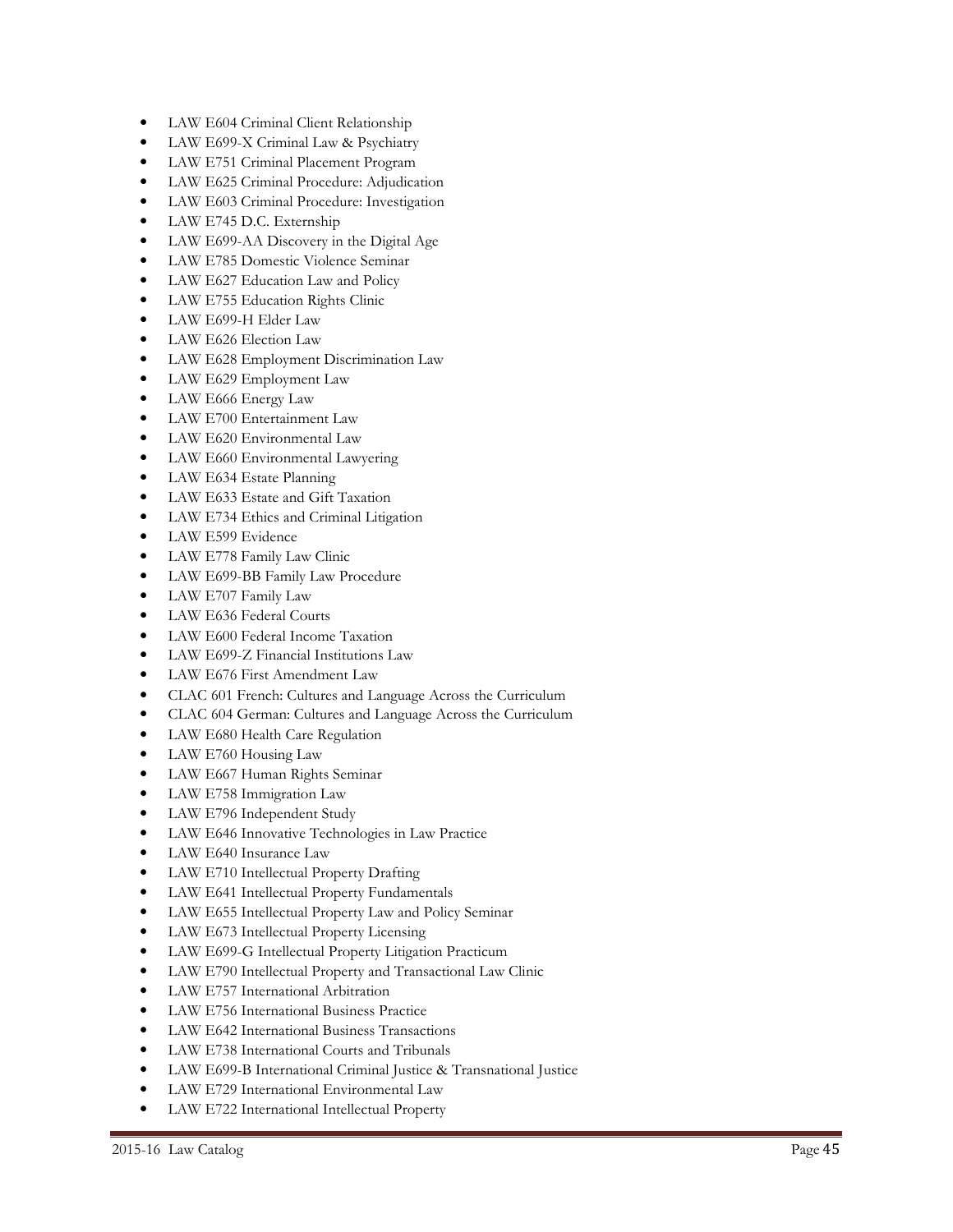- LAW E699-FF International Law Practicum
- LAW E643 International Law
- LAW E670 Interviewing and Counseling
- CLAC 603 Italian: Cultures and Language Across the Curriculum
- CLAC 607 Japanese: Cultures and Language Across the Curriculum
- LAW E764 John Marshall Scholars Seminar
- LAW E752 Judicial Placement Program
- LAW E590 Jurisprudence
- LAW E644 Labor Law
- LAW E645 Land Use Planning
- LAW E699-S Law & Literature
- LAW E696 Law Firm as a Business
- LAW E699-Q Law of Armed Conflict
- LAW E665 Law of Clean and Renewable Energy
- LAW E637 Law of Educational Equity
- LAW E682 Law of War
- LAW E693 Law of the European Union
- LAW E712 Legal History Seminar
- LAW E592 Legal History
- LAW E662 Legislative Advocacy
- LAW E652 Local Government Law
- LAW E699-O Media and Privacy Law
- LAW E762 Medical Malpractice
- LAW E705 Mergers and Acquisitions
- LAW E649 Mindfulness and the Legal Profession
- LAW E735 National Security Law
- LAW E672 Negotiation
- LAW E771 Nonprofit Organizations
- LAW E744 Patent Law
- LAW E787 Patent Preparation and Prosecution
- LAW E601 Pre-Trial Litigation Skills
- LAW E654 Products Liability Law
- LAW E724 Professional Responsibility: Family Law
- LAW E639 Public Policy Research and Drafting
- LAW E765 Race, Religion and the Law
- LAW E611 Real Estate Transfers and Finance
- LAW E725 Regulating Reproduction
- LAW E656 Remedies
- LAW E780 Research Assistant
- LAW E699-R Restorative Justice
- LAW E706 Role of Lawyer in Mediation
- CLAC 605 Russian: Cultures and Language Across the Curriculum
- LAW E675 Sales and Leases
- LAW E657 Scientific Evidence
- LAW E677 Secured Transactions
- LAW E658 Securities Regulation
- LAW E769 Selected Issues in European Union Law
- LAW E719 Selected Issues in Public International Law
- LAW E699 Selected Topics (ST)
- LAW E615 Selected Topics in Virginia Law
- LAW E699-Y Sentencing Law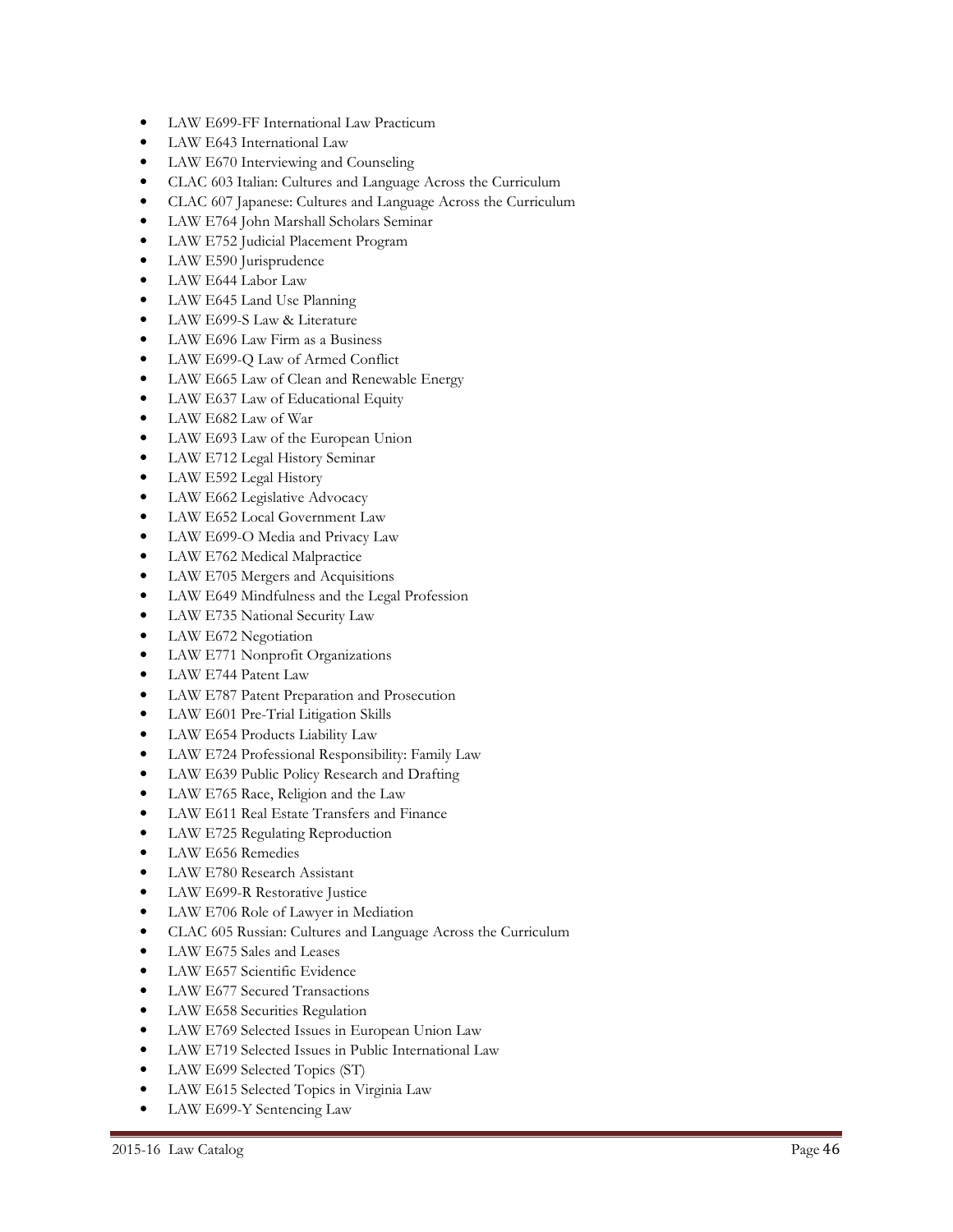- LAW E699-C Sex, Mindfulness, and the Law
- LAW E740 Sexual Orientation and the Law
- LAW E730 Spanish Legal Skills
- CLAC 602 Spanish: Cultures and Language Across the Curriculum
- LAW E690 Sports and the Law
- LAW E767 Statesmanship and the Law
- LAW E779 Summer Abroad Placement Program
- LAW E697 Supreme Court Decisionmaking
- LAW E674 Tax Policy Seminar
- LAW E635 Taxation of Partnerships and LLCs
- LAW E699-DD Technology Practicum: Collaborative Family Law
- LAW E699-T Technology Practicum: Veterans Law
- LAW E699-N The Happy Lawyer: Finding Your Path
- LAW E699-A The Profession of Law
- LAW E699-K The Prosecution Project
- LAW E768 Trademark and Unfair Competition Law
- LAW E798 Trial Advocacy Competition
- LAW E664 Virginia Procedure
- LAW E699-J Voting Rights
- LAW E687 White Collar Crime
- LAW E609 Wills Drafting
- LAW E606 Wills and Trusts
- LAW E711 Workers Compensation
- LAW E774 Wrongful Conviction Clinic
- LAW E770 Wrongful Conviction Seminar

# **LL.M. for International Lawyers**

Richmond Law's LL.M. is a one-year, full-time, master's level law program for lawyers whose first degree in law is from outside the United States. It offers an opportunity for lawyers to gain a strong grounding in U.S. law and the common law system while polishing their communication and legal English skills. Richmond is known for its outstanding faculty and the personalized attention that professors give each student.

LL.M. students are fully integrated into the J.D. program. They must complete 24 credits of academic coursework, including *Introduction to the U.S. Legal System* and *U.S. Legal Research and Writing*. All other courses are elective, and LL.M. students may enroll in first year J.D. courses as well as upper-level courses and seminars.

## **LL.M. Courses**

Students must complete 24 credits of academic coursework, including *Introduction to the U.S. Legal System* and *U.S. Legal Research and Writing*. All other courses are elective, and LL.M. students may enroll in first year J.D. courses as well as upper-level courses and seminars.

- LAW M701 The U.S. Legal System
- LAW M702 U.S. Legal Research and Writing

## **Elective Courses**

LAW E708 ADR in the Workplace LAW E607 Administrative Law LAW E608 Admiralty Law LAW E773 Advanced Children's Law Clinic LAW E699-V Advanced Constitutional Law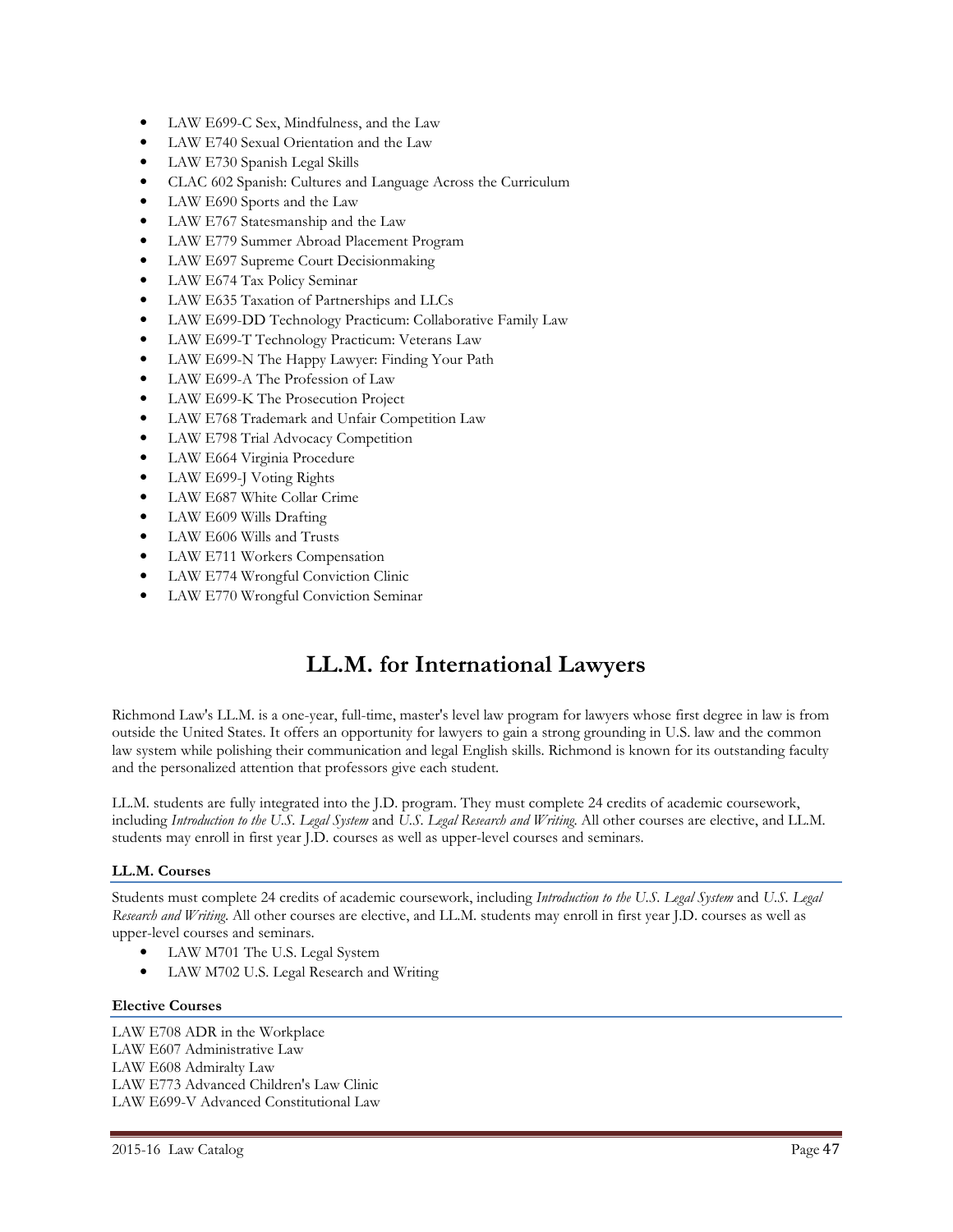LAW E703 Advanced Family Law Seminar LAW E748 Advanced Legal Research LAW E747 Advanced Legal Research: Foreign and International Law LAW E699-P Advanced Partnership Taxation LAW E632 Advanced Trial Practice LAW E612 Agency and Partnership LAW E610 Alternative Dispute Resolution LAW E709 Animal Law LAW E613 Antitrust LAW E699-D Appellate Courts LAW E704 Bankruptcy and Creditors' Rights LAW E717 Bioethics LAW E602 Business Associations LAW E761 Business Litigation Practicum LAW E668 Business Planning LAW E736 Capital Murder Litigation LAW E713 Child Support Law LAW E616 Children and the Law LAW E753 Children's Defense Clinic CLAC 606 Chinese: Cultures and Language Across the Curriculum LAW E631 Civil Litigation LAW E750 Civil Placement Program LAW E699-M Civil Procedure II LAW E686 Civil Rights Litigation LAW E766 Class Actions LAW E723 Collaborative Law LAW E618 Commercial Paper and Payment Systems LAW E699-I Communication and Professional Relationships LAW E716 Comparative Business Law LAW E630 Comparative Employment Law LAW E694 Comparative Public Law of the U.S. and U.K. LAW E759 Computer Law LAW E621 Conflict of Laws LAW E699-F Constitutional History LAW E699-L Constitutional Jurisprudence LAW E699-W Constitutional Law II: Individual Rights LAW E698 Constitutional and Statutory Law of Public Employment LAW E617 Construction Law LAW E679 Contract Drafting LAW E788 Copyright Law LAW E619 Core Commercial Law Concepts LAW E699-EE Core Legal Concepts LAW E699-CC Corporate Compliance LAW E689 Corporate Finance LAW E721 Corporate Governance LAW E623 Corporate Taxation LAW E699-U Corruption in International Sports I LAW E737 Corruption in International Sports II LAW E604 Criminal Client Relationship LAW E699-X Criminal Law & Psychiatry LAW E751 Criminal Placement Program LAW E625 Criminal Procedure: Adjudication LAW E603 Criminal Procedure: Investigation LAW E745 D.C. Externship LAW E699-AA Discovery in the Digital Age LAW E785 Domestic Violence Seminar LAW E627 Education Law and Policy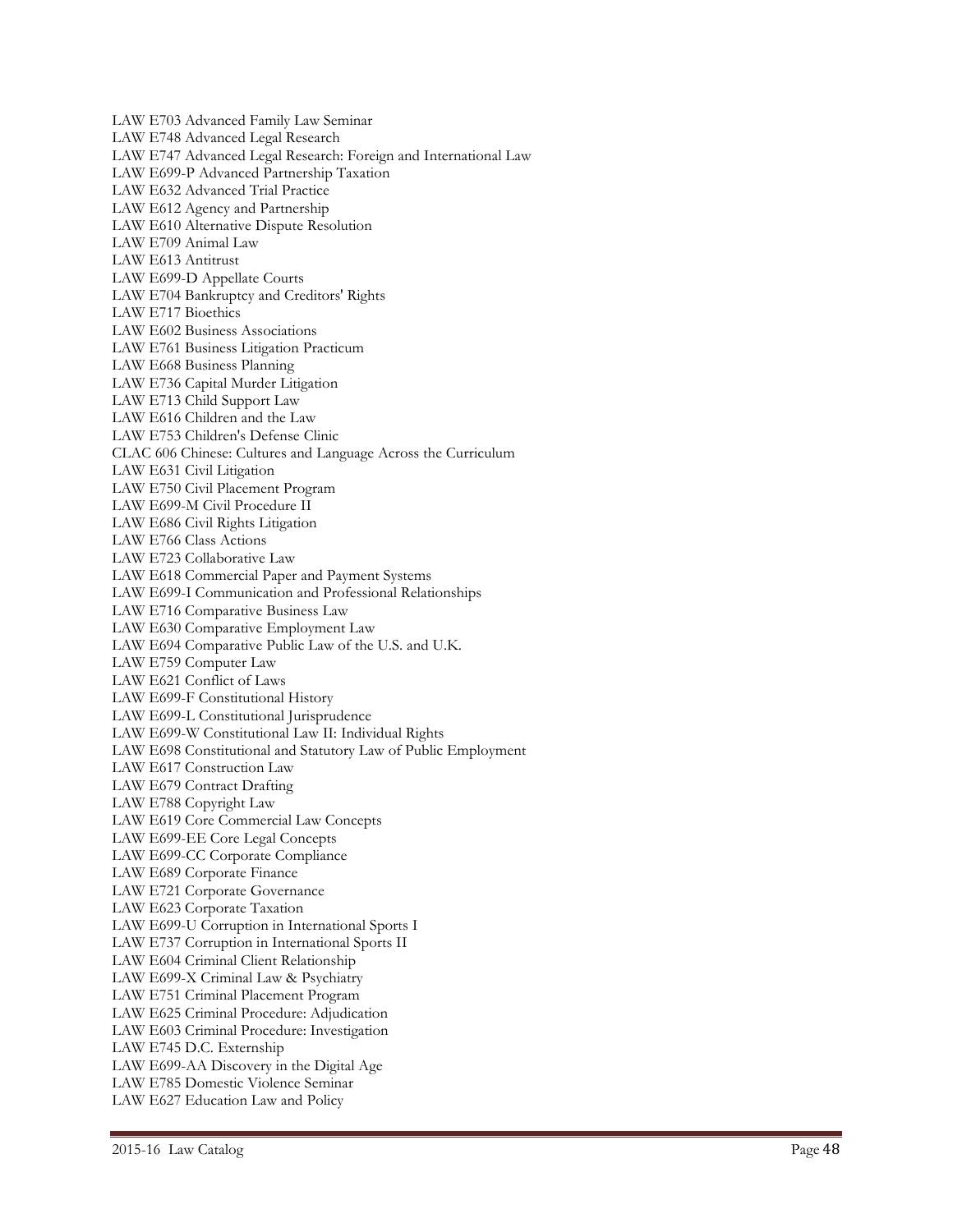LAW E755 Education Rights Clinic LAW E699-H Elder Law LAW E626 Election Law LAW E628 Employment Discrimination Law LAW E629 Employment Law LAW E666 Energy Law LAW E700 Entertainment Law LAW E620 Environmental Law LAW E660 Environmental Lawyering LAW E634 Estate Planning LAW E633 Estate and Gift Taxation LAW E734 Ethics and Criminal Litigation LAW E599 Evidence LAW E778 Family Law Clinic LAW E699-BB Family Law Procedure LAW E707 Family Law LAW E636 Federal Courts LAW E600 Federal Income Taxation LAW E699-Z Financial Institutions Law LAW E676 First Amendment Law CLAC 601 French: Cultures and Language Across the Curriculum CLAC 604 German: Cultures and Language Across the Curriculum LAW E680 Health Care Regulation LAW E760 Housing Law LAW E667 Human Rights Seminar LAW E758 Immigration Law LAW E796 Independent Study LAW E646 Innovative Technologies in Law Practice LAW E640 Insurance Law LAW E710 Intellectual Property Drafting LAW E641 Intellectual Property Fundamentals LAW E655 Intellectual Property Law and Policy Seminar LAW E673 Intellectual Property Licensing LAW E699-G Intellectual Property Litigation Practicum LAW E790 Intellectual Property and Transactional Law Clinic LAW E757 International Arbitration LAW E756 International Business Practice LAW E642 International Business Transactions LAW E738 International Courts and Tribunals LAW E699-B International Criminal Justice & Transnational Justice LAW E729 International Environmental Law LAW E722 International Intellectual Property LAW E699-FF International Law Practicum LAW E643 International Law LAW E670 Interviewing and Counseling CLAC 603 Italian: Cultures and Language Across the Curriculum CLAC 607 Japanese: Cultures and Language Across the Curriculum LAW E764 John Marshall Scholars Seminar LAW E752 Judicial Placement Program LAW E590 Jurisprudence LAW E644 Labor Law LAW E645 Land Use Planning LAW E699-S Law & Literature LAW E696 Law Firm as a Business LAW E699-Q Law of Armed Conflict LAW E665 Law of Clean and Renewable Energy LAW E637 Law of Educational Equity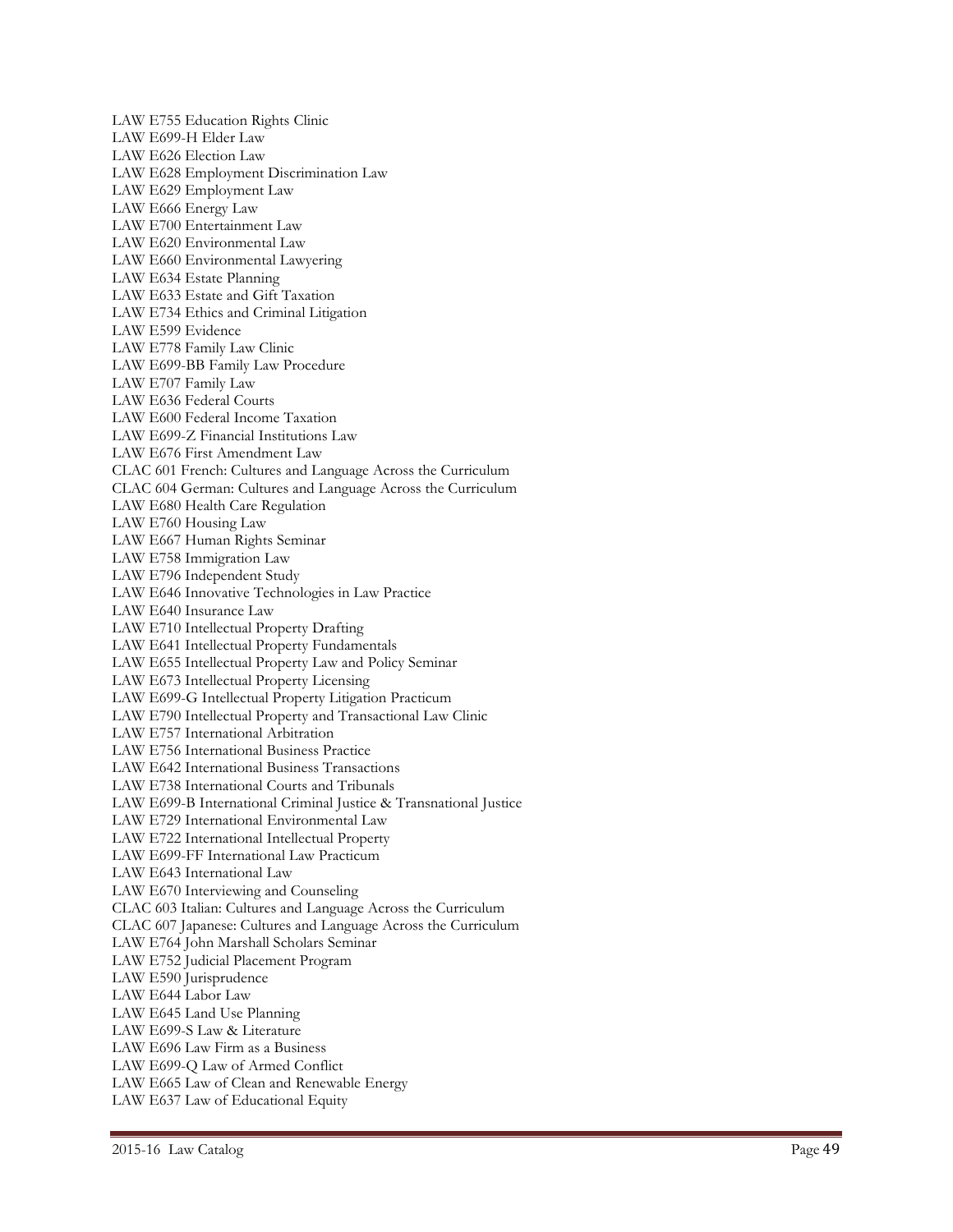LAW E682 Law of War LAW E693 Law of the European Union LAW E712 Legal History Seminar LAW E592 Legal History LAW E662 Legislative Advocacy LAW E652 Local Government Law LAW E699-O Media and Privacy Law LAW E762 Medical Malpractice LAW E705 Mergers and Acquisitions LAW E649 Mindfulness and the Legal Profession LAW E735 National Security Law LAW E672 Negotiation LAW E771 Nonprofit Organizations LAW E744 Patent Law LAW E787 Patent Preparation and Prosecution LAW E601 Pre-Trial Litigation Skills LAW E654 Products Liability Law LAW E724 Professional Responsibility: Family Law LAW E639 Public Policy Research and Drafting LAW E765 Race, Religion and the Law LAW E611 Real Estate Transfers and Finance LAW E725 Regulating Reproduction LAW E656 Remedies LAW E780 Research Assistant LAW E699-R Restorative Justice LAW E706 Role of Lawyer in Mediation CLAC 605 Russian: Cultures and Language Across the Curriculum LAW E675 Sales and Leases LAW E657 Scientific Evidence LAW E677 Secured Transactions LAW E658 Securities Regulation LAW E769 Selected Issues in European Union Law LAW E719 Selected Issues in Public International Law LAW E699 Selected Topics (ST) LAW E615 Selected Topics in Virginia Law LAW E699-Y Sentencing Law LAW E699-C Sex, Mindfulness, and the Law LAW E740 Sexual Orientation and the Law LAW E730 Spanish Legal Skills CLAC 602 Spanish: Cultures and Language Across the Curriculum LAW E690 Sports and the Law LAW E767 Statesmanship and the Law LAW E779 Summer Abroad Placement Program LAW E697 Supreme Court Decisionmaking LAW E674 Tax Policy Seminar LAW E635 Taxation of Partnerships and LLCs LAW E699-DD Technology Practicum: Collaborative Family Law LAW E699-T Technology Practicum: Veterans Law LAW E699-N The Happy Lawyer: Finding Your Path LAW E699-A The Profession of Law LAW E699-K The Prosecution Project LAW E768 Trademark and Unfair Competition Law LAW E798 Trial Advocacy Competition LAW E664 Virginia Procedure LAW E699-J Voting Rights LAW E687 White Collar Crime LAW E609 Wills Drafting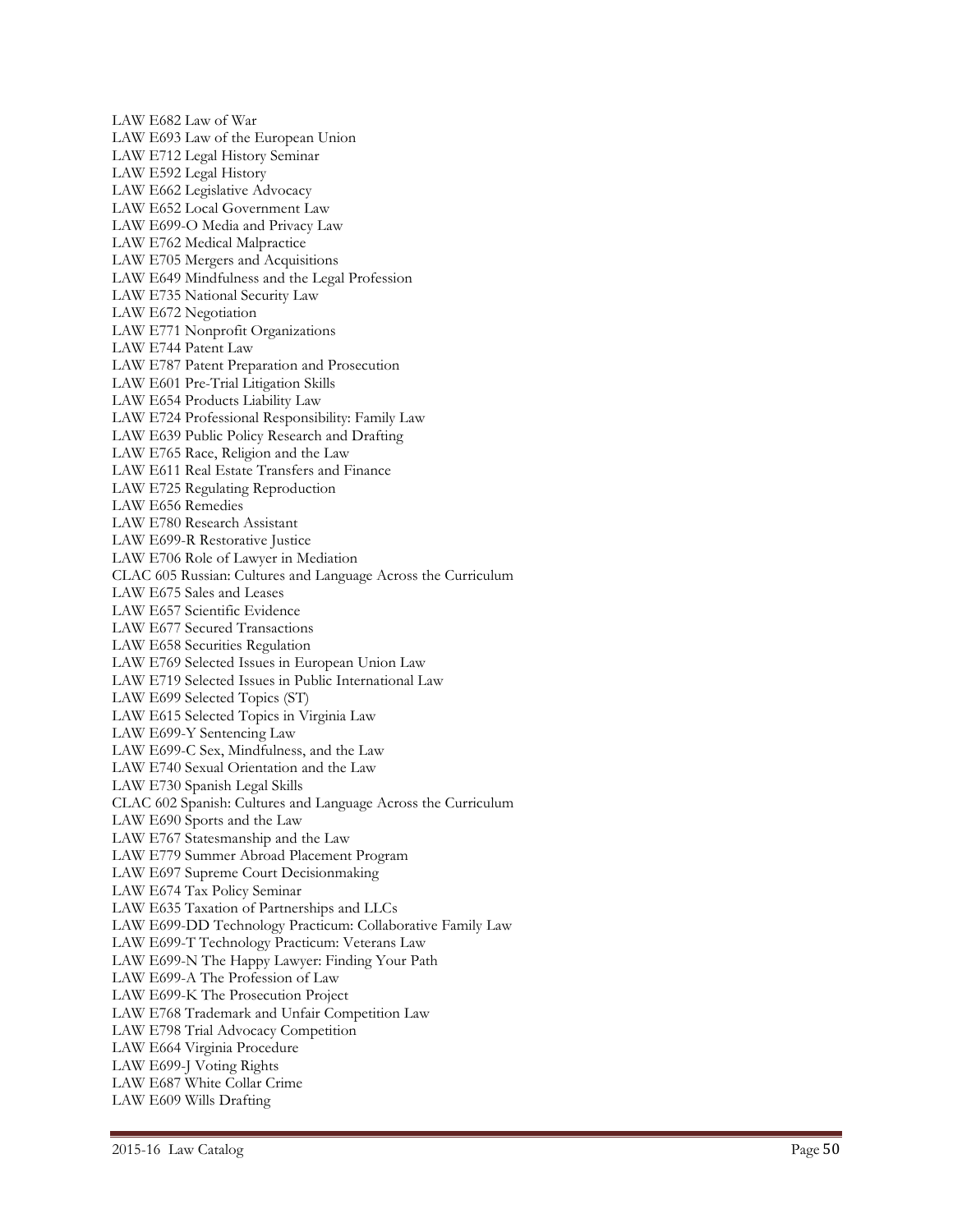# **Certificates of Concentration**

## **Certificate of Concentration in Family Law**

#### **Overview**

The National Center for Family Law offers law students at the University of Richmond the opportunity to earn a Certificate of Concentration in Family Law to be awarded at graduation along with the J.D. diploma. Transcripts will also reflect completion of the concentration program.

Earning the Certificate of Concentration in Family Law is similar to completing a major as an undergraduate. A student must take a basic Family Law course and a certain number of credits from other Family Law-related courses. Students seeking the Certificate of Concentration in Family Law will meet their upper-level writing requirement by writing on a family law-related subject.

Certificates will be awarded only to those who achieve a grade point average of at least 3.0 in all family law concentration classes taken. Students whose GPA is 3.5 or higher in concentration courses will earn the certificate "with distinction."

#### **Total Family Law Credits Required**

Each student must take a total of 24 credits from family law concentration courses or those identified as related.

#### **Required Courses**

Each student must take the following courses:

|           | • LAWE707, Family Law                 | 3 sem. hrs.   |
|-----------|---------------------------------------|---------------|
| $\bullet$ | LAWE724, Ethical Issues in Family Law | 2 sem. hrs.   |
| $\bullet$ | An approved clinic*                   | 5-7 sem. hrs. |
| $\bullet$ | An upper-level writing requirement**  | 2 sem. hrs.   |

#### **Target Courses**

Each student must take at least one of the following courses:

- LAWE610, Alternative Dispute Resolution 2 sem. hrs.
- LAWE672, Negotiations 2 sem. hrs.
- LAWE670, Interviewing & Counseling 2 sem. hrs.
- LAWE706, Role of Lawyer in Mediation 2 sem. hrs.

#### **Family Law Concentration Classes**

Students may count any of the following toward completion of the concentration requirements except as otherwise indicated:

- LAWE707, Family Law 3 sem. hrs. (Required)
	-
- LAWE703, Advanced Family Law Seminar 2 sem. hrs. (Satisfies upper-level writing requirement)
	-
- LAWE724, Ethical Issues in Family Law 2 sem. hrs. (Required)
- 2015-16 Law Catalog Page 51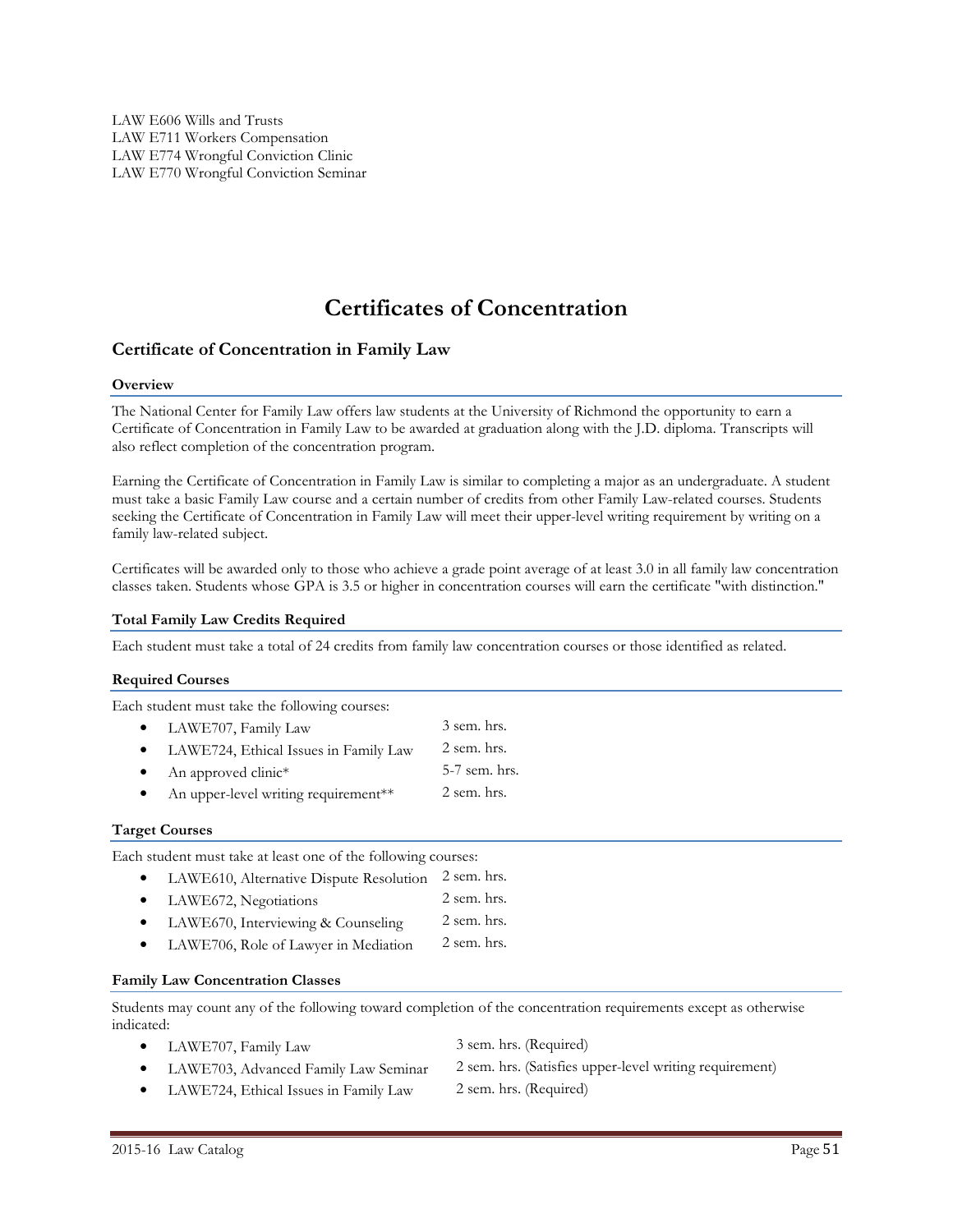| LAWE685, Muslim Family Law              | 3 sem. hrs.                                             |
|-----------------------------------------|---------------------------------------------------------|
| LAWE616, Children and the Law           | 3 sem. hrs.                                             |
| LAWE627, Education Law                  | 2 sem. hrs.                                             |
| LAWE713, Child Support & Enforcement    | 2 sem. hrs.                                             |
| LAWE785, Domestic Violence Seminar      | 2 sem. hrs. (Satisfies upper-level writing requirement) |
| LAWE740, Sexual Orientation and the Law | 2 sem. hrs.                                             |
| LAWE634, Estate Planning                | 2 sem. hrs.                                             |
| LAWE606, Wills and Trusts               | 4 sem. hrs.                                             |
| LAWE627, Education Law                  | 2 sem. hrs.                                             |
| LAWE633, Estate and Gift Tax            | 2 sem. hrs.                                             |
| LAWE717, Bioethics                      | 2 sem. hrs.                                             |
| LAWE600, Federal Income Taxation        | 4 sem. hrs.                                             |
| LAWE699, Marriage, Money, and the Law   | 3 sem. hrs.                                             |
| LAWE699, Regulating Reproduction        | 3 sem. hrs.                                             |
| LAWE699, Wills Drafting                 | 2 sem. hrs.                                             |
| LAWE723, Collaborative Law              | 2 sem. hrs.                                             |
| LAWE778, Family Law Clinic              | 6 sem. hrs.                                             |
| LAWE755, Disability Law Clinic          | 6 sem. hrs.                                             |
| LAWE753, Delinquency Clinic             | 6 sem. hrs.                                             |
| LAWE773, Advanced Children's Law Clinic | $2-6$ sem. hrs.                                         |
| Clinical Placement Program              | 5-7 sem. hrs. (Selected approved placements only)       |
|                                         |                                                         |

Credit for independent studies, research assistance, family law moot court competitions, and courses taught outside the University of Richmond School of Law may be approved as sufficiently related to family law by the director of the National Center for Family Law in consultation with the associate dean for academic affairs.

\*Students can apply no more than 7 clinic credits toward meeting the requirements for the Certificate of Concentration. (Only 12 clinic credits may be credited toward the 86 needed for graduation)

\*\*All concentration students must complete their upper-level writing requirement on a family law-related topic. The topic for any paper submitted to satisfy the family law upper-level writing requirement must be approved by the director of the National Center for Family Law in consultation with the associate dean of academic affairs and must satisfy the standards applicable for the upper-level writing requirement as set forth in the Student Handbook. This paper must be written in conjunction with either an upper-level writing seminar or an independent research project of at least 2 credits.

## **Certificate of Concentration in Intellectual Property**

## **Overview**

The Intellectual Property Institute offers Richmond Law students the opportunity to obtain a Certificate in Intellectual Property ("IP") in the course of earning the J.D. degree.

Earning the IP Certificate is similar to completing a major as an undergraduate student. The student must (1) take the Intellectual Property Fundamentals course and a certain number of additional credits from a designated group of other IP-related courses, (2) write his or her upper-level writing requirement on an IP-related subject, and (3) achieve a minimum grade point average in the Certificate courses. Students who satisfy the requirements receive the IP Certificate at graduation and Intellectual Property is recorded as a concentration on their academic transcript.

## **Required Course**

Intellectual Property Fundamentals (LAWE 641): This three-credit course will serve as an introduction to the core subject matters within the field of IP and therefore must be taken in order to earn the Certificate.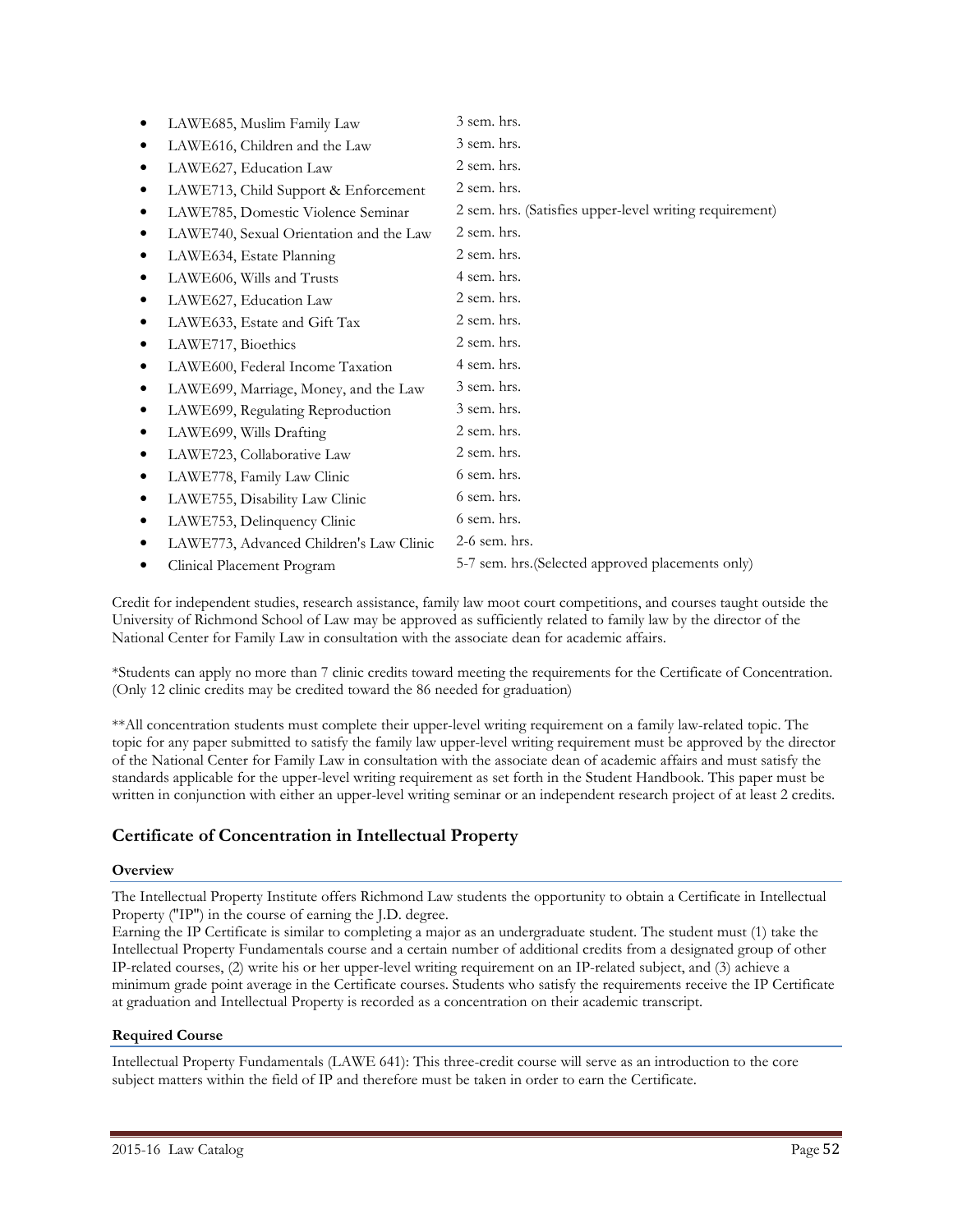## **Core IP Courses**

Fifteen Total IP Credits: Each Certificate student must take a total of fifteen credits from the IP curriculum. These credits can come from three sources. First, as already discussed, three of the credits must come from the Intellectual Property Fundamentals course. Second, each student must take at least eight credits from the following "Core" IP courses (and may count more than eight credits from "Core" courses if he or she wishes).

- Computer Law (LAWE759)
- Copyright Law (LAWE788)
- Entertainment Law (LAWE700)
- Information Privacy Law (LAWE699)
- Intellectual Property and Transactional Law Clinic (LAWE790)
- Intellectual Property Litigation (LAWE776)
- Intellectual Property Law and Policy (LAWE655)
- International Intellectual Property (LAWE722)
- Licensing and Technology Transfer (LAWE673)
- Patent Law (LAWE744)
- Patent Preparation and Prosecution (LAWE787)
- Trademark, Copyright, and Trade Secrets Practice (LAWE710)
- Trademark and Unfair Competition (LAWE768)

## **Satellite IP Courses**

Up to four credits from other sources may be counted toward the total of fifteen. This includes credits from the following "Satellite" courses.

- Administrative Law (LAWE607)
- Antitrust (LAWE613)
- Bioethics (LAWE717)
- First Amendment Law (LAWE676)
- Law and Economics (LAWE749)
- Remedies (LAWE656)
- Scientific Evidence (LAWE657)
- Sports and the Law (LAWE690)

The four credits from other sources can also include credits from Independent Studies, Research Assistance, clinical placements, IP moot court competitions, and courses taught outside of the University of Richmond School of Law but all such credits must be approved as sufficiently IP-related by the Director of the IP Institute, in consultation with the Associate Dean for Academic Affairs.

Upper-Level Writing Requirement: Each Certificate student must satisfy his or her upper-level writing requirement by writing on an IP-related topic. "IP-related" means that the paper either was written for a Core course within the IP curriculum or has been approved as IP-related by the Director of the IP Institute and the instructor, if any. Students should seek such approval as early as possible in the paper-writing process. Students should also keep in mind that the paper must not only be IP-related, but must also meet the generally applicable standards for the upper-level writing requirement as set forth in the Student Handbook.

Grade Point Average: Certificates will be awarded only to those students who achieve a grade point average of at least 3.0 in the Core courses (including Intellectual Property Fundamentals). Students whose average is 3.5 or higher in those courses will earn the certificate "with distinction."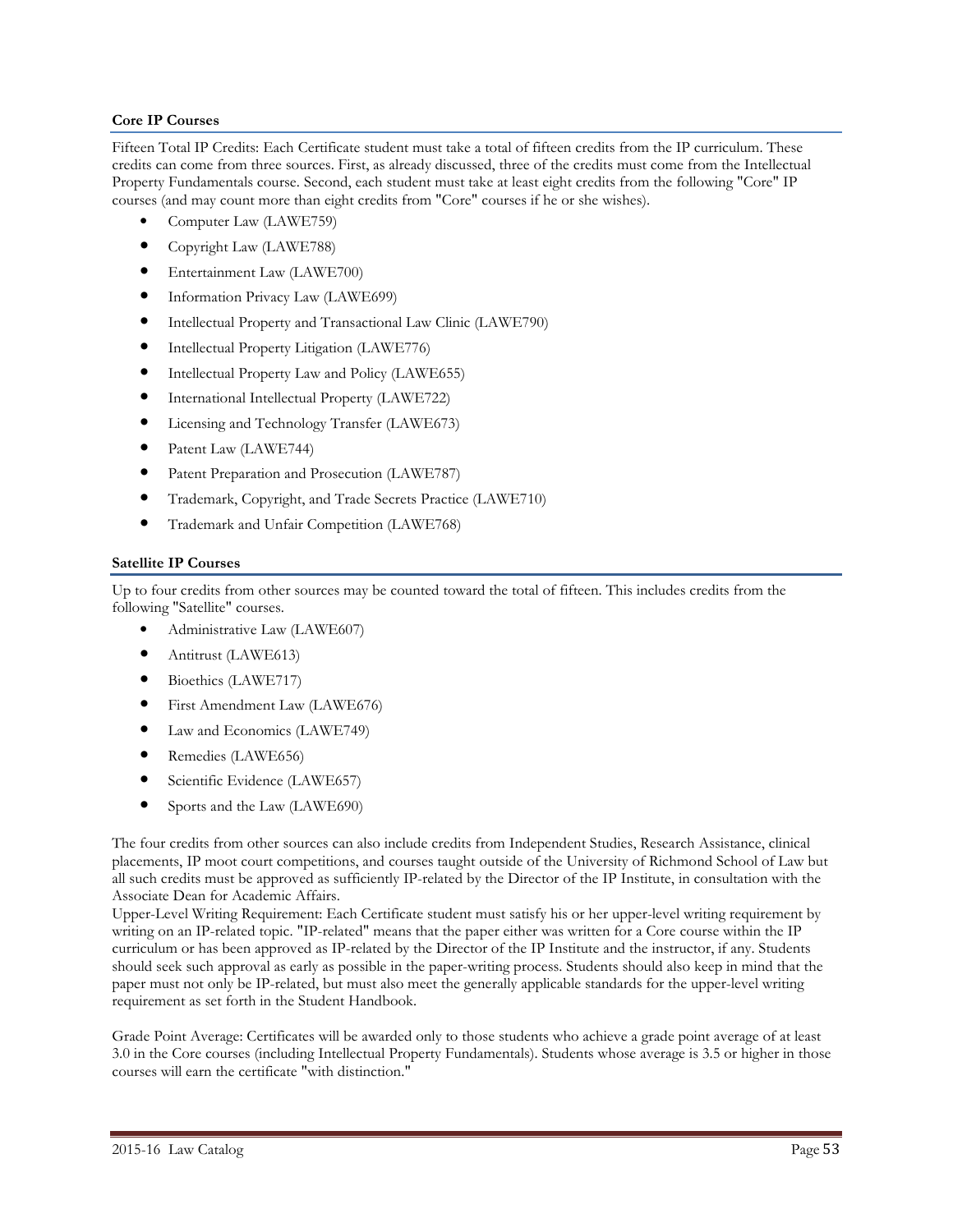# **Clinical Programs**

The law school provides a comprehensive, integrated clinical education program, combining simulation, clinical placements, and law school-operated ("in-house") live client representation clinics.

## **National Center for Family Law Clinics**

The law school offers four clinics that are part of the National Center for Family Law. These clinics allow students to represent real clients under the supervision of law school faculty members. Three clinics are located at the law school and are part of the Children's Law Center of the University of Richmond (CLCUR). The Children's Law Center has its own facilities with videotape capability, student carrels, an interview room, and a class/conference room. The fourth clinic is the Family Law Clinic. These clinics are described below.

The Disability Law Clinic represents youths with mental disabilities. Law students represent children and parents seeking appropriate special education and community-based services mandated by both federal and state law. Students may also represent youth with mental disabilities who are incarcerated or institutionalized and may also act as guardians-ad-litem for children with mental health needs in the justice system.

In the Delinquency Clinic, students advocate on behalf of children appearing before area juvenile courts. In the majority of cases, students serve as defense counsel for youth accused of delinquency (criminal) offenses. Students are also occasionally assigned to work on other cases which involve children's issues such as abuse and neglect or custody.

With faculty permission, students who have completed either the Delinquency Clinic or the Disability Law Clinic may enroll in the Advanced Children's Law Clinic for between two and six credits. Advanced students take leadership roles in clinic cases and complete a significant project over the course of the semester.

The multidisciplinary Family Law Clinic is housed at UR-Downtown. Located near the state and federal courts, this unique clinic, which includes social work and psychology students and faculty from Virginia Commonwealth University, works with low-income families in the City of Richmond. Areas of representation include abuse and neglect, divorce, custody, child in need of supervision/services (CHINS), public benefits, housing, and domestic violence. The Clinic is a full-year course for second and third year law students. Students participate in all aspects of legal representation, including in and out-of-court advocacy, client interviewing, drafting and filing court documents, and legal writing and research. The clinic also involves simulation activities. Students need to complete Family Law before participating in the clinic.

## **Institute for Actual Innocence**

The Institute for Actual Innocence has two academic components. The first is a fall, three credit-hour seminar that examines the causes of wrongful conviction. The seminar delves into eyewitness misidentification, junk science, unreliable snitches, inadequate indigent defense, and other subjects. The upper-level writing requirement can be fulfilled in the seminar. The Wrongful Conviction Clinic is offered in the spring semester. Students must have successfully completed the fall wrongful conviction course before enrolling in the clinic component. Participation in the clinic allows students to identify and reinvestigate select cases from Virginia which have credible evidence of innocence. This process can lead to post-conviction litigation with direct student involvement. The clinic employs a term-based, dynamic approach which allows students to experience many of the challenges found in the practice of law.

## **Intellectual Property and Transactional Law Clinic**

Members of the Intellectual Property and Transactional Law clinic work and study in an environment representing forprofit and not-for-profit organizations, as well as artists, authors and inventors from a variety of backgrounds. We help start businesses by engaging in business formation counseling and by preparing the filing charter documents. We also provide legal services to established clients, such as negotiating and drafting contracts, providing corporate legal services and analysis and facilitating strategic decision-making. Clinic clients often need assistance acquiring and licensing a variety of intellectual property rights.

Students actively represent real clients under the supervision of the Clinic Director. Clinic members will devote an average of 24 hours a week to clinic activities. Completing the Clinic requirements provides six hours of letter-graded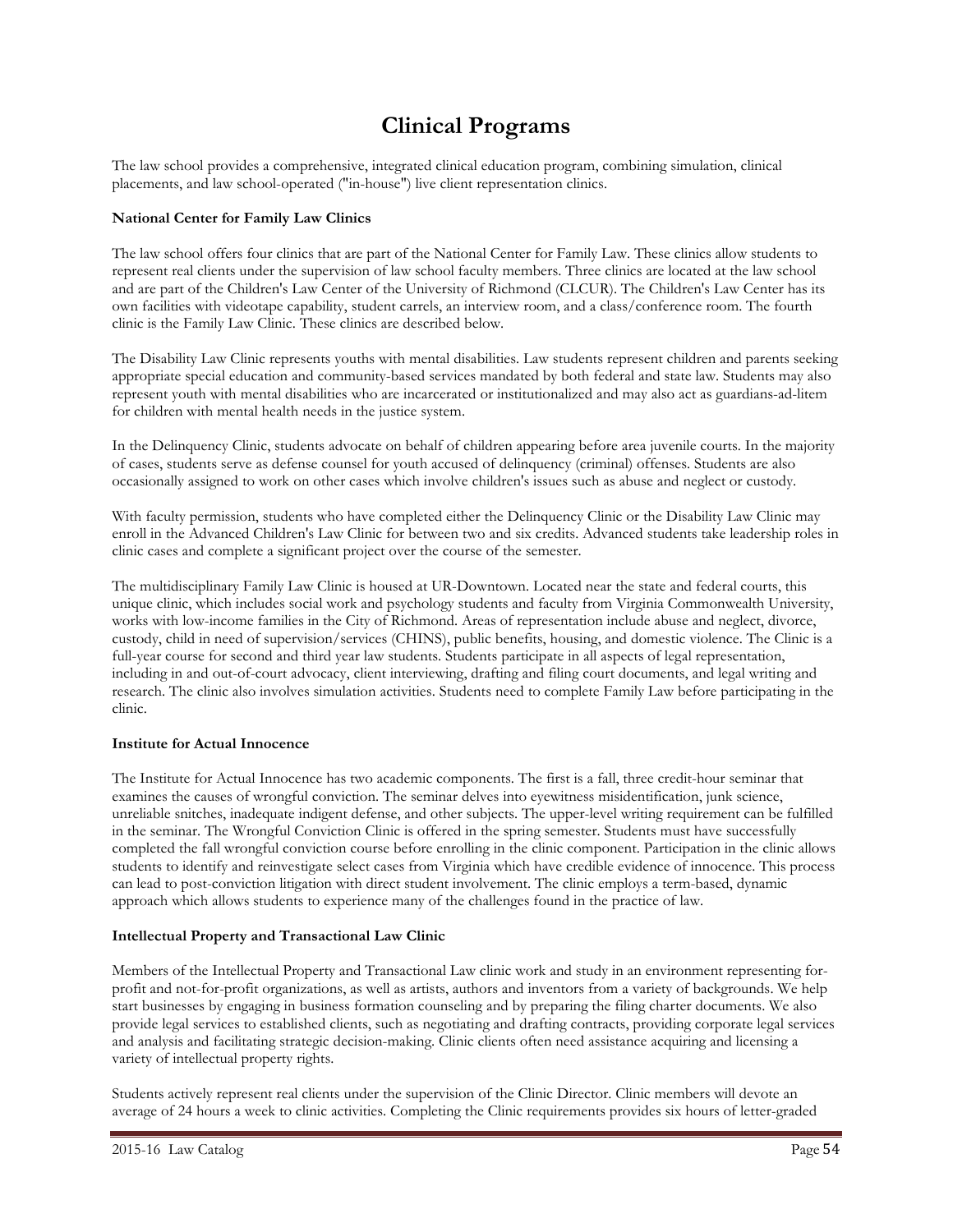credit. There is no prerequisite to enroll as a member of the Intellectual Property and Transactional Law Clinic. Students who have previously completed a semester in the Clinic may apply for a second semester with advanced standing.

The in-house clinics enrich the academic life of participants by allowing them to represent clients from initial client interview through resolution of the client's problem, whether that involves drafting a document, problem solving, settling a dispute, or litigating a lawsuit. As part of the law school's integrated skills program, the in-house clinics build upon and reinforce work done in the simulation-based courses as well as in traditional coursework. In addition to advanced skills training, the clinical setting provides students with opportunities to apply these skills in real-life situations. The in-house clinics also allow law students to question some of the assumptions and deficiencies in the practice of law generally, as well as in the specific context of various substantive law areas. Finally, the in-house clinics focus on issues of professionalism and professional responsibility in preparing students to become members of the bar. Letter grades are awarded for the in-house clinics. The number of credit hours awarded depends on the particular clinic. The credit hours earned are not included in the number of hours of non-law work which can be counted toward meeting the 86 hours required for graduation. However, no more than a total of 12 credit hours in the Clinical Placement Program (see below) and the in-house clinics may be applied toward the J.D. degree requirements (see Academic Regulations section.)

## **Clinical Placement Program**

The Clinical Placement Program (CPP) offers students the opportunity to integrate legal theory with practice. Selected students are assigned to a law office or judge's chambers, which becomes the classroom. Here, students experience the practice of law, combining substantive and procedural knowledge with skills development.

The student's work is as varied as the placements. Some will serve as student law clerks while others will represent clients and handle "real" cases. During the semester, students grapple with issues of role assumption and personal and professional responsibility. They also learn firsthand about the legal system and the social, economic, and political forces which impact it. Issues involving access to justice, bias, and other societal concerns challenge student thinking. Throughout the semester, students are encouraged to take charge of their own learning experiences and to utilize critical thinking skills in evaluating performance.

Also, The CPP is divided into five sections: civil, criminal, judicial, litigation, and in-house counsel (spring only). Some semesters, a family and children's law section is added. Students work under the supervision of experienced judges and lawyers as well as the CPP director and faculty. The civil section offers placements with government and public interest agencies. The criminal section is composed of state and federal defense and prosecutorial placements. The judicial section includes placements with state and federal judges. Opportunities are available at both the trial and appellate levels. The litigation section includes trial-related placements in all three areas. The in-house counsel section offers placements with both national and international corporations. The family and children's law section includes civil, criminal, and judicial placements which focus on family and juvenile law.

Third-year practice certification is required for all criminal placements and selected civil placements. Some judicial placements require completion of a course in evidence. Successful completion of the CPP requires meeting all placement requirements, working 16, 20, or 24 hours a week at the placement for five, six or seven pass-fail credits, respectively; active participation in a weekly seminar; weekly reflective journal entries and time sheets; and bi-weekly meetings between the student and clinical professor.

The credit hours earned are not included in the number of hours of non-law work which can be counted toward meeting the 87 hours required for graduation. However, no more than a total of 12 credit hours in the Clinical Placement Program and the in-house clinics (see above) may be applied toward the J.D. degree requirements (see Academic Regulations section.)

# **Method of Instruction**

The educational program of the law school is designed to equip its graduates to render the highest quality of legal services, while instilling a sense of professional responsibility. Students are trained in the analysis and solution of legal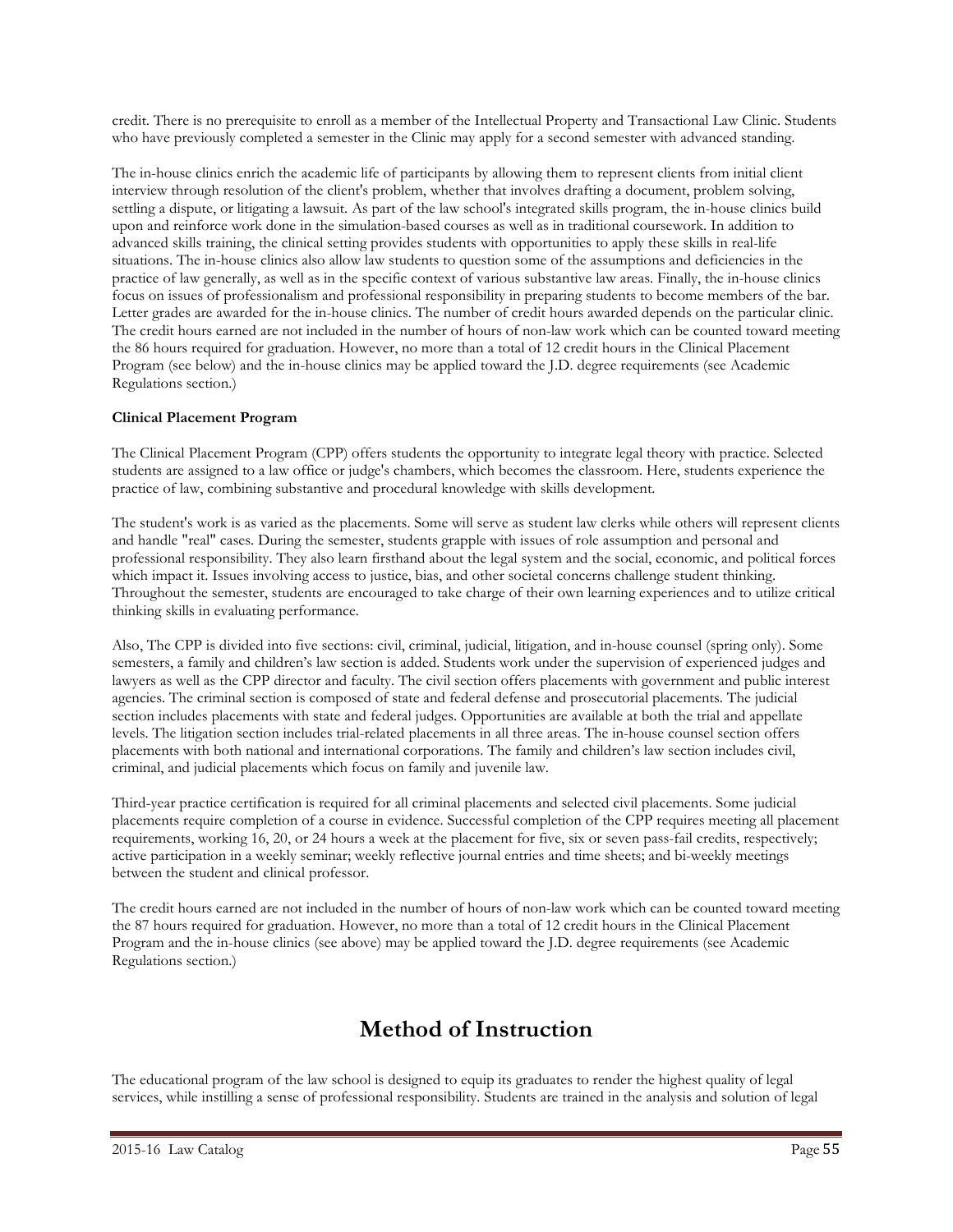problems by the application of logical reasoning. The course of study is not designed to teach legal rules, but rather to provide a foundation for the application and analysis of the law and the development of professional skills. The traditional case method of instruction is used in many courses. However, clinical education and courses devoted to various professional skills are increasingly prominent. The full-time faculty is augmented by a number of adjunct faculty members, lawyers, and judges, who offer courses in their areas of expertise. An excellent faculty offers a curriculum that is well balanced in theoretical and practical courses and carefully selected to prepare the graduate for the successful practice of law.

Courses

LAW R515 Civil Procedure

Semester hours: 4

Description

Introduction, with emphasis on federal law, to rules governing jurisdiction, venue, service of process, pleadings, joinder, discovery, summary adjudication, trial, judgments, direct and collateral attack on judgments, appellate procedure, and choice of law in civil litigation.

Prerequisites

This course requires special approval for registration; contact the professor for details.

LAW R503 Constitutional Law

Semester hours: 4

Description

An introduction to the law of the United States Constitution and to the legal dynamics of constitutional drafting and interpreting. Separation of powers, federalism, economic and social regulation, privileges, and immunities of U.S. citizenship, and the federal civil rights to equal protection and due process are examined from doctrinal and historical perspectives.

Prerequisites

This course requires special approval for registration; contact the professor for details.

LAW R513 Contracts

Semester hours: 4

Description

Basic elements of contract law. Stress on the agreement process, i.e., offer and acceptance, consideration, and substitutes for consideration. Avoidance of contractual obligations, conditions, performance, and breach of contracts are examined, as are discharge of contractual duties and remedies. Third-party beneficiaries, assignments, and illegal contracts may be examined. The Uniform Commercial Code and the Restatement are emphasized throughout. Prerequisites

This course requires special approval for registration; contact the professor for details.

LAW R506 Criminal Law Semester hours: 3 Description Sources of criminal law; constitutional limitations on power to create and define crimes; elements of crimes; conduct, mental state, causation; specific offenses, including homicides, sex offenses, larceny and other property offenses; defenses of mistakes, infancy, compulsion, intoxication, insanity; attempt; solicitation; conspiracy; accessoryship. Prerequisites This course requires special approval for registration; contact the professor for details.

LAW R517 Lawyering Skills I

Semester hours: 3

**Description** 

Introduces first-year law students to essential lawyering skills including legal analysis, predictive and persuasive writing, research, counseling, negotiation, and oral advocacy.

**Prerequisites** 

This course requires special approval for registration; contact the professor for details.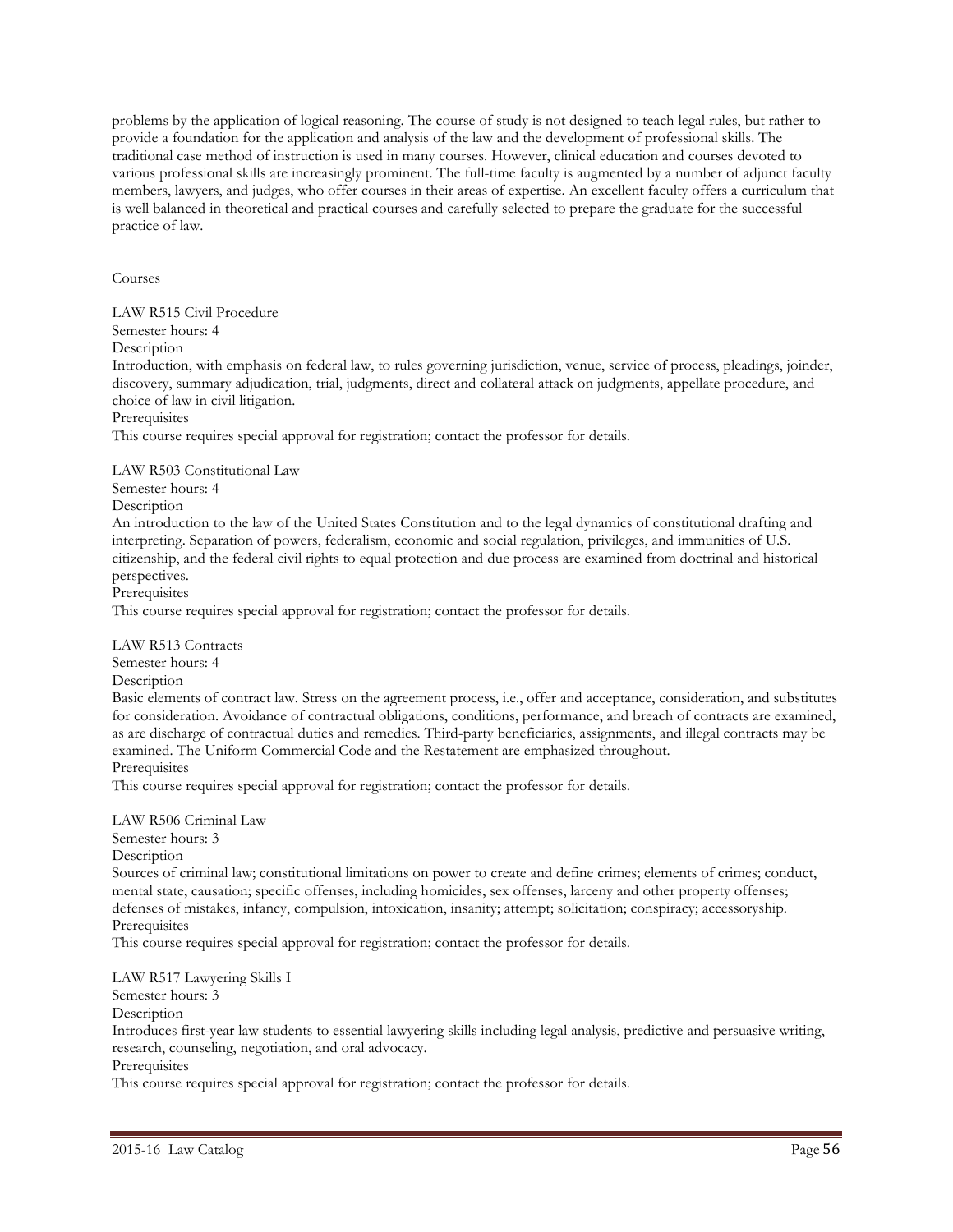## LAW R518 Lawyering Skills II

Semester hours: 2

Description

Introduces first-year law students to essential lawyering skills including legal analysis, predictive and persuasive writing, research, counseling, negotiation, and oral advocacy.

Prerequisites

This course requires special approval for registration; contact the professor for details.

LAW R519 Legislation and Regulation

## Semester hours: 3

## Description

Legislation and Regulation provides an introduction to public lawmaking in the modern administrative state. It examines the way Congress and administrative agencies adopt binding rules of law (statutes and regulations, respectively) and the way implementing institutions--courts and administrative agencies--interpret and apply these laws. It considers, in particular, the justifications for modern regulation, the structure of the modern administrative state, the incentives that influence the behavior of the various actors, and the legal rules that help to structure the relationships among Congress, the agencies, and the courts.

**Prerequisites** 

This course requires special approval for registration; contact the professor for details.

LAW R516 Property

Semester hours: 4

Description

Introduction to property laws, with emphasis on the concepts of title and possession of personal and real property; finders and bailments; rights and remedies of the possessor; donative transactions; rights of the bona fide purchaser; historical background of real property law; estates in land; concurrent ownership; conveyancing and future interests after the Statute of Uses; Statute of Frauds; contracts, deeds, and mortgages in the sale of land; recordation and title examination; covenants, easements, and licenses in the use of land.

**Prerequisites** 

This course requires special approval for registration; contact the professor for details.

LAW R514 Torts

Semester hours: 4

Description

Liability for personal injuries and injuries to property. Includes analysis of various intentional tort theories, the concepts of negligence and strict liability, and the privileges and defenses which may apply to actions brought in tort. May include treatment of one or more special or emerging areas such as product liability, misrepresentation, privacy, defamation, misuse of legal procedures, or interference with advantageous relationships.

**Prerequisites** 

This course requires special approval for registration; contact the professor for details.

LAW R598 Lawyering Skills III Semester hours: 2 Description Introduces second-year students to essential lawyering skills of trial and appellate advocacy.

LAW E748 Advanced Legal Research

Semester hours: 2

Fulfills General Education Requirement Meets Lawyering Skills IV requirement

**Description** 

Explores legal research strategies and resources more comprehensively and in-depth than what is covered during first year as well as an increased emphasis on electronic resources. Review of primary American legal sources in all types of formats plus extensive coverage of legal research in selected subject areas, such as international law, federal taxation, and labor and employment law.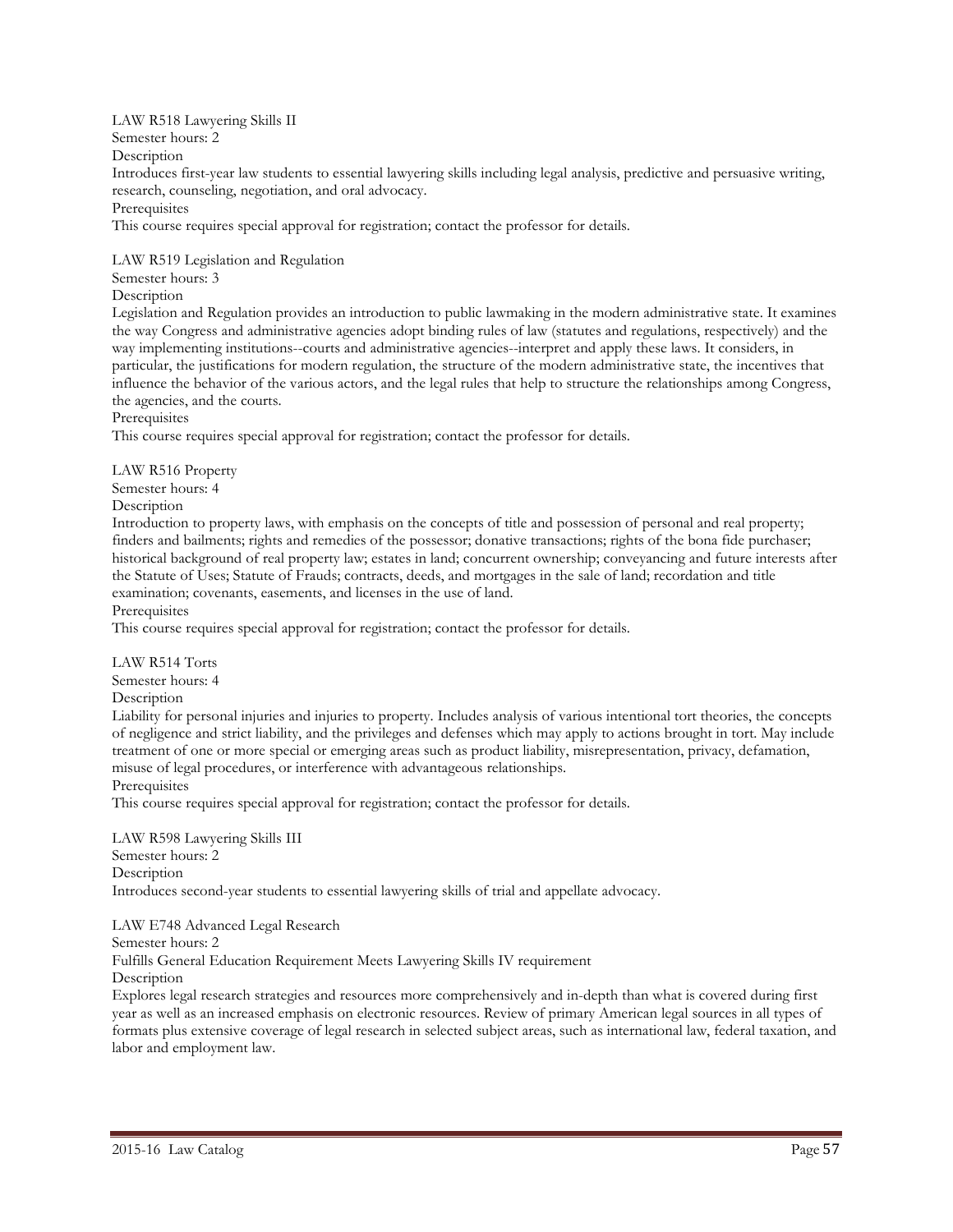LAW R599 Appellate Advocacy Semester hours: 2 Fulfills General Education Requirement Meets Lawyering Skills IV requirement **Description** Introduces second-year students to essential lawyering skills of trial and appellate advocacy. Meets Lawyering Skills IV requirement and is strongly encouraged during the second year.

LAW E761 Business Litigation Practicum Semester hours: 2-3 Fulfills General Education Requirement Meets Lawyering Skills IV requirement **Description** Litigation-oriented course focusing on analytical and drafting skills within the context of a complex corporate fraud case. Analysis of an actual corporate fraud lawsuit through the lens of various substantive and procedural rules, including pleading requirements, causation, damages, class certification, discovery, and settlement. Focuses on application of legal rules and legal strategy, rather than simply legal doctrine, although doctrines from the federal securities laws, state corporate law, civil procedure, federal jurisdiction, and other areas of the law will be discussed. Requirements also include drafting a complaint and motion to dismiss. Grading will be based on weekly drafting assignments, as well as the drafting of the complaint and motion to dismiss.

LAW E759 Computer Law Semester hours: 2-3 Fulfills General Education Requirement Meets Lawyering Skills IV requirement Description Explores specific problems encountered in "cyberspace" in such areas as personal jurisdiction and choice of law, regulatory jurisdiction and effectiveness, intellectual property, commercial transactions, digital defamation, and freedom of speech and privacy.

LAW E679 Contract Drafting

Semester hours: 2

Fulfills General Education Requirement Meets Lawyering Skills IV requirement

**Description** 

In this Law Skills IV pilot course, Application of contract law principles to the drafting of contracts through weekly written exercises, drafting assignments, and negotiations. Techniques to draft clear and accurate contracts and to effectively review contracts drafted by others. Several exercises will include ethical considerations in contract drafting. Meets Lawyering Skills IV requirement.

LAW E660 Environmental Lawyering

Semester hours: 3

Fulfills General Education Requirement Meets Lawyering Skills IV requirement

Description

In-depth exposure to the practice of environmental law through case-studies, simulations, and practice problems. Practice in client counseling, regulatory interpretation, drafting, negotiation, enforcement actions, litigation settlement, and legal ethics in environmental law. Class sessions will be devoted to simulations and discussions of written assignments. Case studies and problems are drawn primarily from the areas of air pollution control, endangered species, and hazardous waste regulation, with more limited coverage of other fields of environmental law. Grading will be based on writing assignments and in-class presentations, due throughout the semester. There is no final exam. Meets Lawyering Skills IV requirement.

Prerequisites

Environmental Law (LAWE 620)

LAW E710 Intellectual Property Drafting

Semester hours: 2

Fulfills General Education Requirement Meets Lawyering Skills IV requirement **Description** 

Will focus on developing and refining practical skills, including conducting intellectual property audits, filing domestic and Madrid Protocol applications with the U.S. Patent and Trademark Office, trademark examination rules and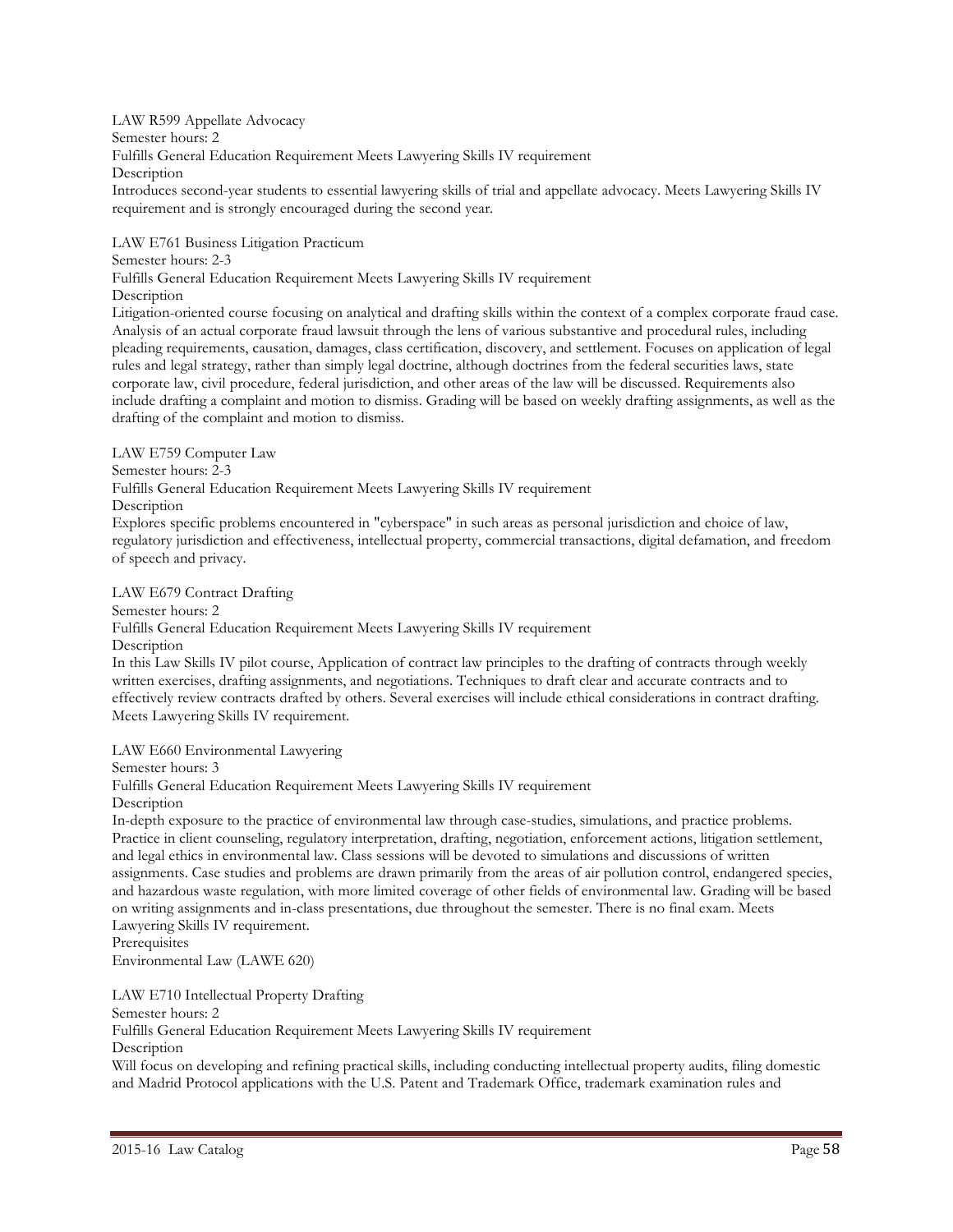procedures, conducting opposition proceedings, copyright filings, franchising issues, developing and implementing trade secrets policies and programs for businesses, licensing, and ethics. **Prerequisites** LAWE 641.

LAW E699-G Intellectual Property Litigation Practicum

Semester hours: 3

Fulfills General Education Requirement Meets Lawyering Skills IV requirement

**Description** 

Special Topic. Exposure to intellectual property litigation practice through simulation. Skills will include interviewing and counseling client; recognizing causes of action, potential counter-claims, and defenses; figuring out jurisdiction and venue issues; preparing discovery; and drafting pre-trial motions. Grading will be based on writing assignments and class participation in simulation exercises. Meets Lawyering Skills IV requirement. Prerequisites

LAWE 641 Intellectual Property Fundamentals or LAWE 744 Patent Law or LAWE 768 Trademark & Unfair Competition Law

LAW E756 International Business Practice

Semester hours: 4

Fulfills General Education Requirement Meets Lawyering Skills IV requirement

Description

A hands-on opportunity to develop strategies for Virginia companies seeking to expand their businesses in foreign markets. Students meet with a Virginia business client to define the scope of their project, identify legal issues, research foreign and domestic laws, develop legal strategies, and then present their findings to the client¿s executives and senior management. Law students team with MBA students from a participating business school to prepare international business plans and then co-present their work to the client. The teams prepare and deliver comprehensive presentations of their strategies and the legal issues they have identified as the capstone to their work.

**Prerequisites** 

This course requires special approval for registration; contact the professor for details.

LAW E665 Law of Clean and Renewable Energy

Semester hours: 3

Fulfills General Education Requirement Meets Lawyering Skills IV requirement

**Description** 

Explores the challenges and opportunities that come with new policies seeking to promote renewable energy and transition to a low-carbon electricity system. Covers attributes of specific types of renewable energy (including wind, solar, and biofuels) and mandates and goals for renewable energy (including renewable portfolio standards and feed-in tariffs); federal, state, and local demand response laws, including their relationship to the Smart Grid; state and federal laws governing the siting and permitting of renewable energy facilities; tax and other incentives for demand response and renewables; ratemaking, wholesale markets and other aspects of the sale of electricity; and financing mechanisms for transactions involving efficiency and renewables.

LAW E601 Pre-Trial Litigation Skills Semester hours: 3 Fulfills General Education Requirement Meets Lawyering Skills IV requirement Description Enhances understanding of critical pretrial tools and provides practical experience with using these tools. Course requires drafting a variety of pretrial documents that are frequently used in litigation, such as a complaint, and a pretrial motion. Also provides practice of such skills as interviewing clients and negotiating settlements. Focuses on the correct use of the Federal Rules of Civil Procedure but relevant in state court litigation as well.

LAW E609 Wills Drafting Semester hours: 2 Fulfills General Education Requirement Meets Lawyering Skills IV requirement Description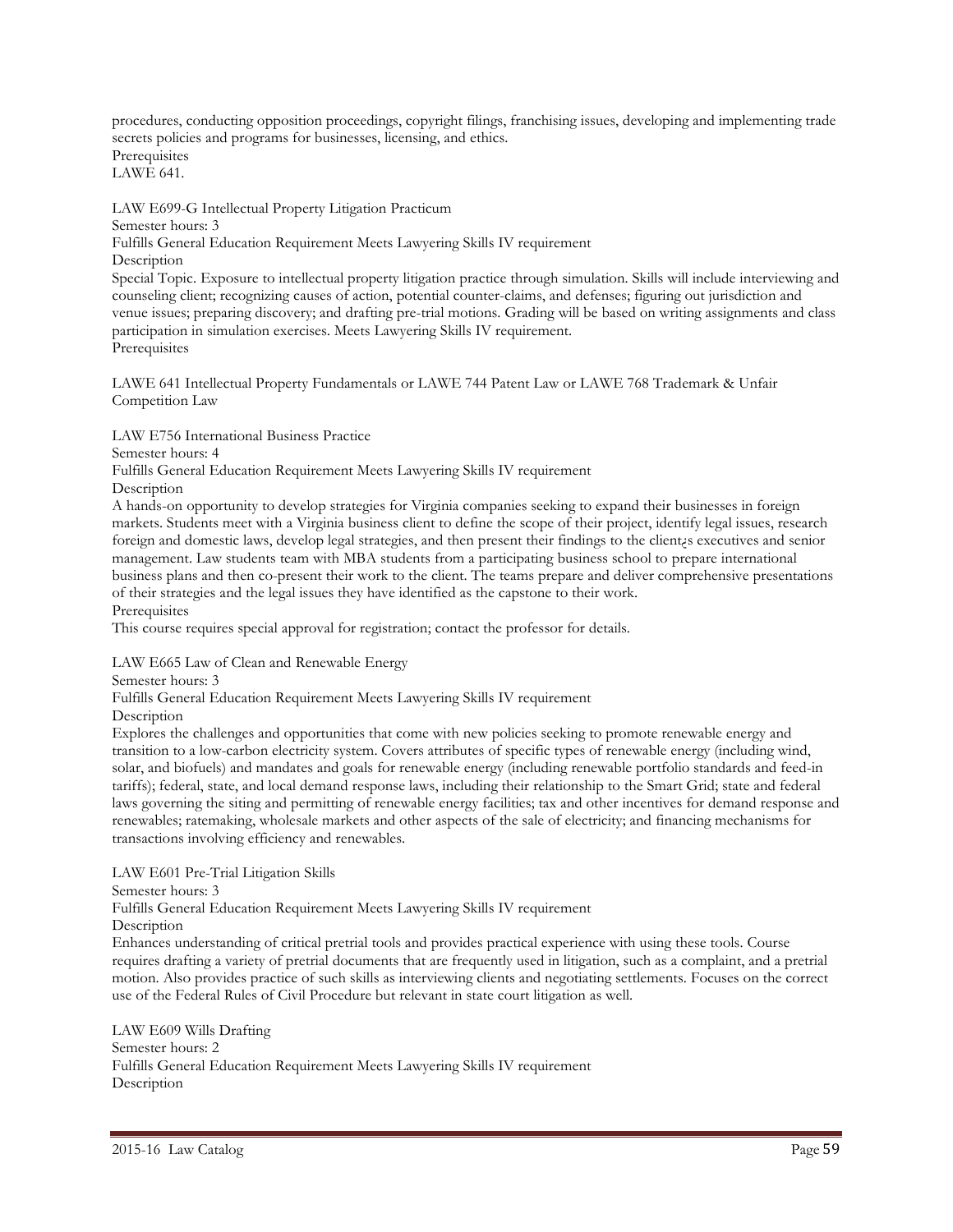Provides students with the substantive law background necessary for the drafting of wills and trusts. Students will have an opportunity to draft dispositive provisions of wills, including bequests, marital deduction provisions, exemption trusts, and trusts for the benefit of minors and beneficiaries with special needs. They will also draft administrative provisions of wills, including tax allocation clauses. Drafting exercises include the drafting of inter vivos trust provisions, such as revocable living trusts, life insurance trusts, and charitable trusts. Previous coursework in tax or wills and trusts suggested but not required.

**Prerequisites** LAWE 606

LAW E724 Professional Responsibility: Family Law

Semester hours: 2

**Description** 

Delineates the ethical responsibilities of lawyers in family law cases. Issues related to the lawyer-client relationships: communication and confidentiality; conflicts of interests; controlling the case; ethical tactics; ethical negotiations; mediation; and other ethical duties of the family law practitioner are surveyed. Designed to encourage the study and elevate the standards of those who practice family law. There will be case studies and examples of issues that are presented to the practicing family lawyer on a day-to-day basis. The course will combine theory and practice as it relates to helping to guide the practicing lawyer through the maze of ethical issues that are constantly arising in the family law practice. This course is required for those students seeking the Certificate of Concentration in Family Law. **Prerequisites** 

Family Law (707).

LAW R605 Professional Responsibility Semester hours: 2 Description Ethical standards of the legal profession, including judicial ethics and unauthorized practice.

LAW E708 ADR in the Workplace

Semester hours: 3 Description

Explores mediation and arbitration in both union and nonunion workplaces. In addition to reading and discussion, students participate in simulations of both processes and also write a post-hearing arbitration brief.

LAW E607 Administrative Law Semester hours: 3 Description

The common process by which the law produced by government agencies is produced and challenged. Study of the constitutional limits on bureaucratic power and structure and examination the most important sections of federal and state statutes that impose uniform procedures for the promulgation of regulations and the decision of cases before administrative tribunals. Specific examples from the work of agencies such as environmental protection agencies, industrial and professional licensing boards, labor relations boards, workers' compensation tribunals, and schools. Includes federal and state law. For their grades, students are invited to take a final examination or to produce case notes suitable for law review publication.

LAW E608 Admiralty Law

Semester hours: 3 Description

Special procedural and substantive laws that regulate waterborne commerce. Designed to present an overview of admiralty law for those anticipating the practice of law where boating and shipping are found, including topics related to civil procedure and federal courts: e.g., jurisdiction, attachment, and immunities; contracts and commercial law: e.g., salvage, insurance, and liability allocation among shippers and carriers; and matters of personal injury and labor law: e.g., workers compensation, unemployment compensation, and wrongful death. Grades are awarded on the basis of an examination, oral or written, a research paper, or a Supreme Court brief for the Judge John R. Brown Admiralty Moot Court Competition.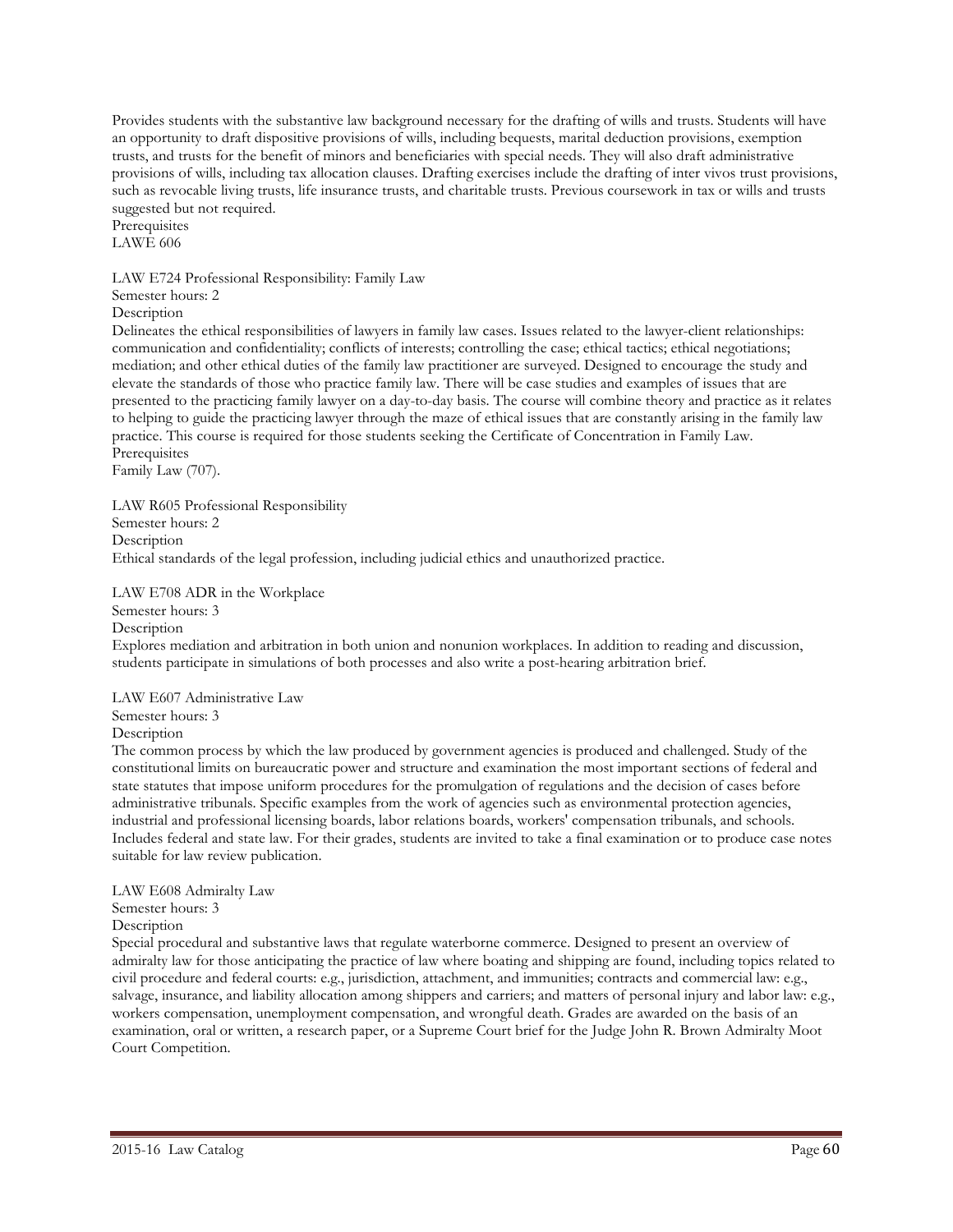## LAW E773 Advanced Children's Law Clinic

Semester hours: 6

Description

With faculty permission, students who have completed either the Delinquency Clinic or the Disability Law Clinic, may enroll for between two and six credits. Advanced students will take leadership roles in clinic cases and complete a significant project over the course of the semester.

## **Prerequisites**

This course requires special approval for registration; contact the professor for details.

## LAW E699-V Advanced Constitutional Law

Semester hours: 3

**Description** 

Special Topic. A one semester, survey course outlining salient aspects of the intersection of law and human freedom in the United States. The course focuses upon constitutional protection of: freedom of religion; freedom from racial discrimination; rights of criminal defendants; privacy rights; and, rights to political participation, especially voting. To provide historical context, students will learn about the role of the Declaration of Independence in framing the broad values and objectives of the United States, the limitations of both the Articles of Confederation and the Constitution of 1787, and the perceived need for a Bill of Rights. The course considers relevant Supreme Court jurisprudence interpreting the Constitution as well as attempts to amend the Constitution for instance via the Reconstruction and Nineteenth Amendments. The course will satisfy the upper level writing requirement.

LAW E703 Advanced Family Law Seminar

Semester hours: 2

Fulfills General Education Requirement Meets upper-level writing requirement

Description

A medium to explore selected family law issues in greater depth. It is organized to address the needs of students who are seriously considering family law practice, and the pre-requisite course requirement for this Seminar is Family Law 626. Hypothetical clients will be analyzed from courtship through divorce. Various problem-solving exercises may be utilized and family law theory and practice will be explored from the viewpoint of a law firm attempting to give legal advice to its clients. Prominent family law practitioners as guest lecturers will speak on a variety of selected family law issues. This Seminar will focus upon, but not be limited to, Virginia family law. Each student will be required to write a research paper on a family law topic of his or her choice.

LAW E748 Advanced Legal Research

Semester hours: 2

Fulfills General Education Requirement Meets Lawyering Skills IV requirement

**Description** 

Explores legal research strategies and resources more comprehensively and in-depth than what is covered during first year as well as an increased emphasis on electronic resources. Review of primary American legal sources in all types of formats plus extensive coverage of legal research in selected subject areas, such as international law, federal taxation, and labor and employment law.

LAW E747 Advanced Legal Research: Foreign and International Law

Semester hours: 1

Description

Basic foundation in researching international and foreign law. Basic concepts, sources, and specialized research tools used in international and foreign legal research. Includes researching international treaties and agreements, documents of international organizations, decisions of international courts and tribunals, and foreign legal materials.

LAW E699-P Advanced Partnership Taxation

Semester hours: 3

**Description** 

Special Topic. Advanced topics on federal income taxation of partnership and LLCs and their owners, dealing with (i) allocations of profits and losses, (ii) purchases and sales of ownership interests, (iii) property and cash distributions, (iv) compensating owners with ownership interests, (v) terminations of partnerships and LLCs, and (vi) the death of an owner.

**Prerequisites**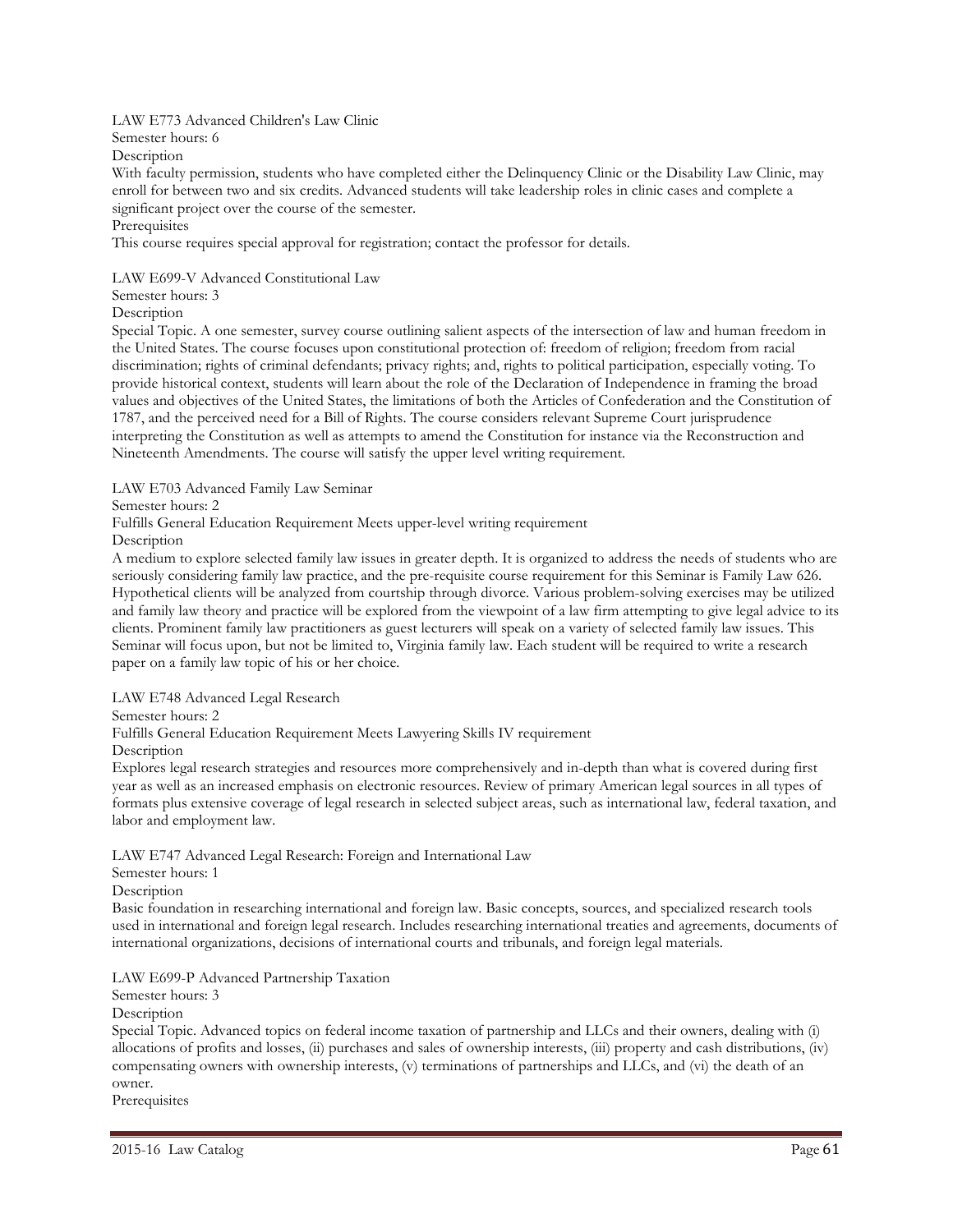LAWE 635 Taxation of Partnerships and LLCs

LAW E632 Advanced Trial Practice

Semester hours: 3

Description

Refines and builds on the skills covered in Trial Practice or Lawyering Skills by using more complex civil and criminal problems and files developed by the National Institute for Trial Advocacy for training the more experienced trial advocate. Special emphasis will be placed on the development of a case theory and the choosing of an appropriate case theme for the more complex case. Covers use of demonstrative evidence, including photographs, charts, white boards, overheads, videos, and computer simulations. Enrollment limited. While both civil and criminal problems will be used in the class, special emphasis is placed upon civil litigation and trying a complex civil case.

**Prerequisites** Lawyering Skills III (598).

LAW E612 Agency and Partnership

Semester hours: 2

Description

Creation of agency relationships; contractual liability of principals (disclosed and undisclosed), agents and third parties; tort liability of principals; fiduciary duties of agents; partnership: creation, rights, and duties of partners, dissolution of partnerships; limited partnerships; limited liability companies (LLCs).

**Prerequisites** 

This course requires special approval for registration; contact the professor for details.

LAW E610 Alternative Dispute Resolution

Semester hours: 2

Description

An exploration of the process of mediation as an alternative to litigation. Topics will include mediation history and theory, general conflict resolution techniques, specific mediation techniques, including identifying interests, reframing, building successes, dealing with emotions, caucusing, brainstorming, evaluating options and consequences, and reality testing. Skills in theses techniques will be developed through role-play. Other topics will include the role of mediators in drafting agreements, forms of agreements and mediator ethics. In addition, the role of attorneys as advocates and advocacy techniques will be covered. Limited to sixteen students.

LAW E709 Animal Law Semester hours: 2 Description

Exploration of this emerging field of law with an emphasis on the latest cases, legislation and legal theory behind it. Areas of study include anti-cruelty; dogfighting; cockfighting; standing; wills and trusts benefitting animals; factory farming; The Endangered Species Act; non-economic damages for harm done to companion animals; and litigation over the treatment and welfare of animals. Classes will incorporate real world contributions from many of those people directly affected by animal law, including veterinarians, prosecutors, activists and lawyers.

LAW E613 Antitrust Semester hours: 2-3 Description

Control of private economic power in the United States, focusing on the law regarding monopolies, mergers, and restrictive business practices as regulated by the Sherman and Clayton acts. Some attention to other federal antitrust legislation such as the Federal Trade Commission Act and state antitrust enforcement.

## LAW E699-D Appellate Courts

Semester hours: 2

## **Description**

Special Topic. Examines the powers and responsibilities of American appellate courts, state and federal. Topics will include, but not be limited to, the history and functions of appellate courts, appellate jurisdiction, judicial selection, appellate procedures, the role of oral argument, the decision-making process, and opinion writing. Students will visit appellate courts, meet with appellate judges and court personnel, and observe appellate oral arguments. This course is not an advocacy or practicum course, but is instead intended to be of special interest to students who hope or expect to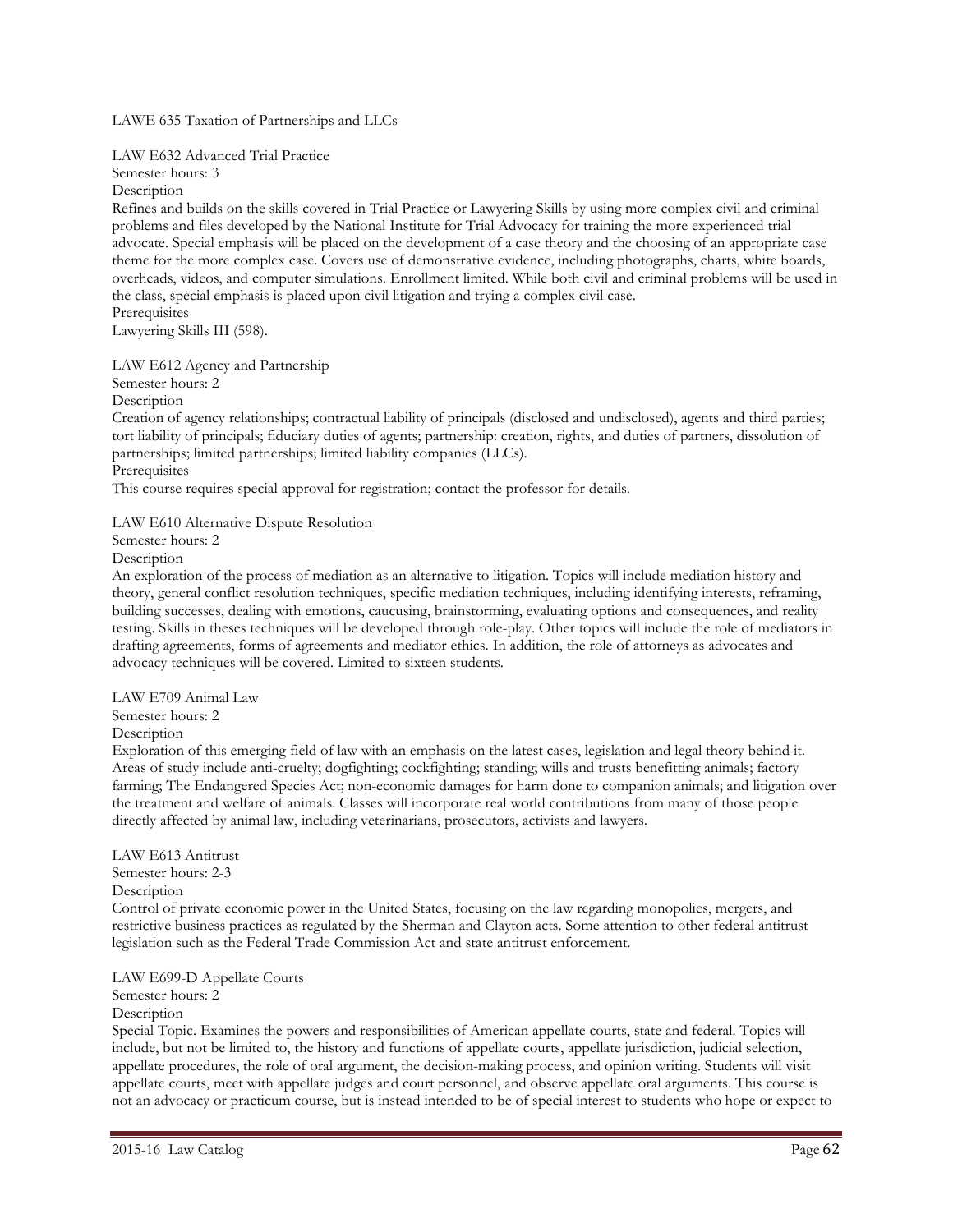serve as law clerks or staff attorneys in appellate courts and/or who hope or expect to practice before appellate tribunals. Rather than a final examination, students will produce four written work products: two critiques/observations of appellate oral arguments, a draft of an appellate opinion, and a research paper on a topic relevant to appellate courts (with instructor approval).

**Prerequisites** 

This course requires special approval for registration; contact the professor for details.

LAW E704 Bankruptcy and Creditors' Rights Semester hours: 3 or 4 **Description** Explores what happens when a business or consumer defaults on debts. While most of the classes will deal with the Bankruptcy Code, we will also cover Virginia creditors rights law.

LAW E717 Bioethics

Semester hours: 2

Fulfills General Education Requirement Meets upper-level writing requirement Description

Seminar with primary focus on bioethical legal issues that confront society today. Among topics to be considered: distinctions, if any, between ethical and legal issues; philosophical models for analyzing bioethical issues, including deontological models (rules and rights), theological models (utilitarian, economic), and models of care; informed consent and autonomy versus utility debate; genetic engineering; shortages of organ supply; termination of life support; qualityof-life issues; beginning care and infants; cost issues, including how much to treat; and the cost of technology versus other societal values.

LAW E602 Business Associations

Semester hours: 4

Description

Focuses on the law governing corporations, as well as the law of agency, partnerships, and limited liability companies. Discussion will include the choice of business form, distribution of power between managers and owners, fiduciary duties of managers, shareholder voting, and the special problems of close corporations.

LAW E761 Business Litigation Practicum

Semester hours: 2-3

Fulfills General Education Requirement Meets Lawyering Skills IV requirement

**Description** 

Litigation-oriented course focusing on analytical and drafting skills within the context of a complex corporate fraud case. Analysis of an actual corporate fraud lawsuit through the lens of various substantive and procedural rules, including pleading requirements, causation, damages, class certification, discovery, and settlement. Focuses on application of legal rules and legal strategy, rather than simply legal doctrine, although doctrines from the federal securities laws, state corporate law, civil procedure, federal jurisdiction, and other areas of the law will be discussed. Requirements also include drafting a complaint and motion to dismiss. Grading will be based on weekly drafting assignments, as well as the drafting of the complaint and motion to dismiss.

LAW E668 Business Planning

Semester hours: 3

Description

Study of the role of the lawyer in business formation and financing; choice of business entity; choice of jurisdiction in which to organize; LLC operating agreements; selected issues under federal securities law; equity-based compensation; intellectual property protection; the venture capital industry; and preferred stock investments (including dividend and liquidation preferences, conversion, redemption, anti-dilution protection, voting rights agreements, and investor rights agreements). Requires students to perform nine written homework assignments and prepare three major written assignments consisting of memoranda and deal documents. For the homework and major assignments, we will operate as a notional law firm (students acting as associates and Professor Fisher as a partner), representing a start-up high technology business. Focuses on a practical understanding of the law and extreme precision when working with complicated deal documents.

**Prerequisites** Corporations (LAWE602)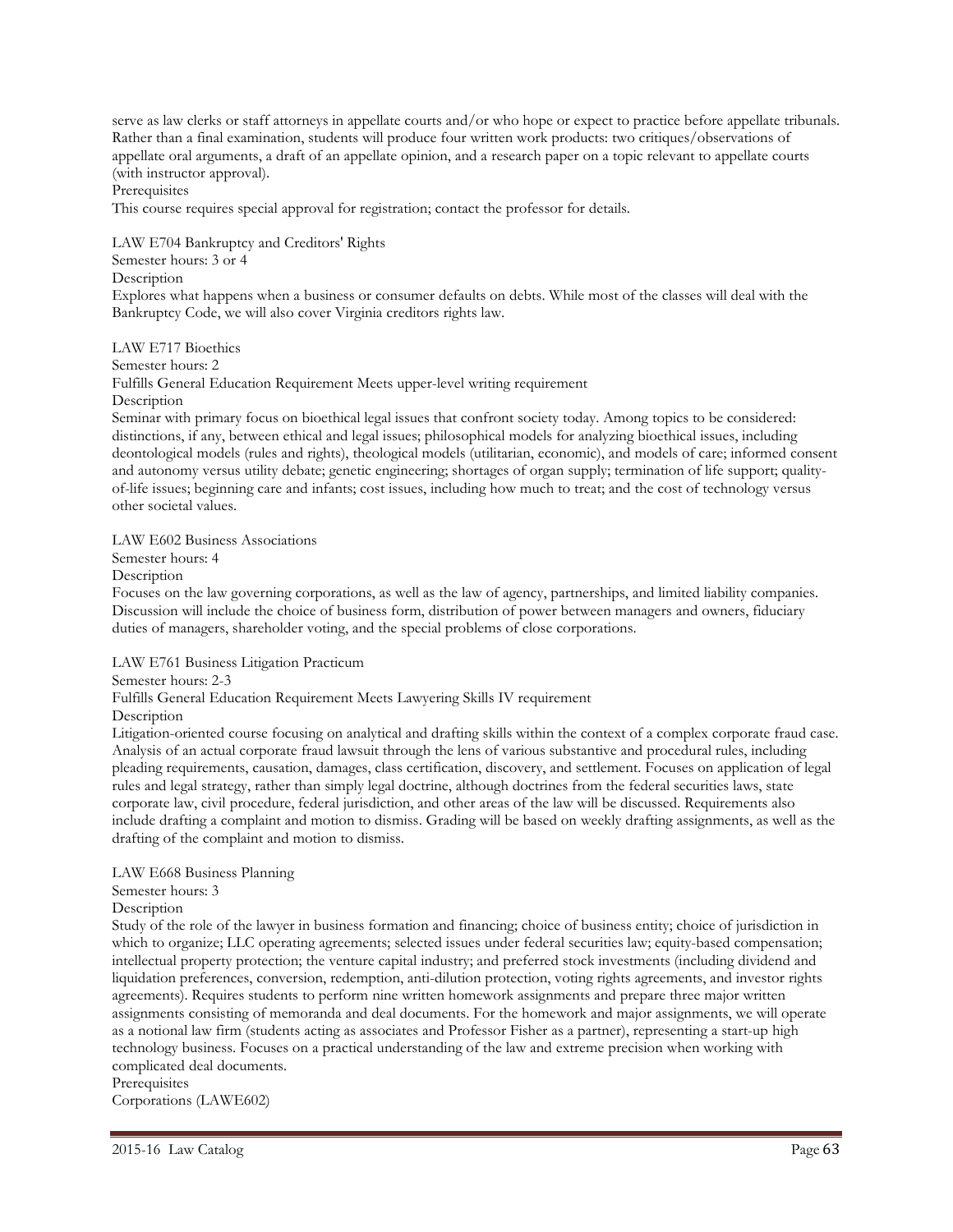LAW E736 Capital Murder Litigation

Semester hours: 2

Description

Important issues arising in the trial of death penalty cases, including constitutional and statutory challenges, punishable offenses, mitigation, and jury selection.

LAW E713 Child Support Law Semester hours: 2

**Description** 

Provides substantive background in federal and state child support law; judicial establishment, modification, and enforcement of child support obligations; interstate matters, including the Uniform Interstate Family Support Act and the Uniform Parentage Act; current trends such as same-sex marriage, prisoner re-entry, military issues, and changes to the Bankruptcy Act; and the role of attorneys for the Virginia Division of Child Support Enforcement.

LAW E616 Children and the Law

Semester hours: 3

Description

Analysis of the legal relationships among children, families, and the state. Focus on how the law balances the rights and interests of children, their parents and caregivers, and the state under both the federal constitution and state law. Topics include the status, rights, and obligations of parents and children, and abuse and neglect of children, including the termination of parental rights. We will consider important and complex questions, for example, the appropriate balance between family autonomy and state regulation, and the effects of race, class, and gender on the legal rules in this area.

LAW E753 Children's Defense Clinic

Semester hours: 6

Description

Students advocate on behalf of children appearing before area juvenile courts. In the majority of cases, students serve as defense counsel for youth accused of delinquency (criminal) offenses. Students are also occasionally assigned to work on other cases which involve children's issues such as abuse and neglect or custody.

**Prerequisites** 

This course requires special approval for registration; contact the professor for details.

CLAC 606 Chinese: Cultures and Language Across the Curriculum

Semester hours: 1

**Description** 

Students will be guided in their study and discussion of authentic Chinese materials relevant to materials in the primary course. Pass/fail grade only.

## LAW E631 Civil Litigation

Semester hours: 3

Description

Prepares students to (1) interview the client, (2) conduct informal fact investigation, (3) choose the proper forum, (4) draft, file and serve a complaint, (5) respond to a complaint with an answer or motion to dismiss, (6) seek or resist discovery, whether informally or through motion practice, (7) evaluate opportunities for summary judgment, (8) obtain post-judgment judicial relief in the trial court, (9) evaluate the prospects of reversal through appeal, and (10) collect money owed on judgments Also includes the law of preclusion, the law of remedies, and basic choice of law rules. The course strongly emphasizes the practical over the theoretical, and breadth of knowledge over depth of knowledge.

LAW E750 Civil Placement Program

Semester hours: 5-7

Description

Placements are available with non profit lawyers as well as local, state, and federal government lawyers working on civil law matters. Opportunities are offered in the areas of litigation, public policy, legislative advocacy, and regulatory law. Two-hour classroom component required. Graded pass/fail. See director of Clinical Placement Program for more details.

Prerequisites

This course requires special approval for registration; contact the professor for details.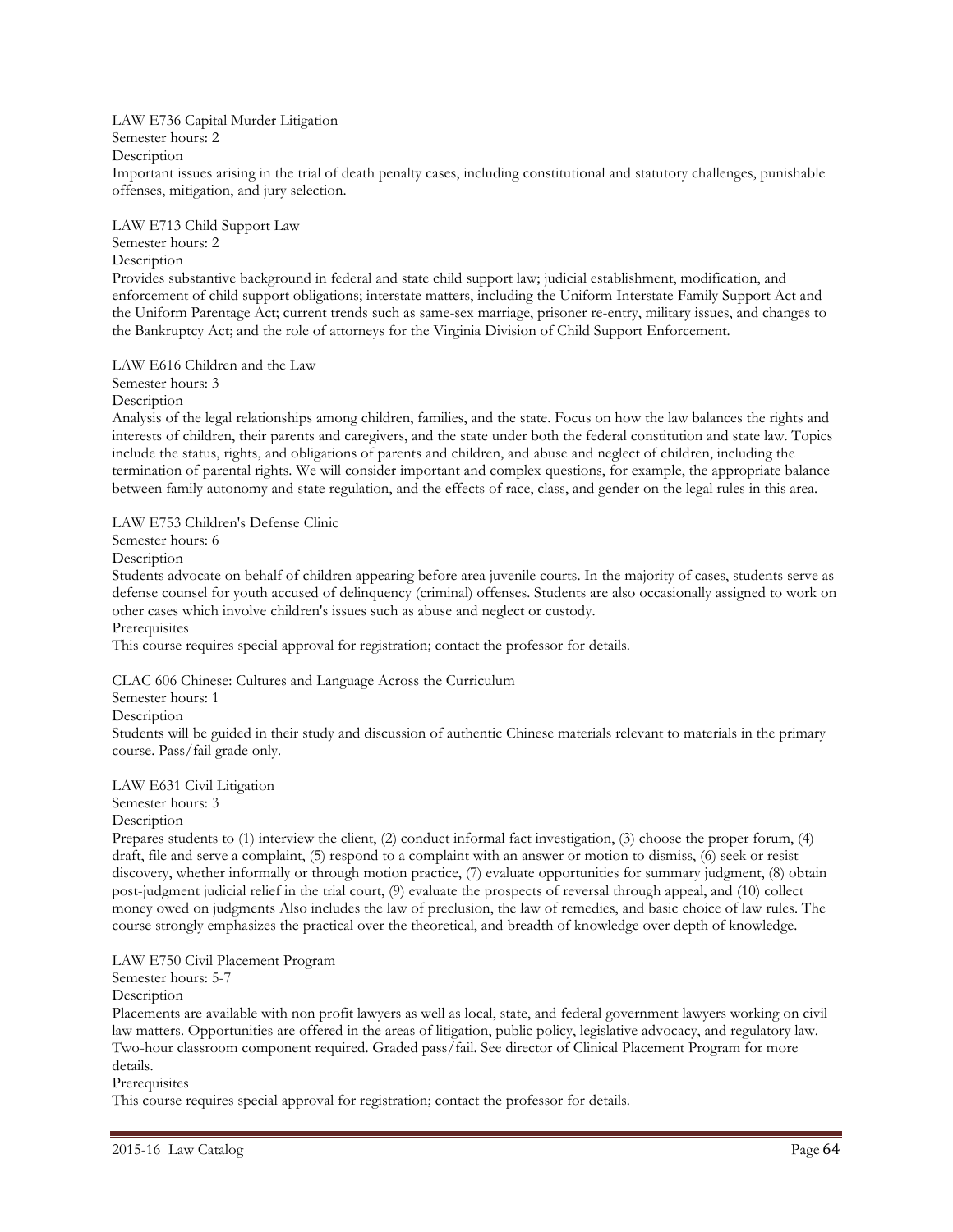## LAW E699-M Civil Procedure II Semester hours: 2

Description

Special Topic. Picks up where first-year Civil Procedure leaves off, covering additional essentials of civil procedure for those who intend to litigate. Topics include advanced joinder issues (including intervention), disposition of duplicative or related litigation, class certification, jurisdiction and choice of law in class actions, and preclusion issues. By the end of the course, you should have a more complete procedural toolkit for litigation as it exists today.

LAW E686 Civil Rights Litigation Semester hours: 3 Description

If a cop frisks you when he shouldn't, can you collect damages from him? If a public school requires prayer before every class, what can you do stop the constitutional violation? If you call 911 and the dispatcher fails to dispatch an officer, have your rights been violated? These and many other questions are addressed in this class, the ultimate goal of which is to provide students with the knowledge necessary to enforce constitutional rights through litigation. Includes (1) several commonly-litigated constitutional rights (such as abuse by a police or corrections officer), (2) the types of defendants that can be sued, (3) the common defenses, and (4) the nature and scope of the available remedies. Also provides the opportunity to assess the underlying causes of official misconduct, the limits of litigation as a civil rights enforcement tool, and whether alternate means of enforcement might be preferable.

LAW E766 Class Actions Semester hours: 3 Description

Examines the doctrinal issues that arise out of large-scale litigation as it is currently practiced, with particular emphasis on the class action device. Topics include class certification, jurisdiction and choice of law in class actions, and preclusion issues. Provides procedural toolkit for modern litigation.

LAW E723 Collaborative Law

Semester hours: 2

Description

Provides history and development of the collaborative practice model. Will discuss principles of collaborative practice and its different steps, the legal implications of required and recommended practice, and the difference between interestbased and positional negotiation strategies. In addition, students will practice skills necessary for effective collaborative practice. Will also explore ethical issues involved.

LAW E618 Commercial Paper and Payment Systems

Semester hours: 3

Description

Law relating to negotiable instruments, bank deposits and collections, and electronic money transfers, with emphasis on Articles 3, 4, and 4A of the Uniform Commercial Code, the Expedited Funds Availability Act, and Regulation CC.

LAW E699-I Communication and Professional Relationships

Semester hours: 2

Description

Special Topic. Effective communication is a vital aspect of being a professional. It affects our relationships with clients, with colleagues, with employers, and with the community at large. This course introduces tools designed to empower students in developing a communication style that supports their personal and professional goals. Class sessions are conducted in the spirit of a "lab," in which the students' own law-related experiences are treated as core material to help them develop more effective communication practices. Topics will include: listening skills, oral presentation skills, storytelling as an interviewing skill, body awareness, authentic leadership, emotional intelligence, mindfulness, transformative mediation, and graphic design. Course is pass/fail

LAW E716 Comparative Business Law

Semester hours: 2

**Description** 

Studies various dimensions of the legal environment that businesses face when entering the major emerging markets. It will study China in depth, and compare its business law environment to those of other major developing countries such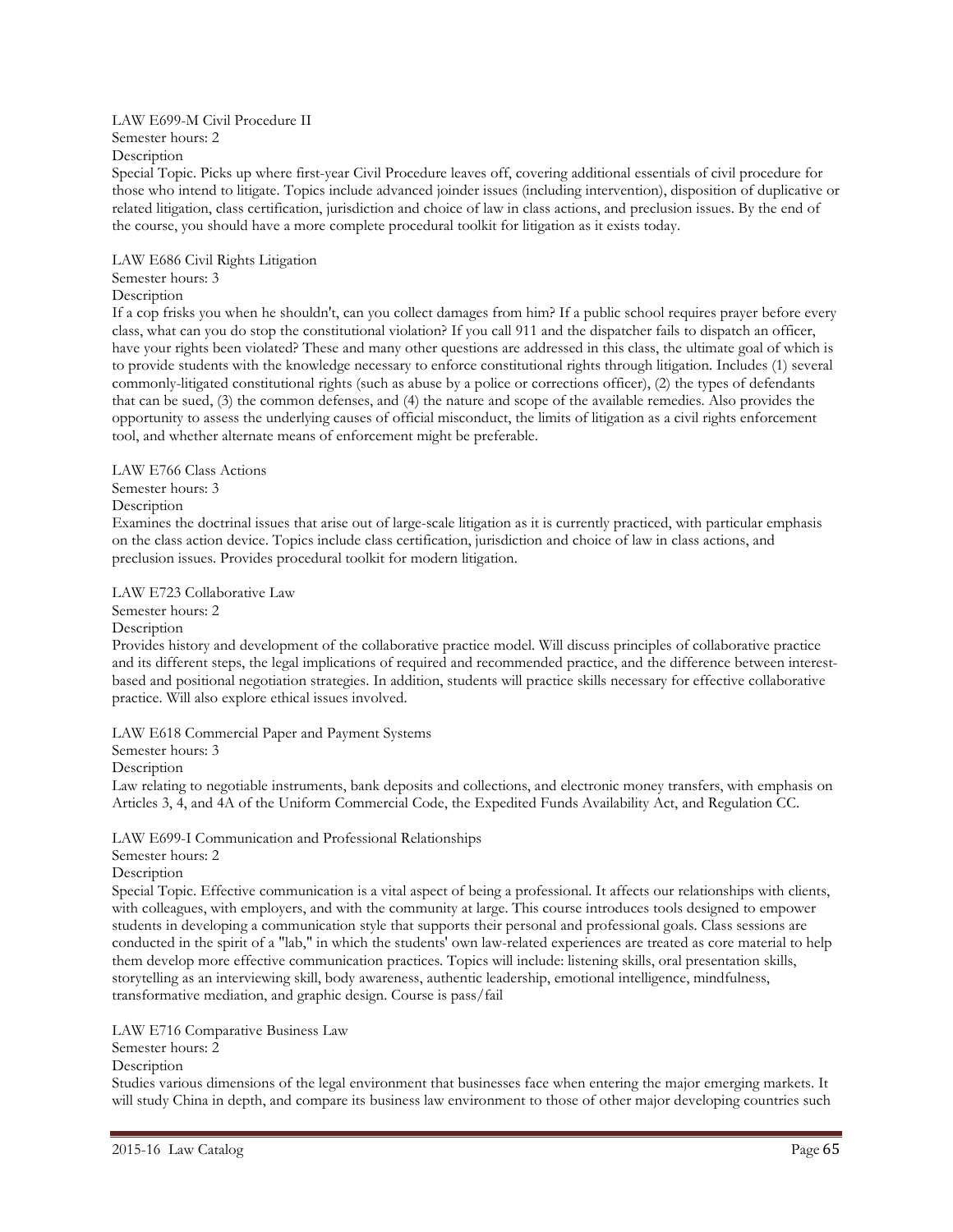as Brazil, Mexico, or India. Topics covered might include history and politics, human rights, labor and employment, trade, corporate reorganizations and mergers, intellectual property, real estate, taxation, and dispute resolution.

LAW E630 Comparative Employment Law Semester hours: 3 Description

Focuses on labor and employment law and relations in the developed countries, with a primary concentration on Europe and the U.S. Involves online collaboration with Bocconi University, Milan, Italy. Topics include how different legislation deals with issues like flexibility, redundancies or layoffs, employment protection, outsourcing, transfer of operations, collective bargaining, strikes, workplace privacy, employment discrimination and employee v. independent contractor status. Provides students with the methodological tools to understand the complex issues that arise when representing employers and employees in the global economy. Assessment will be by both the case study and a final exam.

LAW E694 Comparative Public Law of the U.S. and U.K. Semester hours: 2 Description (Offered only in the Cambridge University Program.) Examines and compares underlying principles of constitutional and administrative law in the U.S. and the U.K.

LAW E759 Computer Law Semester hours: 2-3 Fulfills General Education Requirement Meets Lawyering Skills IV requirement Description Explores specific problems encountered in "cyberspace" in such areas as personal jurisdiction and choice of law, regulatory jurisdiction and effectiveness, intellectual property, commercial transactions, digital defamation, and freedom of speech and privacy.

LAW E621 Conflict of Laws Semester hours: 3

Description

Explores the law which applies to parties and transactions involving two or more states, or two or more nations. Emphasis on the variety of choice of law methodologies employed by American courts, including both traditional and modern approaches to choice of law. Also addresses such other issues raised by interstate and international transactions as recognition and enforcement of foreign judgments, long-arm jurisdiction, and constitutional limitations on choice of law decisions. Throughout the course, an attempt will be made to offer a comparative look at the way judicial systems of other nations deal with these issues. Assessment: The grade in this course will be based on one final examination, as well as class participation.

LAW E699-F Constitutional History Semester hours: 2 Fulfills General Education Requirement Meets Upper Level Writing Requirement. Description Special Topic. Examines the Constitutional Convention of 1787, ratification of the Constitution by state conventions, and adoption of the Bill of Rights.

LAW E699-L Constitutional Jurisprudence Semester hours: 2 Fulfills General Education Requirement Satisfies Upper Level Writing Requirement. Description Special Topic. Examines the jurisprudential underpinnings of the Constitution and constitutional law. Topics include the nature of positive law, written constitutionalism in a classical natural-law framework, judicial supremacy, and the capacities and limits of legal reason.

LAW E699-W Constitutional Law II: Individual Rights Semester hours: 3 Description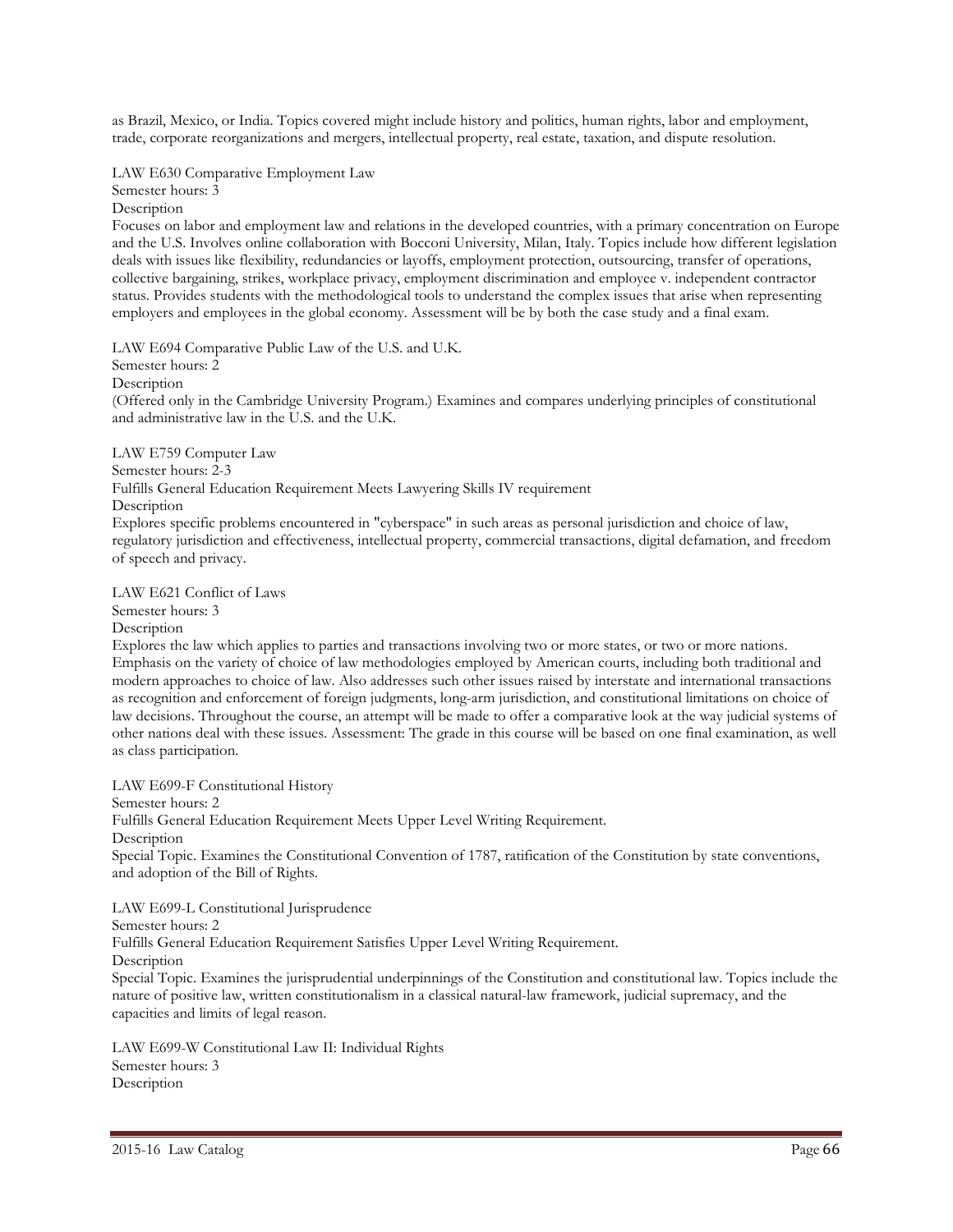Special Topic. An exploration of individual rights in the federal constitution, covering the speech, press, and free exercise rights in the First Amendment, the right to keep and bear arms in the Second Amendment, and the rights of equal protection and due process in the Fourteenth Amendment.

LAW E698 Constitutional and Statutory Law of Public Employment Semester hours: 2-3 Fulfills General Education Requirement Meets upper-level writing requirement. **Description** Examination of statutory and constitutional employment rights of public employees in federal, state, and local government. Concentration on legal framework for union organization and collective bargaining rights of public employees. Comparative analysis of various approaches to government employee rights, including analysis of relevant public policy issues.

LAW E617 Construction Law

Semester hours: 2

**Description** 

Issues peculiar to construction projects from the perspective of the various participants, including developer, contractor, architect and lender and on dispute avoidance and resolution techniques. Includes negotiation and drafting of construction-related contracts.

LAW E679 Contract Drafting

Semester hours: 2

Fulfills General Education Requirement Meets Lawyering Skills IV requirement

Description

In this Law Skills IV pilot course, Application of contract law principles to the drafting of contracts through weekly written exercises, drafting assignments, and negotiations. Techniques to draft clear and accurate contracts and to effectively review contracts drafted by others. Several exercises will include ethical considerations in contract drafting. Meets Lawyering Skills IV requirement.

LAW E788 Copyright Law Semester hours: 3 **Description** 

A detailed examination of the law that protects literary, musical, artistic, and other works of authorship, with particular attention to the 1976 federal copyright statute, as amended. Topics include requirements for and scope of copyright protection, ownership and duration of copyright, copyright rights and remedies, fair use, interaction of copyright and digital technologies, the liability of third parties for the copyright infringement of others, and the tension between copyright and other areas of the law, such as free speech, patent, and contract law.

LAW E619 Core Commercial Law Concepts

Semester hours: 2-3

**Description** 

Explores the core concepts involved in (1) sales and leases of goods,(2) notes, checks, and electronic forms of payment, (3) credit transactions involving letters of credit and (4) credit transactions involving collateral other than real property. Emphasize principles rather than specific rules.

LAW E699-EE Core Legal Concepts

Semester hours: 3

Description

Special Topic. Introduces students to the substantive knowledge, thought process, and writing skills needed for success on the Virginia Bar Exam. The learning methodology will be iterative, consisting of substantive lectures and materials followed by extensive practice-testing and analysis. Begins by reviewing the Multistate Bar Examination (MBE) subjects; the majority of the course will then cover heavily-tested Essay Examination subjects. Practice-testing will use actual MBE and Essay Examination questions, and all substantive materials will be written by the instructor. Students will be able to quantify their progress during the semester, both individually and relative to their peers. All students will also meet individually with the instructor to discuss their progress and specific steps they can take to maximize their odds on the Bar Exam. Please note that this course is not remedial; on the contrary, the course will cover a significant amount of substantive information and will be fast-paced, particularly in the second half of the semester. Grading will be Pass/Fail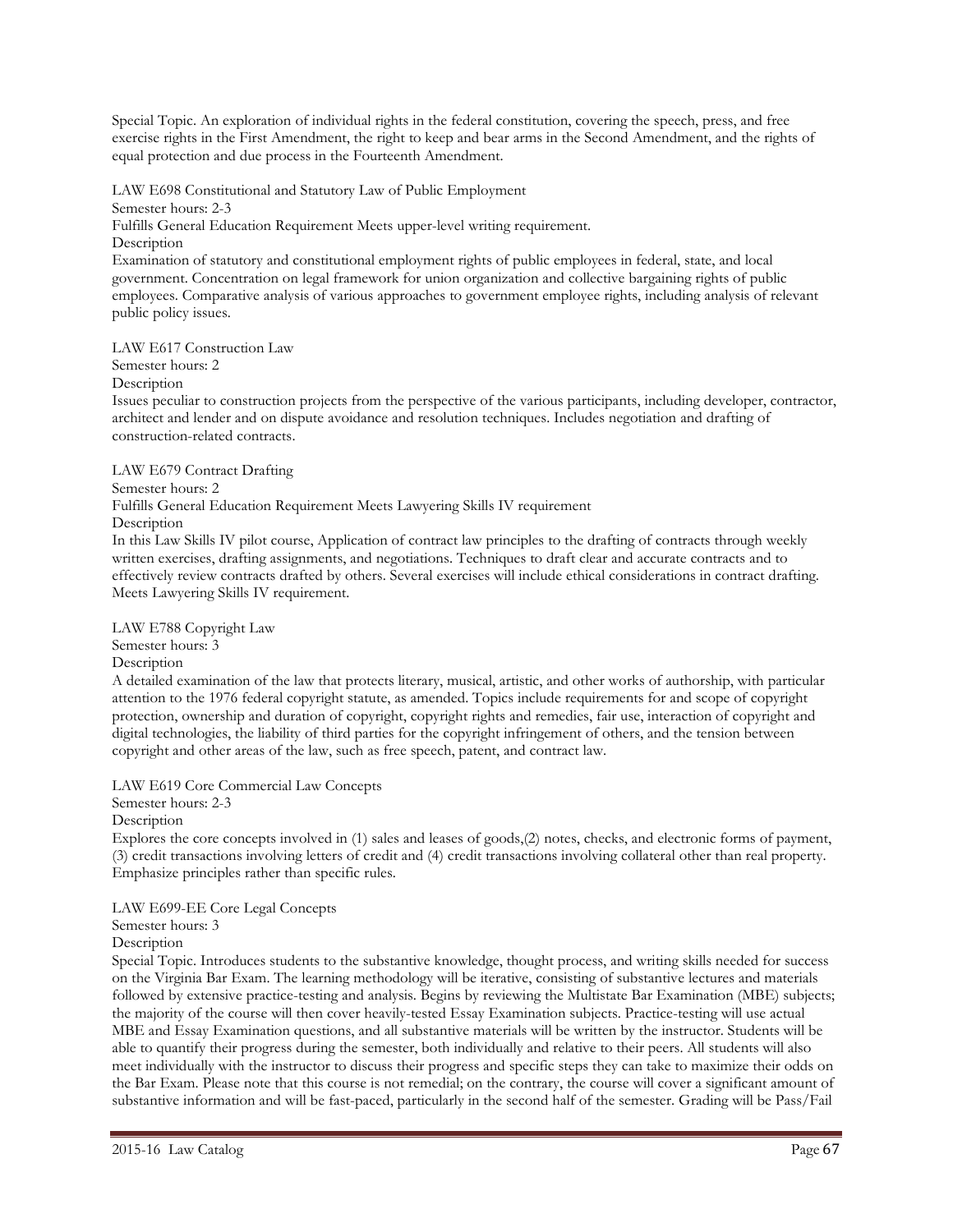based on timely and complete submission of weekly assignments and regular attendance. Students will be required to complete weekly assignments in order to pass the course.

LAW E699-CC Corporate Compliance

Semester hours: 2 Description

Special Topic. A rapidly growing and promising practice area, corporate compliance involves the design, implementation, and monitoring of corporate policies and procedures for reducing the risk of violations within a company. Studies the role of compliance officers within the corporate structure and examines a sampling of federal laws that create especially acute compliance challenges, such as anti-corruption, environmental, health care, and employment law. Students will interact with practicing lawyers and compliance professionals to help understand a company's compliance challenges in practical terms.

LAW E689 Corporate Finance

Semester hours: 2-3

**Description** 

Topics covered include an analysis of corporate financial statements; security pricing; and other investment topics. No preliminary ability in finance is assumed and basic skills such as the time value of money are introduced. Microsoft Excel is utilized for most calculations.

Prerequisites Business Associations (602)

LAW E721 Corporate Governance

Semester hours: 2-3

Fulfills General Education Requirement Meets upper-level writing requirement Description

An overview of corporate governance today and the frauds that prompted the Sarbanes-Oxley Act of 2002 ("SOX"), particularly WorldCom and Enron. Includes most of the major SOX reforms and related changes in stock exchange listing standards. Also treats selected topics such as CEO pay, activist investors (such as hedge funds), investments by sovereign foreign wealth funds, and the role of attorneys in corporate governance today. In addition, considers what the recent credit crisis tells us about corporate governance and addresses the increasing role of government as a direct investor in corporations and as a newly empowered regulator of decisions that boards of directors and CEOs used to make by themselves. Reviews reforms derived from the credit crisis, including those in the Dodd-Frank law. Each student must prepare a paper, putting it through two drafts and producing a final that meets all upper level writing requirement criteria. Students take no exam.

**Prerequisites** Business Associations (602)

LAW E623 Corporate Taxation

Semester hours: 2-3

Description

Introduction to the taxation of corporations and their shareholders, from formation of the corporation to liquidation. Builds on knowledge and skills acquired in the Federal Income Taxation course by examining the tax consequences of corporate events such as formation, capital contributions, distributions, redemptions, stock dividends, and liquidations. In addition, considers substance versus form questions in structuring corporate transactions, choice of business entity issues, the debt/equity distinction, tax shelters, and Congressional and administrative responses to taxpayer behavior. Class discussion focuses on problems designed to develop and test step-by-step understanding of corporate tax fundamentals. There is an examination at the end of the course.

**Prerequisites** 

Federal Income Taxation (LAWE600)

LAW E699-U Corruption in International Sports I Semester hours: 1 **Description** Special Topic. Part of a two-semester sequence on corruption and international sports. Course is pass/fail. **Prerequisites** Instructor approval only.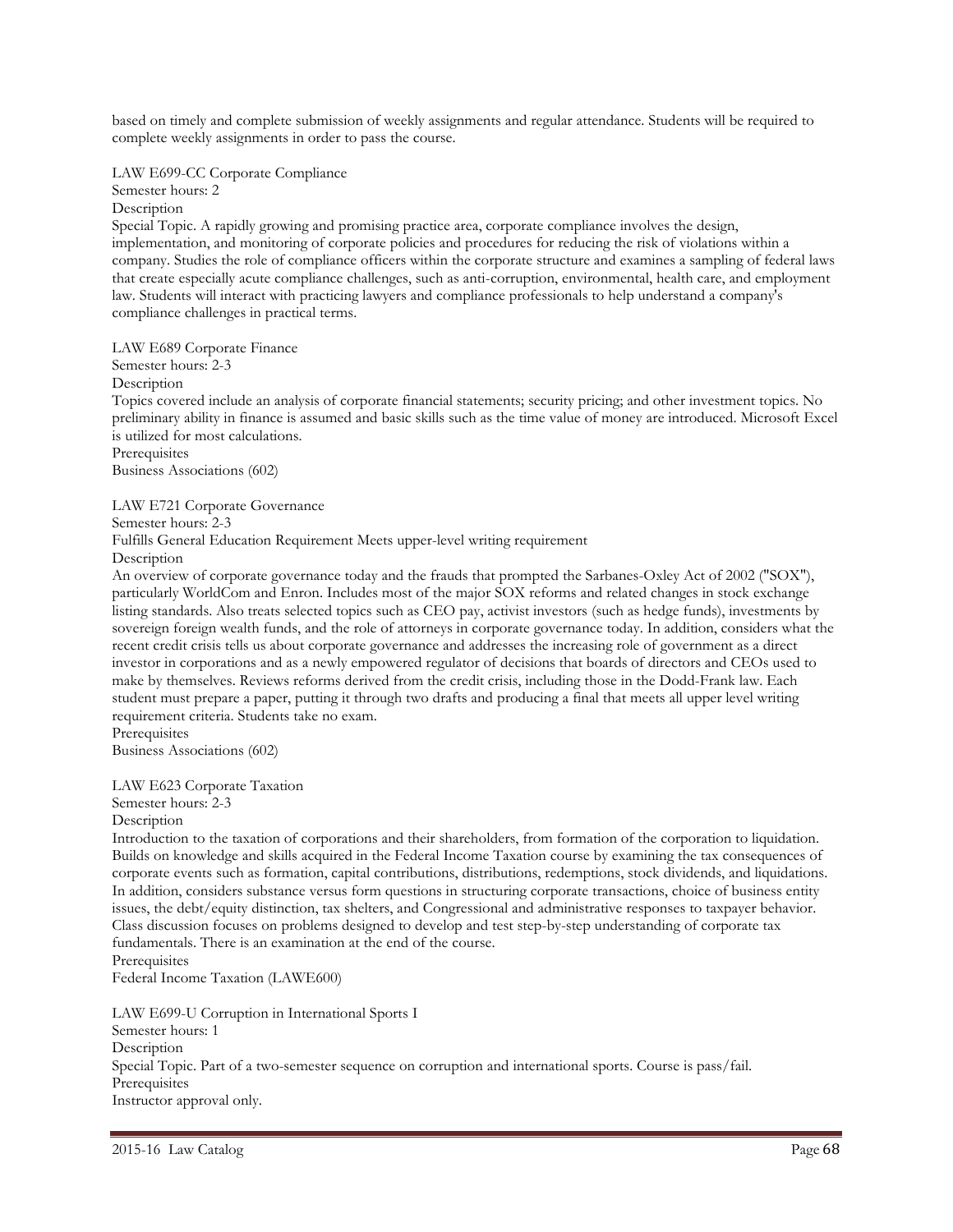## LAW E737 Corruption in International Sports II

Semester hours: 2-4

Description

Two-semester course, taught bi-annually, studies the anti-corruption reforms of the host city for the upcoming Olympic Games. Students travel to the host country during spring break to conduct research, and they then collectively write a report on their findings. The application process is competitive and occurs in the spring of even-numbered years. **Prerequisites** 

This course requires special approval for registration; contact the professor for details.

## LAW E604 Criminal Client Relationship

Semester hours: 2

**Description** 

Designed to educate the student as to the importance of developing positive client relationships in order to fulfill their responsibilities as attorneys and counselors at law. Importance and methods of developing positive relationships with clients will be taught through a combination of lecture, demonstration, small group discussions of hypothetical situations, and participation in mock client interviews. Lectures will include ethical considerations as well as the requirements of the Standards of Practice for Indigent Defense Representation with respect to client communications and relationships. Special attention will be given to the challenges presented by clients with mental health issues and juvenile criminal defendants. The importance of developing and utilizing good interpersonal communication skills, both verbal and non-verbal, will be highlighted.

LAW E699-X Criminal Law & Psychiatry

Semester hours: 2

Description

Special Topic. Explores the intersections between criminal law and psychiatry/psychology. Discusses psychiatric diagnoses and the roles of mental health professionals within the criminal justice system, including "evaluator" and "expert." Topics include competency to stand trial, the insanity defense, false confessions, mental health and drug courts, and sex offenses and offenders.

LAW E751 Criminal Placement Program

Semester hours: 5-7

Description

Placements with state and federal prosecutors and public defenders. Students must have completed the requirements for third year practice certification for all placements. Two-hour classroom component required. Graded pass/fail. See director of Clinical Placement Program for more details.

**Prerequisites** 

This course requires special approval for registration; contact the professor for details.

LAW E625 Criminal Procedure: Adjudication

Semester hours: 3

Description

Federal and Virginia procedures at various stages of a criminal prosecution, including bail, preliminary hearings, indictments, discovery, speedy trial, double jeopardy, plea bargaining, jury selection, venue, and jurisdiction.

LAW E603 Criminal Procedure: Investigation

Semester hours: 3

Description

Examines constitutional law in the criminal context, focusing on the Fourth, Fifth, Sixth, and Fourteenth Amendments. Topics explored include the selective incorporation doctrine, the exclusionary rule, the Fourth Amendment's protection against unreasonable searches and seizures, the Sixth Amendment right to counsel, and the Fifth and Sixth Amendment's application in the area of confessions and interrogation.

LAW E745 D.C. Externship Semester hours: 13 **Description** Covers fundamental doctrines of patent law and is designed to serve as a basic course for those who wish to specialize in this field, as well as to provide a general background for a corporate or business practice. Topics will include eligible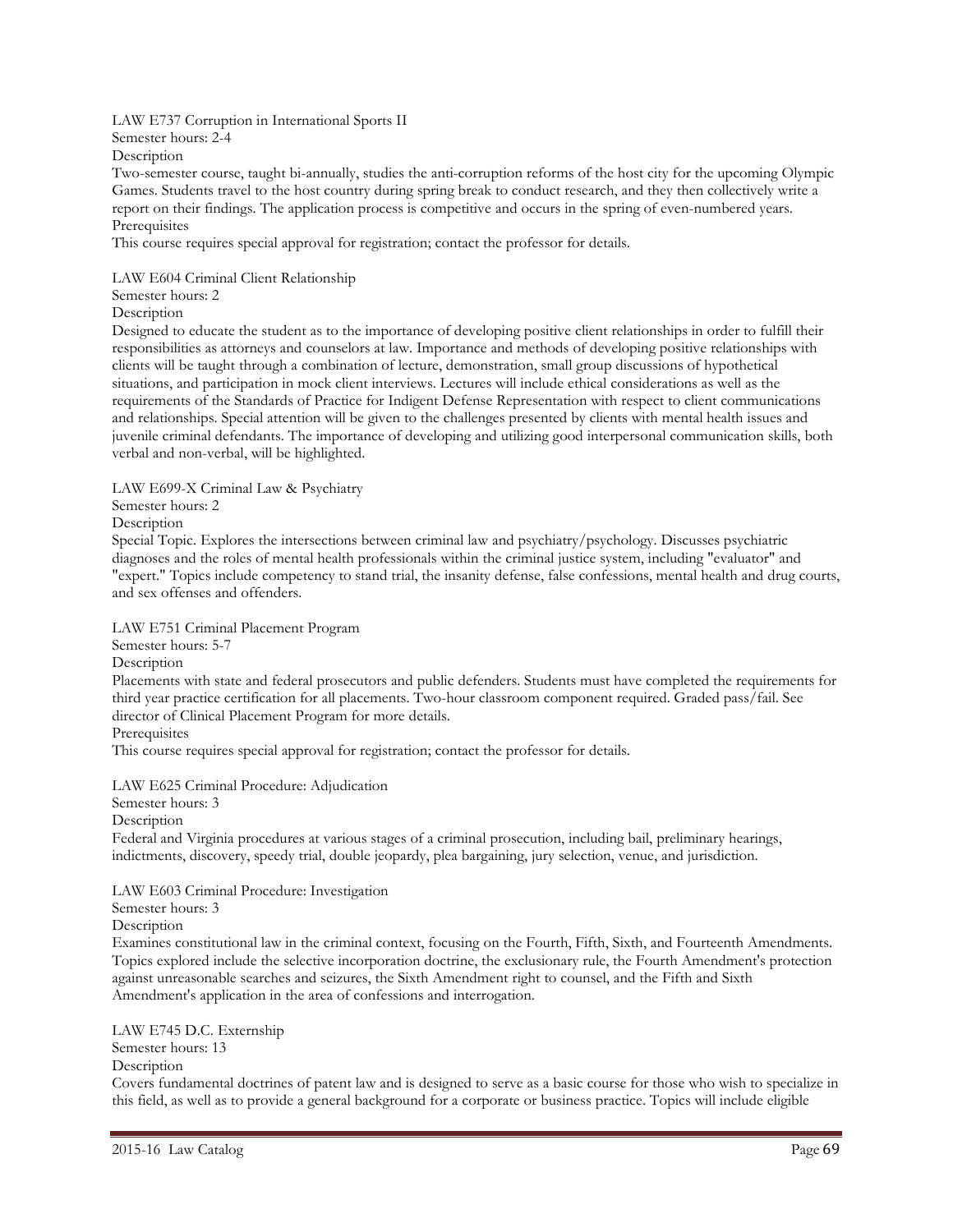subject matter for patenting; conditions for patentability, including utility, novelty, non-obviousness, enablement, best mode, definiteness, and adequate written description; patent infringement; defenses; and remedies. Will study statutory aspects of patent law, as well as judicial interpretation by the Supreme Court and the Federal Circuit Court. Further, course will consider justifications for the patent monopoly. An engineering or science background is not required to take the course.

Prerequisites

This course requires special approval for registration; contact the professor for details.

LAW E699-AA Discovery in the Digital Age

## Semester hours: 2

Description

Special Topic. We live in the Digital Age, where the explosive growth in the volume and types of electronic information is fundamentally reshaping modern discovery practice. This course sits at the crossroads of this revolution in law and technology. In addition to learning the relevant cases, rules, and concepts of electronic discovery and digital evidence, students will learn from eDiscovery practitioners how to best navigate negotiations with opposing counsel, manage complex document reviews, and leverage the latest technology and workflows to effectively litigate for their clients.

LAW E785 Domestic Violence Seminar

Semester hours: 2

Fulfills General Education Requirement Meets upper-level writing requirement

Description

Explores the dynamics of domestic violence, its impact on families, and how our justice system responds to protect and punish those involved. Topics surveyed include mandatory arrest policies, victimless prosecutions, civil protective orders, and community-based services for domestic violence offenders.

LAW E627 Education Law and Policy

Semester hours: 3

Description

Legal issues surrounding education in grades K through 12, including compulsory schooling, use of tax credits and other means of financing education, religion in the schools, textbook review, freedom of expression issues, due process and discipline, and competency role in education.

LAW E755 Education Rights Clinic

Semester hours: 6

**Description** 

The clinic represents children with mental disabilities and their families. Law students advocate for children and parents seeking appropriate special education and community-based services mandated by both federal and state law. Students also may represent youth with mental disabilities who are incarcerated or institutionalized. They sometimes serve as guardians ad litem for children with mental health needs in the justice system.

**Prerequisites** 

This course requires special approval for registration; contact the professor for details.

LAW E699-H Elder Law

Semester hours: 2

Description

Special Topic. Designed to provide a basic overview of the areas of law which typically impact the elderly. Learn about the basic public benefit programs for seniors, the aging network, health care decision making, housing options for seniors, community based services and options, guardianship, asset management, probate, Wills, planning for disability, and elder abuse. The course will also provide you with guidance as to how to obtain information from public agencies and the relationship between the agencies and the courts that review their actions. Learn the sources of law in each of these areas and have the opportunity to apply the law to real life problems that elderly clients encounter. **Prerequisites** 

This course requires special approval for registration; contact the professor for details.

LAW E626 Election Law Semester hours: 2 Fulfills General Education Requirement Meets upper-level writing requirement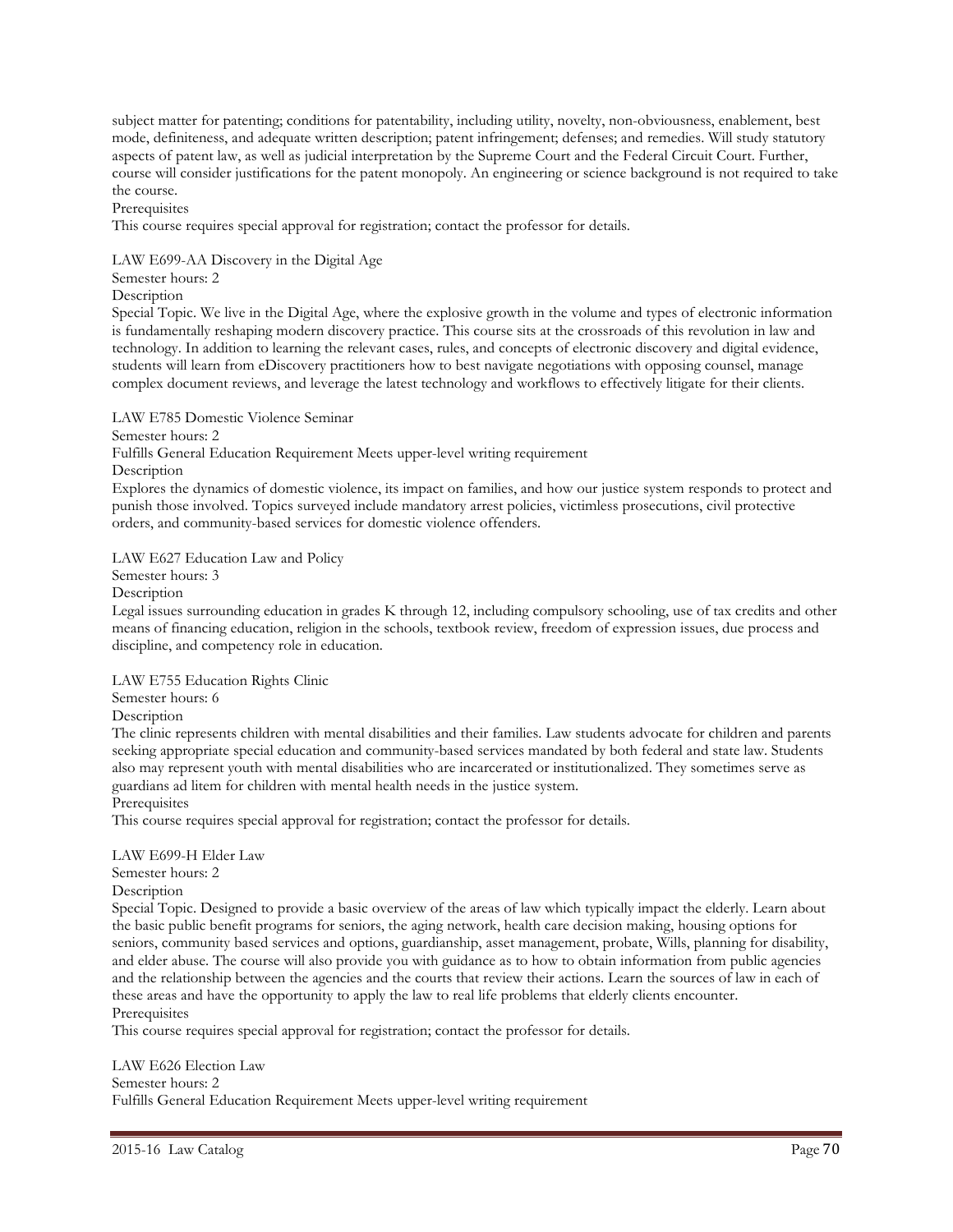## Description

Seminar that will examine laws regulating the political process. Topics will include voting rights, reapportionment, the role of political parties and campaign finance.

LAW E628 Employment Discrimination Law

Semester hours: 3 Description

Study of federal laws prohibiting workplace discrimination on the basis of race, color, sex, religion, national origin, age, and disability. The primary focus of the course will be on the theories of discrimination that have evolved under the various antidiscrimination laws. Also focuses on specific issues relating to particular types of discrimination such as sexual harassment, sexual orientation discrimination, retaliation and reasonable accommodation of religion and disability. Analyzes the policy underlying the laws and whether the laws are effectively achieving the statutory goal of eliminating workplace discrimination. Discusses the effective use of the federal rules of civil procedure in employment litigation. The grade will be based on a final examination and class participation.

## LAW E629 Employment Law

Semester hours: 3

Description

Analysis of statutory and common law regulation of the employment relationship, including employer testing and information gathering, wage and hour regulation, OSHA, workers compensation, wrongful discharge and other common law actions challenging discharge, unemployment compensation, and ERISA. Consideration of what role the law should play in various aspects of the employment relationship.

LAW E666 Energy Law Semester hours: 3

Description

Focus on the laws and policies that govern the exploitation of energy resources and the production and distribution of electricity. Includes an introduction to the structure of energy law, and in particular its unique hybrid of three types of laws: (1) natural resources laws (laws regulating individual energy resources such as coal and oil); (2) public utility laws; and (3) environmental laws. Also focuses on the laws and policies that affect resources most important to the Mid-Atlantic region, particularly the laws governing coal, natural gas, and electricity. Further study of electricity restructuring (deregulation) and the ongoing Virginia and federal experience with it (including innovative use of market mechanisms) and global climate change and its relationship to energy industries. Course Requirements: Class discussion, possible inclass simulations and exercises, and either a final paper or a final examination at the end of the semester.

LAW E700 Entertainment Law Semester hours: 2 Description Issues of law and policy affecting the entertainment industry.

LAW E620 Environmental Law Semester hours: 3 Description

Looks at current issues in environmental law through the lenses of ecology, politics, economics, and ethics. Will confront issues such as how law regulates private economic activity, how it allocates scarce resources, and how it weighs the interests of future generations. It will examine the interaction of Congress, federal agencies, the states, and the courts in developing and implementing environmental law, and it will explore the diverse and conflicting perspectives of your potential future clients (environmental groups, government agencies, and businesses). Focuses on the major federal environmental laws, including the National Environmental Policy Act, the Clean Water Act, the Clean Air Act, the Endangered Species Act, and CERCLA, the "Superfund" (toxic waste) statute.

LAW E660 Environmental Lawyering Semester hours: 3 Fulfills General Education Requirement Meets Lawyering Skills IV requirement **Description** In-depth exposure to the practice of environmental law through case-studies, simulations, and practice problems. Practice in client counseling, regulatory interpretation, drafting, negotiation, enforcement actions, litigation settlement,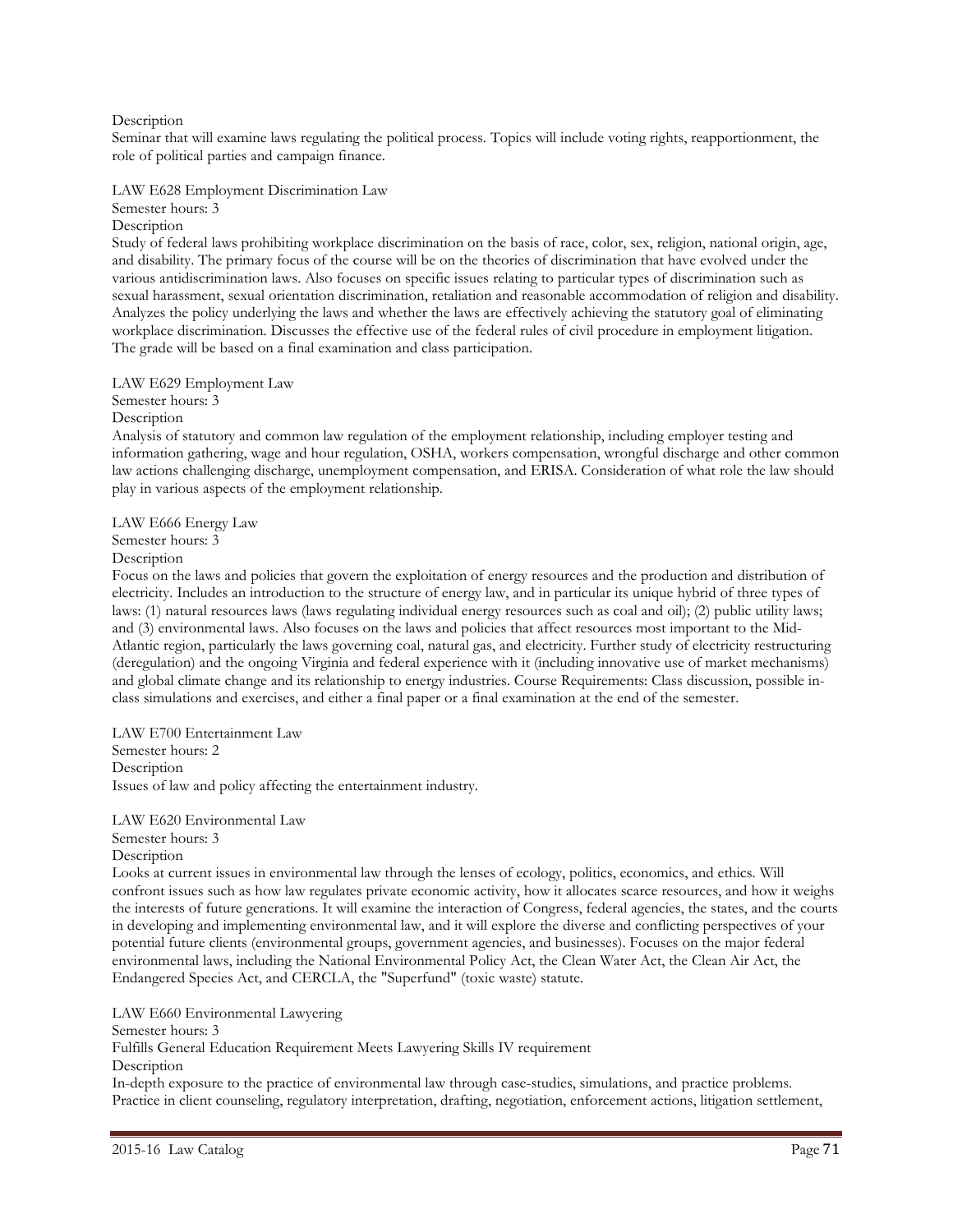and legal ethics in environmental law. Class sessions will be devoted to simulations and discussions of written assignments. Case studies and problems are drawn primarily from the areas of air pollution control, endangered species, and hazardous waste regulation, with more limited coverage of other fields of environmental law. Grading will be based on writing assignments and in-class presentations, due throughout the semester. There is no final exam. Meets Lawyering Skills IV requirement.

**Prerequisites** Environmental Law (LAWE 620)

LAW E634 Estate Planning Semester hours: 2 Description

Examines a variety of estate planning topics, with an emphasis on those estate planning techniques that are most frequently used in practice. Topics include drafting wills and trust agreements for the benefit of spouses and family members to take advantage of federal gift and estate tax credits and deductions; special valuation rules, specialized trust arrangements, and buy-sell agreements.

**Prerequisites** Estate and Gift Taxation (633).

LAW E633 Estate and Gift Taxation Semester hours: 2

Description

The nature of the estate, gift, and generation-skipping transfer taxes and deal with issues that arise in connection with these taxes, such as valuing assets, calculating the tax, determining when a gift is made, qualifying for the gift tax annual exclusion, and determining which assets are included in the decedent's gross estate. Emphasis will be on general concepts and not on technical details. A previous course in federal income tax is suggested but not required.

LAW E734 Ethics and Criminal Litigation

Semester hours: 2 **Description** 

Reviews some of the major ethical considerations that confront prosecutors and criminal defense attorneys, including ethical considerations surrounding the discovery process, ethical pleading principles, joint defense agreements, inadvertent disclosures, resolving disputes with clients regarding trial tactics, communicating with clients effectively, and setting and collecting fees. Students will examine these and similar questions by studying case opinions, selected secondary materials, and applicable ABA Model Rules of Professional responsibility, and by participating in weekly discussion.

Prerequisites LAWR 605

LAW E599 Evidence

Semester hours: 4

Description

An introduction to the Federal Rules of Evidence. Concepts addressed include relevance, categorical rules of exclusion, character evidence, competency and credibility of witnesses, hearsay and its exceptions, privileges, authentication, and scientific evidence. May also address judicial notice and civil and criminal presumptions.

LAW E778 Family Law Clinic Semester hours: 6 Description

Working under the supervision of the clinic director, students will represent low-income clients in the City of Richmond on family law-related matters in a multi-disciplinary collaboration with faculty-supervised graduate students from Virginia Commonwealth University's School of Social Work and Department of Psychology. **Prerequisites** 

This course requires special approval for registration; contact the professor for details.

LAW E699-BB Family Law Procedure Semester hours: 2 **Description**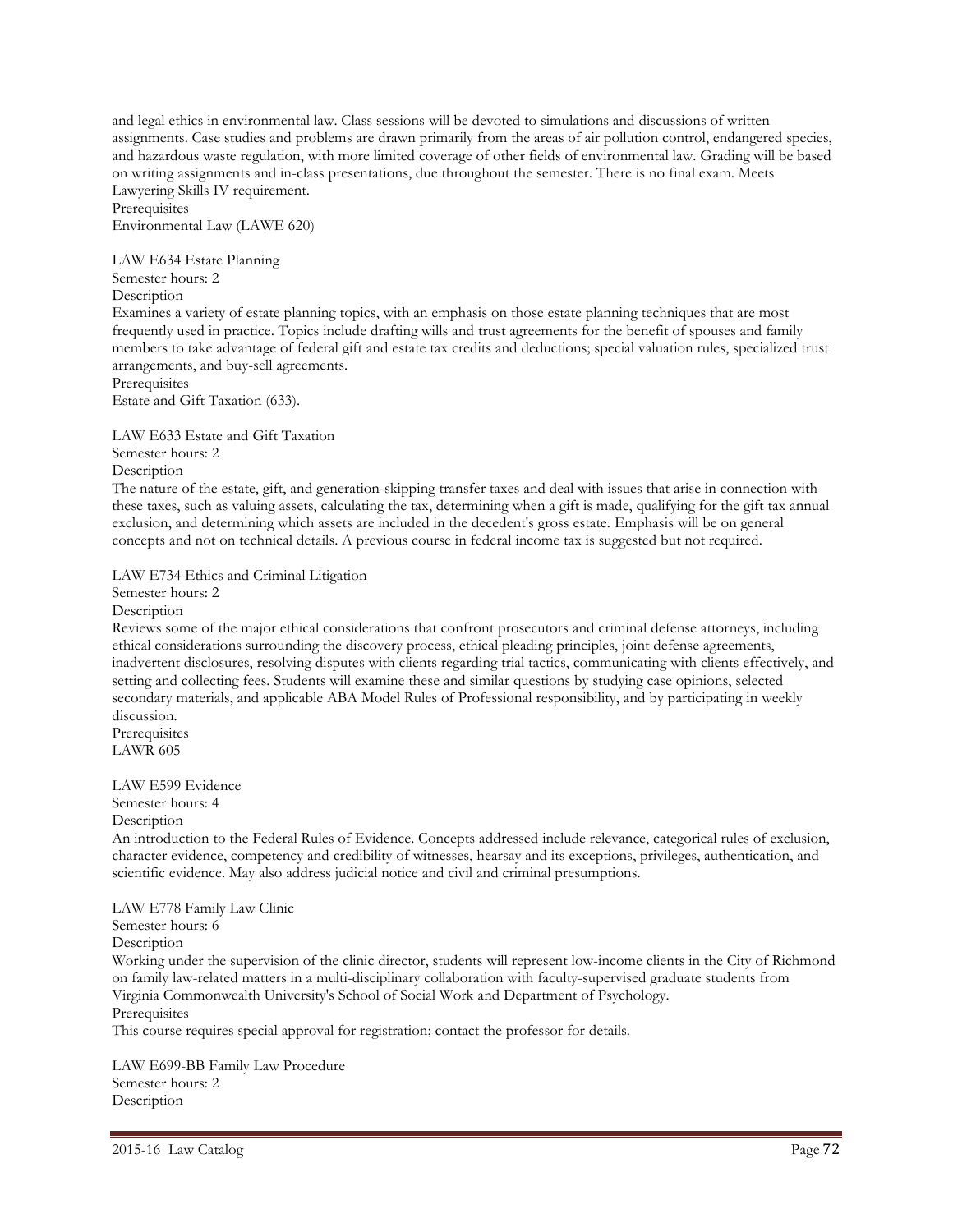Special Topic. Specialized course in Virginia family law procedure, concentrating on actual practice in the Juvenile and Domestic Relations District Courts. The aim of the course will be to equip the JDR practitioner with the particular procedural aspects of jurisdiction, venue, parties, and appeals in criminal, child support, delinquency, abuse and neglect/foster care, and custody cases. Taught by lecture, discussion and practical exercises.

#### LAW E707 Family Law Semester hours: 3 **Description**

Examines the legal rules governing family relationships and the policies and principles underlying them. Focuses on the following topics: who can marry; the rights, duties, and obligations of marriage; the state's interest in marriage; the dissolution of marriage; property distribution upon dissolution; the arrangements between divorced parents regarding the custody, support and visitation of children; and various jurisdictional issues relating to marriage, divorce, and custody. A central inquiry of the course will explore what a "family" is, and how the definition of "family" varies according to context, reflecting social values and policy goals. Also pays special attention to policy-based and theoretical questions about families, including how race, gender, and class affect the law's regulation of families, as well as the regulation of nontraditional families. Course materials will cut across multiple legal disciplines, such as constitutional law, criminal law, and contracts.

## LAW E636 Federal Courts Semester hours: 3

Description

Brings together federal civil procedure and federal constitutional law concepts and builds upon them. Deals with the relationship between the federal courts and other institutions of government, particularly Congress, the President, administrative agencies and the states. Includes the study of judicial review, judicial independence, jurisdiction, sovereign immunity, and habeas corpus actions, among several other topics. This class is particularly appropriate for students interested in clerking for a judge, or for students who anticipate a career litigating in federal court.

LAW E600 Federal Income Taxation Semester hours: 4

# Description

Introduces students to the principles and policies of federal income taxation. Provides a framework for recognizing and dealing with tax issues and with tax-related strategies or transactions encountered in other legal practice specialties, including a basic understanding of the major theoretical and structural issues posed by an income tax, and the policy considerations involved in resolving those issues; a basic knowledge of the individual income tax treatment of various types of business and personal transactions and events (including taxation of compensation and fringe benefits, the taxation of various types of investment vehicles, debt-financed property transactions, installment sales, issues related to capitalization and cost recovery, timing issues, and selected issues regarding taxation of the family); the skills necessary to apply a complex statute; an understanding of the planning function provided by tax lawyers; the technical grounding necessary for further tax study or research.

LAW E699-Z Financial Institutions Law

Semester hours: 2

Description

Examines the law, regulation, and supervision of financial institutions. Designed to present an overview of the financial services industry today from both a policy perspective and a practice-oriented perspective.

LAW E676 First Amendment Law

Semester hours: 3

Description

Examines American constitutional law pertaining to religion, speech, and the media, including the law pertaining to aid for sectarian schools, prayer in public schools, conscientious objection, censorship, association, and access to trials and state secrets.

CLAC 601 French: Cultures and Language Across the Curriculum Semester hours: 1 Description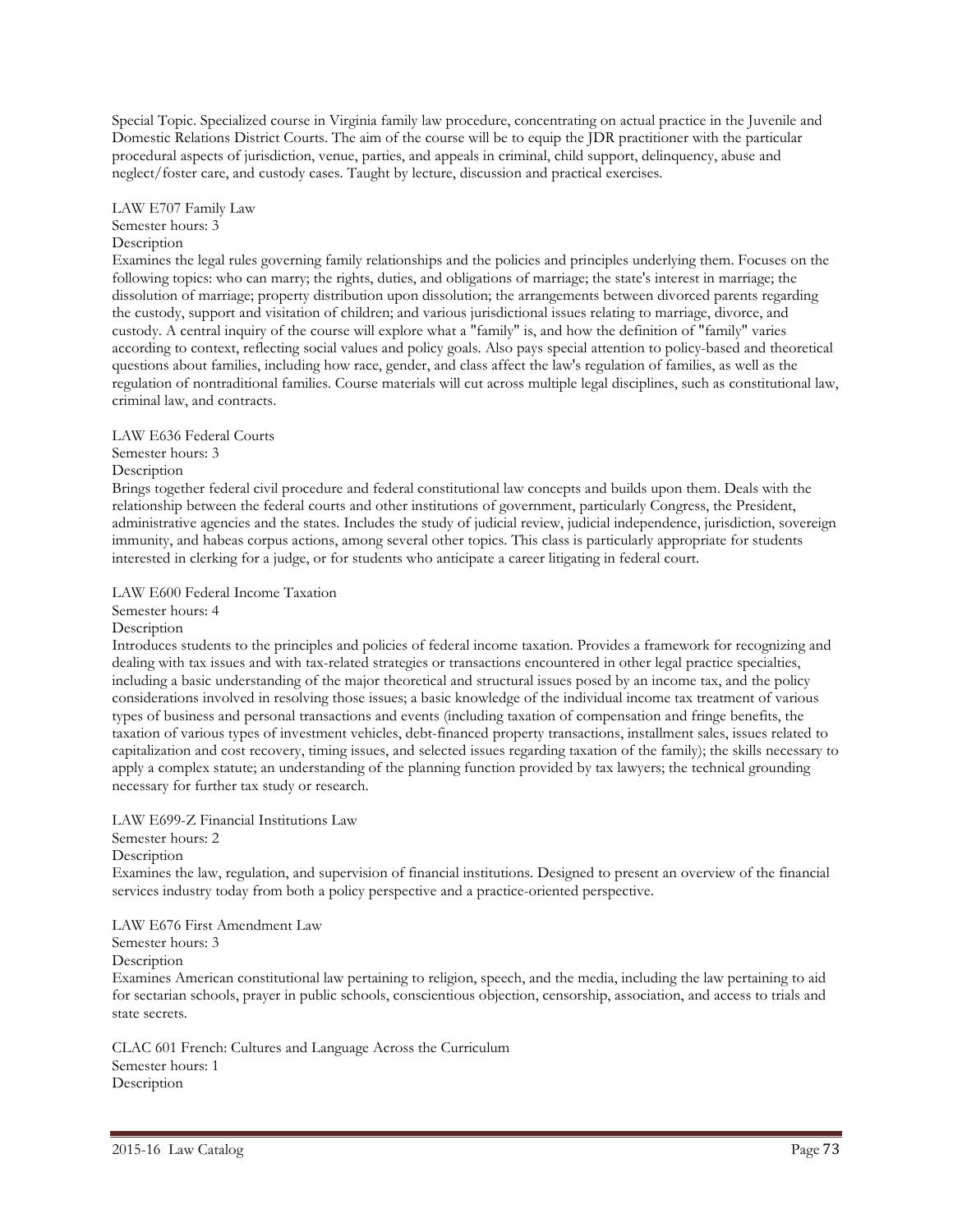Students will be guided in their study and discussion of authentic French materials relevant to materials in the primary course. Pass/fail grade only.

CLAC 604 German: Cultures and Language Across the Curriculum Semester hours: 1 Description

Students will be guided in their study and discussion of authentic German materials relevant to materials in the primary course. Pass/fail grade only.

LAW E680 Health Care Regulation

Semester hours: 2

Fulfills General Education Requirement Meets upper-level writing requirement.

Description

Focuses on the federal and state laws and regulations applicable to the health care industry, with a particular focus on the regulation of health care providers. Topics covered include: laws regulating referral relationships between health care providers (e.g., the federal anti-kickback statute, the federal Ethics in Patient Referrals Act and the Virginia Practitioner Self-Referral Act); the federal False Claims Act and the false claims provisions of the Social Security Act; application of the antitrust laws to health care providers; licensure of health care providers; and, state certificate of need laws.

LAW E760 Housing Law Semester hours: 2 Fulfills General Education Requirement Meets upper-level writing requirement Description Explore the law and policy of housing. Considers the housing market in the United States, both for renters and for homeowners. Topics may include housing affordability, inclusionary/exclusionary zoning, the subprime mortgage crisis, government programs, and housing discrimination.

LAW E667 Human Rights Seminar

Semester hours: 3

Fulfills General Education Requirement Meets upper-level writing requirement

**Description** 

A general introduction to international human rights. Issues covered include nature of concept of human rights; origin and development of the International Bill of Rights; thematic procedures available for protection of human rights in the United Nations; standards and methods for international fact finding on human rights; cultural relativity in human rights law; implementation of the International Covenants on Social, Economic and Cultural Rights in the United States; the Inter-American Human Rights Process; and the ability of the United States to impact human rights in Third-World countries

LAW E758 Immigration Law Semester hours: 2 **Description** Explores the statutory and policy aspects and underpinnings of immigration law, including immigrant and nonimmigrant classifications, admission and exclusion issues, immigration compliance and immigration reform.

LAW E796 Independent Study

Semester hours: 1-3

Fulfills General Education Requirement Meets upper-level writing requirement if taken for 2 or 3 sem. hrs. **Description** 

Independent research on approved selected topics. Topic must be approved in writing prior to registration by the associate dean and by the instructor under whose supervision the research is conducted. Limit of three semester hours total for independent research projects.

LAW E646 Innovative Technologies in Law Practice

Semester hours: 2

**Description** 

Explores new and emerging technologies that are transforming the practice of law. Considers the role of technology as a driver of change in the legal industry, and surveys topics including automated document assembly, expert systems, e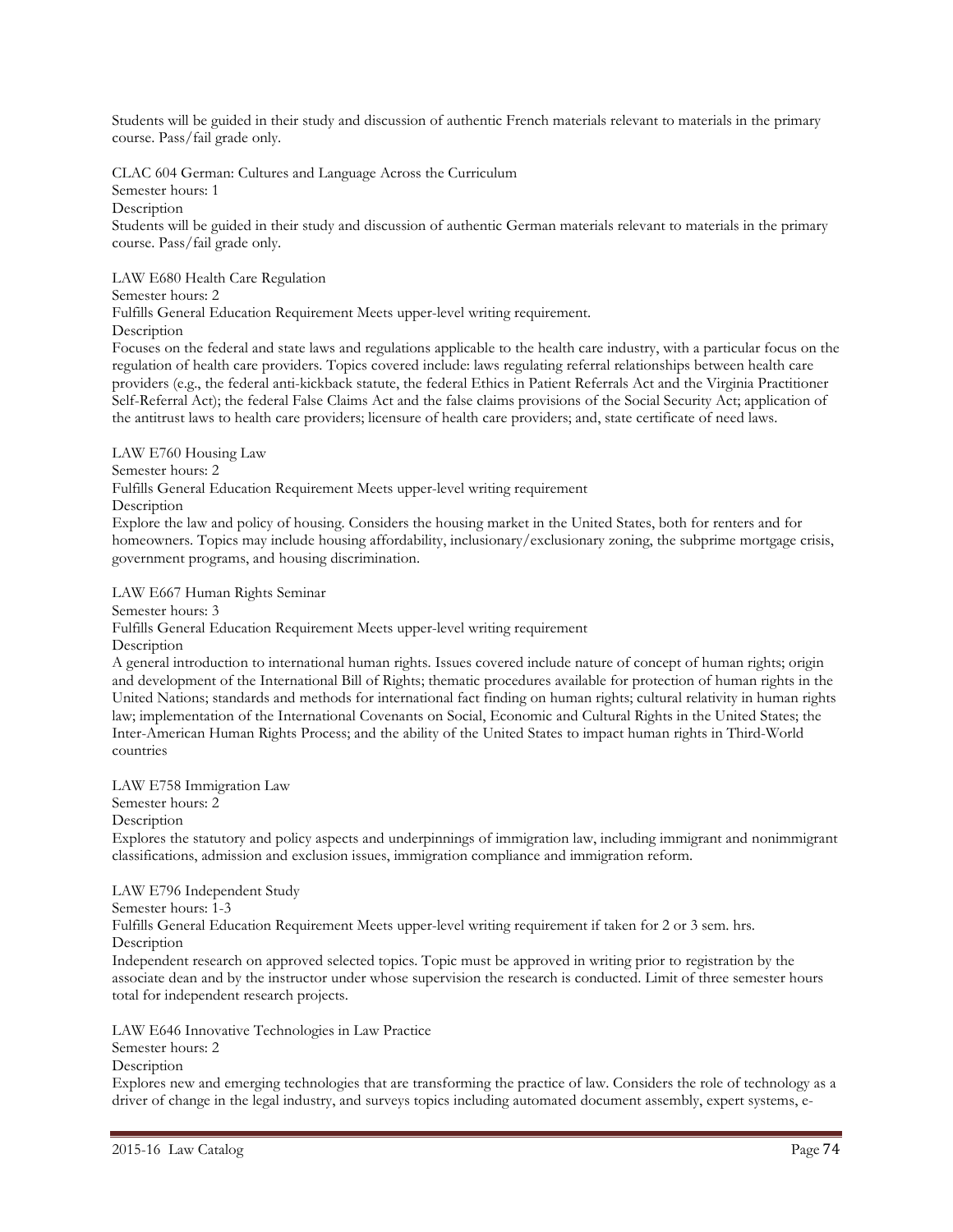discovery and predictive coding, virtual law firms, and online dispute resolution, among others. Students will work in teams to develop business plans for law practices that are designed to leverage innovative technologies, and present their business plans to the class. No programming or software development experience is required.

LAW E640 Insurance Law Semester hours: 2-3 Description

Analysis and resolution of insurance coverage disputes, involving insurance of the person life and health insurance), property insurance (i.e. homeowners and commercial property insurance) and liability insurance (i.e. automobile insurance, and commercial general liability insurance). Analysis of the formation, operation, and termination of the insurance contract; the insurable interest requirement; insurers' limitation of risk; waiver and estoppel defenses; coverage and exclusion to coverage; insurers and insureds obligations when loss occurs; and government regulation and control of the insurance industry. Taught in both a lecture-discussion and Socratic mode, with a three-hour essay examination at the course conclusion.

LAW E710 Intellectual Property Drafting

Semester hours: 2

Fulfills General Education Requirement Meets Lawyering Skills IV requirement Description

Will focus on developing and refining practical skills, including conducting intellectual property audits, filing domestic and Madrid Protocol applications with the U.S. Patent and Trademark Office, trademark examination rules and procedures, conducting opposition proceedings, copyright filings, franchising issues, developing and implementing trade secrets policies and programs for businesses, licensing, and ethics.

**Prerequisites** LAWE 641.

LAW E641 Intellectual Property Fundamentals

Semester hours: 3

Description

Survey of intellectual property law, including copyright, trademark, patent and other subject matters. Serves as the foundation course for the specialist who wishes to pursue the Intellectual Property certificate, but also a good choice for the generalist who simply wants to learn the basics of intellectual property law.

LAW E655 Intellectual Property Law and Policy Seminar

Semester hours: 2

Fulfills General Education Requirement Meets upper-level writing requirement

Description

Examines the legal and public policy considerations regarding intellectual property protection in various fields and industries. In particular, explores whether intellectual property protection and enforcement is beneficial and necessary for the creation, development, and commercialization of different ideas, expressions, and other intangibles.

LAW E673 Intellectual Property Licensing

Semester hours: 2

Description

Will help equip students to manage creatively the impact of intellectual property on personal, business, and public life through contracting. Cases and problems illustrate processes involved in negotiating and formalizing domestic and international licenses in patents, trademarks, copyrights, and trade secrets. Consideration given to issues associated with UCITA, software, music and multimedia licensing, as well as valuing, selling, and monetizing intellectual property assets.

LAW E699-G Intellectual Property Litigation Practicum

Semester hours: 3

Fulfills General Education Requirement Meets Lawyering Skills IV requirement

**Description** 

Special Topic. Exposure to intellectual property litigation practice through simulation. Skills will include interviewing and counseling client; recognizing causes of action, potential counter-claims, and defenses; figuring out jurisdiction and venue issues; preparing discovery; and drafting pre-trial motions. Grading will be based on writing assignments and class participation in simulation exercises. Meets Lawyering Skills IV requirement.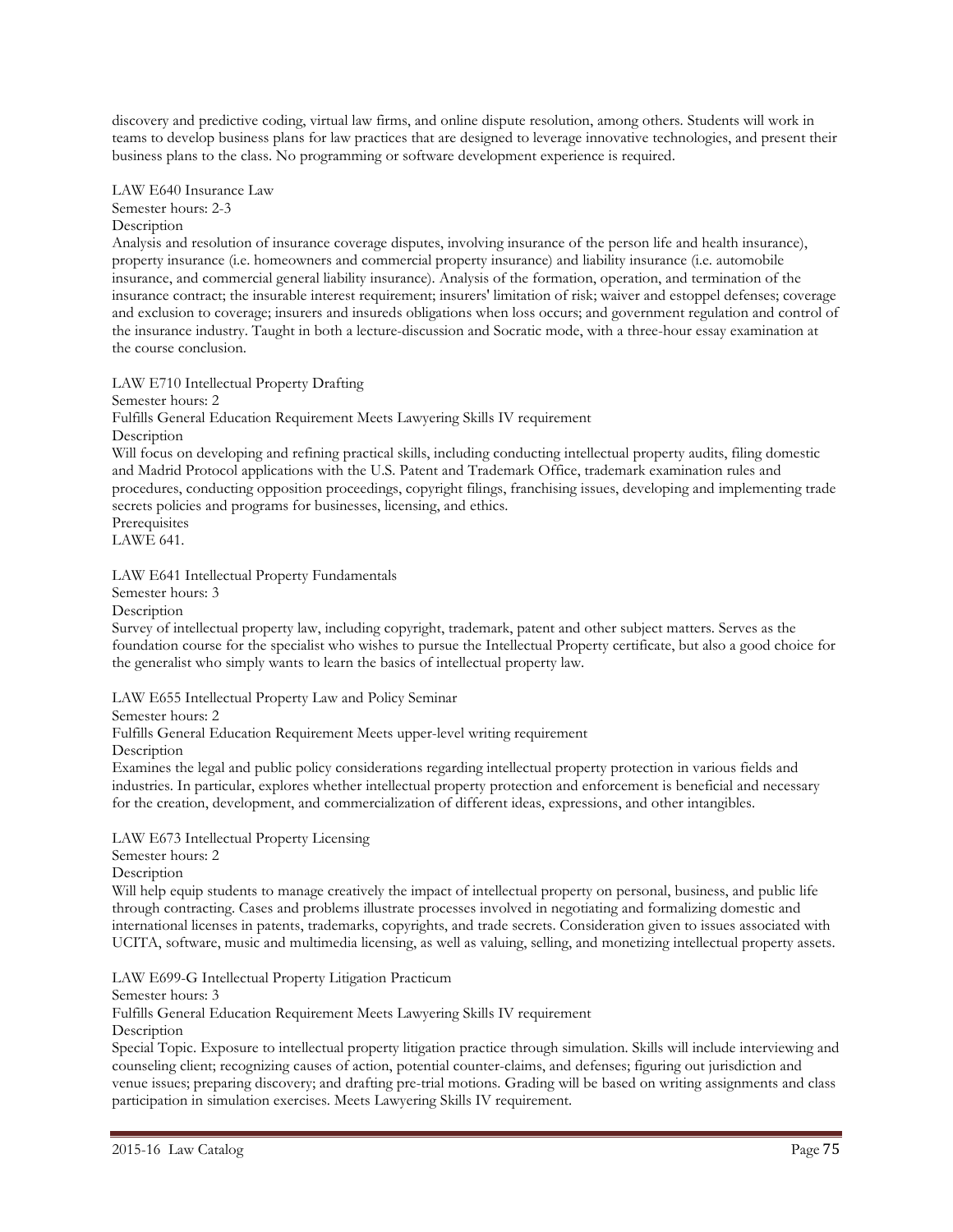#### Prerequisites LAWE 641 Intellectual Property Fundamentals or LAWE 744 Patent Law or LAWE 768 Trademark & Unfair Competition Law

LAW E790 Intellectual Property and Transactional Law Clinic Semester hours: 6

Description

Students represent for-profit and nonprofit organizations, as well as social entrepreneurs, artists, authors and inventors from a variety of backgrounds. Students will help business startup clients by engaging in business formation counseling. Students provide legal services to clients, including negotiating and drafting contracts, providing corporate legal services and analysis, and facilitating strategic decision-making. Students assist clients in the assessment and potential licensing of a variety of intellectual property rights. The classroom seminar will provide clinic students the opportunity to study and reflect on the theoretical framework and application of related substantive subjects. Prerequisites

This course requires special approval for registration; contact the professor for details.

LAW E757 International Arbitration

Semester hours: 2

Description

Gives an introduction to the main characteristics of international arbitration. In the first part of the semester, we will examine the advantages and disadvantages of arbitration, and why parties may prefer arbitration. We will then look at the arbitration agreement, the process of arbitration, and the enforcement of arbitral awards. This course will review both commercial and investment arbitration and survey the main various arbitral tribunals and their rules, including ICSID, ICC, and ILCA. Examination.

LAW E756 International Business Practice

Semester hours: 4

Fulfills General Education Requirement Meets Lawyering Skills IV requirement

Description

A hands-on opportunity to develop strategies for Virginia companies seeking to expand their businesses in foreign markets. Students meet with a Virginia business client to define the scope of their project, identify legal issues, research foreign and domestic laws, develop legal strategies, and then present their findings to the client¿s executives and senior management. Law students team with MBA students from a participating business school to prepare international business plans and then co-present their work to the client. The teams prepare and deliver comprehensive presentations of their strategies and the legal issues they have identified as the capstone to their work. Prerequisites

This course requires special approval for registration; contact the professor for details.

LAW E642 International Business Transactions

Semester hours: 2-3

Description

Problems in international trade and investment; regulation of international trade by national governments and international agencies. Emphasis on lawyer's role in counseling firms engaged in international activities. LAW E738 International Courts and Tribunals

Semester hours: 2

Fulfills General Education Requirement Meets upper-level writing requirement

Description

Introduction to existing international courts and tribunals and their jurisdiction, including courts that have general jurisdiction to hear inter-state disputes (the International Court of Justice, the Permanent Court of Arbitration, ad hoc bodies) and courts and tribunals that have specialized subject-matter jurisdiction. Examines courts and tribunals competent to hear international criminal law, including the International Criminal Court, ICTY and ICTR. Analyzes regional courts and tribunals that hear cases related to human rights abuses. Also studies investment disputes (state/investor) and the principle available fori, including ICSID and NAFTA and ad hoc tribunals and claims commissions, such as the Iran-US tribunal, the UN Compensation Commission.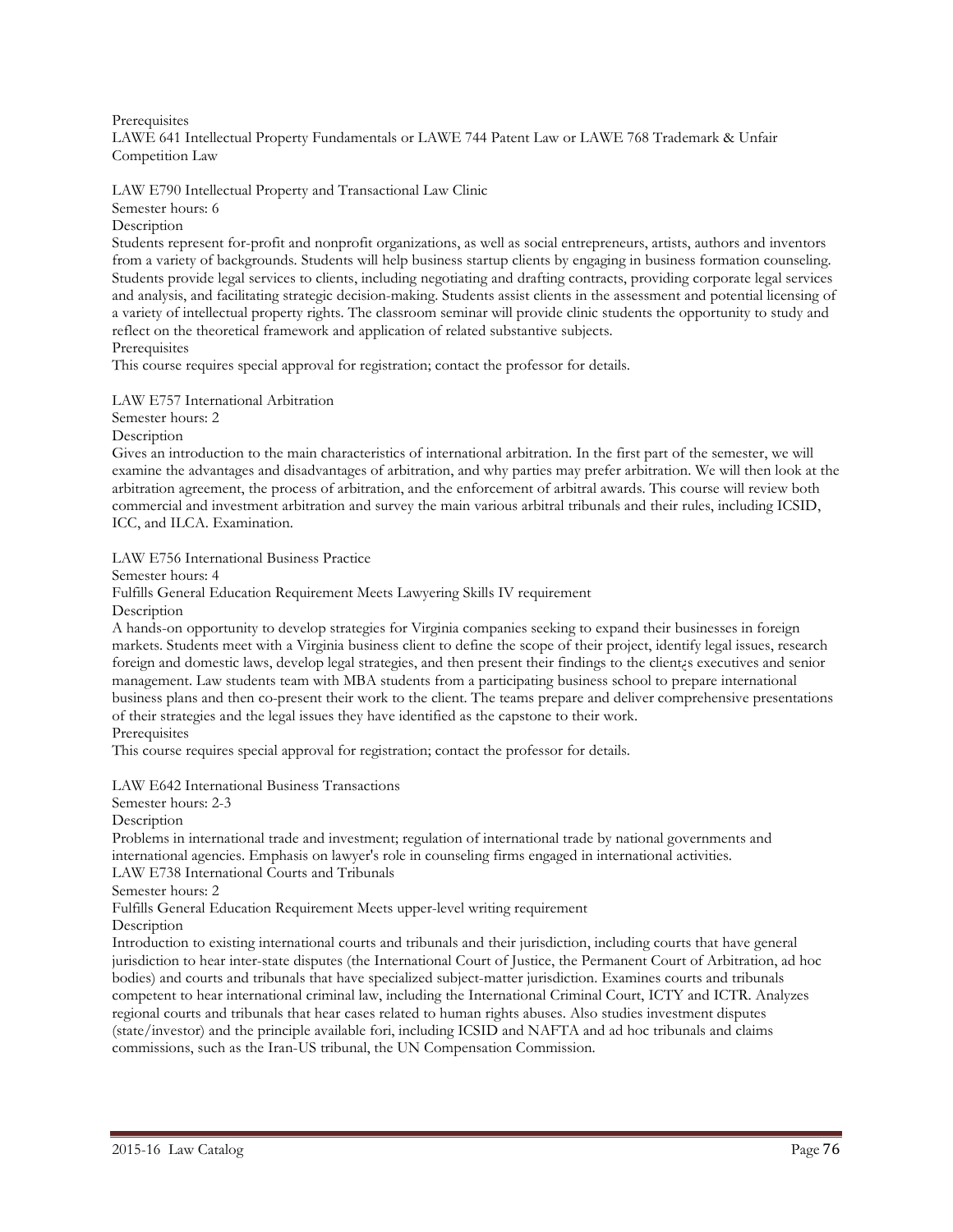LAW E699-B International Criminal Justice & Transnational Justice

Semester hours: 3

Description

Special Topic. Examines international criminal law, first substantially (what are subjects, sources, crimes) and then procedurally (including at the ICC, ICTY, ICTR). In the second part of the course, we will focus on certain post-conflict situations (e.g. Rwanda, Iraq, Afghanistan) and analyze issues of transitional justice and application of international criminal law there.

LAW E729 International Environmental Law

Semester hours: 2-3

Fulfills General Education Requirement Meets Upper Level Writing Requirement

**Description** 

Explores how the international community has managed and mismanaged global environmental problems since the watershed UN Conference on Environment and Development in 1992. Involves a mix of readings, discussions, and simulations in various fields of international environmental law, with a particular focus on climate change, biodiversity, and international regulation of toxic hazards. Cross-cutting themes include North/South disputes, the precautionary principle, liability as a compliance mechanism, and the involvement of non-state actors in creating and implementing international environmental law. The major assignment for the course will be a seminar research paper.

LAW E722 International Intellectual Property

Semester hours: 2-3

Fulfills General Education Requirement Meets upper-level writing requirement

Description

Aspects of both public and private international law, as well as efforts to harmonize intellectual property over multiple countries and comparative aspects, considering basic differences in approaches to intellectual property in both national and international systems. Will cover all major international IP regimes (WIPO, WTO, the EU), as well as the major areas of intellectual property law (patent, copyright, trademark, and trade secret). Will also touch on the interaction between trade policy and IP law. Other topics may include areas of current interest, such as compulsory licensing of patented medication, protection of traditional knowledge of indigenous peoples, or issues related to the World Wide Web.

**Prerequisites** 

Intellectual Property Fundamentals (641) or at least two of the following: Patent Law (744), Copyright Law (788), or Trademark Law (710).

LAW E699-FF International Law Practicum

Semester hours: 3

**Description** 

Special Topic. Legal research and analysis on cutting-edge, contemporary international law issues. Provide advice as requested by international organizations such as the United Nations and the World Bank. At the end of the semester, we hope to present the outcome of the research projects to requesting parties in Washington, DC and/or New York. **Prerequisites** 

LAWE 643 International Law

LAW E643 International Law Semester hours: 3 Description Basic principles, including sources of international law, settlement of international disputes, responsibilities and immunities of sovereign states, human rights, and the machinery of international law and justice.

LAW E670 Interviewing and Counseling

Semester hours: 2

**Description** 

In-depth analysis of pretrial lawyering skills using interdisciplinary materials. Explores interpersonal relationships, focusing on role of attorney in relation to client, the legal system (including other attorneys), and society. Classroom discussion and development of own skills through weekly audio- and video-taped simulations. Enrollment limited.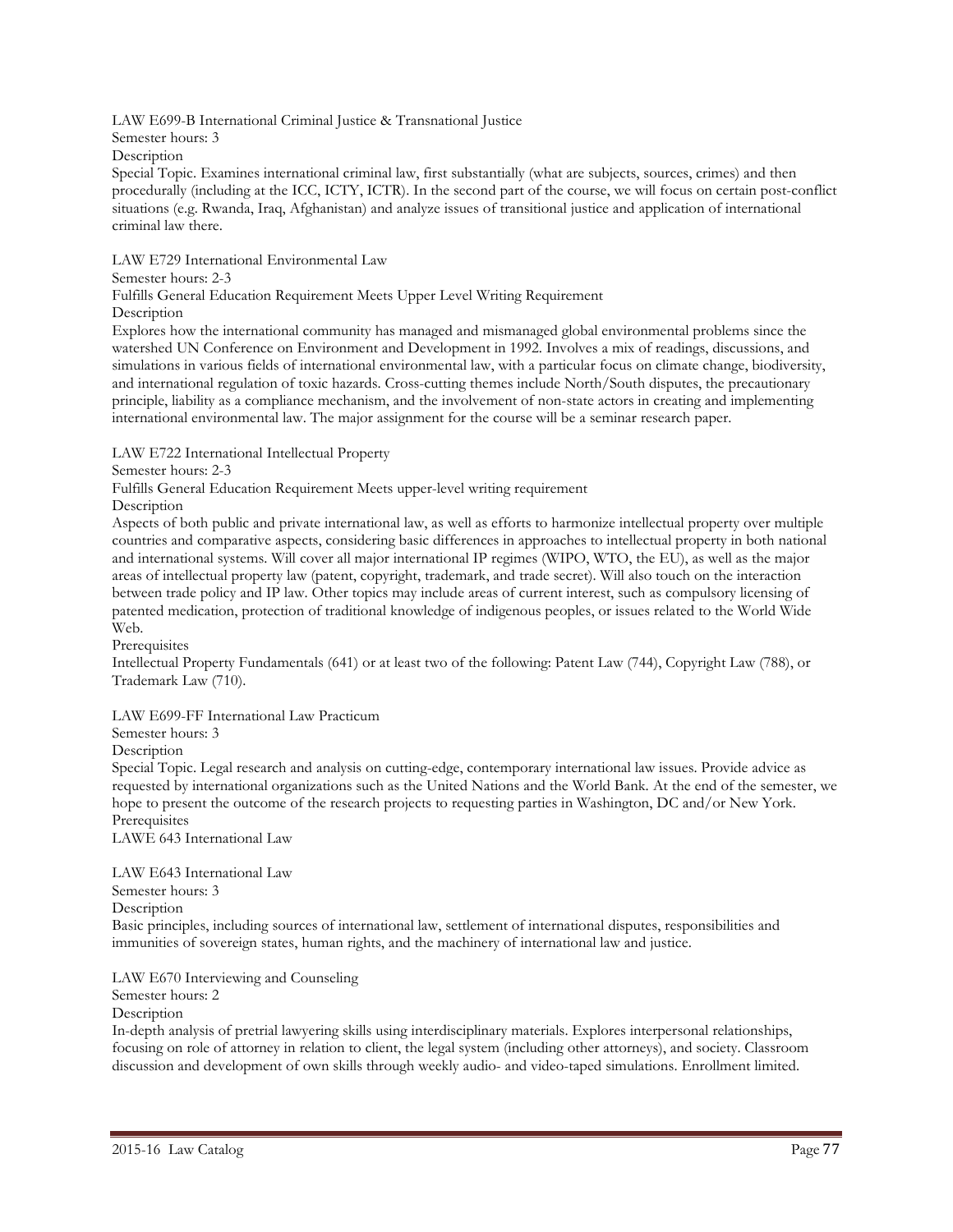CLAC 603 Italian: Cultures and Language Across the Curriculum Semester hours: 1 Description Students will be guided in their study and discussion of authentic Italian materials relevant to materials in the primary course. Pass/fail grade only.

CLAC 607 Japanese: Cultures and Language Across the Curriculum Semester hours: 1 Description Students will be guided in their study and discussion of authentic Japanese materials relevant to materials in the primary course. Pass/fail grade only.

LAW E764 John Marshall Scholars Seminar Semester hours: 0 **Description** A seminar on various legal topics for the John Marshall Scholars. **Prerequisites** This course requires special approval for registration; contact the professor for details.

LAW E752 Judicial Placement Program Semester hours: 5-7 Description Placements are offered in the chambers of both state and federal judges. Students assume the role of a law clerk. Opportunities are available at both the trial and appellate levels. Two-hour classroom component required. Graded pass/fail. See director of Clinical Placement Program for more details. **Prerequisites** This course requires special approval for registration; contact the professor for details.

LAW E590 Jurisprudence Semester hours: 2 **Description** 

Provides an introduction to the field of jurisprudence, the academic discipline devoted to answering the fundamental question: What is law? We will explore the many ways that scholars have attempted to define law and legal systems against a series of related concepts, including morality, authority, power, politics, planning, rationality, coercion, obedience, and violence. Through a series of short written assignments, we will critique the prevailing theories and attempt to construct the elements for an original definition of law.

LAW E644 Labor Law Semester hours: 3 Description

Analysis of origin and scope of National Labor Relations Act and role of the National Labor Relations Board and the courts in interpreting the statute. Focus on right of employees to organize unions, choice of bargaining representative, strikes and picketing, and negotiation and enforcement of collective bargaining agreement.

LAW E645 Land Use Planning Semester hours: 2-3 Description Government control of use of land and eminent domain. Zoning, subdivision control, and urban redevelopment and planning.

LAW E699-S Law & Literature

Semester hours: 2

**Description** 

Explores the relationship between law and literature. Using literary texts and a series of writing exercises, examines how the study of literature can enhance professional problem solving and communication skills. Topics include ethics, jurisprudence, and the use of language in narrative, storytelling, and persuasion.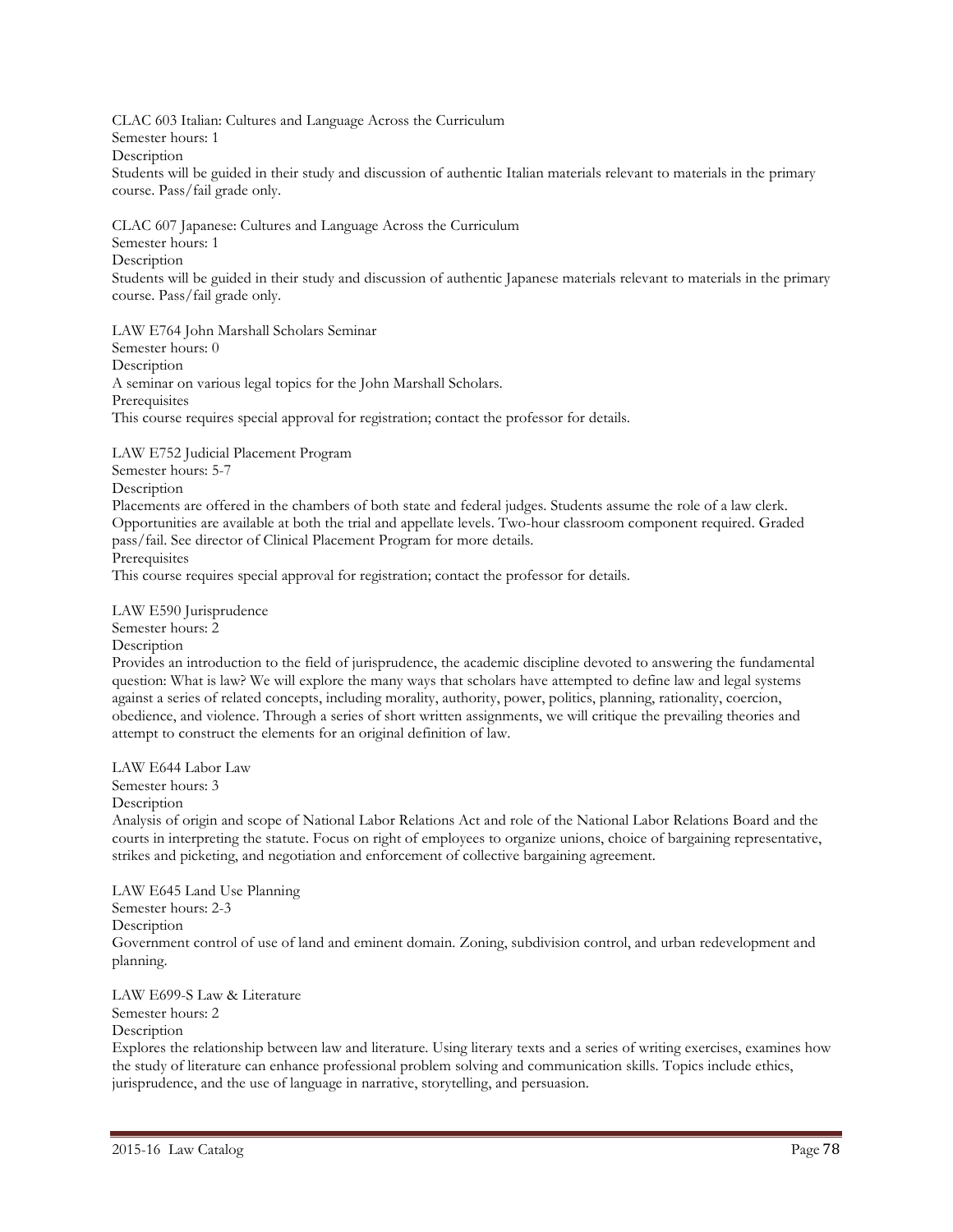LAW E696 Law Firm as a Business

Semester hours: 2

Description

Focuses on many of the practical, nonlegal aspects of law practice to include information on financial management, administration, technology, insurance, marketing, and issues related to the firm owners including compensation and agreements. Guest presenters will be experts in their particular fields who will share practical experiences in their respective areas.

LAW E699-Q Law of Armed Conflict

# Semester hours: 1

Description

Examination of international law relating to the use of force. Areas of study include situations of self-defense and authorization to use force by the United Nations Security Council. Peacekeeping missions will be considered, as will situations of collective self-defense and the theory of "humanitarian intervention." The course will also consider international humanitarian law: customary and treaty-based restrictions on the use of force such as the requirement to avoid targeting civilians, the requirement of proportionality, and prohibitions on the use of certain weapons. The course will draw on current events and focus on real-world applications of international law.

LAW E665 Law of Clean and Renewable Energy

Semester hours: 3

Fulfills General Education Requirement Meets Lawyering Skills IV requirement

Description

Explores the challenges and opportunities that come with new policies seeking to promote renewable energy and transition to a low-carbon electricity system. Covers attributes of specific types of renewable energy (including wind, solar, and biofuels) and mandates and goals for renewable energy (including renewable portfolio standards and feed-in tariffs); federal, state, and local demand response laws, including their relationship to the Smart Grid; state and federal laws governing the siting and permitting of renewable energy facilities; tax and other incentives for demand response and renewables; ratemaking, wholesale markets and other aspects of the sale of electricity; and financing mechanisms for transactions involving efficiency and renewables.

LAW E637 Law of Educational Equity

Semester hours: 2

Fulfills General Education Requirement Meets Upper Level Writing Requirement.

Description

Analyzes the current law and policy debates that are shaping elementary and secondary education in the United States. Focuses on systemic issues of educational opportunity, such as race and sex discrimination, school finance and school choice. Also explores the role of the government, particularly the courts, in American education. Although the course focuses on the legal and policy decisions that governments, school districts and students are confronting today, it also includes a historical perspective where necessary to inform our understanding of the current issues.

LAW E682 Law of War Semester hours: 2 Description

Contemporary law of armed conflict, surveying briefly jus ad bello, i.e., theories of aggression, just war & reprisal. Emphasizes jus in bello, including certain rules of engagement (targeting and neutrality), the rights of captured persons and civilians, and institutions for national and international management. Grades will be awarded by reference to either a term paper or several shorter essays.

LAW E693 Law of the European Union Semester hours: 2 Description (Offered only in Cambridge Summer Program). Surveys institutions of the EU and examines substantive principles of EU law and their integration into the legal systems of member countries.

LAW E712 Legal History Seminar Semester hours: 2 Fulfills General Education Requirement Meets upper-level writing requirement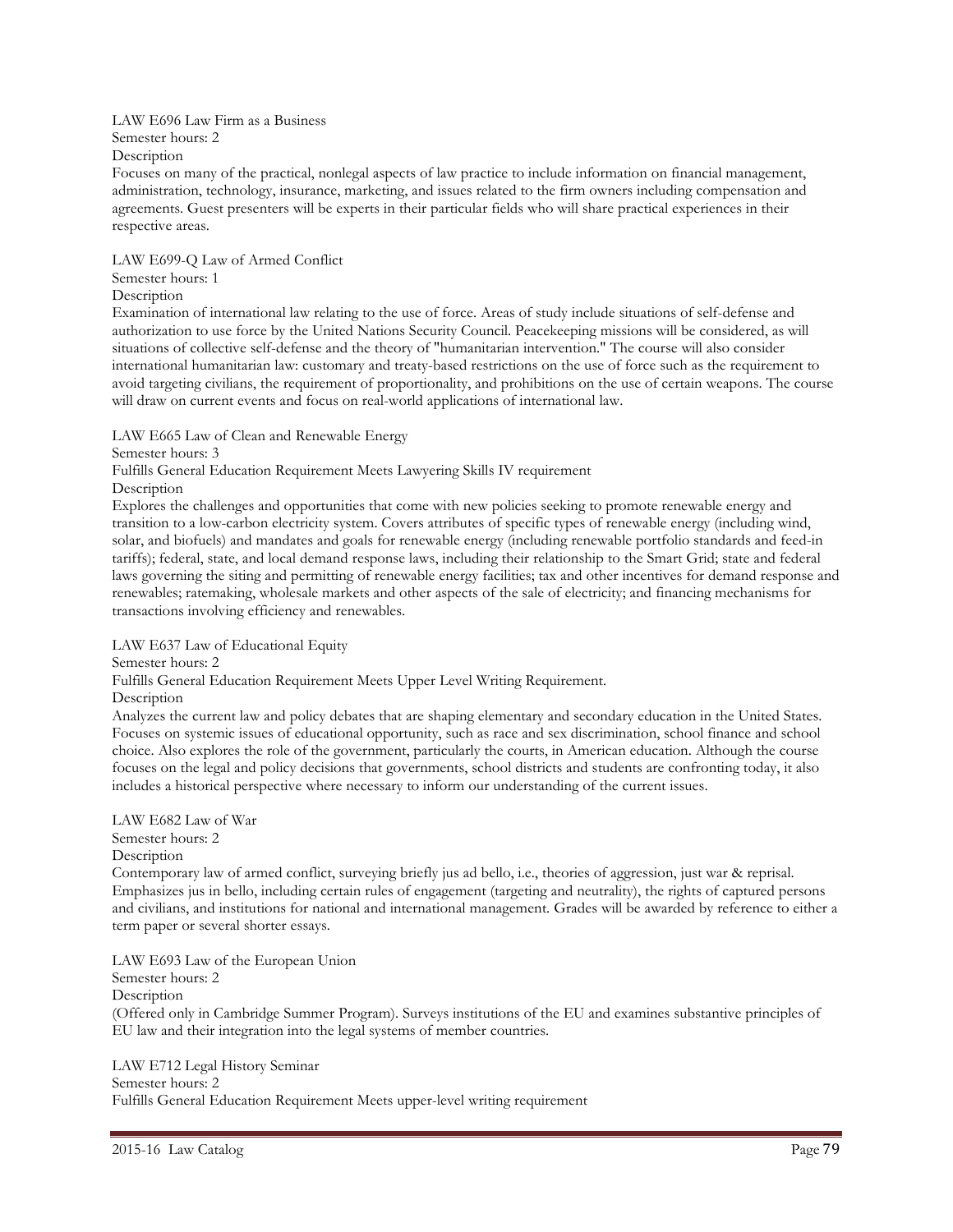### Description

Focuses on microhistory as a technique for exploring the role of law in society. A microhistory is a case study of a particular incident that sheds light on broader issues of race, class, gender, economics, and power. Explores the various ways that legal historians use case studies to enlarge our understanding of the past.

LAW E592 Legal History Semester hours: 2 or 3 Fulfills General Education Requirement Meets upper-level writing requirement (written paper option) **Description** Explores the history of the common law and the development of Anglo-American legal institutions. Focuses on the evolution of the jury system and the distinction between law and equity. Students will have the option of writing a paper (which will satisfy the ULWR) or talking an exam.

LAW E662 Legislative Advocacy Semester hours: 3

**Description** 

Provides students the opportunity to develop the practical knowledge base and skills to be able to represent clients and themselves in legislative and regulatory processes. The context for classes will be Virginia state government. Classes will consist of a combination of lectures by the professor and guests as well as participatory exercises such as role plays. Skills to be taught within the public policy context will include listening, negotiation, legislative drafting, lobbying and testifying before committees. Grades will be based on class participation and written work, including weekly entries in a journal, to be kept throughout the semester.

LAW E652 Local Government Law Semester hours: 2 Description

Focuses on legal issues in local government law with a practical approach. Covers a variety of topics that are relevant to local government law, except for education law and environmental law. Thorough research skills and the ability to identify and analyze legal issues are critical requirements in this course.

LAW E699-O Media and Privacy Law Semester hours: 2

**Description** 

Special Topic. An introduction to the rights and responsibilities of the mass media with respect to newsgathering, publication, and the privacy rights of individuals. This course involves substantial coverage of the First Amendment as well as common law torts such as defamation, infliction of emotional distress, and appropriation of an individual's likeness or image. Cases will be drawn from print, broadcast, internet, and social media, and we will also cover privacy in data and records. Assignments include short exercises and a final exam.

LAW E762 Medical Malpractice Semester hours: 2 Description Liability of physician for injuries arising out of the physician patient relationship. Includes coverage of standard of care, causation, informed consent, intentional torts, and recoverable damages.

LAW E705 Mergers and Acquisitions Semester hours: 2-3 Description Focuses on the law governing corporate mergers, acquisitions, recapitalizations, and proxy contests. Discussion will include transaction structure, purchase agreements, stockholder litigation, and relevant state and federal laws, with a primary focus on fiduciary duties in the context of buying and selling a business. **Prerequisites** Business Associations (602)

LAW E649 Mindfulness and the Legal Profession Semester hours: 3 **Description**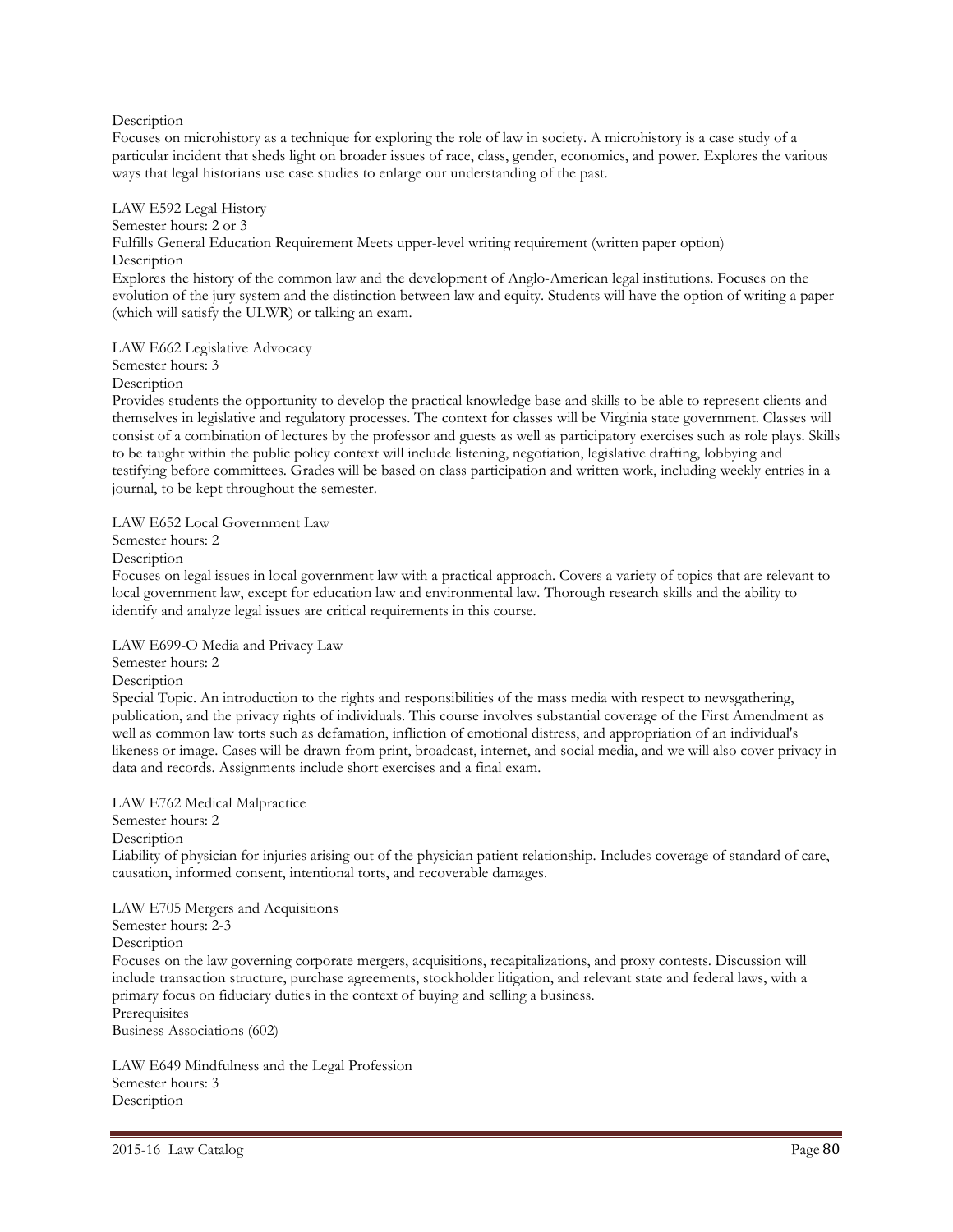Provides a framework for envisioning a professional identity that is in harmony with our personal, spiritual, and communal values. Using creative writing and mindfulness meditation tools, we revisit our original reasons for pursuing a legal education, reflect on our law school experience and on the law as an intellectual discipline and as a service profession, and articulate aspirations for our future careers. Topical discussions will be geared to seminar participants' specific interests (e.g., past topics included personal injury law, family law, international law, and gender and race relations). Students are required to submit response papers before each class meeting and a final essay.

LAW E735 National Security Law Semester hours: 2

### Description

Offers an analysis of the interplay of law and national security. It will include coverage of such issues as: terrorism offenses, espionage, collection of evidence in international cases, interrogation techniques, the Foreign Intelligence Surveillance Act, protection and use of classified evidence in federal court, the right to counsel and national security defendants, military detention, and trials of cases involving national security.

### LAW E672 Negotiation

Semester hours: 2

Description

Introduction to the theory and practice of negotiations. Game theory, economic model bargaining, social-psychological theories and the problem-solving negotiation theory are each studied. Explores the different negotiation styles, techniques of preparation and information gathering, persuasion and the process of exchange in bargaining. Both dispute resolution and transactional negotiations are reviewed.

### LAW E771 Nonprofit Organizations

Semester hours: 3

Description

Examines the nature, formation, governance and operation of nonprofit organizations. Topics include the law governing nonprofits; the skills necessary to create, operate, and advocate for nonprofit organizations; determining the legal form of the organization; tax exempt status; fundraising (charitable giving, solicitations, legal regulation of such activities); duties and responsibilities of the board of directors; liability of nonprofit organizations; and ethical issues for nonprofits. The class is designed for both law students and business students. Guest speakers from area nonprofits will supplement the readings and discussion. Readings will include case studies, as well as cases and articles from legal and business sources. A field trip to a nonprofit organization may be taken. Class project involves a case study of a nonprofit, advising the nonprofit organization on legal and business issues and where appropriate, assisting the nonprofit in organizing, establishing organizational and operational documents, filing for tax exempt status, and/or creating operational policies. The final grade will be based on class participation, written responses to case studies, and the students' work on the class projects.

### LAW E744 Patent Law

Semester hours: 3

### Description

Covers fundamental doctrines of patent law and is designed to serve as a basic course for those who wish to specialize in this field, as well as to provide a general background for a corporate or business practice. Topics will include eligible subject matter for patenting; conditions for patentability, including utility, novelty, non-obviousness, enablement, best mode, definiteness, and adequate written description; patent infringement; defenses; and remedies. Will study statutory aspects of patent law, as well as judicial interpretation by the Supreme Court and the Federal Circuit Court. Further, course will consider justifications for the patent monopoly. An engineering or science background is not required to take the course.

### LAW E787 Patent Preparation and Prosecution

Semester hours: 2

## **Description**

Explores the art of drafting a patent application and the subsequent prosecution of the application through the Patent and Trademark Office (PTO). Will include some necessary detail with respect to PTO Rules, but will also cover the strategy and reasoning behind various drafting techniques. Directed to students who plan to become patent practitioners as well as those who are simply interested in the process. **Prerequisites**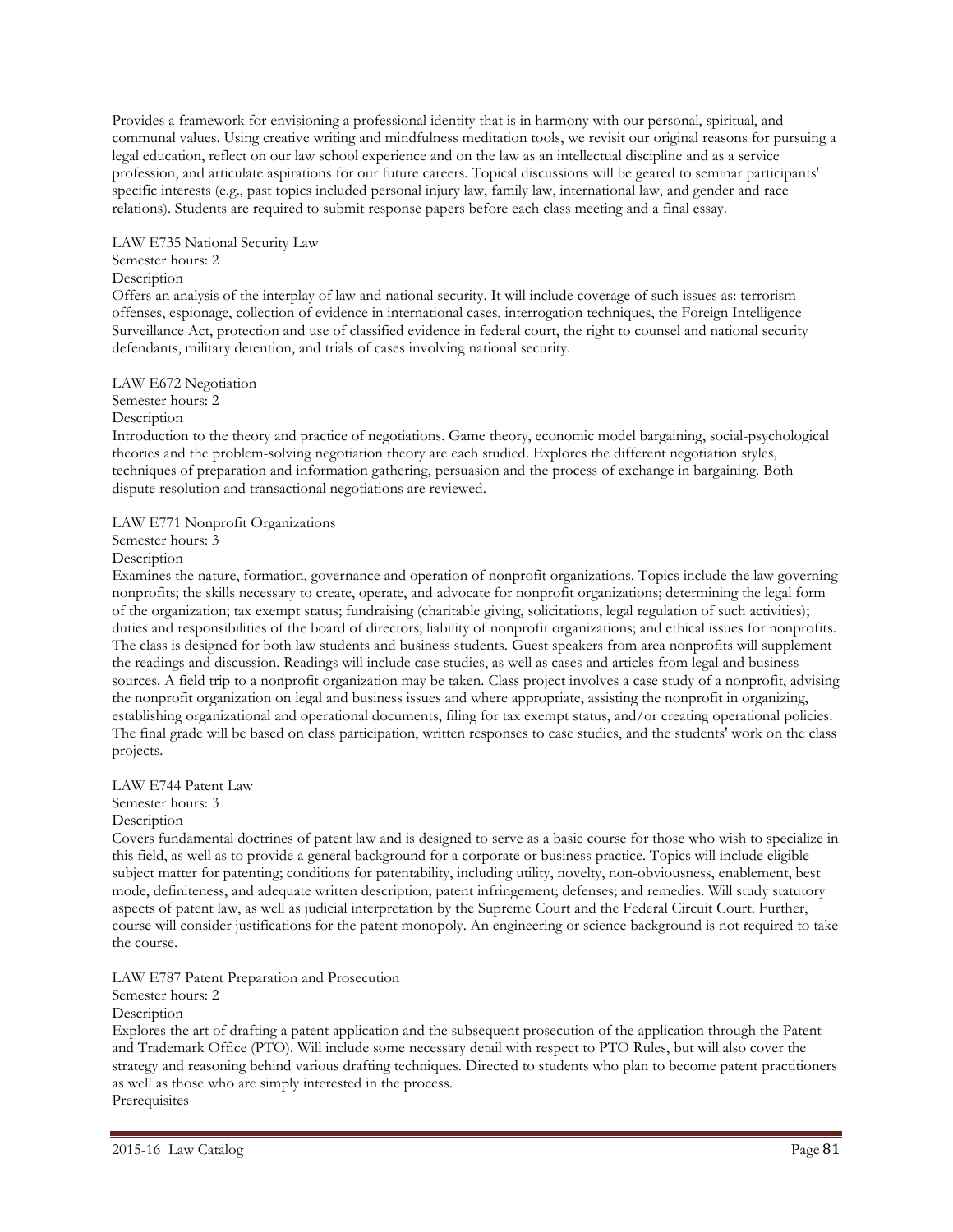LAWE 641 or LAWE 744 LAW E601 Pre-Trial Litigation Skills Semester hours: 3 Fulfills General Education Requirement Meets Lawyering Skills IV requirement Description Enhances understanding of critical pretrial tools and provides practical experience with using these tools. Course

requires drafting a variety of pretrial documents that are frequently used in litigation, such as a complaint, and a pretrial motion. Also provides practice of such skills as interviewing clients and negotiating settlements. Focuses on the correct use of the Federal Rules of Civil Procedure but relevant in state court litigation as well.

LAW E654 Products Liability Law

Semester hours: 2-3

Description

Analyzes the affirmative cause of action for personal injuries caused by defective products, applicable defenses, and other relevant theoretical, policy and practical issues. Emphasis is on strict liability in tort under Section 402A of the Restatement of Torts and national developments; however, relevant Virginia developments will be assessed.

LAW E724 Professional Responsibility: Family Law

Semester hours: 2

Description

Delineates the ethical responsibilities of lawyers in family law cases. Issues related to the lawyer-client relationships: communication and confidentiality; conflicts of interests; controlling the case; ethical tactics; ethical negotiations; mediation; and other ethical duties of the family law practitioner are surveyed. Designed to encourage the study and elevate the standards of those who practice family law. There will be case studies and examples of issues that are presented to the practicing family lawyer on a day-to-day basis. The course will combine theory and practice as it relates to helping to guide the practicing lawyer through the maze of ethical issues that are constantly arising in the family law practice. This course is required for those students seeking the Certificate of Concentration in Family Law. **Prerequisites** 

Family Law (707).

LAW E639 Public Policy Research and Drafting

Semester hours: 3

Description

Combines both advanced legal research and writing instruction with a client-based experience. Provides students with an opportunity to explore advanced legal research in the public policy field, develop their writing skills in the context of creating an issue paper, and engage in client relations with nonprofit organizations from the greater Richmond community.

LAW E765 Race, Religion and the Law Semester hours: 3 Fulfills General Education Requirement Meets upper-level writing requirement Description Focuses on the intersection of race and religion, and their impact on the law as expressed in American judicial decisions.

To facilitate this inquiry, the course furnishes historical background regarding the evolution of the concept of race in western societies, especially Europe and the United States. Also addresses how religious traditions, notably Christianity, have impacted the understanding of race.

LAW E611 Real Estate Transfers and Finance Semester hours: 2-3 Description Surveys modern real estate transactions, such as condominiums, cooperatives, sales and leasebacks, leasehold mortgages, FHA and VA financing, tax consequences, title insurance, construction loan agreements, and shopping center leases.

LAW E725 Regulating Reproduction Semester hours: 2 Fulfills General Education Requirement Meets Upper Level Writing Requirement. **Description**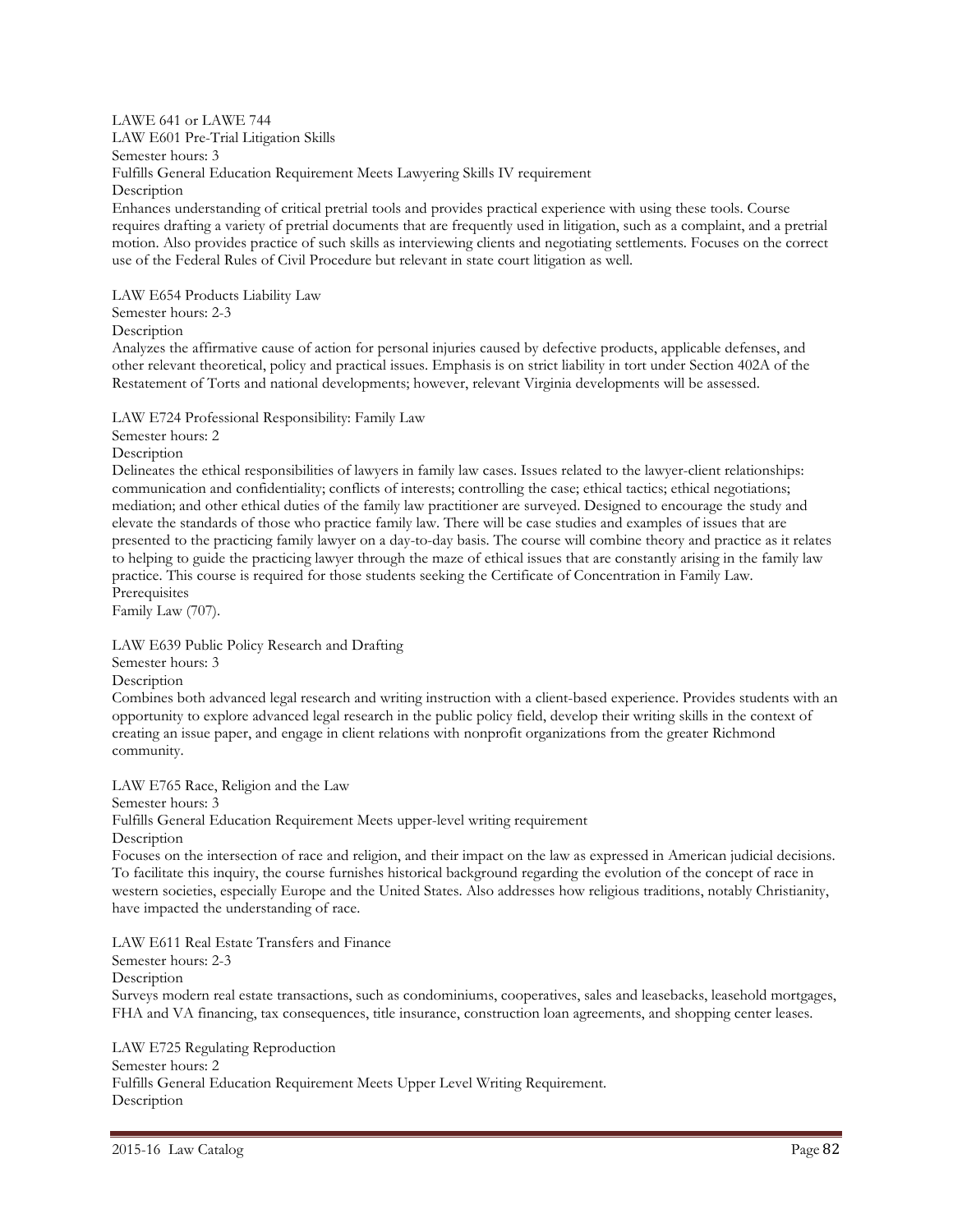Study of the interrelationship of legal rules, politics, ideology, and socio-economic realities that shape reproductive rights and justice. Explores the meaning of "reproductive rights" and "reproductive justice," and considers a wide spectrum of related topics, including types of abortion restrictions upheld since Roe v. Wade and Planned Parenthood v. Casey, access to contraception and reproductive health services, new reproductive technologies, and the U.S. government's role in reproductive rights, among others.

### LAW E656 Remedies

### Semester hours: 3

### **Description**

Putting legal theory into the practical context of its ultimate remedy for the client, covers primarily equitable remedies Covers the equitable remedies of bills of peace, receiverships, injunctions to enforce contracts, injunctions to prevent torts, constructive trusts to prevent unjust enrichment, restitution, equitable defenses, contempt of court, etc and a broad range of general legal topics, including the remedies available for breach of contract, commission of torts, waste and nuisance to property, civil procedure (injunctions and contempt of court), etc. Looks at the broad areas of the law from the point of view of the remedy available to the litigant. Method of Assessment: The students argue each of the cases, and then there is class discussion. At the end of the course, each student will be required to write a 1,000 word essay on some topic of equity, and there will also be an examination.

### LAW E780 Research Assistant

### Semester hours: 1-4

### Description

Students may assist professors on the full-time faculty in their scholarly research efforts, either for pay (under the University Work Study Program), or for academic credit, though not for both at the same time. Students may earn up to four hours of academic credit toward their degree requirements by serving as unpaid research assistants. The credit hours may be pass/fail or graded, at the option of the student, and with the permission of the professor. Graded credit hours require a written work product by the student that will enable the professor to determine an appropriate grade. To receive academic credit, the student must work an average of four hours per week throughout the semester, for each hour of academic credit earned. Registration is with permission of the professor and the dean's office. Limit of four semester hours total.

### LAW E699-R Restorative Justice

### Semester hours: 2

Fulfills General Education Requirement Meets upper-level writing requirement (written paper option) Description

Special Topic. Restorative justice refers to a set of methods for responding to conflict or crime in a collaborative manner that prioritizes healing, prevention, and community-based reconciliation. It aims to deprioritize retribution, punishment, and incarceration. In turn, restorative practices aspire to honor victims' voices and needs, minimize the demonization of offenders, decrease the reinforcement of existing social hierarchies, and eliminate barriers to reconciliation. Considers the theory of restorative justice and explore restorative practices in various U.S. contexts including criminal justice (adult and juvenile), educational institutions and workplaces, and community-based reconciliation in the wake of systematic injustice. Students will have the option of writing a paper (which will satisfy the ULWR) or developing an alternative project (which will not satisfy the ULWR).

# LAW E706 Role of Lawyer in Mediation

# Semester hours: 2

# Description

Covers the role of the lawyer in mediation. Designed to provide students with skills necessary to effectively represent their client in the mediation process. Will explore differences between interest-based and positional negotiation. Stages of the mediation process and the role of the mediator will be reviewed. Additional areas that will be addressed include the attorney's ethical obligation to inform clients about dispute resolution options, factors that should be considered in assessing whether a case is appropriate for mediation, preparing for mediation, collaborative problem-solving, and effective strategies in representing clients in the mediation process. Students will engage in a series of mock mediations to develop their advocacy skills and will be introduced to various applications of mediation by the courts, state agencies and private entities.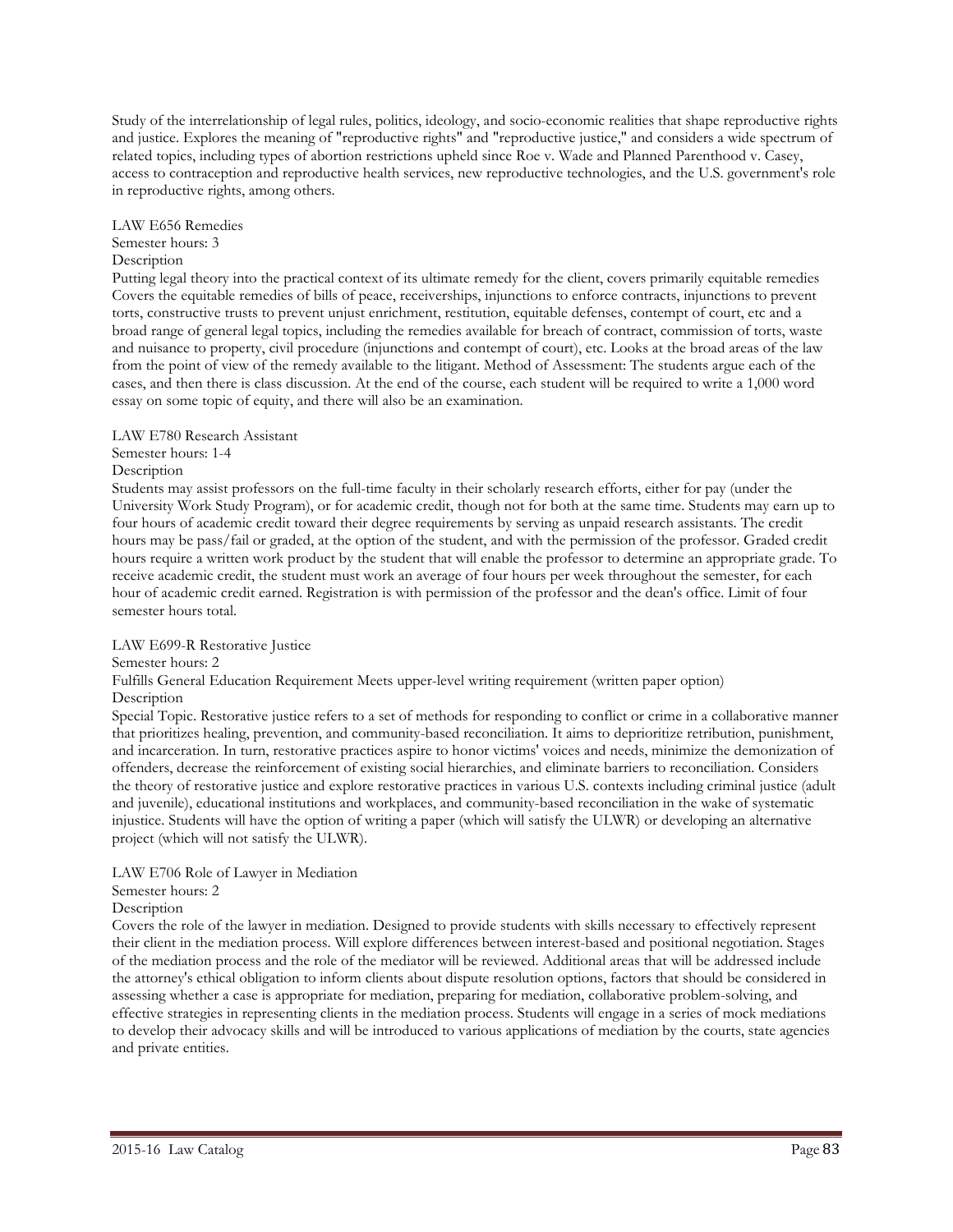CLAC 605 Russian: Cultures and Language Across the Curriculum Semester hours: 1 Description Students will be guided in their study and discussion of authentic Russian materials relevant to materials in the primary course. Pass/fail grade only.

LAW E675 Sales and Leases Semester hours: 2-3 **Description** Articles 2 (Sales) and 2A (Leases) of the Uniform Commercial Code, including the structure and methodology of the Uniform Commercial Code, as it is reflected in Articles 2 and 2A, and the Code's relationship to, similarities with, and differences from the general law of contract, property and tort.

LAW E657 Scientific Evidence Semester hours: 2 **Description** Technical and legal aspects of scientific aids in the trial of civil and criminal cases. Scientific experts participate as guest lecturers. **Prerequisites** LAWE 599 LAW E677 Secured Transactions

Description An introduction to the law governing contractually created interests in personal property used to secure payment or performance of obligations. Study of the creation, perfection, priority and enforcement of security interests in personal property under Article 9 of the Uniform Commercial Code. Also includes an examination of relevant provisions of the Bankruptcy Code and some other state and federal statutes that affect security interests.

LAW E658 Securities Regulation

Semester hours: 3

Semester hours: 3

Description

Discussion of the theory of disclosure, examination of information that is important to investors ("material" in securities lingo), and investments that fall within the definition of a "security" under federal law. Considers, mandatory disclosure by public companies; antifraud statutes (some of which apply only to public companies and some to both public and private companies); Rule 10b-5 (complete with some insider trading law); the law governing public offerings of securities; the exemptions that permit a company to sell securities outside the elaborate registration process that governs public offerings; and the rules governing re-sales. Focuses exclusively on federal law and its variety (statutes, rules and regulations, court rulings, SEC staff bulletins, no action letters, comment letters, etc.). Also considers selected aspects of enforcement of the securities laws by the SEC, the federal criminal authorities, and private lawsuits. **Prerequisites** 

Business Associations (LAWE 602)

LAW E769 Selected Issues in European Union Law

Semester hours: 2-3

Fulfills General Education Requirement Meets upper-level writing requirement

Description

Seminar presenting overview of the law of the European Union. Covers both aspects of EU Law: the institutional or "constitutional" aspects and substantive law. In the first portion the roles of the EU's four principal institutions are considered, as are their relations to the governments of the member states and the lawmaking process. This portion provides insights into issues of federalism as understood in this country. The second aspect covered, the substantive law of the EU covers topics including competition, intellectual property, workers' rights, and the monetary union. Topics covered are those thought to be of most relevance to U.S. interests doing business within the EU.

LAW E719 Selected Issues in Public International Law Semester hours: 2 Description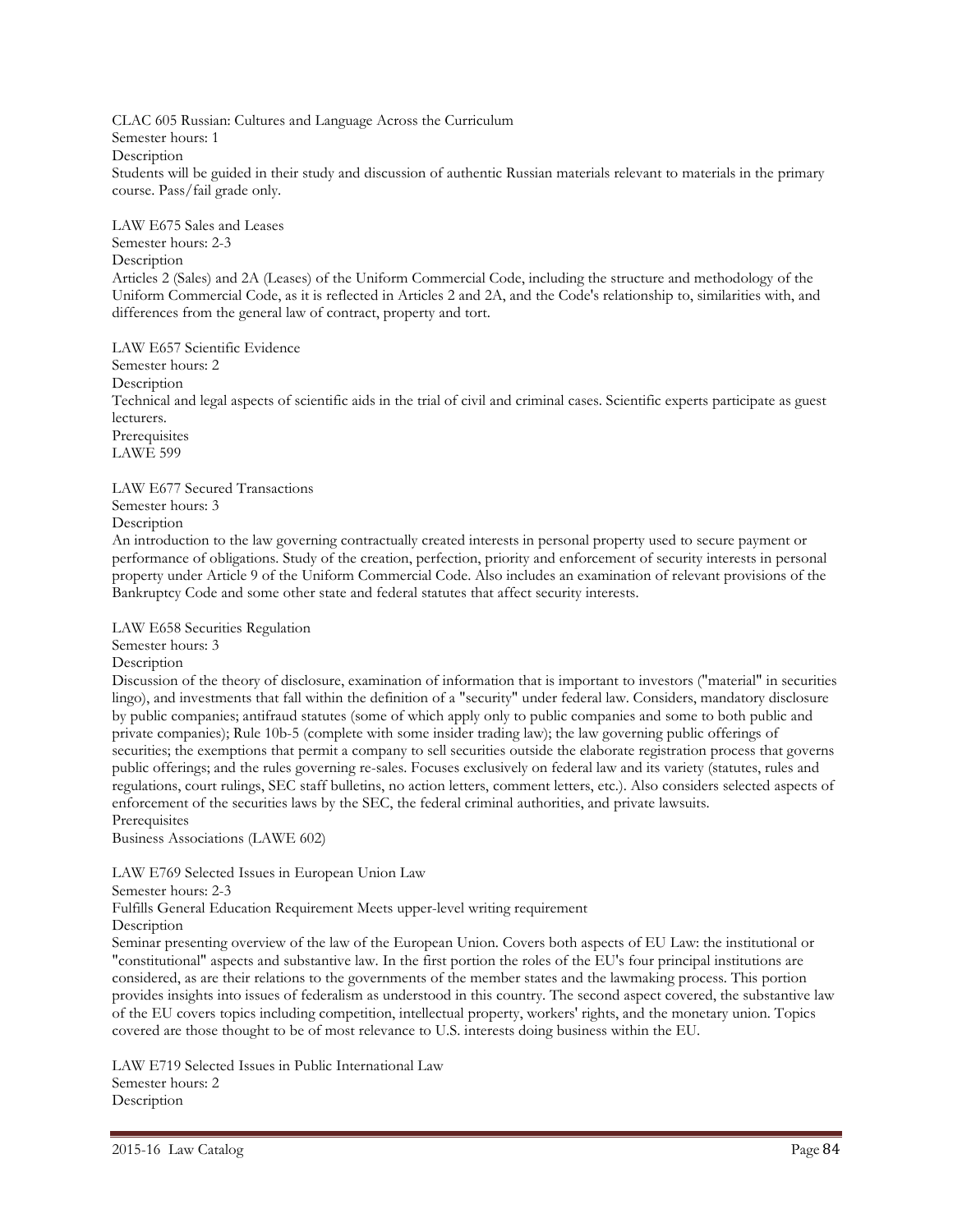(Offered only in Cambridge.) Consideration of various discrete issues of public international law, including statehood, boundaries, the law of war, jurisdiction and state responsibility, and their relation to municipal law.

LAW E699 Selected Topics (ST)

Semester hours: 2-3

Description

The law school generally offers one course which may be offered only one time. These courses are in an area of special interest to a faculty member. Details are provided in the registration materials. Depending on this particular offering, this course may meet the upper-level writing requirement.

LAW E615 Selected Topics in Virginia Law Semester hours: 2 Description A substantive overview of topics heavily tested on the Virginia Bar Exam. **Prerequisites** This course requires special approval for registration; contact the professor for details.

LAW E699-Y Sentencing Law

Semester hours: 2

Fulfills General Education Requirement Meets Upper Level Writing Requirement.

Description

Special Topic. Explores the theories of criminal punishment, the criminal sentencing process, and contemporary issues in sentencing. Topics include: the traditional justifications for criminal punishment--retribution, deterrence, incapacitation, and rehabilitation--and the shifting historical prominence of these justifications; the factors that influence punishment, such as the characteristics of the offense and the offender; the role of judicial, executive, and legislative branch actors in setting sentencing law and policy; and the implementation of the federal sentencing guidelines. Also explores systemic sentencing issues, such as racial disparities in the criminal justice system, and modern sentencing reform efforts.

LAW E699-C Sex, Mindfulness, and the Law

Semester hours: 3

Description

Historically, Western societies' main mechanism for regulating sex and reproduction was marriage. In recent decades, the criterion for socially legitimate sex has shifted from marriage to consent. What is consent? If non¬-consensual sex is bad, does that mean that all consensual sex is good, or at least neutral? How does, and how should the law shape sexual culture? This course uses legal theory, mindfulness meditation and communication practices, and creative writing to examine these issues, with a special focus on the implementation of Title IX on college campuses generally, and at the University of Richmond in particular.

LAW E740 Sexual Orientation and the Law

Semester hours: 2

Fulfills General Education Requirement Meets upper-level writing requirement Description

Seminar examines legal rights of lesbians and gay men. Explores concept of sexual orientation and legal system's regulation of life experiences of lesbians and gay men, including sexuality, expressions of identity, public and private employment, same-sex relationships, and parenting.

LAW E730 Spanish Legal Skills

Semester hours: 2-3

Description

One semester course learning targeted legal subjects in Spanish. Topics include immigration law, family law, labor law, contract law and criminal law and use materials written by Latin American Professors of Law and notable US attorneys. Lectures delivered in Spanish. Each class will be a combination of an academic presentation and a practical exercise exposing students to the practicalities of dealing with Hispanic clients including cultural differences of the Hispanic population. Students are assessed on a weekly basis by completing exercises which will cover: drafting memos, short essays and client letters in Spanish; preparing presentations for Hispanic audiences attending the pro bono legal clinics at the Virginia Hispanic Chamber of Commerce; and a final project. Students will have the opportunity to participate in the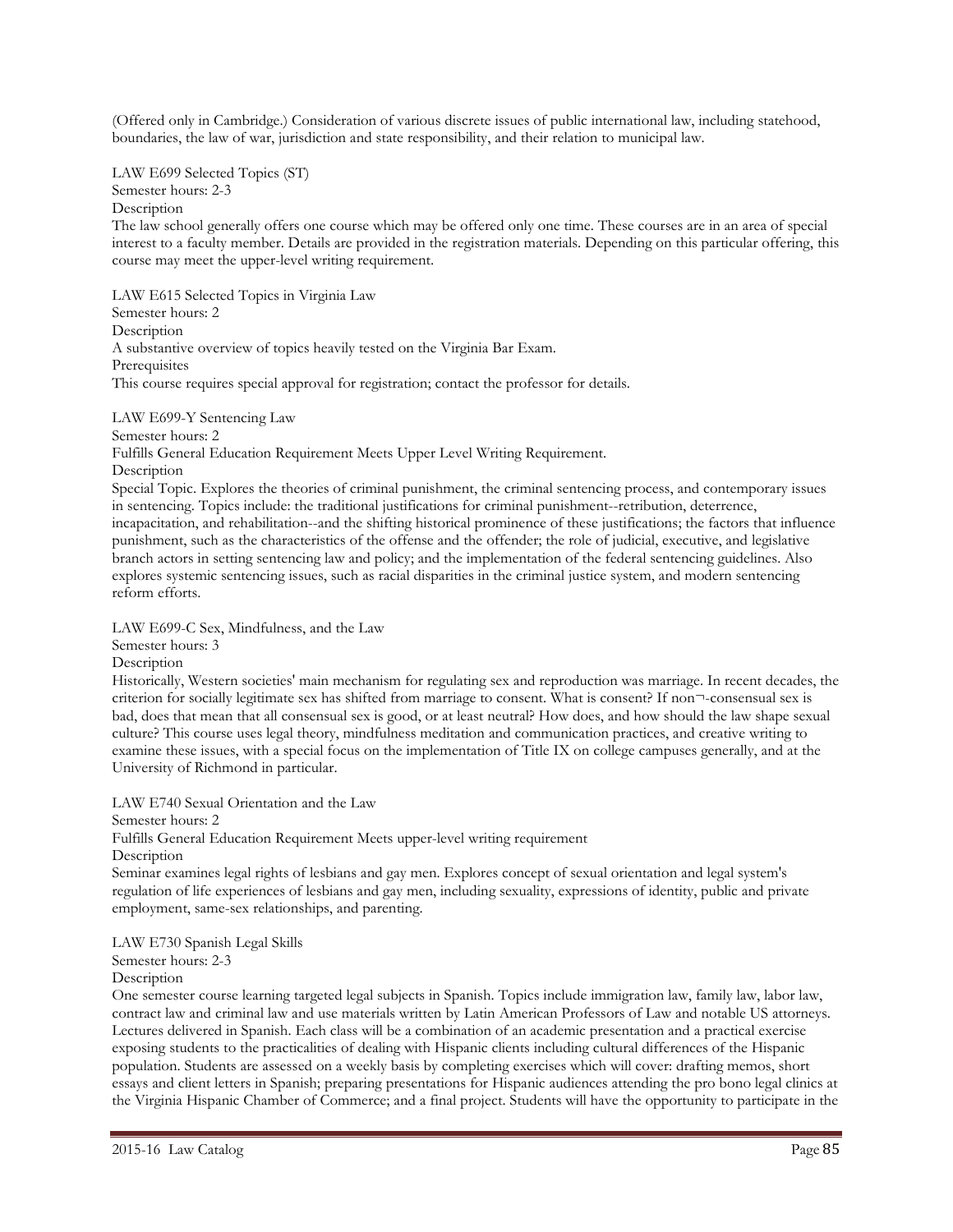pro bono legal clinics offered by the Virginia Hispanic Chamber of Commerce with the support of leading law firms from Richmond twice a month and may work alongside attorneys interviewing Hispanic clients seeking legal advice on immigration, labor and family matters.

Prerequisites

This course requires special approval for registration; contact the professor for details.

CLAC 602 Spanish: Cultures and Language Across the Curriculum

Semester hours: 1

Description

Students will be guided in their study and discussion of authentic Spanish materials relevant to materials in the primary course. Pass/fail grade only.

LAW E690 Sports and the Law Semester hours: 2

Description

A survey course addressing legal issues presented by both professional and amateur sports in a variety of settings. Examines such issues as the legal concept of amateurism, the organization of amateur sports associations, and eligibility for participation as an amateur, especially in the context of intercollegiate athletics Also focuses on gender and disability discrimination issues, the organization of professional sports with the power of the commissioner and the organization of leagues. The application of antitrust law to amateur and professional sports will also be examined, along with issues presented by the representation of professional athletes and the enforcement of sports contracts. Criminal and tort liability issues presented by sports participation will also be discussed, along with workers compensation and drug testing issues.

LAW E767 Statesmanship and the Law

Semester hours: 3

Fulfills General Education Requirement Meets upper-level writing requirement

Description

Focus on statesmanship through historical and biographical case studies of such figures as the American founders, Abraham Lincoln, and Winston Churchill. Also will seek to understand ways in which constitutional, legal, and political institutions can encourage, thwart, or direct leadership on a grand political scale. Primary focus historical.

LAW E779 Summer Abroad Placement Program

Semester hours: 4

**Description** 

Placements are available with law firms/chambers; government related agencies and organizations, such as the House of Commons and Crown Prosecution Services; law societies; citizens' advice bureaus; royal courts; property management and development firms, financial institutions; and the legal departments of media and entertainment firms. Two-hour weekly classroom component required. Graded pass/fail. See director of Clinical Placement Program for more details.

LAW E697 Supreme Court Decisionmaking

Semester hours: 2

Fulfills General Education Requirement Meets Upper Level Writing Requirement.

Description

Examines the Supreme Court as an institution and the nature of judicial review as an institutional practice. In addition to traditional doctrinal materials, draws on a mix of historical, biographical, and journalistic materials. Topics to be studied include the Court's agenda-setting process, the deliberative and opinion-writing process, the roles of law clerks and the Supreme Court bar, and institutional challenges for the future.

LAW E674 Tax Policy Seminar

Semester hours: 2

Fulfills General Education Requirement Meets upper-level writing requirement

**Description** 

Designed for students generally interested in public policy issues as well as for those specializing in tax. Focuses on the policies and structures of a well designed tax system; examines the goals, politics, and history of tax reform; and provides an overview of the central policy issues raised by income-based and consumption-based tax systems.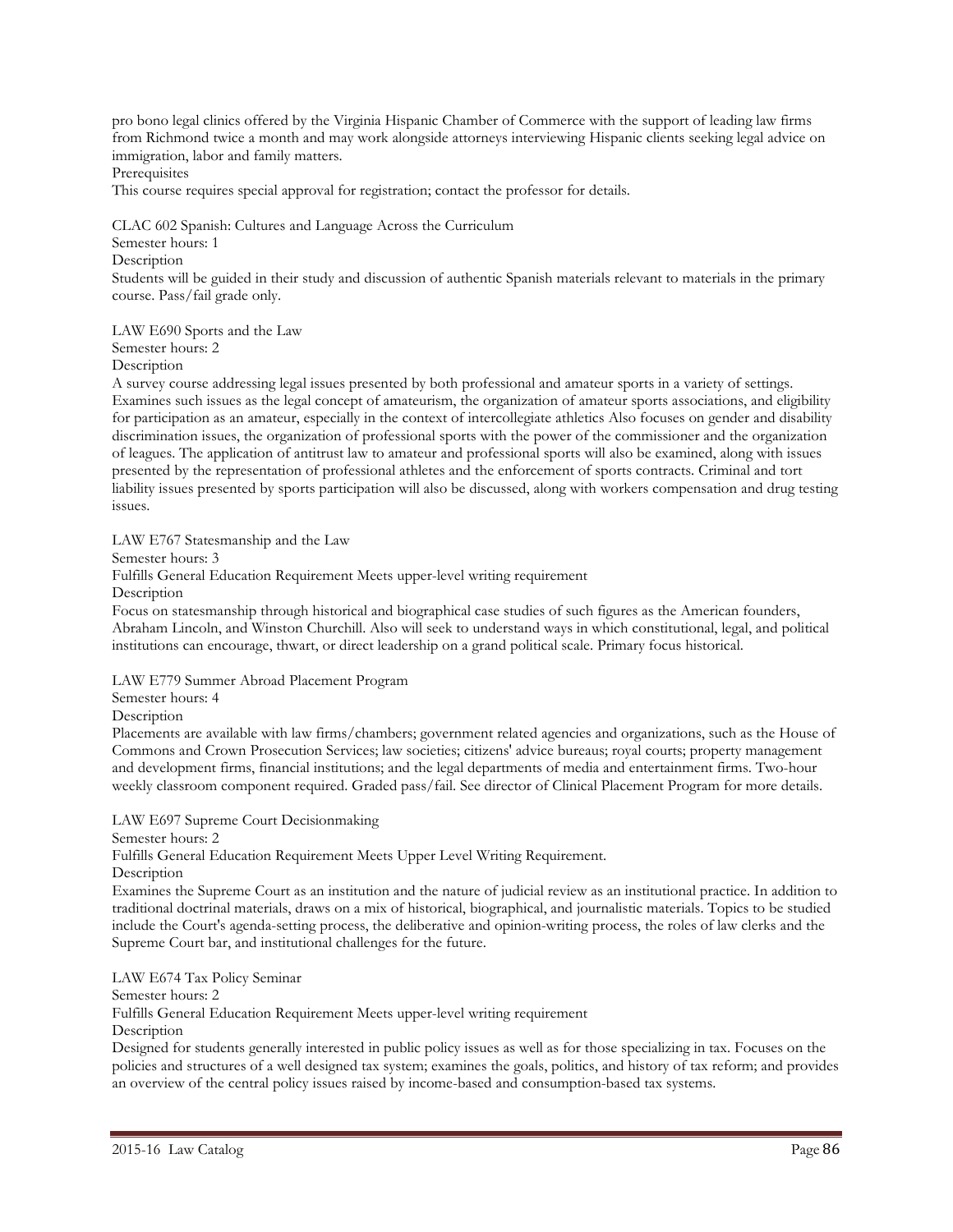LAW E635 Taxation of Partnerships and LLCs

Semester hours: 2-3

Description

Nature and formation of a partnership; taxation of partnership income; transactions between related parties; termination of partnership; sale of partnership interest; distribution by partnership; special basis adjustment; and distribution to retiring or deceased partners. Also includes treatment of pass-through entities. **Prerequisites** 

Federal Income Taxation (600).

### LAW E699-DD Technology Practicum: Collaborative Family Law

Semester hours: 2

**Description** 

Special Topic. Introduces students to the design and use of technological solutions to issues that arise in the emerging practice area of collaborative law--an alternative dispute resolution method that uses a team approach in resolving family law disputes. The class will cover principles of collaborative law and its use as a dispute resolution framework for family law matters. The course also includes a significant technology-based experiential component, in which students work in teams to create applications that provide guidance on particular legal issues to people, including veterans, who may wish to use collaborative law in resolving family law disputes. The course will involve classroom sessions along with group work outside of class and field research to identify issues to be addressed by team-created applications. No programming or coding experience is required.

LAW E699-T Technology Practicum: Veterans Law

Semester hours: 3

Description

Special Topic. Introduces students to the law relating to veterans' benefits and selected other legal issues affecting veterans. The course also includes a significant technology-based experiential component in which students will use a software platform to explore the potential of automated legal guidance systems. Students will work in teams to create applications that provide guidance on particular legal issues to veterans or to attorneys who help veterans. The course will involve classroom sessions along with collaborative work time outside of class and field research to identify veterans law issues to be addressed by team-created applications. No programming or coding experience is required.

LAW E699-N The Happy Lawyer: Finding Your Path

Semester hours: 1

Description

Special Topic. There is a growing social science literature on the workplace attributes and personal characteristics that contribute to professional and personal satisfaction in a career. Explores the role that these attributes and characteristics play in the lives of lawyers. During each class session, students will discuss prepared readings relevant to the course topic, and interact with guest speakers representing diverse professional backgrounds. Each guest speaker will share a unique real-world perspective on lawyering, and how they have developed a clear personal, professional, and social purpose. Class will meet for a total of six three-hour sessions over the course of the academic year--three in the fall semester and three in the spring semester. Credit for the course will be reflected on each student's spring semester transcript. Class meetings will be held on Sunday evenings over dinner at the home of one of the professors. Course is pass/fail based on the quality of participation and written critical reflections on course readings and speakers. Attendance is required at all the meetings.

LAW E699-A The Profession of Law

Semester hours: 2

Description

Special Topic. Extended study of the idea of excellence in the legal profession. Professional formation as a lawyer, taking account of the history, structure, values, and responsibilities of the legal profession. Seeks to answer the question: "As a lawyer, how will I serve my clients and justice well in meaningful and rewarding employment?" Course materials include contemporary formulations of core principles of the legal profession, as well as historical and biographical materials.

LAW E699-K The Prosecution Project Semester hours: 2 Description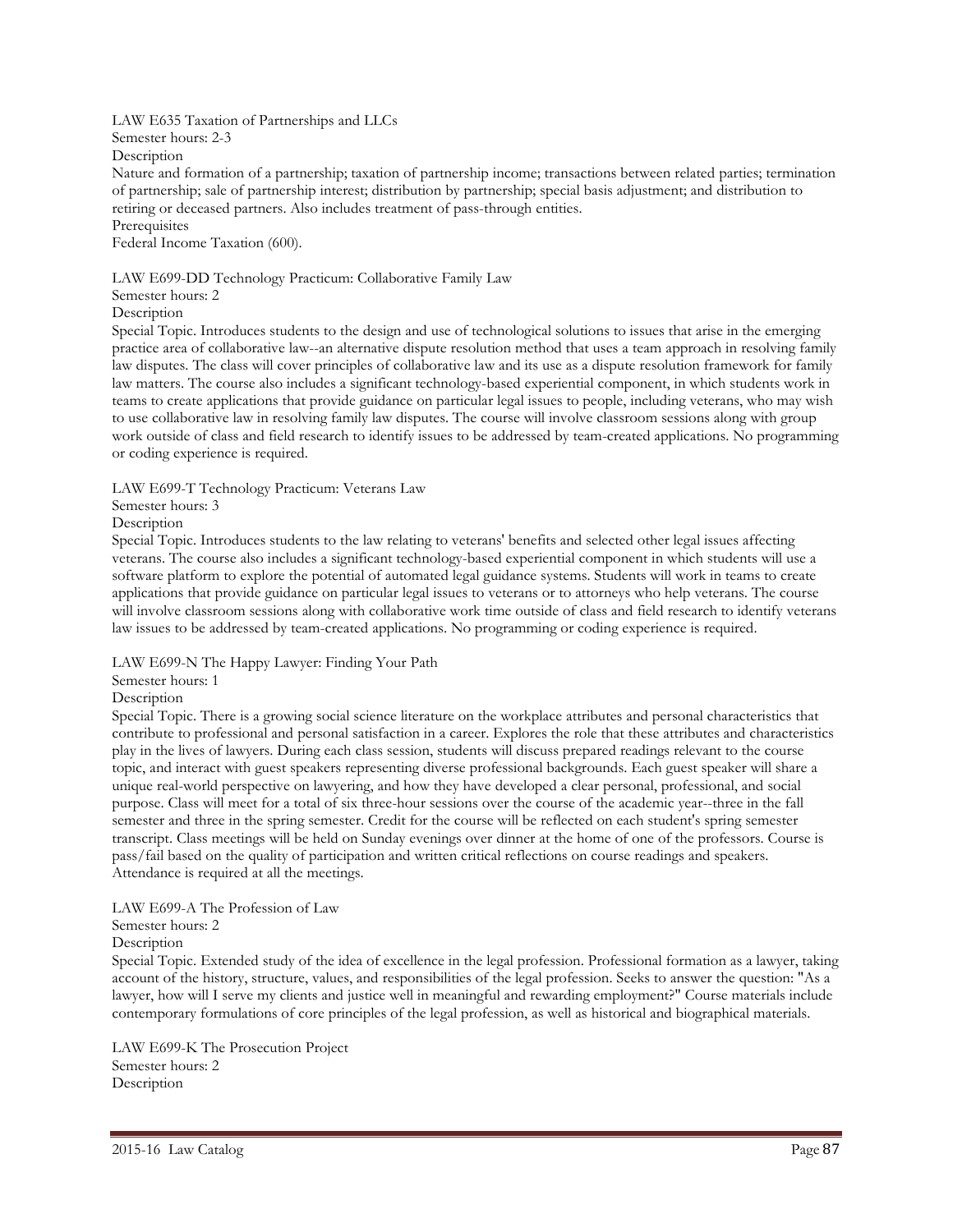Special Topic. "Policy clinic" inviting students to explore and develop "best practices" for prosecution. Working in supervised teams, students will study issues such as: How does a local prosecutor best conduct a grand jury investigation of a police shooting? What can prosecutors do to avoid wrongful conviction? What should prosecutors say to the media? When might a prosecutor offer a plea to a life sentence in a capital case? Class meetings will include visiting prosecutors, police and judges. Student teams will produce papers for presentation to the Virginia Association of Commonwealth's Attorneys or the Bureau of Justice Assistance of the Department of Justice, or for publication in media of interest to prosecutors. Prerequisite: Criminal Procedure or permission of instructor.

### **Prerequisites**

This course requires special approval for registration; contact the professor for details.

### LAW E768 Trademark and Unfair Competition Law

Semester hours: 3

### Description

Will cover federal and common-law trademark law, trade secrets, and unfair competition. Within the unfair competition section, topics will include interference with contractual relations, trade libel, unfair competition under the Lanham Act, publicity rights, and consumer protection. Will also examine public policies and economic considerations underlying these rules that govern competition within the marketplace. In addition to these basic topics, will cover areas of current interest, such as the application of traditional principles to non traditional media, i.e. the Internet.

LAW E798 Trial Advocacy Competition Semester hours: 0

LAW E664 Virginia Procedure Semester hours: 3

Description

Specialized course in Virginia civil procedure which covers the subject of procedure from the point of view of practice in the Virginia state courts. Covers every aspect of procedure from self-help, subject matter jurisdiction, active jurisdiction, service of process, venue, parties, pleading, discovery, pre-trial motions, motions at trial, post-verdict motions, judgments, costs, and appeals Taught by lecture and discussion.

LAW E699-J Voting Rights Semester hours: 3

### Description

Special Topic. Study of contemporary American voting rights law. Traces the history of voting rights law in the United States; considers how the passage of various Amendments to the United States Constitution and the passage and reauthorizations of the Voting Rights Act of 1965 have affected how voting rights are defined and provided by states; considers how those laws have affected how states distribute political power through redistricting. The remainder of the course will focus on how the development of voting rights law will likely affect the future of voting rights in America.

### LAW E687 White Collar Crime Semester hours: 3 Description

Study of what are generally considered to be business or organizational crimes. Topics to be explored may include: mail and wire fraud, conspiracy, public corruption, perjury (including false statements and false claims liability), money laundering, federal sentencing guidelines, the Racketeer Influenced and Corrupt Organizations Act, grand jury practice and internal investigations.

### LAW E609 Wills Drafting

Semester hours: 2

Fulfills General Education Requirement Meets Lawyering Skills IV requirement Description

Provides students with the substantive law background necessary for the drafting of wills and trusts. Students will have an opportunity to draft dispositive provisions of wills, including bequests, marital deduction provisions, exemption trusts, and trusts for the benefit of minors and beneficiaries with special needs. They will also draft administrative provisions of wills, including tax allocation clauses. Drafting exercises include the drafting of inter vivos trust provisions, such as revocable living trusts, life insurance trusts, and charitable trusts. Previous coursework in tax or wills and trusts suggested but not required.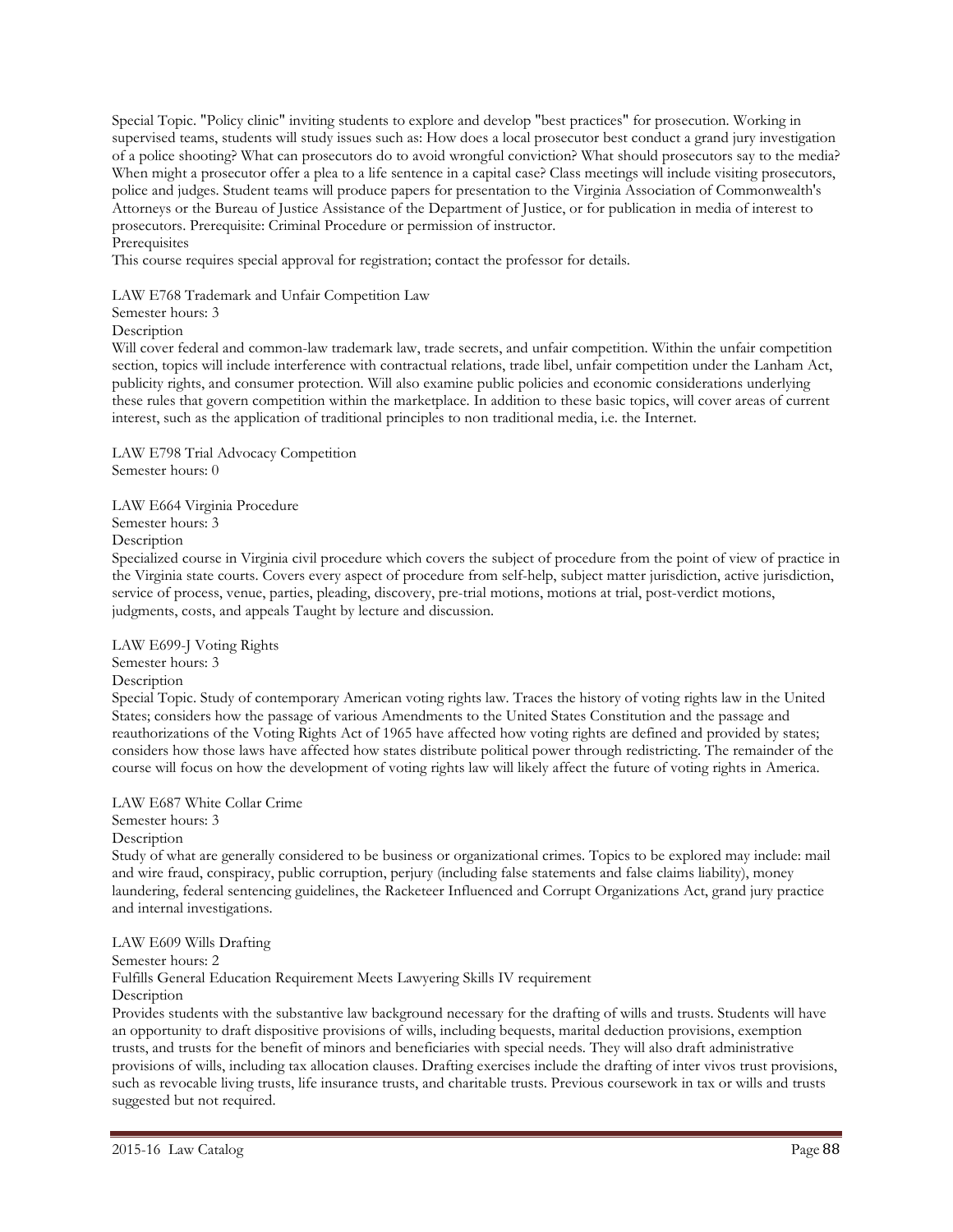Prerequisites LAWE 606

### LAW E606 Wills and Trusts

Semester hours: 3-4

#### Description

Considers the transmission of property when an owner dies: laws of intestate distribution that are applied where there is no will; the use of wills, including rules of execution, change and interpretation; and the intention and use of trusts, with emphasis on the role of trusts in estate planning.

LAW E711 Workers Compensation

Semester hours: 2

Description

A practical survey of workers' compensation in Virginia. Focuses on providing a substantive overview of the law, combined with projects geared toward teaching students to handle actual workers' compensation cases, from the investigation and filing of a claim through hearing and appeal.

LAW E774 Wrongful Conviction Clinic

Semester hours: 2

Description

With supervision from the director of the Institute of Actual Innocence, students will screen, investigate and, when possible, help prepare cases for post-conviction litigation under Virginia's Writs of Actual Innocence. Litigation work is only possible when a case has matured to that level. Students will work in teams. The cases selected for investigation and litigation are those where there is substantial evidence of innocence. Prerequisite: First priority for enrollment goes to students who have completed the Wrongful Conviction Seminar (770). Students who have not completed the seminar must obtain approval to enroll in the clinic.

Prerequisites

First priority for enrollment goes to students who have completed the Wrongful Conviction Seminar (770). Students who have not completed the seminar must obtain approval to enroll in the clinic. This course requires special approval for registration; contact the professor for details.

LAW E770 Wrongful Conviction Seminar

Semester hours: 2

Fulfills General Education Requirement Meets upper-level writing requirement

**Description** 

A topical introductory course addressing the causes of wrongful convictions. The readings are multi-disciplinary and heavily drawn from law review articles. Class participation is an important piece. The class has several guest speakers who address public policy issues in the area of wrongful convictions. Those who take this course have priority for the spring clinic, but students not planning on the clinic are also encouraged to enroll. There is no final exam.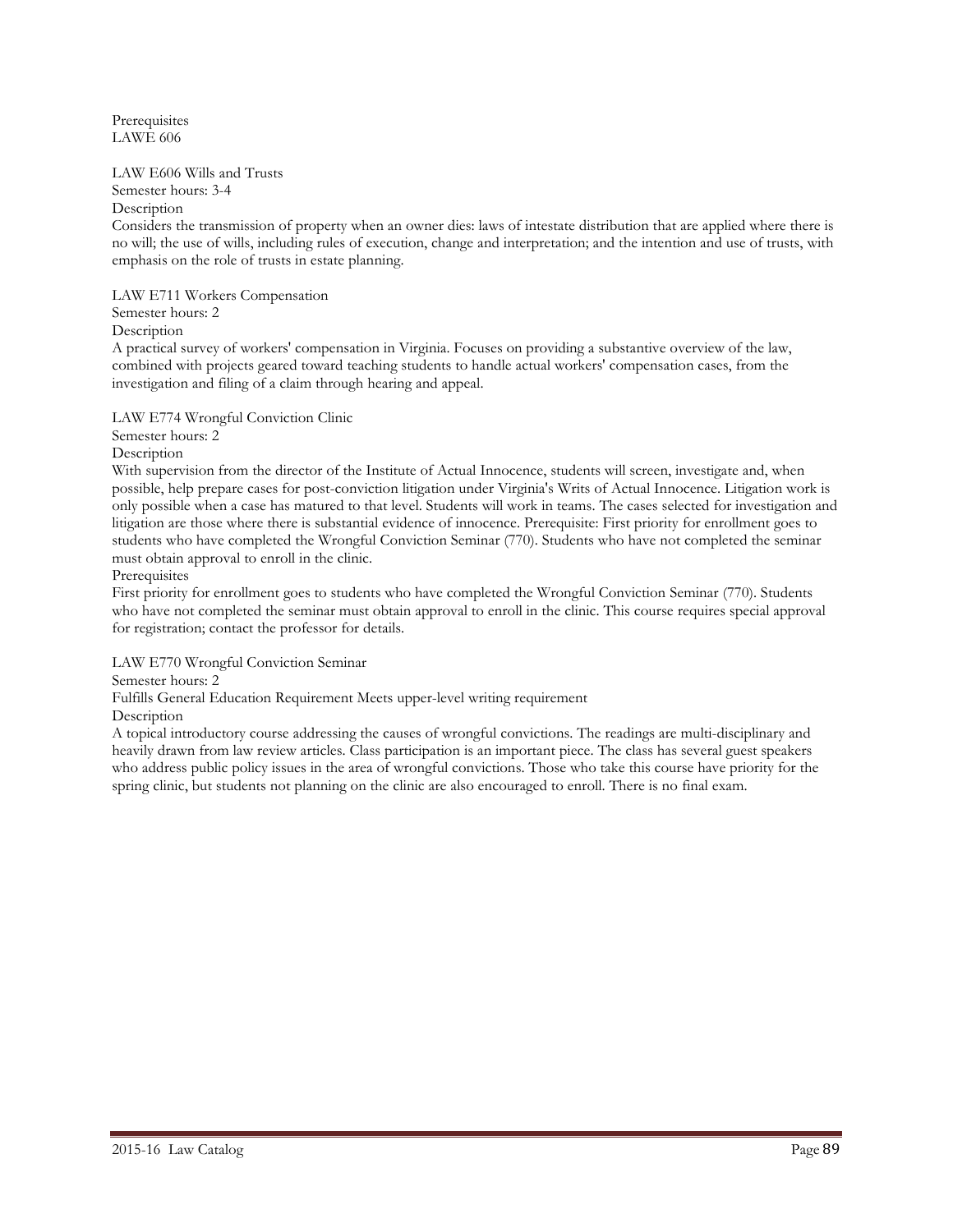# **Directory**

### **2015-16 Board of Trustees**

Stephen J. Aronson North Salem, New York

Alan W. Breed Greenwich, Connecticut

Ronald A. Crutcher Richmond, Virginia

Timothy W. Finchem Ponte Vedra Beach, Florida

Roger L. Gregory Richmond, Virginia

H. Hiter Harris III Richmond, Virginia

Joseph P. Jangro Ponte Vedra Beach, Florida

Jeffrey M. Lacker Richmond, Virginia

Herbert H. McDade III Rye, New York

William H. McLean Wilmette, Illinois

Leland D. Melvin Lynchburg, Virginia

Louis W. Moelchert, Jr. Richmond, Virginia

S. D. Roberts Moore Roanoke, Virginia

Karen G. O'Maley Cincinnati, Ohio

Paul B. Queally New Canaan, Connecticut

Susan Gunn Quisenberry Richmond, Virginia

Robert E. Rigsby Richmond, Virginia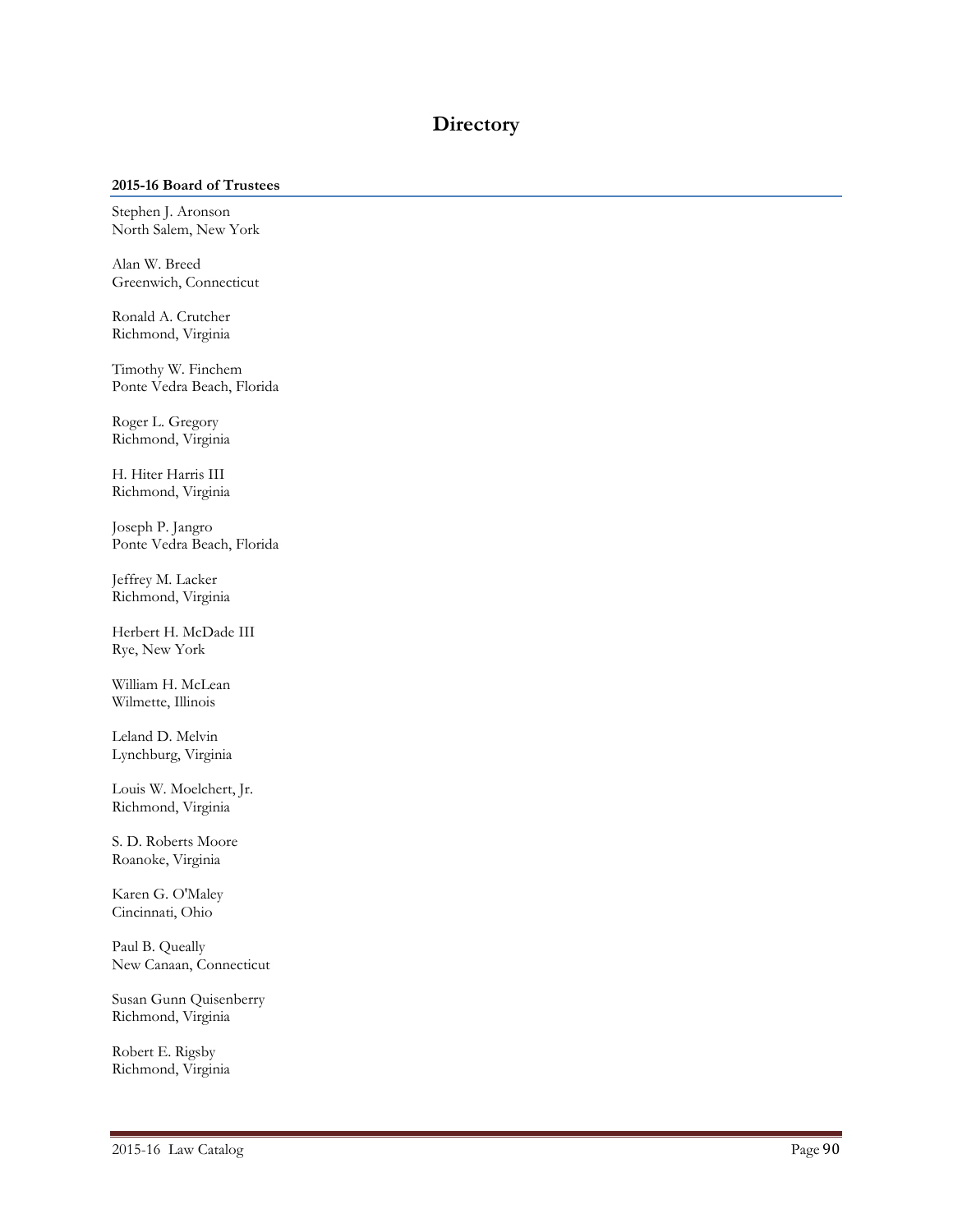Gregory S. Rogowski Ponte Vedra Beach, Florida

Patricia L. Rowland Glen Ellyn, Illinois

Leonard W. Sandridge, Jr. Charlottesville, Virginia

Michael S. Segal Pacific Palisades, California

Suzanne F. Thomas Aylett, Virginia

Allison P. Weinstein Richmond, Virginia

Trustees Emeriti Waldo M. Abbot Greenwich, Connecticut

R. Lewis Boggs Richmond, Virginia

Austin Brockenbrough III Richmond, Virginia

Dale P. Brown Naples, Florida

Robert L. Burrus, Jr. Richmond, Virginia

Martha A. Carpenter Charlottesville, Virginia

Richard E. Connors Ridgefield, Connecticut

Otis D. Coston, Jr. McLean, Virginia

Kevin M. Cox Johns Island, South Carolina

John R. Davis, Jr. Glen Allen, Virginia

F. Amanda DeBusk Potomac, Maryland

Ed Eskandarian Boston, Massachusetts

Floyd D. Gottwald, Jr. Richmond, Virginia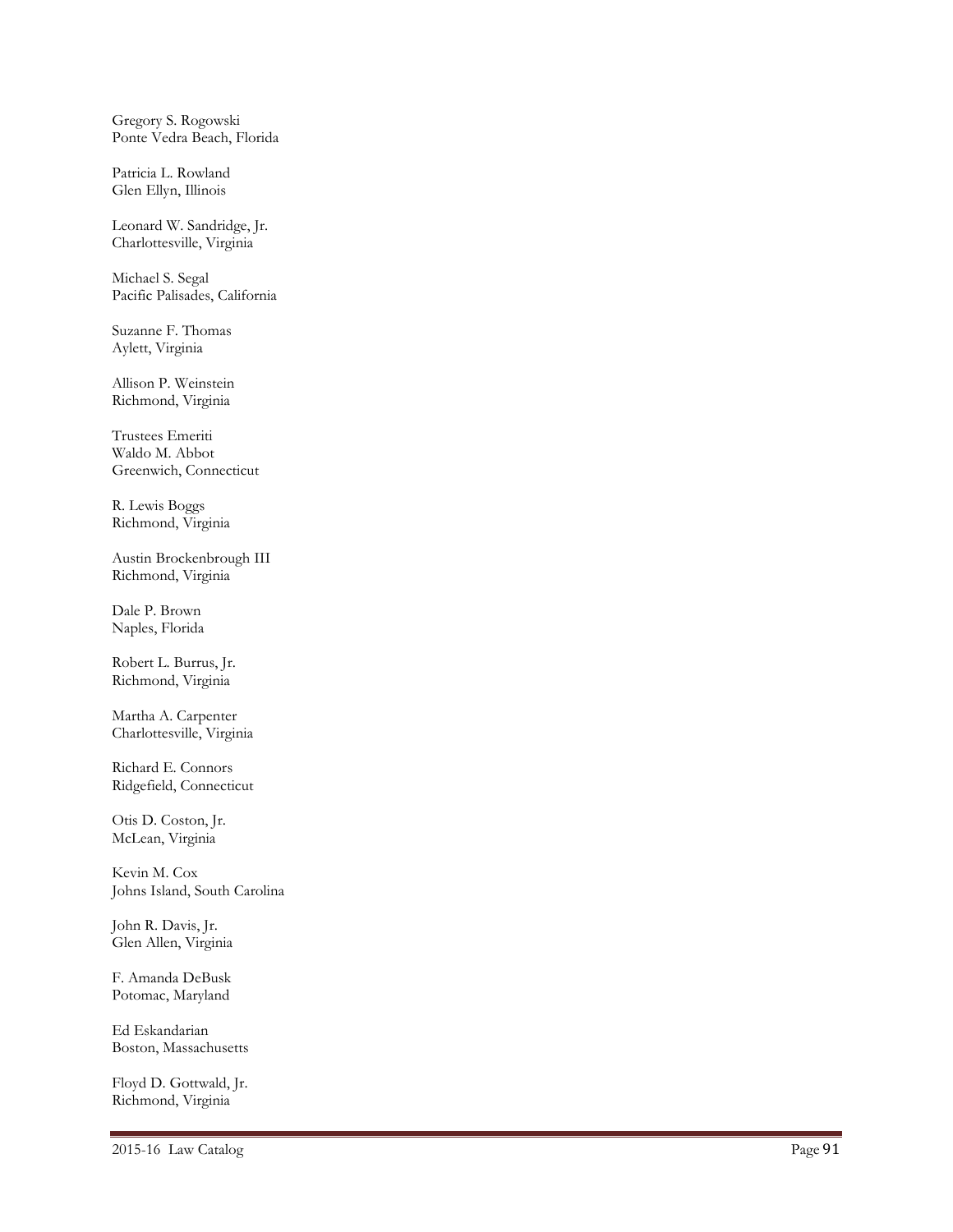Susan M. Humphreville Los Angeles, California

Robert S. Jepson, Jr. Savannah, Georgia

Richard S. Johnson Richmond, Virginia

Allen B. King Richmond, Virginia

Robert C. King, Sr. Richmond, Virginia

Stephen J. Kneeley Malvern, Pennsylvania

Charles A. Ledsinger, Jr. Bethesda, Maryland

Thomas C. Leggett Halifax, Virginia

Stephen M. Lessing Cold Spring Harbor, New York

Daniel J. Ludeman St. Louis, Missouri

Lawrence C. Marsh New York, New York

Janice R. Moore Deltaville, Virginia

Dennis A. Pryor Manakin-Sabot, Virginia

Claire M. Rosenbaum Richmond, Virginia

Guy A. Ross Key West, Florida

Jeremiah J. Sheehan Vero Beach, Florida

Frederick P. Stamp, Jr. Wheeling, West Virginia

Charles W. Sweet, Jr. Barrington, Illinois

Fred T. Tattersall Vero Beach, Florida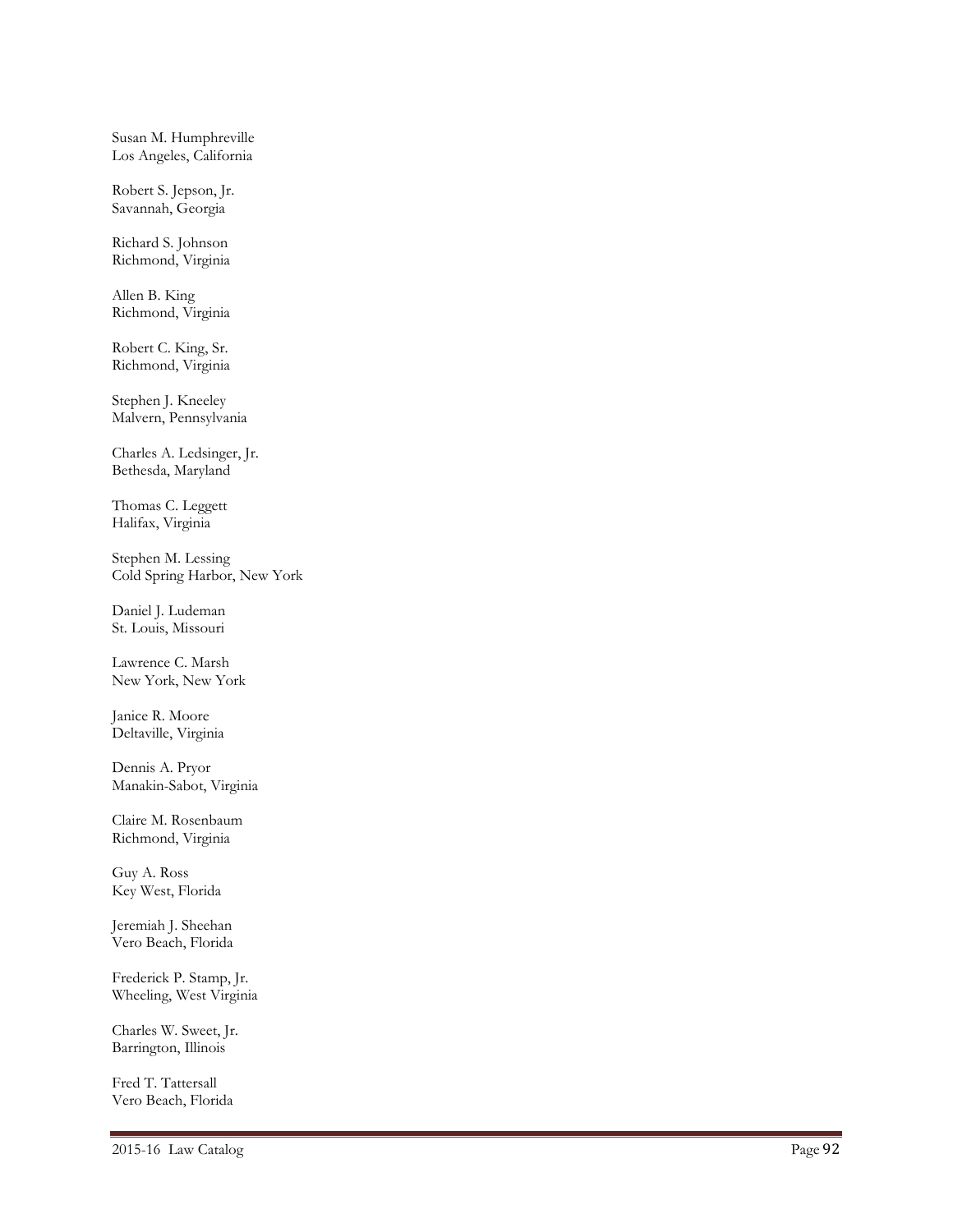George W. Wellde, Jr. New York, New York

Elaine J. Yeatts Richmond, Virginia

### **Law School**

Wendy Collins Perdue, Dean Professor of Law Jessica Erickson, Associate Dean for Faculty Development James Gibson, Associate Dean for Academic Affairs Kristine Henderson, Associate Dean for Student Services and Administration Janet D. Hutchinson, Associate Dean for Career Development Michelle L. Rahman, Associate Dean for Admissions Roger V. Skalbeck, Associate Dean for Library and Information Services Karen Thornton, Associate Dean for Assistant Dean for Strategic Initiatives

### **Faculty**

*The year given designates the year of appointment.*

Allred, Stephen, *Vice President and Provost;* 2008, B.A., M.P.A. (University of North Carolina, Chapel Hill), J.D. (Catholic University of America), Ed.D. (University of Pennsylvania)

Bacigal, Margaret I., *Clinical Professor of Law and Administrative Director of the Clinical Placement Program;* 1990. B.A. (Mary Baldwin College), J.D. (University of Richmond)

Bacigal, Ronald J., *Professor of Law;* 1971. B.S. (Concord College), LL.B. (Washington and Lee University)

Brown, Carol N. *Professor of Law;* 2012 A.B. (Duke University), J.D., LL.M. (Duke University School of Law)

Bryson, W. Hamilton, *Blackstone Professor of Law;* 1973. B.A. (Hampden-Sydney College), LL.B. (Harvard University), LL.M. (University of Virginia), Ph.D. (Cambridge University)

Casey, Tara, *Director of Pro Bono Services;* 2007. B.A. (University of Virginia), J.D. (Washington University)

Cecka, Dale Margolin, *Clinical Professor of Law and Director of the Family Law Clinic;* 2008. B.A. (Stanford University), J.D. (Columbia University)

Chambers, Henry L. Jr., *Professor of Law;* 2004. B.A. (University of Virginia), J.D. (University of Virginia)

Corts, Christopher, *Associate Professor of Legal Writing;* 2013 B.A. (Otterbein College), M.A. (Fuller Theological Seminary), J.D. (University of Virginia)

Cotropia, Christopher A., *Associate Professor of Law;* 2006. B.S. (Northwestern University), J.D. (University of Texas)

Dobbs, Ashley R., *Director of Intellectual Property and Transactional Law Clinic;* 2015 B.A. (University of Pennsylvania), J.D. (University of Richmond)

Douglass, John G., *Dean and Professor of Law;*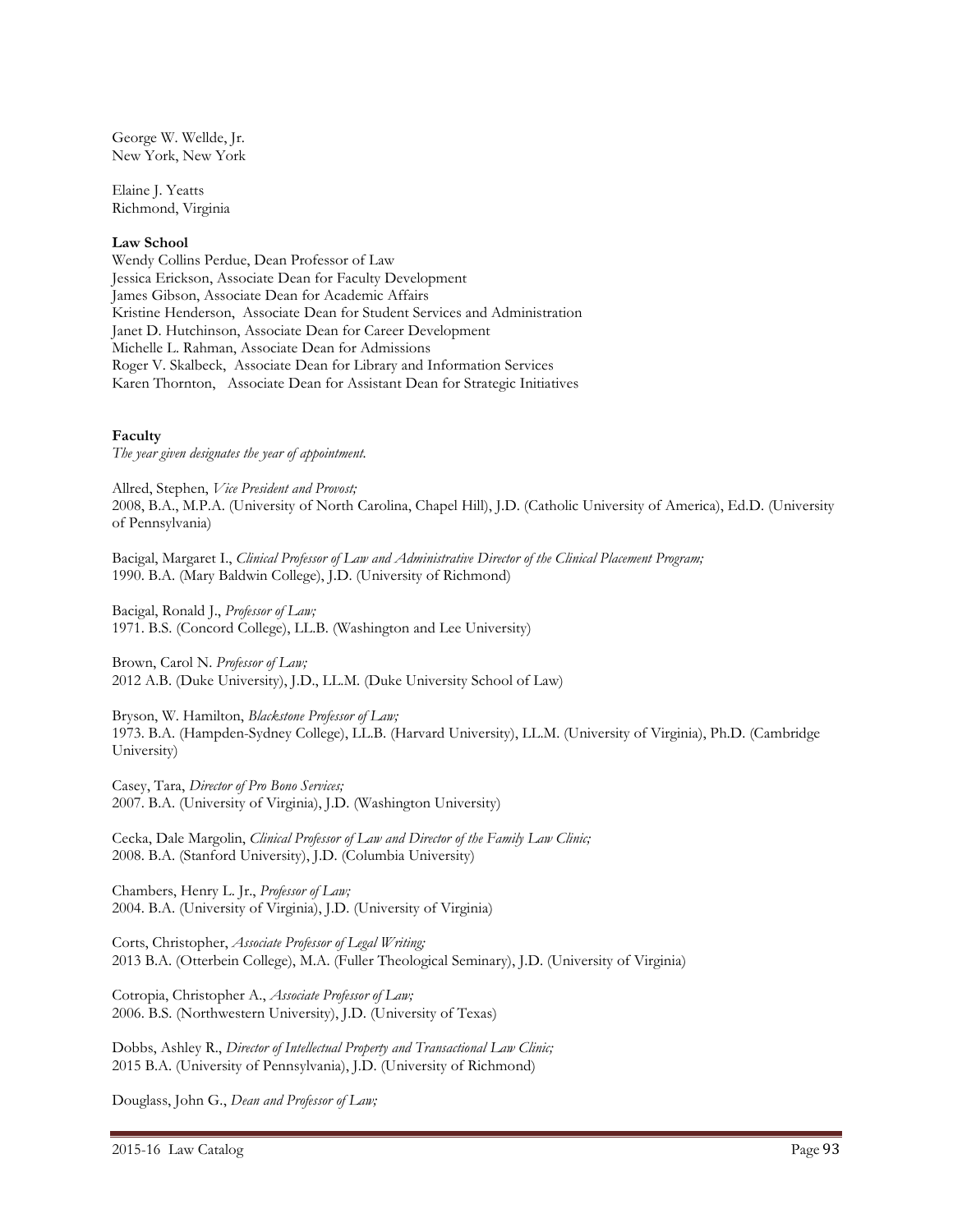1996. B.A. (Dartmouth College), J.D. (Harvard University)

Eisen, Joel B., *Professor of Law;* 1993. B.S. (Massachusetts Institute of Technology), J.D. (Stanford University)

Epstein, David G., *George E. Allen Chair in Law* 2010, B.A. (University of Texas), LL.B. (University of Texas School of Law, LL.M. (Harvard University)

Erickson, Jessica M., *Assistant Professor of Law;* 2007. B.A. (Amherst College), J.D. (Harvard University)

Fisher, William O., *Assistant Professor of Law;* 2008. A.B. (Harvard University), J.D., (Yale University), M.P.P. (Harvard University)

Frisch, David J., *Professor of Law;* 2000. B.S. (University of Pennsylvania), J.D. (University of Miami), LL.M. (Yale University)

Gibson, James, *Associate Professor of Law and Director of the Intellectual Property Institute;* 2004. B.A. (Yale University), J.D. (University of Virginia)

Giorgetti, Chiara, *Associate Professor of Law, Faculty Director, LL.M. Program;* 2012 M.Sc. (Development Studies, London School of Economics and Political Sciences), J.D. (University of Bologna School of Law), LL.M., J.D. (Yale University Law School)

Harbach, Meredith Johnson, *Professor of Law;* 2013 B.A. (The University of Texas), J.D. (Columbia University School of Law)

Heen, Mary L., *Professor of Law;* 1992. B.A. (Yale University), M.A.T. (Harvard University), J.D. (University of California at Berkeley), LL.M. (New York University)

al-Hibri, Azizah Y., *Professor of Law;* 1992. B.A. (American University of Beirut), M.A. (Wayne State University), Ph.D., J.D. (University of Pennsylvania)

Hodges, Ann C., *Professor of Law;* 1988. B.S. (University of North Carolina at Chapel Hill), M.A. (University of Illinois), J.D. (Northwestern University)

Jones, John P., *Professor of Law;* 1982. B.A. (Marquette University), J.D. (University of San Diego), LL.M. (Yale University)

Lain, Corinna B., *Professor of Law;* 2002. B.A. (The College of William and Mary), J.D. (University of Virginia)

McConnell, Julie E., *Assistant Clinical Professor and Director of Delinquency Clinic;*  2011. B.A. (Agnes Scott Women's College), J.D. (University of Richmond)

Murphy, Daniel T., *Professor of Law and Director, International Studies;* 1976. B.A., J.D. (Villanova University), LL.M. (Columbia University)

Osenga, Kristen Jakobsen, *Assistant Professor of Law;* 2006. B.S.E. (University of Iowa), M.S. (Southern Illinois University), J.D. (University of Illinois at Urbana-Champaign)

Pagan, John R., *University Professor of Law;*

1997. A.B. (The College of William and Mary), M.Litt. (Oxford University), J.D. (Harvard University), D.Phil. (Oxford University)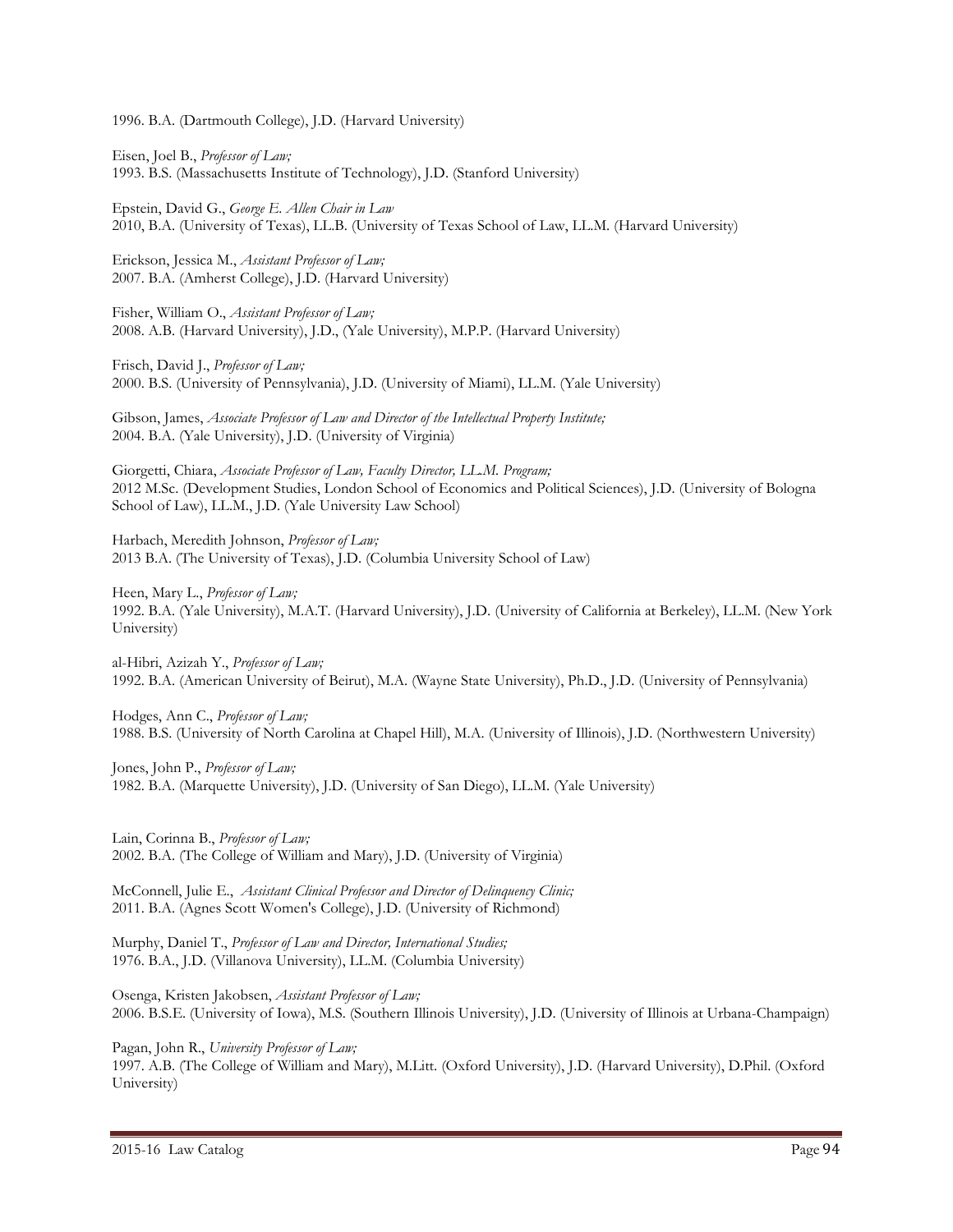Perdue, Wendy Collins, *Dean and Professor of Law;* 2011. B.A. (Wellesley College), J.D. (Duke University)

Preis, John F., *Assistant Professor of Law;* 2008. B.S. (Cornell University), J.D. (Vanderbilt University)

Reeves, Emmeline Paulette, *Associate Professor for Academic Support;* 2000. B.A., J.D. (University of Virginia)

Robinson, Kimberly J., *Associate Professor;* 2010, B.A. (University of Virginia), J.D. (Harvard University Law School)

Sachs, Noah M., *Assistant Professor of Law and Director of Robert R. Merhige, Jr. Center for Environmental Studies;* 2006. B.A. (Brown University), M.P.A. (Princeton University), J.D. (Stanford University)

Samuel-Siegel, Doron, *Associate Professor of Legal Writing;* 2013 B.A. (University of Virginia), J.D. (University of Richmond)

Schwartz, Tamar R, *Assistant Professor of Lawyering Skills and Director of Lawyering Skills I and II;* 2005. B.A. (Brandeis University), J.D. (Stanford University)

Skalbeck, Roger V., *Associate Professor of Law, Associate Dean for Library and Information Services;* 2015 B.A. (Macalester College), M.L.I.S. (Dominican University), J.D. (George Mason University School of Law)

Spalding, Andrew B., Assistant Professor of Law; 2012 B.A. (Whitman College), J.D. (University of Nevada, Las Vegas), Ph.D. (University of Wisconsin-Madison)

Stubbs, Jonathan K., *Professor of Law;*  1989. B.A. (Haverford College), B.A. (Oxford University), J.D. (Yale University), LL.M. (Harvard University) Suddarth, Rachel Juhas

Tait, Allison Anna, *Assistant Professor of Law;* 2015 B.A. (Bryn Mawr), Ph.D. (Yale University), J.D. (Yale Law School)

Tate, Mary K., *Director of the Richmond Institute for Actual Innocence;* 2005. B.A. (University of Kansas), J.D. (University of Virginia)

Tobias, Carl W., *Williams Professor of Law;* 2003. B.A. (Duke University), LL.B. (University of Virginia)

Volenik, Adrienne, *Clinical Professor of Law and Director, Disabilities Law Clinic;* 1996. B.A. (Marietta College), J.D. (University of Maryland)

Walker, Margaret A., *Visiting Assistant Professor for Academic Success Program;* 1997. B.A. (University of Virginia), J.D. (University of Richmond)

Walsh, Kevin C., *Professor of Law;* 2009 A.B. (Dartmouth College), M.A. (University of Notre Dame), J.D. (Harvard University Law School)

Webb, Laura A., *Associate Professor of Legal Writing;* 2016 B.A. (George Washington University), J.D. (University of Virginia)

Williams, W. Clark Jr., *Associate Dean for Academic Affairs and Professor of Law;* 1979. B.A. (Brown University), J.D. (Vanderbilt University)

### **Faculty Emeriti**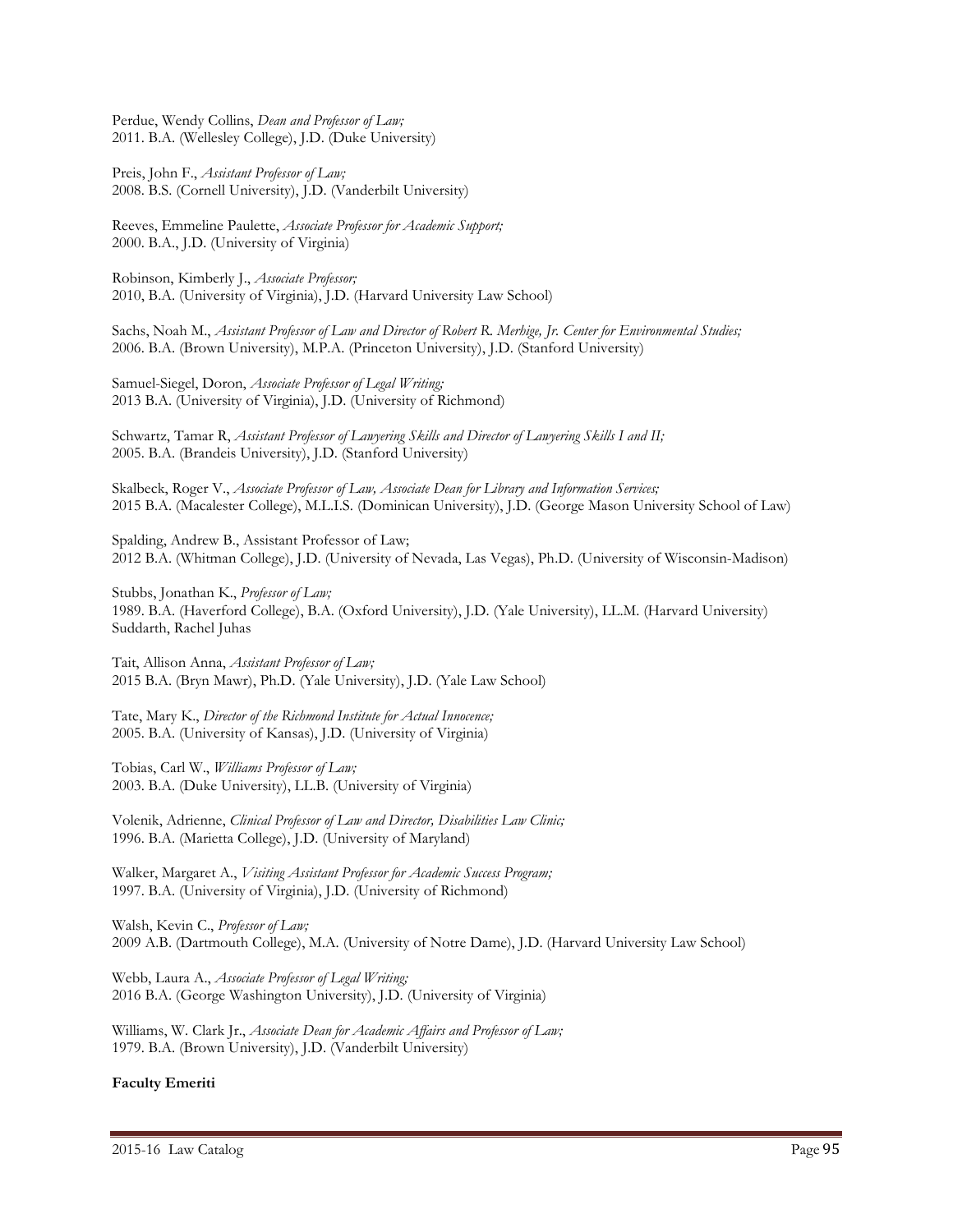Berryhill, W. Wade, *Professor of Law;* 1976. B.S. (Arkansas State University), J.D. (University of Arkansas), LL.M. (Columbia University)

Davis, Carle E., C.P.A., *Professor of Law, Emeritus;* 1958-1988. B.A. (Concord College), LL.B. (University of Richmond)

Johnson, J. Rodney, C.L.U., *Professor of Law;* 1970. B.A., J.D. (The College of William and Mary), LL.M. (New York University)

Moenssens, André A., *Professor of Law, Emeritus;* 1973-1995. J.D. (Chicago-Kent College of Law), LL.M. (Northwestern University)

### **Law Librarians**

Birch, Paul M., *Computer Services Librarian;* 1989. B.A., M.A., J.D. (University of Wisconsin)

Fetzer, Alexis, *Reference and Research Services Librarian;* 2013 B.A., J.D., M.L.I.S. (Louisiana State University )

Frank, Andrew, *Access Services Librarian;* 2015 B.A. (State University of New York), M.L.S. (Clarion University)

Janto, Joyce Manna, *Deputy Director of Law Library;* 1982. B.S. (Clarion State College), M.L.S. (University of Pittsburgh), J.D. (University of Richmond)

Klepfer, Kathleen J., *Reference and Research Services Librarian;* 2015 B.A. (University of Florida), M.L.S., J.D. (Florida State University)

Lo, Mei Kiu, Catalog/Systems Librarian; 2013 B.S. (Hong Kong University), M.L.S. (State University of New York at Buffalo), C.A.S. (University of North Carolina at Chapel Hill)

O'Connor, Amy, *Technical Services/Digital Resources Librarian* 2010. B.A. (Virginia Commonwealth University), M.L.I.S. (University of South Florida)

Zarin, Jason, *Head of Reference, Research, and Instruction;*  2015 B.A. (Tufts University, M.A. (University of California, Los Angeles), J.D. (University of Southern California), LL.M. (Georgetown University Law Center), M.S.I.S. (University of Texas at Austin)

### **Adjunct Faculty**

Aaron, Hugh E., *Adjunct Associate Professor of Law;* 1999. B.S. (Christopher Newport College), M.H.A. (Medical College of Virginia/Virginia Commonwealth University), J.D. (University of Richmond)

Adams, John, *Adjunct Assistant Professor of Law;* 2009. B.A. (Virginia Military Institute), J.D. (University of Virginia School of Law)

Aghdami, Farhad, *Adjunct Assistant Professor of Law;* 2006. B.A. (University of Virginia), J.D. (Wake Forest University), LL.M. (Georgetown University)

Allen, Hon. Michael, *Adjunct Professor of Law;* 2005. B.A. (East Carolina University), J.D. (University of Richmond)

Bacon, Tessie, *Adjunct Assistant Professor of Law;* 2011. B.S. (University of Virginia), J.D. (University of Richmond)

Barnes, Edward, *Adjunct Assistant Professor of Law;*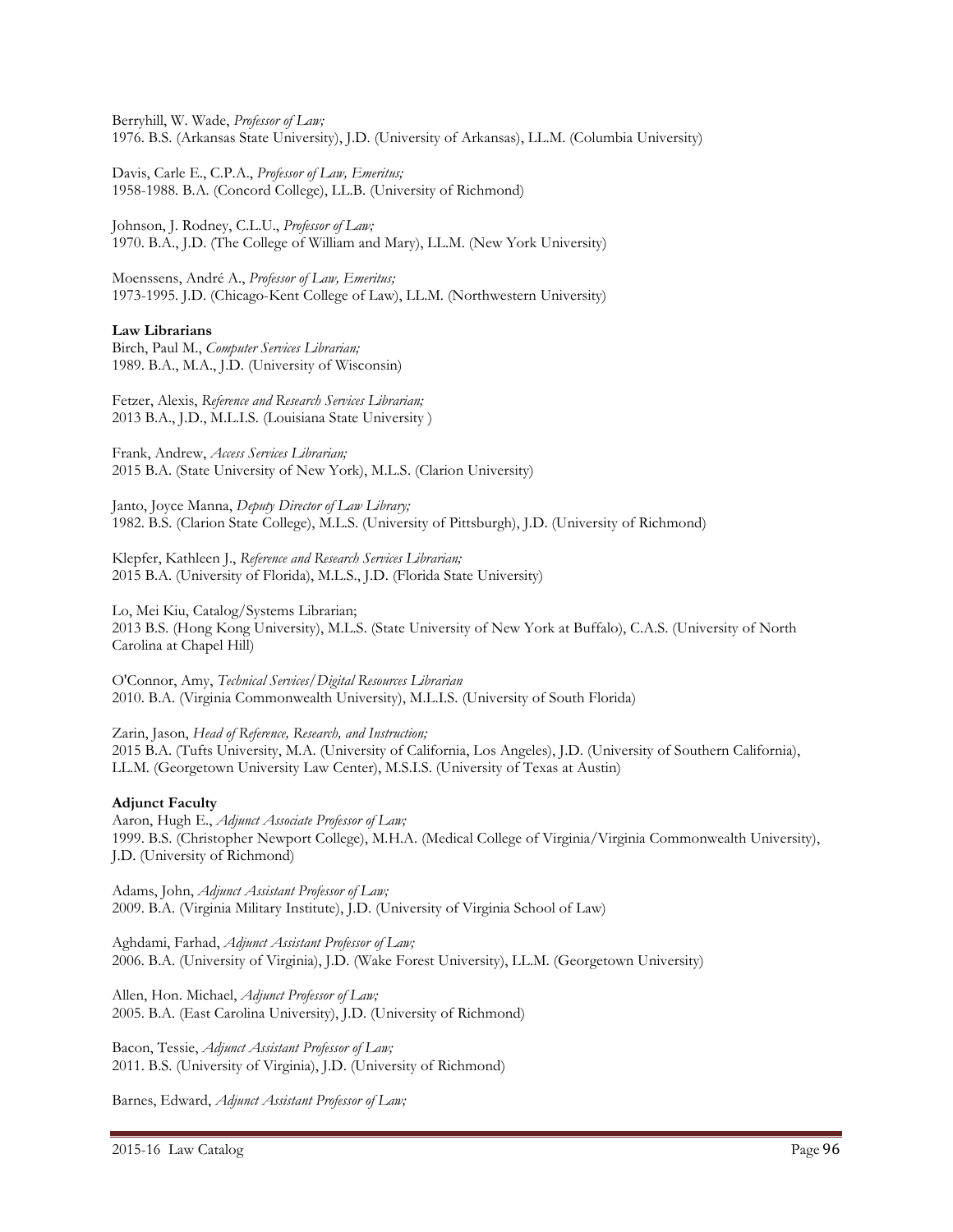2008. B.A. (East Carolina University), J.D. (University of Richmond)

Benjamin-Pearson, Victoria, *Adjunct Assistant Professor of Law;* 2007. B.A. (North Carolina Central University), J.D. (University of Virginia)

Bennardo, Kevin, *Adjunct Assistant Professor of Law;* 2011. B.A. (University of Miami), J.D. (The Ohio State University Moritz College of Law)

Best, Robert, *Adjunct Assistant Professor of Law;* 2009. B.A. (Southern Methodist University), J.D. (University of Houston Law Center), LL.M. (U.S. Army Judge Advocate General's School)

Betts, Edward J., *Adjunct Assistant Professor of Law;* 2005. A.B. (Colgate University), J.D. (University of Richmond), LL.M. (Harvard University)

Beverly, Michael, *Adjunct Assistant Professor of Law;* 2005. B.A. (University of North Carolina at Chapel Hill), J.D. (University of Virginia)

Bondurant, Thomas O. Jr., *Adjunct Associate Professor of Law;* 2003. B.A., J.D. (University of Richmond)

Brand, Claudia, *Adjunct Assistant Professor of Law;* 2006. German Law (Johana Wolfgang Goethe Universitact), J.D. (University of Richmond)

Brice, Hon. Lynn S., *Adjunct Professor of Law;* 2003. B.A. (State University of New York at Buffalo), M.S.W. (Virginia Commonwealth University), J.D (University of Richmond)

Burks, Ann, *Adjunct Assistant Professor of Law;* 2008. B.A. (University of North Carolina), J.D. (University of Richmond), MA. (Florida State University)

Burtch, Jack W. Jr., *Adjunct Professor of Law;* 1994. B.A. (Wesleyan University), J.D. (Vanderbilt University)

Bursheim, Craig, *Adjunct Assistant Professor of Law;* 2008. B.S. (Florida International University), J.D. (University of Richmond)

Byrne, Sean, *Adjunct Associate Professor of Law;* 2000. B.A., J.D. (University of Richmond)

Cardwell, Claire G., *Adjunct Professor of Law;* 1992. B.A. (University of Virginia), J.D. (University of Richmond)

Chiffolo, Michael P., *Adjunct Assistant Professor of Law;* 2004. B.A. (State University of New York College at Brockport), J.D. (University of Richmond)

Collins, Christopher J., *Adjunct Professor of Law;* 1997. B.A. (George Mason University), J.D. (The College of William and Mary)

Cook, Nancy D., *Adjunct Associate Professor of Law;* 2001. B.S. (University of Alabama), J.D. (University of Richmond)

Cosby, James C., *Adjunct Professor of Law;* 1995. B.A. (Virginia Military Institute), J.D. (University of Richmond)

Cunningham, Alexandra B., *Adjunct Assistant Professor of Law;* 2004. B.A. (University of Virginia), J.D. (Emory University)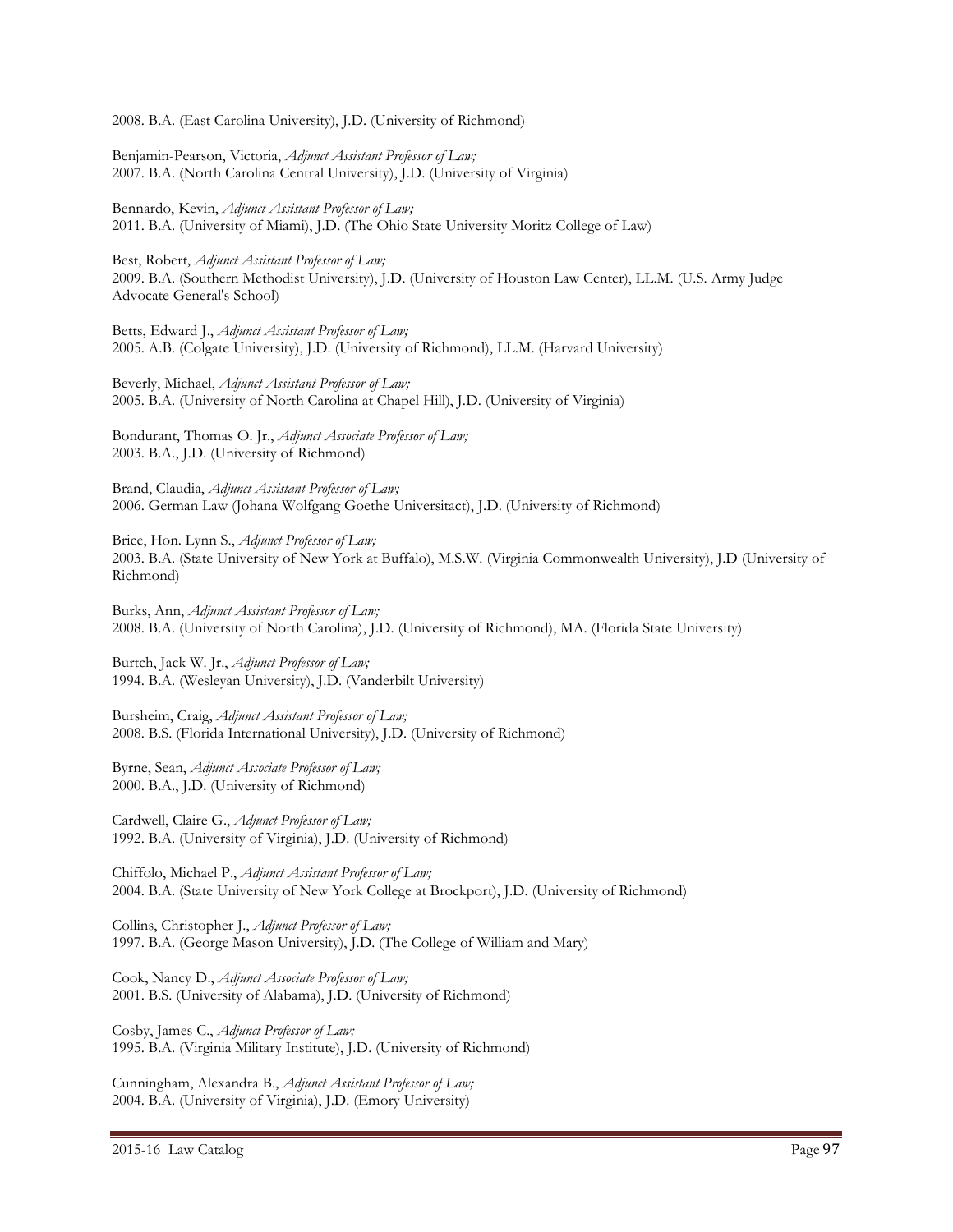Darrell, Eden, *Adjunct Assistant Professor of Law;* 2011. B.S. (College of Charleston), J.D. (University of Richmond)

Davis, Ashley, *Adjunct Assistant Professor of Law;* 2008. B.A. (College of William and Mary), J.D. (University of North Carolina), PhD. (University of Pittsburgh)

Decker, Marla Graff, *Adjunct Professor of Law;* 1996. B.A. (Gettysburg College), J.D. (University of Richmond)

Deskevich, Duane, *Adjunct Assistant Professor of Law;* 2008. B.A. (The American University), J.D. (University of Richmond)

Dinkin, William J., *Adjunct Associate Professor of Law;* 2000. B.A. (University of Virginia), J.D. (University of Richmond)

Ellis, Morna, *Adjunct Assistant Professor of Law;* 2007. M.Ed. (Virginia Commonwealth University), J.D. (University of Richmond)

Erard, Andrea S., *Adjunct Associate Professor of Law;* 2002. B.A. (Mary Washington College), J.D. (University of Richmond)

Faraci, Stephen M. Sr., *Adjunct Assistant Professor of Law;* 2008. B.A. (University of Rochester), J.D. (University of Richmond)

Fidlow, Bennett J., *Adjunct Assistant Professor of Law;* 2006. B.F.A. (Carnegie-Mellon University), M.F.A. (Columbia University), J.D. (Hastings College)

Fisher, Hayden D., *Adjunct Assistant Professor of Law;* 2006. B.A. (Virginia Military Institute), J.D. (Washington and Lee University)

Ford, Jacqueline, *Adjunct Assistant Professor of Law;* 2008. B.A. (Hobart William Smith College), J.D. (University of Richmond)

Geary, Matthew P., *Adjunct Assistant Professor of Law;* 2006. B.S. (Mary Washington College), J.D. (University of Richmond)

Gerson, Frederick R., *Adjunct Assistant Professor of Law;* 2006. B.A. (John Hopkins University), J.D. (The College of William and Mary)

Gibney, John, *Adjunct Assistant Professor of Law;* 2005. B.A. (The College of William and Mary), J.D. (University of Virginia)

Gill, Michael, *Adjunct Assistant Professor of Law;* 2009. B.A. (Texas Christian University), J.D. (University of Virginia)

Gill, Paul, *Adjunct Associate Professor of Law;* 2001. B.A. (University of Virginia), J.D. (University of Richmond)

Goodman, Michael L., *Adjunct Professor of Law;* 1997. B.A., J.D. (University of Virginia)

Grady, Carolyn V., *Adjunct Professor of Law;* 1992. B.A. (Skidmore College), J.D. (Boston College)

Guare, Timothy H., *Adjunct Associate Professor of Law;* 2000. B.A. (University of Virginia), J.D. (Harvard University)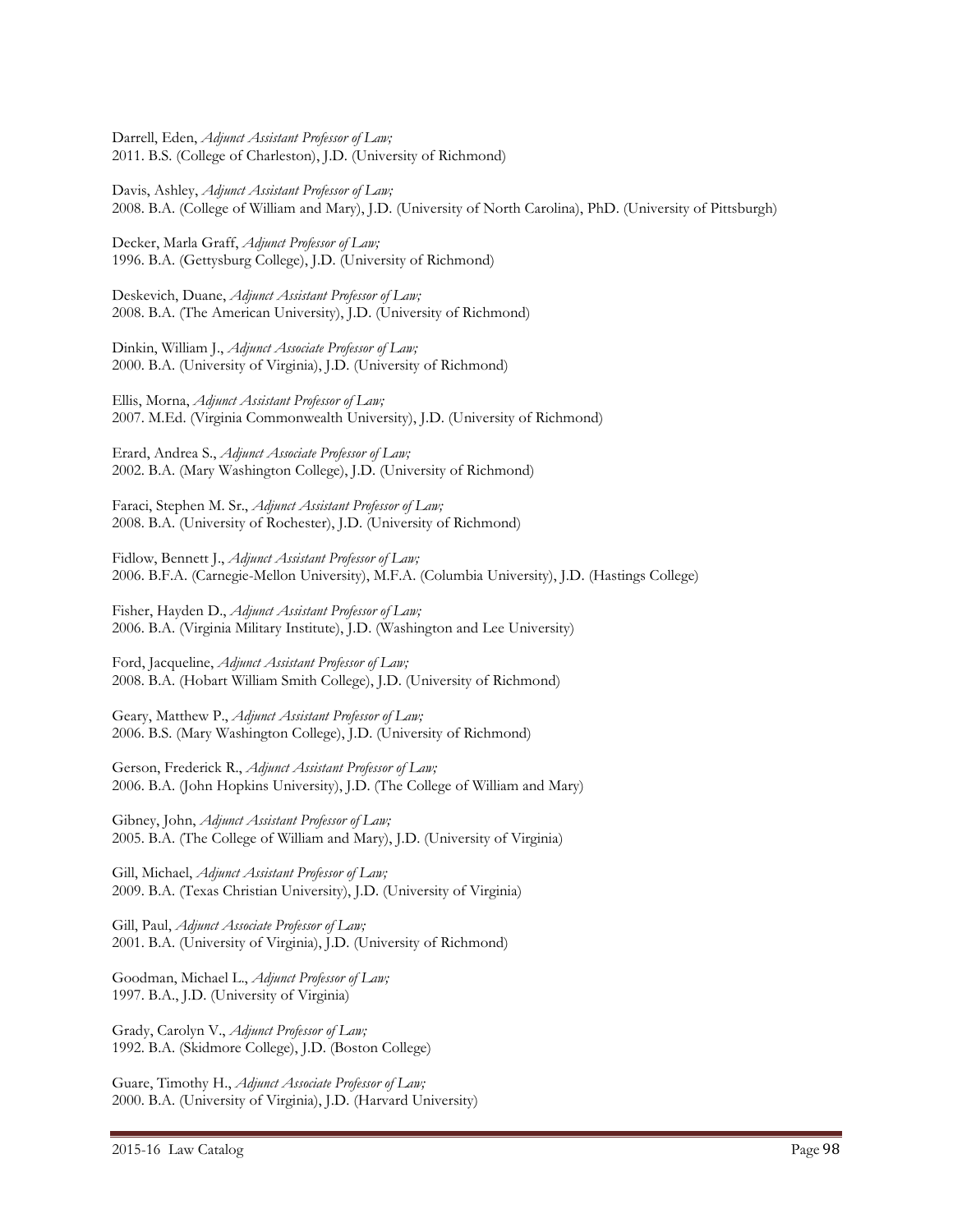Haas, Steven, *Adjunct Assistant Professor of Law;* 2009. B.A. (Hampden-Sydney College), J.D. (University of Virginia)

Hallock, Sarah J., *Adjunct Assistant Professor of Law;* 2007. B.A. (University of Virginia), J.D. (University of Richmond)

Hanes, Patrick R., *Adjunct Assistant Professor of Law;* 2006. B.A., J.D. (University of Virginia)

Hawkins, Robert, *Adjunct Assistant Professor of Law;* 2008. B.A. (Amherst College), J.D. (University of Virginia), LL.B. (Cambridge University)

Herring, Michael N., *Adjunct Associate Professor of Law;* 2002. B.A., J.D. (University of Virginia)

Hixon, Samuel, *Adjunct Assistant Professor of Law;* 2010. B.S. (University of Virginia), LL.B. (University of Virginia)

Hodges, Robert L., *Adjunct Professor of Law;* 1993. B.A. (University of North Carolina), J.D. (George Mason University)

Hopkins, Carlos, *Adjunct Assistant Professor of Law;* 2011. B.A. (The Citadel--The Military College of South Carolina), J.D. (University of Richmond)

Hoy, Melissa H., *Adjunct Assistant Professor of Law;* 2005. B.A. (Trinity College), J.D. (University of Richmond)

Hudson, Hon. Henry E., *Adjunct Professor of Law;* 2006. B.A., J.D. (American University)

Inge, Vernon E., *Adjunct Associate Professor of Law;* 2000. B.A. (University of Richmond), J.D. (University of Virginia)

Ivins, John C. Jr., *Adjunct Associate Professor of Law;* 1999. B.A. (Virginia Polytechnic Institute), J.D. (University of Virginia)

Jeffreys, Herndon III, *Adjunct Associate Professor of Law;* 1999. B.A. (University of Richmond), J.D. (University of Virginia)

Jennings, Caroline, *Adjunct Assistant Professor of Law;* 2010. B.A. (Washington and Lee University), J.D. (University of Richmond)

Johnson, Dana Martin, *Adjunct Assistant Professor of Law;* 2006. B.A. (Virginia Tech), J.D. (Temple Law School)

Johnson, David J., *Adjunct Assistant Professor of Law;* 2006. B.A., J.D. (University of Richmond)

Johnson, Randall Jr., *Adjunct Assistant Professor of Law;* 2011. B.A. (The College of William and Mary), J.D. (University of Richmond)

Jones, Christina, *Adjunct Assistant Professor of Law;* 2009. B.S. (University of Virginia), J.D. (University of Virginia)

Jones, Jessica S., *Adjunct Associate Professor of Law;* 2001. B.A. (Randolph-Macon Woman's College), M.L.S. (University of Rhode Island), J.D. (Rutgers University)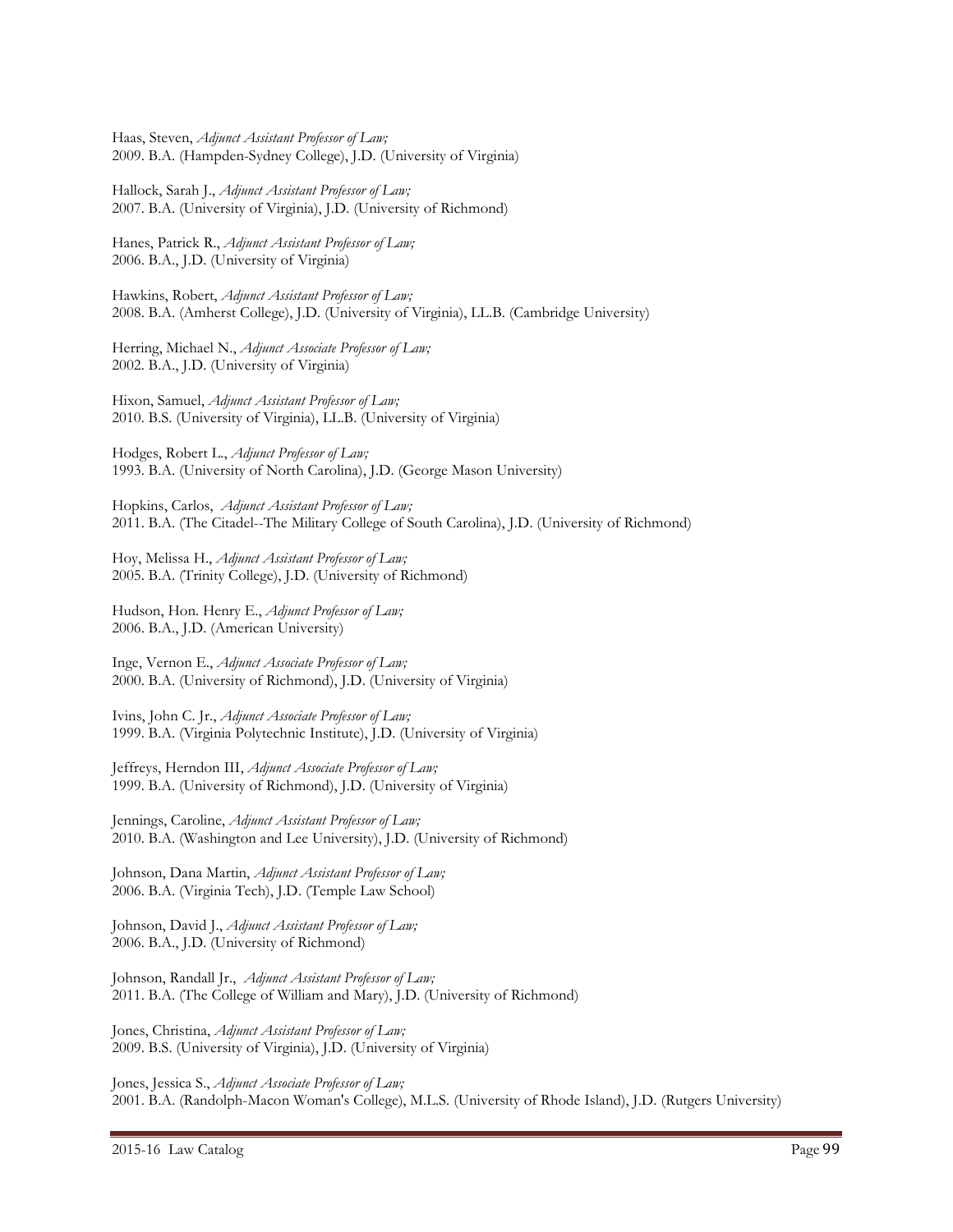Katz, Phyllis C., *Adjunct Assistant Professor of Law;* 2005. B.A. (Rutgers University), M.A. (Ohio University), J.D. (University of Richmond)

Kelley, Katherine Murray, *Adjunct Assistant Professor of Law;* 2006. B.A. (Randolph-Macon College), J.D. (University of Richmond)

Khatcheressian, Laura W., *Adjunct Assistant Professor of Law;* 2006. B.A. (George Washington University), J.D. (University of Virginia)

Lacy, Hon. Elizabeth B., *John Marshall Professor of Judicial Studies;* 1994. B.A. (Saint Mary's College), J.D. (University of Texas), LL.M. (University of Virginia)

Lauck, Hon. M. Hannah, *Adjunct Professor of Law;* 1997. A.B. (The College of William and Mary), J.D. (University of Virginia)

Lemacks, Jodi E., *Adjunct Associate Professor of Law;* 2002. B.A. (Randolph-Macon College), J.D. (University of Richmond)

Lukitsch, Bethany G., *Adjunct Assistant Professor of Law;* 2005. B.S. (College of William and Mary), J.D. (University of Richmond)

Maguire, Mary E., *Adjunct Assistant Professor of Law;* 2004. B.A. (Middlebury College), J.D. (Georgetown University)

Malveaux, Courtney M., *Adjunct Assistant Professor of Law;* 2007. B.A. (Pennsylvania State University), M.A. (George Washington University), J.D. (The College of William and Mary)

Matson, Bruce, *Adjunct Associate Professor of Law;* 2000. B.A., J.D. (The College of William and Mary)

McCallum, Steven C., *Adjunct Assistant Professor of Law;* 2006. B.A. (Grinnell College), J.D. (University of Texas)

McCauley, James, *Adjunct Associate Professor of Law;* 2002. B.A. (James Madison University), J.D. (University of Richmond)

McCauley, Kathleen, *Adjunct Associate Professor of Law;* 2001. B.A. (The College of William and Mary), J.D. (Dickinson College)

McCullagh, Patricia C., *Adjunct Assistant Professor of Law;* 2005. B.S. (Fairfield University), J.D. (University of Richmond)

Miller, Stephen, *Adjunct Associate Professor of Law;* 2001. B.A. (Denison University), J.D. (University of Virginia)

Mullen, Dale G., *Adjunct Assistant Professor of Law;* 2004. B.S. (Bluefield College), J.D. (University of Richmond)

Oglesby, Nancy V., *Adjunct Assistant Professor of Law;* 2006. B.A. (Furman University), J.D. (University of Richmond)

Phillips, James, *Adjunct Professor of Law;* 1999. B.A. (Hampden-Sydney College), J.D. (University of Richmond), Ph.D. (University of Colorado)

Putbrese, Cortland, C., *Adjunct Assistant Professor of Law;*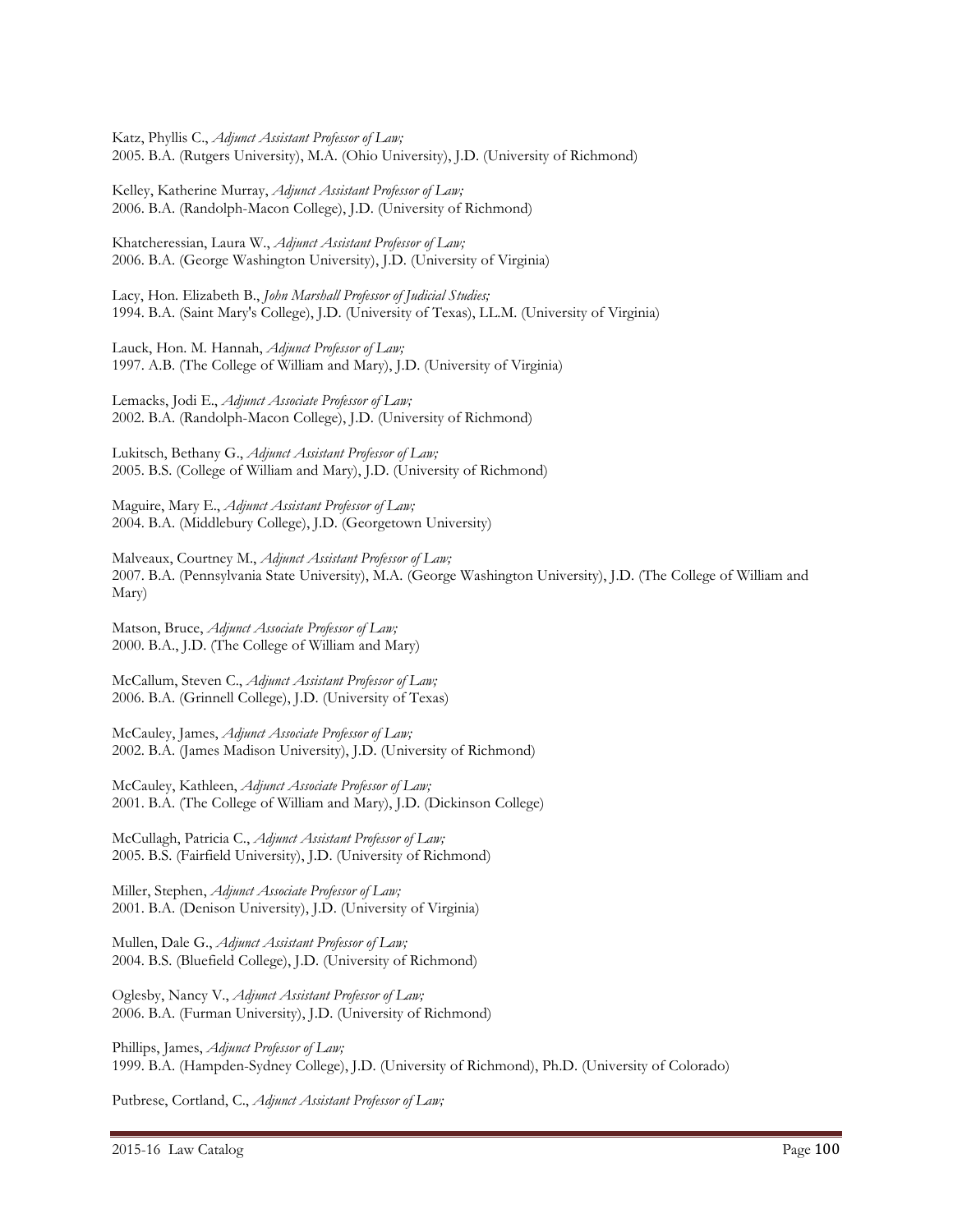2005. B.A. (University of Virginia), J.D. (Washington and Lee University)

Ravindra, Geetha, *Adjunct Assistant Professor of Law;* 2008. B.A. (University of North Carolina), J.D. (University of North Carolina at Chapel Hill)

Riopelle, Elizabeth, *Adjunct Assistant Professor of Law;* 2011. B.A. (University of Virginia), J.D. (University of Virginia School of Law)

Robinson, John V., *Adjunct Associate Professor of Law;* 1999. B.A., B.L. (Rhodes University), M.A. (Oxford University), J.D. (University of Richmond)

Rockwell, Hon. Frederick G. III, *Adjunct Professor of Law;* 1994. B.A. (Randolph-Macon College), J.D. (University of Richmond)

Rohman, Thomas P., *Adjunct Professor of Law;* 1989. B.B.A. (Notre Dame University), J.D. (Detroit College)

Rowlett, Randy B., *Adjunct Associate Professor of Law;* 2003. B.A., J.D. (The College of William and Mary)

Rubin, Mark, *Adjunct Philpot Professor of Law;* 1996. B.A. (University of North Carolina at Chapel Hill), J.D. (University of Virginia)

Samuel-Siegel, Doron, *Adjunct Assistant Professor of Law;* 2010. B.A. (University of Virginia), J.D. (University of Richmond)

Savage, Connelia, *Adjunct Assistant Professor of Law;* 2007. B.S. (University of Rochester), J.D. (University of Richmond)

Schneider, Debra, *Adjunct Assistant Professor of Law;* 2007. B.A. (University of North Carolina), J.D. (Emory University)

Seitzer, Cullen D., *Adjunct Associate Professor of Law;* 2004. B.A. (Mary Washington College), J.D. (University of Richmond)

Skinner, Reginald, *Adjunct Assistant Professor of Law;* 2007. B.A. (University of Richmond), J.D. (Harvard University), M.P.A. (Harvard Kennedy School of Government)

Snukals, Hon. Beverly, *Adjunct Professor of Law;* 2003. B.A. (Hollins College), J.D. (University of Richmond)

Snyder, James M., *Adjunct Assistant Professor of Law;* 2004. B.A. (Mary Washington College), J.D. (Indiana University)

Stovall, Scott *Adjunct Assistant Professor of Law;* 2011. B.S. (Virginia Commonwealth University), J.D. (University of Richmond)

Stravitz, Lindsey, *Adjunct Assistant Professor of Law;* 2011. B.A. (The College of William and Mary), M.L.A. (University of Richmond), J.D. (Duke University)

Thomas, John H., *Adjunct Associate Professor of Law;* 2002. B.A. (Duke University), J.D. (Vanderbilt University)

Thompson, Paul M., *Adjunct Professor of Law;* 2002. B.A. (Loras College), J.D. (Georgetown University)

Timberlake, Brent M., *Adjunct Assistant Professor of Law;*